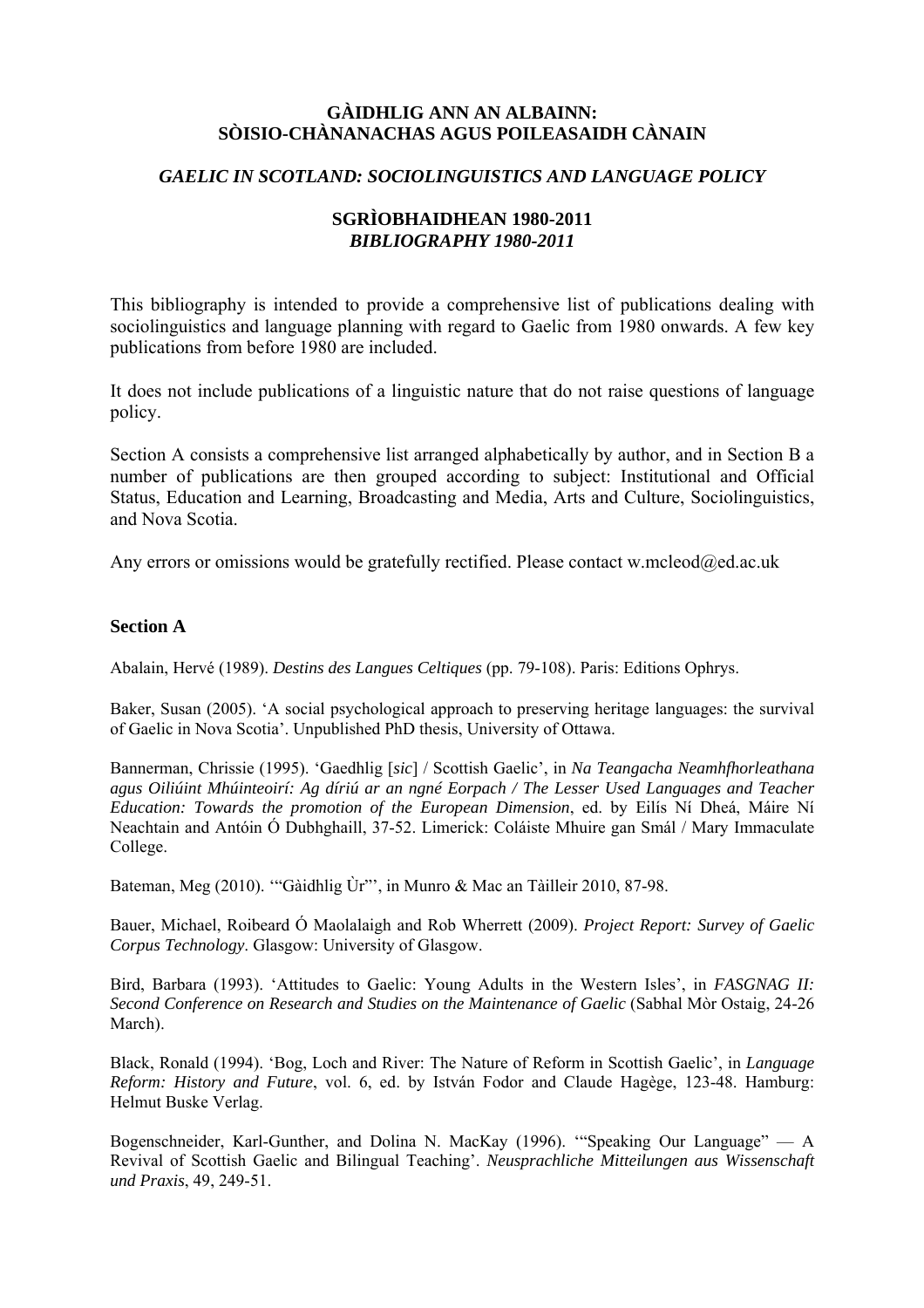Brown, Sally (2002). *Teacher Education for Gaelic Medium Education*. Stirling: Stirling University Institute of Education.

Brownlie, Niall (1994). 'Gàidhlig An-Diugh'. *Gairm*, 168, 338-41.

Buchanan, Joni (2002). 'The Gaelic Communities', in *Anatomy of the New Scotland*, ed. by Gerry Hassan and Chris Warhurst, 270-76. Edinburgh: Mainstream Publishing.

Buidheann Comhairleachaidh an Riaghaltais air Gàidhlig / Ministerial Advisory Group on Gaelic (2002). *Cothrom Ùr don Ghàidhlig / A Fresh Start for Gaelic*. Edinburgh: The Scottish Executive.

Byrnes, Johan (2004). 'Sgoil le sealladh'. *Teaching Scotland*, 13, 16-17.

Caimbeul, Ailean (2005). 'Slighe Fhada, Chorrach'. *Gath*, 4, 4-6.

[see also Campbell, Allan]

Caimbeul, Alasdair (2007). 'Èifeachd nam planaichean Gàidhlig ùra'. *Gath*, 7, 4-9.

Caimbeul, Dòmhnall (2007). 'A' dèanamh tomhas air telebhisean mion-chànanach: measadh air suidheachadh nan Gàidheal anns an 21mh linn' (paper presented at the University of Edinburgh, 16 February; available on the Internet at

www.arts.ed.ac.uk/celtic/poileasaidh/GMS%20Speech%20Notes%20DCW.pdf)

Caimbeul, Tormod (2000). 'The Politics of Gaelic Development in Scotland', in McCoy with Scott 2000, 53-66.

Campbell, Allan (2009). 'Making Gaelic Work for Scotland', in *Language and Economic Development: Northern Ireland, the Republic of Ireland, and Scotland*, ed. by John M. Kirk and Dónall Ó Baoill, 111-16. Belfast: Cló Ollscoil na Banríona.

[see also Caimbeul, Ailean]

Campbell, Angus Peter (2002). 'Shoeless'. *The Scottish Review*, 2(5), 34-46.

Campbell, Iain, Marsaili MacLeod, Douglas Chalmers and Mike Danson (2008). *Measuring the Gaelic Labour Market: Current and Future Potential: Report for Highlands and Islands Enterprise, Skills Development Scotland and Bòrd na Gàidhlig*. Inverness: Hecla Consulting.

Campbell, John Lorne (1950). *Gaelic in Scottish Education and Life: Past, Present and Future*. Edinburgh: The Saltire Society.

Campbell, Kenna (1983). 'Gaelic', in *Minority Languages in Central Scotland*, ed. by J. D. McClure, 11- 14. Aberdeen: Association for Scottish Literary Studies.

Chalmers, Douglas (2003). 'The Economic Impact of Gaelic Arts and Culture'. Unpublished PhD thesis, Glasgow Caledonian University (available on the Internet at http://www.cbs.gcal.ac.uk/content/eae/dch/index.asp).

Chalmers, Douglas (2003). 'The Economic Impact of Gaelic Arts and Culture: A Response to François Grin', in *Towards Our Goals in Broadcasting, the Press, the Performing Arts and the Economy: Minority Languages in Northern Ireland, the Republic of Ireland, and Scotland*, ed. by John M. Kirk and Dónall P. Ó Baoill, 245-49. Belfast: Cló Ollscoil na Banríona.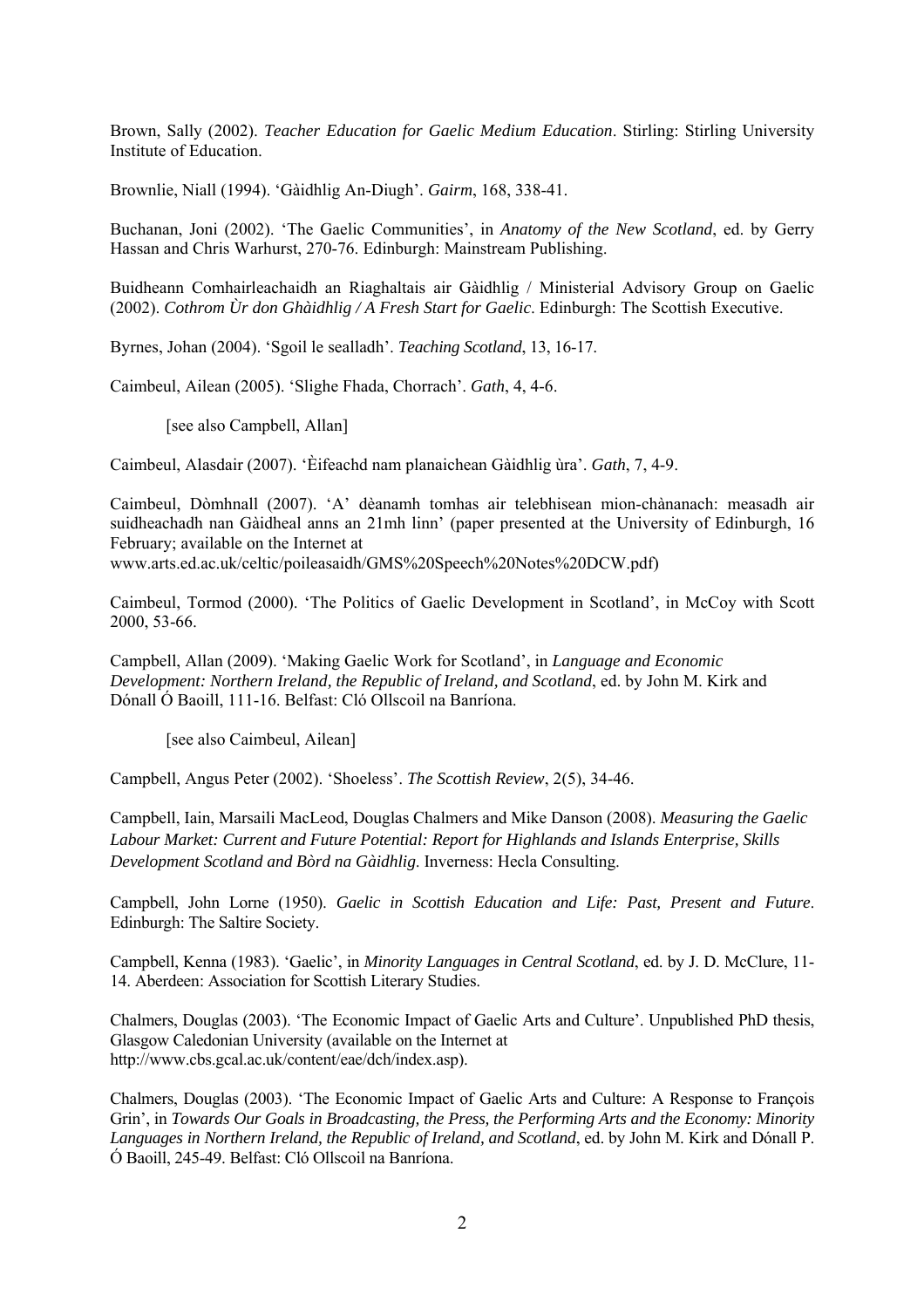Chalmers, Douglas, and Mike Danson (2006). 'Language and economic development – complementary or antagonistic?', in McLeod 2006a, 239-56.

Chalmers, Douglas (2009). 'The Promotion of Arts and Culture as a Tool of Economic Regeneration: An Opportunity or a Threat to Minority Language Development? — The Case of Gaelic in Scotland', in *Rights, Promotion and Integration Issues for Minority Languages in Europe*, ed. by Susanna Pertot, Tom M. S. Priestly and Colin H. Williams, 141-64. Basingstoke: Palgrave Macmillan.

Chalmers, Douglas (2009). 'Mapping Language, Arts, Culture and Community: Continuity and Change', in *Language and Economic Development: Northern Ireland, the Republic of Ireland, and Scotland*, ed. by John M. Kirk and Dónall Ó Baoill, 130-33. Belfast: Cló Ollscoil na Banríona.

Chalmers, Douglas (2010). 'The Need to Integrate Policy and Good Practice – A Decade of Empirical Evidence', in Munro & Mac an Tàilleir 2010, 61-72.

Cheyne, W. M. and M. M. MacNeil (1996). *Gaelic Language Competence and Gaelic Television Viewing*. Sleat, Isle of Skye: Lèirsinn Research Centre.

Cochran, Elizabeth S. 'Language Use and Attitudes among Adolescents in Gaelic-medium Education'. Unpublished MPhil thesis, University of Edinburgh.

Coleman, Jack (1975). 'Language shift in a bilingual Hebridean crofting community'. Unpublished PhD thesis, University of Massachusetts.

Comataidh Stiùiridh Leasachadh na Gàidhlig / Gaelic Development Steering Committee (2002). *A' Leasachadh Polasaidh agus Ro-innleachd do Ghàidhlig na h-Albann Nuaidh: Pàipear-Beachdaidh / Developing a Gaelic Policy & Strategy for Nova Scotia: A Discussion Paper*. Iona, NS: Comataidh Stiùiridh Leasachadh na Gàidhlig / Gaelic Development Steering Committee.

Comataidh Stiùiridh Leasachadh na Gàidhlig / Gaelic Development Steering Committee (2004). *Leasachadh agus Glèidheadh na Gàidhlig An Albainn Nuaidh: Plana Airson Iomairt Choimhearsnachd / Developing and Preserving Gaelic in Nova Scotia: Strategy for a Community-Based Initiative*. Halifax: Nova Scotia Department of Tourism, Culture and Heritage (available on the Internet at http://www.gov.ns.ca/dtc/culture/culture\_gaelic.asp)

Comhairle na Gaidhealtachd/The Highland Council (1998). *Roi-Innleachd Leasachaidh Gàidhlig/Gaelic Development Strategy*. Inverness: Comhairle na Gaidhealtachd/The Highland Council.

Comhairle na Gàidhlig, Alba Nuadh (1997). *Gaelic in Nova Scotia: Opportunities — the Potential for Gaelic Development in Nova Scotia*. Halifax: Comhairle na Gàidhlig, Alba Nuadh.

Comhairle nan Eilean Siar (2005). *Poileasaidh Dà-Chànanach/Bilingual Policy*. Stornoway: Comhairle nan Eilean Siar.

Comhairle Roinn na Gaidhealtachd/Highland Regional Council (1984). *Co-labhairt air Leasachadh Dà-chànanais: Aithisg air na Thachair/Conference on Development of Bilingualism: Conference Proceedings*. Inverness: Highland Regional Council.

Comunn na Gàidhlig (1985). *Poilisidh Nàiseanta airson na Gàidhlig/Towards a National Policy for Gaelic*. Inverness: Comunn na Gàidhlig.

Comunn na Gàidhlig (1987). *A' Ghàidhlig anns na h-Eileanan an Iar: Plana Leasachaidh Deich Bliadhna/Gaelic in the Western Isles: A Ten-Year Development Plan*. Inverness: Comunn na Gàidhlig.

Comunn na Gàidhlig (1987). *A' Ghàidhlig anns an Eilean Sgitheanach: Plana Leasachaidh Deich Bliadhna/Gaelic in Skye: A Ten-Year Development Plan*. Inverness: Comunn na Gàidhlig.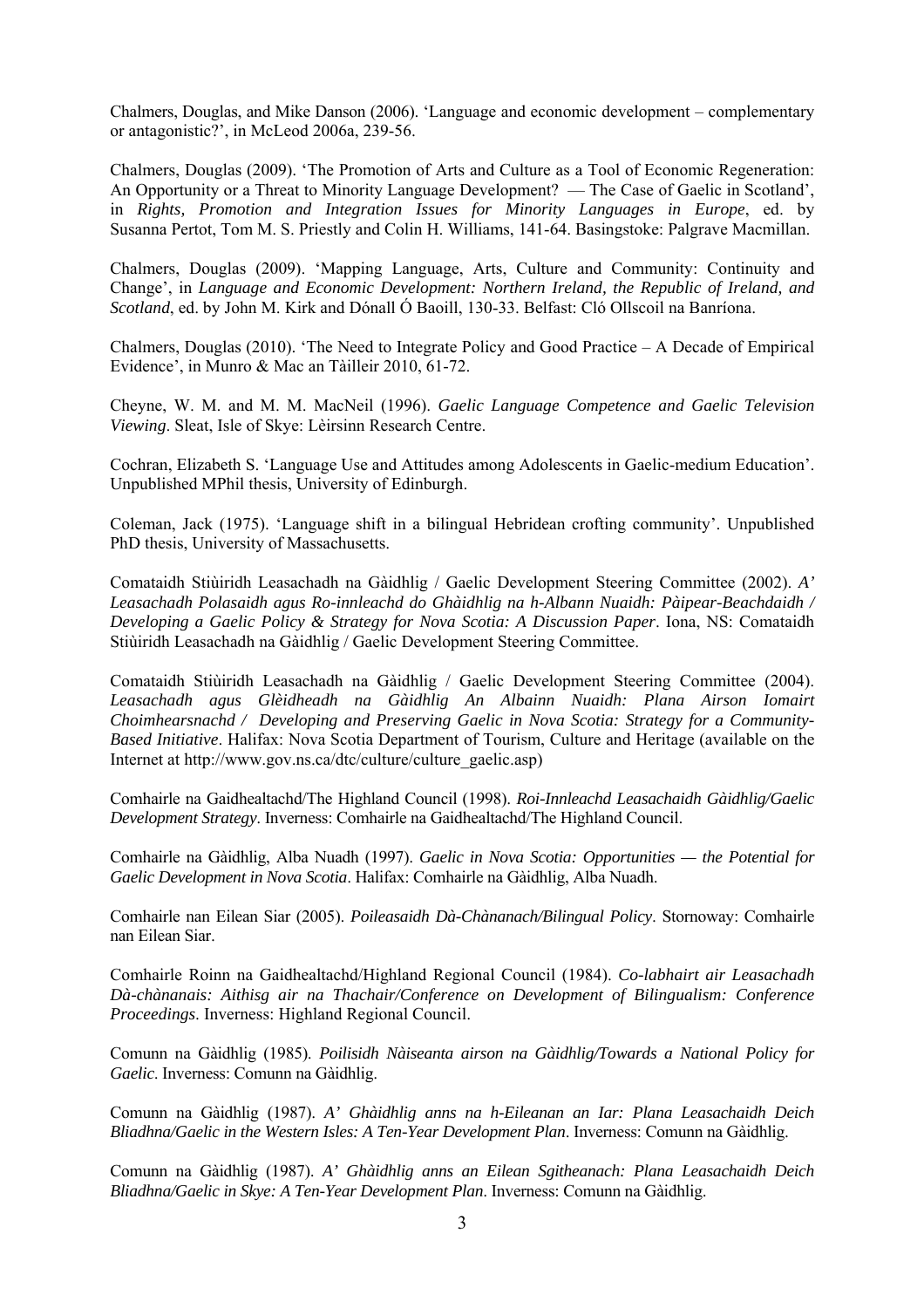Comunn na Gàidhlig (1987). *A' Ghàidhlig ann an Ìle: Plana Leasachaidh Deich Bliadhna/Gaelic in Islay: A Ten-Year Development Plan*. Inverness: Comunn na Gàidhlig.

Comunn na Gàidhlig (1987). *A' Ghàidhlig ann am Muile: Plana Leasachaidh Deich Bliadhna/Gaelic in Mull: A Ten-Year Development Plan*. Inverness: Comunn na Gàidhlig.

Comunn na Gàidhlig (1988). *Towards a Gaelic Television Service*. Inverness: Comunn na Gàidhlig.

Comunn na Gàidhlig (1989). *The Case for a Gaelic Broadcasting Service: Response to the White Paper 'Broadcasting in the 90s'*. Inverness: Comunn na Gàidhlig.

Comunn na Gàidhlig (1989). *Gaelic Progress Report 1982-1989*. Inverness: Comunn na Gàidhlig.

Comunn na Gàidhlig (1992). *A Ten Year Gaelic Development Plan for North and West Sutherland*. Inverness: Comunn na Gàidhlig.

Comunn na Gàidhlig (1992). *Feumalachdan Luchd-Ionnsachaidh — Rannsachadh Nàiseanta/Provision for Gaelic Learners — A National Survey*. Inverness: Comunn na Gàidhlig.

Comunn na Gàidhlig (1994). *Gàidhlig 2000: Roi-innleachd airson Leasachadh Gàidhlig dhan 21mh Linn/A Strategy for Gaelic Development into the 21st Century*. Inverness: Comunn na Gàidhlig.

Comunn na Gàidhlig (1997). *Securing the Future for Gaelic*. Inverness: Comunn na Gàidhlig.

Comunn na Gàidhlig (1997). *Innleachd Airson Adhartais: Poileasaidh Nàiseanta airson Foghlaim Gàidhlig/Framework for Growth: A national policy for Gaelic education*. Inverness: Comunn na Gàidhlig.

Comunn na Gàidhlig (1997). *Inbhe Thèarainte dhan Ghàidhlig/Secure Status for Gaelic*. Inverness: Comunn na Gàidhlig.

Comunn na Gàidhlig (1999a). *Dreach iùl airson Achd Gàidhlig/Draft brief for a Gaelic Language Act*. Inverness: Comunn na Gàidhlig.

Comunn na Gàidhlig (1999b). *Gàidhlig plc — Plana Leasachaidh Cànain*. Inverness: Comunn na Gàidhlig.

Constantinidou, Evi (1994). 'The "Death" of East Sutherland Gaelic: Death by Women?', in *Bilingual Women: Anthropological Approaches to Second-Language Use*, ed. by Pauline Burton, Ketaki Kushari Dyson, and Shirley Ardener, 111-27. Oxford: Berg Publishers.

Cormack, Art (1995). 'Feisean nan Gaidheal'. *Media Education Journal*, 19 (1995), 28-32.

Cormack, Mike (1987). 'Mediating Gaelic'. *Media Education Journal*, 5 (1987), 53.

Cormack, Mike (1993). 'Problems of Minority Language Broadcasting: Gaelic in Scotland'. *European Journal of Communication*, 8, 101-17.

Cormack, Mike (1994). 'Programming for Cultural Defence: The Expansion of Gaelic Television'. *Scottish Affairs*, 6, 114-31.

Cormack, Mike (1995). 'The Use of Gaelic in Scottish Newspapers'. *Journal of Multilingual and Multicultural Development*, 16, 269-80.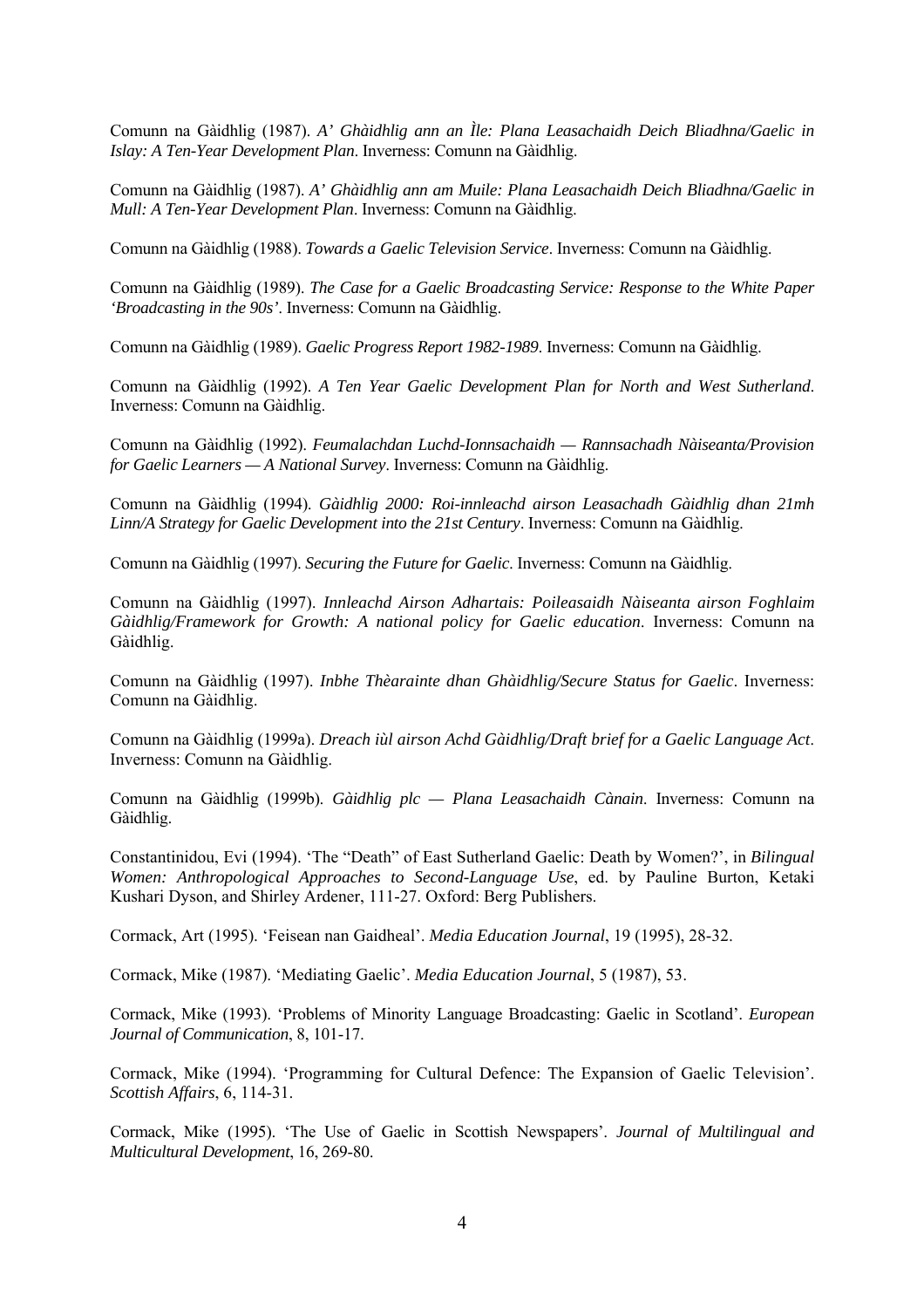Cormack, Mike (1995). 'Broadcasting and the Politics of Cultural Diversity: The Gaelic Television Debate in Scotland'. *International Journal of Cultural Policy,* 2, no. 1.

Cormack, Mike (2000). 'Minority Languages, Nationalism and Broadcasting: The British and Irish Examples'. *Nations and Nationalism*, 6, 383-98.

Cormack, Mike (2003). 'Programming for Gaelic Digital Television: Problems and Possibilities', in *Towards Our Goals in Broadcasting, the Press, the Performing Arts and the Economy: Minority Languages in Northern Ireland, the Republic of Ireland, and Scotland*, ed. by John M. Kirk and Dónall P. Ó Baoill, 83-87. Belfast: Cló Ollscoil na Banríona.

Cormack, Mike (2003). 'The Case for a Weekly Gaelic Newspaper in Scotland', in *Towards Our Goals in Broadcasting, the Press, the Performing Arts and the Economy: Minority Languages in Northern Ireland, the Republic of Ireland, and Scotland*, ed. by John M. Kirk and Dónall P. Ó Baoill, 95-99. Belfast: Cló Ollscoil na Banríona.

Cormack, Mike (2004). 'Gaelic in the Media'. *Scottish Affairs*, 46, 23-43.

Cormack, Mike (2005). 'The cultural politics of minority language media'. *International Journal of Media and Cultural Politic*s, 1, 107-22.

Cormack, Mike (2006). 'The media, language maintenance and Gaelic', in McLeod 2006a, 211-19.

Cormack, Mike (2008). 'Gaelic, the Media and Scotland', in *The Media in Scotland*, ed. by Neil Blain and David Hutchison, 213-26. Edinburgh: Edinburgh University Press.

Cormack, Mike (2010). 'Gaelic in the New Digital Landscape', in Munro & Mac an Tàilleir 2010, 127-37.

Cox, Richard A. V. (1998). 'Tokenism in Gaelic: The Language of Appeasement'. *Scottish Language*, 17, 70-81.

Cox, Richard A. V. (2007). 'The Gaelic Book', in *The Edinburgh History of the Book in Scotland, Volume 4: Professionalism and Diversity 1880-2000*, ed. by David Finkelstein and Alistair McCleery, 277-94. Edinburgh: Edinburgh University Press.

Craig, Jeffrey (1996). 'The geography of the Scottish Gaelic language on Cape Breton Island, Nova Scotia, Canada'. Unpublished MA thesis, University of Cincinnati.

Dembling, Jonathan (1997). 'Joe Jimmy Alec Visits the Gaelic Mod and Escapes Unscathed: The Nova Scotia Gaelic Revivals'. Unpublished M.A. thesis, St Mary's University, Halifax.

Dembling, Jonathan (1998 [2006]). 'The Gaelic Revival in Nova Scotia'. *Proceedings of the Harvard Celtic Colloquium*, 18, 11-33.

Dembling, Jonathan (2010). **'**Instrumental music and Gaelic revitalization in Scotland and Nova Scotia'. *International Journal of the Sociology of Language*, 206, 245-54.

Domhnallach, Chas (2005). *Gàidhlig ann an Coimhearsnachd Shruighlea: Gnìomhachd, Dìth, Leasachaidh — Aithris Rannsachaidh*. Stirling: Stirling Council.

Dorian, Nancy C. (1980). *Language Death: A Case Study of a Gaelic-Speaking Community*. Philadelphia: University of Pennsylvania Press.

Dorian, Nancy C. (1981). 'The Valuation of Gaelic by Different Mother-Tongue Groups Resident in the Highlands'. *Scottish Gaelic Studies*, 13(2), 169-82.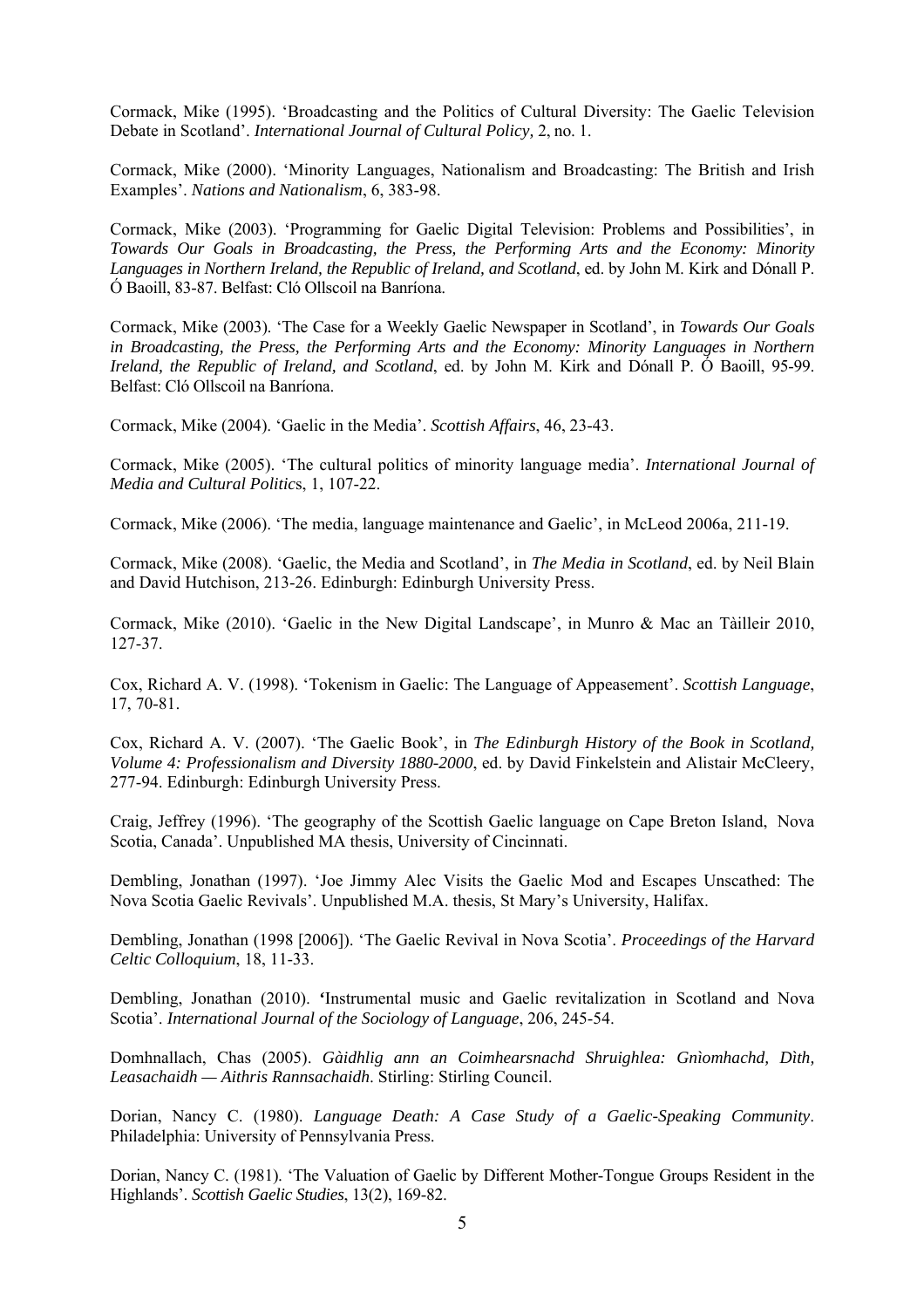Dorian, Nancy C. (1987). 'The Value of Language Maintenance Efforts Which are Unlikely to Succeed'. *International Journal of the Sociology of Language,* 68, 57-67.

Dorian, Nancy C. (2009). Review of *Reversing Language Shift* (Alasdair MacCaluim). *Journal of Sociolinguistics*, 13, 266-9.

Dunbar, Robert (1998). 'Gàidhlig in Scotland — Devising an Appropriate Model for a Changing Linguistic Environment', in *Comhdháil Idirnáisiúnta ar Reachtaíocht Teanga: Tuarascáil ar Imeachtaí na Comhdhála/International Conference on Language Legislation: Conference Proceedings*, 160-83. Dublin: Comhdháil Náisiúnta na Gaeilge.

Dunbar, Robert (1999). 'The European Charter for Regional or Minority Languages: Some Reflections from a Scottish Gaelic Perspective', in *Minority and Group Rights in the New Millennium*, ed. by Deirdre Fottrell and Bill Bowring, 111-140. The Hague: Kluwer Law International.

Dunbar, Robert (2000). 'Legal and Institutional Aspects of Gaelic Development', in McCoy with Scott 2000, 67-87.

Dunbar, Robert (2000). 'Implications of the European Charter for Regional or Minority Languages for British Linguistic Minorities'. *European Law Review Human Rights Survey*, 25, 46-69.

Dunbar, Robert (2001). 'Minority Language Rights Regimes: An Analytical Framework, Scotland, and Emerging European Norms', in *Linguistic Politics: Language Policies for Northern Ireland, the Republic of Ireland, and Scotland*, ed. by John Kirk and Dónall Ó Baoill, 231-54. Belfast: Cló Ollscoil na Banríona.

Dunbar, Robert (2001). 'Legislating for Diversity: Minorities in the New Scotland', in *The State of Scots Law: Law and Government after the Devolution Settlement*, ed. by Lindsay Farmer and Scott Veitch, 37-57. London: Butterworths.

Dunbar, Robert (2003). 'Legislating for Language: Facing the Challenges in Scotland and Wales', in *Language and Law in Northern Ireland*, ed. by Dónall Ó Riagáin, 138-63. Belfast: Cló Ollscoil na Banríona.

Dunbar, Robert (2003). *The ratification by the United Kingdom of the European Charter for regional or minority languages*. Mercator-Legislation Working Paper 10. Barcelona: Mercator-Legislation (available on the Internet at http://www.ciemen.org/mercator/pdf/WP10-def-ang.pdf).

Dunbar, Robert (2003). 'Bile Gàidhlig, Mu Dheireadh Thall — Ach am Bile a tha Bhuainn?' *Gath*, 2, 4-8.

Dunbar, Robert (2003). 'Gaelic-medium Broadcasting: Reflections on the Legal Framework from a Sociolinguistic Perspective', in *Towards Our Goals in Broadcasting, the Press, the Performing Arts and the Economy: Minority Languages in Northern Ireland, the Republic of Ireland, and Scotland*, ed. by John M. Kirk and Dónall P. Ó Baoill, 73-82. Belfast: Cló Ollscoil na Banríona.

Dunbar, Robert (2004). 'The BBC, Charter Review and Gaelic', in *The future of the BBC: Perspectives on public service broadcasting in Scotland*. Glasgow: BBC.

Dunbar, Robert (2005). 'The Gaelic Language (Scotland) Act 2005'. *Edinburgh Law Review*, 9, 466- 79.

Dunbar, Robert (2006). 'Gaelic in Scotland: the legal and institutional framework', in McLeod 2006a, 1-23.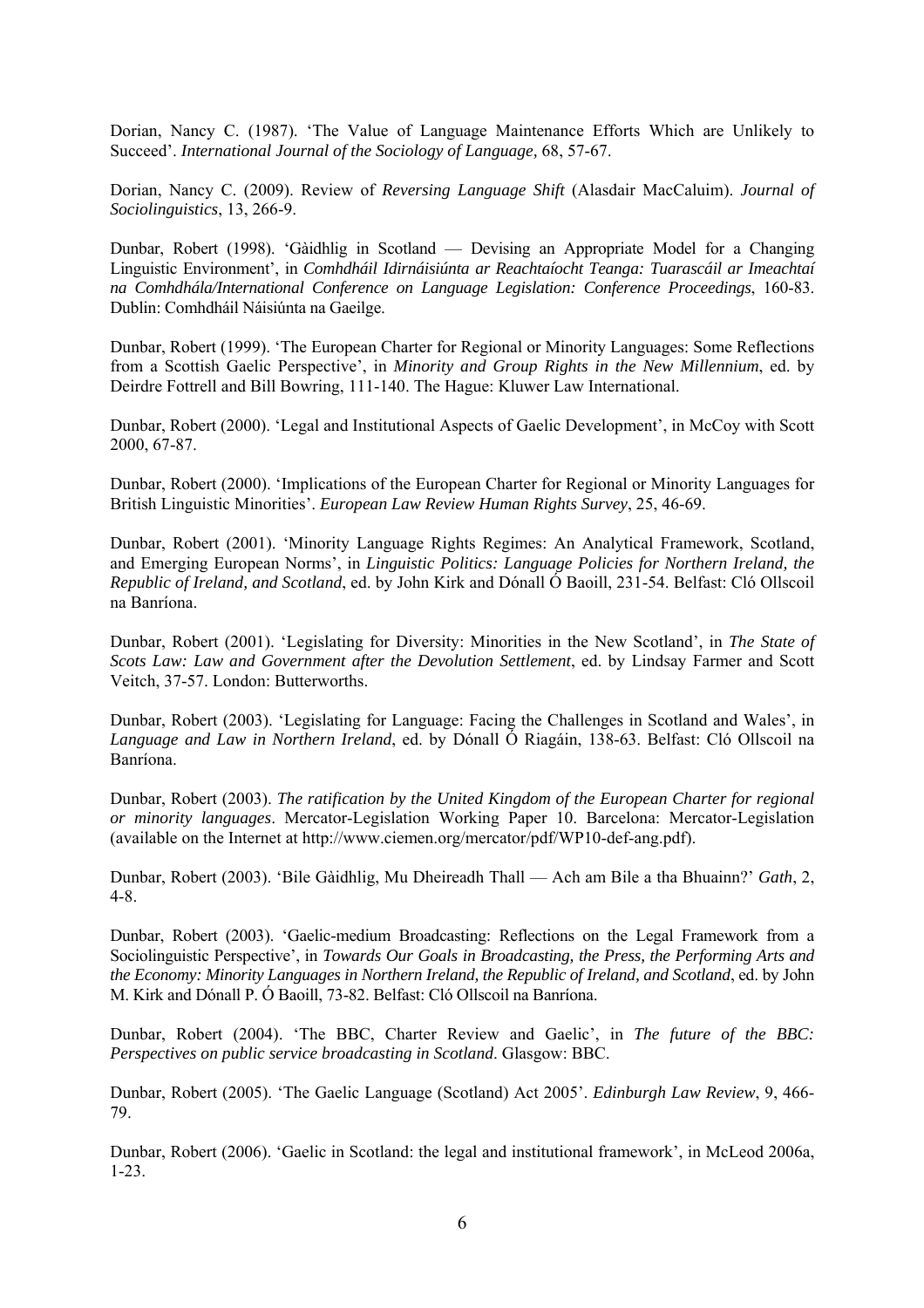Dunbar, Robert (2006). 'Is There a Duty to Legislate for Linguistic Minorities?' *Journal of Law and Society*, 33(1), 181-98.

Dunbar, Robert (2010). 'Language Planning', in Watson & Macleod 2010, 146-71.

Dunbar, Robert (2010). 'A Research Strategy to Support Gaelic in Scotland', in Munro & Mac an Tàilleir 2010, 139-59.

Dunn, Catriona (1986). *Gàidhlig mar mheadhon teagaisg: athaisg air a' phròiseict seòlaidh 1983-85 / Gaelic-medium teaching: report of pilot project, 1983-85*. Stornoway: Comhairle nan Eilean.

Dunn, Catherine (1987). 'Mediating Gaelic'. *Media Education Journal*, 5, 53-56.

Dunn, Catherine, and A. G. Boyd Robertson (1989). 'Gaelic in education', in *Gaelic and Scotland/Alba agus a' Ghàidhlig*, ed. by William Gillies, 44-55. Edinburgh: Edinburgh University Press.

Dunn, David (1998-99). 'Clinging to the Edge: Hebridean Representations in the Television Series Machair'. *Media Education Journal*, 25, 53-59.

Durkacz, Victor E. (1996 [1983]). *The Decline of the Celtic Languages: A Study of Linguistic and Cultural Conflict in Scotland, Wales and Ireland from the Reformation to the Twentieth Century*. Edinburgh: John Donald.

Duwe, Kurt (2003-04). *Gàidhlig (Scottish Gaelic) Local Studies*. 27 vols. Wedel, Germany: Hydromod (available on the Internet at http://www.linguae-celticae.org/GLS\_english.htm)

*Vol 01: Aird nam Murchan & Loch Abar an Iar (Ardnamuchan & West Lochaber)* (also 2nd edn 2005)

*Vol 02: Eilean Bharraigh (Isle of Barra)* (also 2nd edn 2005)

*Vol 03: Uibhist a Deas agus Beinn a' Bhaoghla (South Uist & Benbecula)* (also 2nd edn 2005)

*Vol 04: Iar Thuath Chataibh (Northwest Sutherland)* (also 2nd edn 2005)

*Vol 05: Uibhist a Tuath (North Uist)* (also 2nd edn 2005)

*Vol 06: Na Hearadh (Harris)* (also 2nd edn 2006)

 *Vol 07: Eilean Leòdhais: Na Lochan (Isle of Lewis: Lochs)* (also 2nd edn 2006)

*Vol 08: Eilean Leòdhais: Uig & Carlabhagh (Isle of Lewis: Uig & Carloway)* (also 2nd edn 2006)

*Vol 09: Taobh Siar Rois: Loch Bhraoin & Geàrrloch (Wester Ross: Lochbroom & Gairloch)* (also 2nd edn 2006)

*Vol 10: Taobh Siar Rois: A' Chomraich, Loch Carrann & Loch Aillse (Wester Ross: Applecross, Lochcarron & Lochalsh)* (also 2nd edn 2006)

*Vol 11: An t-Eilean Sgitheanach: Tròndairnis, Diùranais & Minginis (Isle of Skye: Trotternish, Duirinish & Minginish)* (also 2nd edn 2006)

*Vol 12: An t-Eilean Sgitheanach: Port Rìgh, an Srath & Slèite (Isle of Skye: Portree, Strath & Sleat)* (also 2nd edn 2006)

*Vol 13: Eilean Leòdhais: An Taobh Siar agus Nis (Isle of Lewis: Westside and Ness)* (also 2nd edn 2006)

*Vol 14: Eilean Leòdhais: Am Bac & An Rubha (Isle of Lewis: Back & Point)* (also 2nd edn 2006)  *Vol 15: Eilean Leòdhais: Steòrnabhagh (Isle of Lewis: Stornoway)* (also 2nd edn 2006)

 *Vol 16: Ile, Diùra & Colbhasa (Islay, Jura & Colonsay)* (also 2nd edn 2006)

*Vol 17: Gleann Comhann, Lios Mòr & Ard Chatain (Glencoe, Lismore & Ardchattan)* (also 2nd edn 2006)

 *Vol 18: An t-Òban & Latharna a Deas (Oban & South Lorn)* (also 2nd edn 2006)

*Vol 19: An Gearasdan & Loch Abar an Ear (Fort William & East Lochaber)* (also 2nd edn 2006)  *Vol 20: Muile, Tiriodh & Colla (Mull, Tiree & Coll)* (also 2nd edn 2006)

*Vol 21: Bàideanach, Srath Spè, Nàrann & Bràighean Mhàrr (Badenoch, Strathspey, Nairn & Braes of Mar)* 

*Vol 22: Cataibh an Ear & Gallaibh (East Sutherland & Caithness)*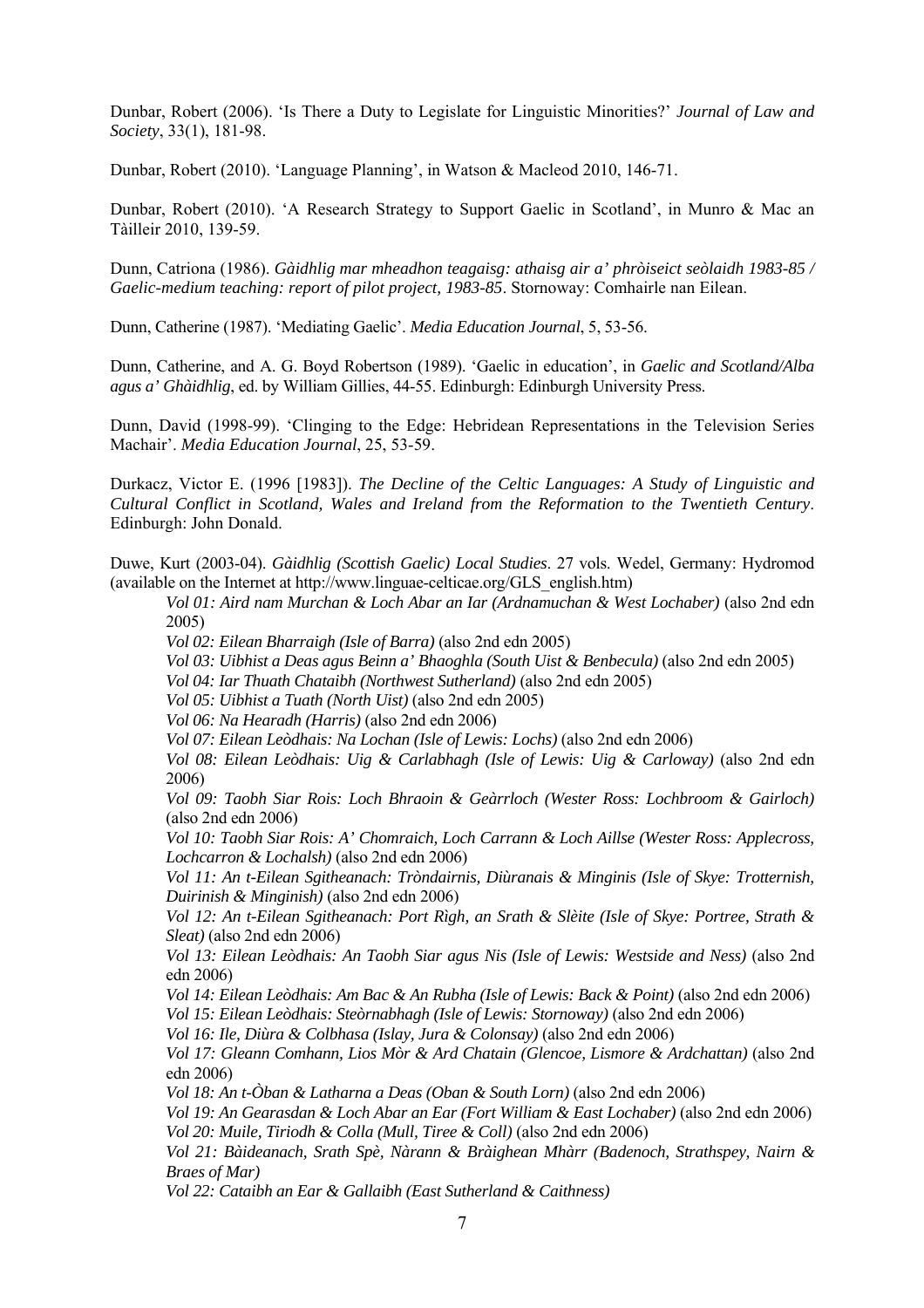*Vol 23: Inbhirnis & Taobh Loch Nis (Inverness & Loch Ness-side) Vol 24: Taobh Sear Rois & An t-Eilean Dubh (Easter Ross & Black Isle) Vol 25: Dal Riada & Cinn Tìre (Mid Argyll & Kintyre) Vol 26: Comhal, Siorrachd Bhòid & Dùn Breatainn (Cowal, Buteshire & Dumbarton) Vol 27: Siorrachd Pheairt & Sruighlea (Perthshire & Stirling)* 

Edwards, John (1991). 'Gaelic in Nova Scotia', in *Linguistic Minorities, Society and Territory*, ed. by Colin H. Williams, 269-97. Clevedon, Avon: Multilingual Matters.

Edwards, John, et al. (1993). 'Gaelic Language Attitudes in Nova Scotia: Findings from a Biased Sample', in *FASGNAG II: Second Conference on Research and Studies on the Maintenance of Gaelic* (Sabhal Mòr Ostaig, 24-26 March).

Edwards, John (2010). 'Gaelic in Scotland' and 'Gaelic in Nova Scotia', in *Minority Languages and Group Identity: Cases and Categories*, 129-48 and 149-72. Amsterdam: John Benjamins.

Ennew, Judith (1978). 'Gaelic as the Language of Industrial Relations'. *Scottish Journal of Sociology*, 3, 51-68.

Euromosaic (1995). *Gaelic in Scotland* (Research Centre of Wales) (available on the Internet at http://www.uoc.es/euromosaic/web/document/gaelic/an/i1/i1.html)

Euromosaic (1995). *Gaelic language use survey* (Research Centre of Wales) (available on the Internet at http://www.uoc.es/euromosaic/web/document/gaelic/an/e1/e1.html).

Evans, A. C. (1982). 'Use of Gaelic in Court Proceedings'. *Scots Law Times*, vol. 1982, 286-87.

Fraser, Anne (1989). 'Gaelic in primary education: a study of the development of Gaelic bilingual education in urban contexts'. Unpublished PhD thesis, University of Glasgow.

[see also Gillies, Anne Lorne]

Fraser, Neil (1998). 'A Review of Aspects of Gaelic Broadcasting'. Report by Fraser Production and Consultancy for the Scottish Office Education and Industry Department, Arts and Cultural Heritage Division.

Gaelic Broadcasting Task Force (2000). *Gaelic Broadcasting Task Force Report*. Edinburgh: The Scottish Executive (available on the Internet at http://www.scotland.gov.uk/library3/heritage/gbtf-00.asp)

Galloway, John (1994). 'The Gaelic Job Market', in *Studies in Scots and Gaelic: Proceedings of the Third International Conference on the Languages of Scotland*, ed. by Alexander Fenton and Donald A. MacDonald, 138-48. Edinburgh: Canongate.

Galloway, John (1995). 'The Role of Employment in Gaelic Language Maintenance and Development'. Unpublished PhD thesis, University of Edinburgh.

Galloway, John (1995). *Estimation of the Number and Distribution of Adult Learners of Gaelic: Final Report*. Inverness: Comunn na Gàidhlig.

Galloway, John (2007). 'Language shift and cultural change in the Gaidhealtachd — what prospect for the cultural identity?' *Scottish Gaelic Studies*, 23, 201-12.

Galloway, John (2010). 'Beachdan Luchd-Sgithidh air a' Ghàidhlig: Anailis air dàta cruinn / Attitude of Skiers to Gaelic: An analysis of collected data'. Inverness: Bòrd na Gàidhlig.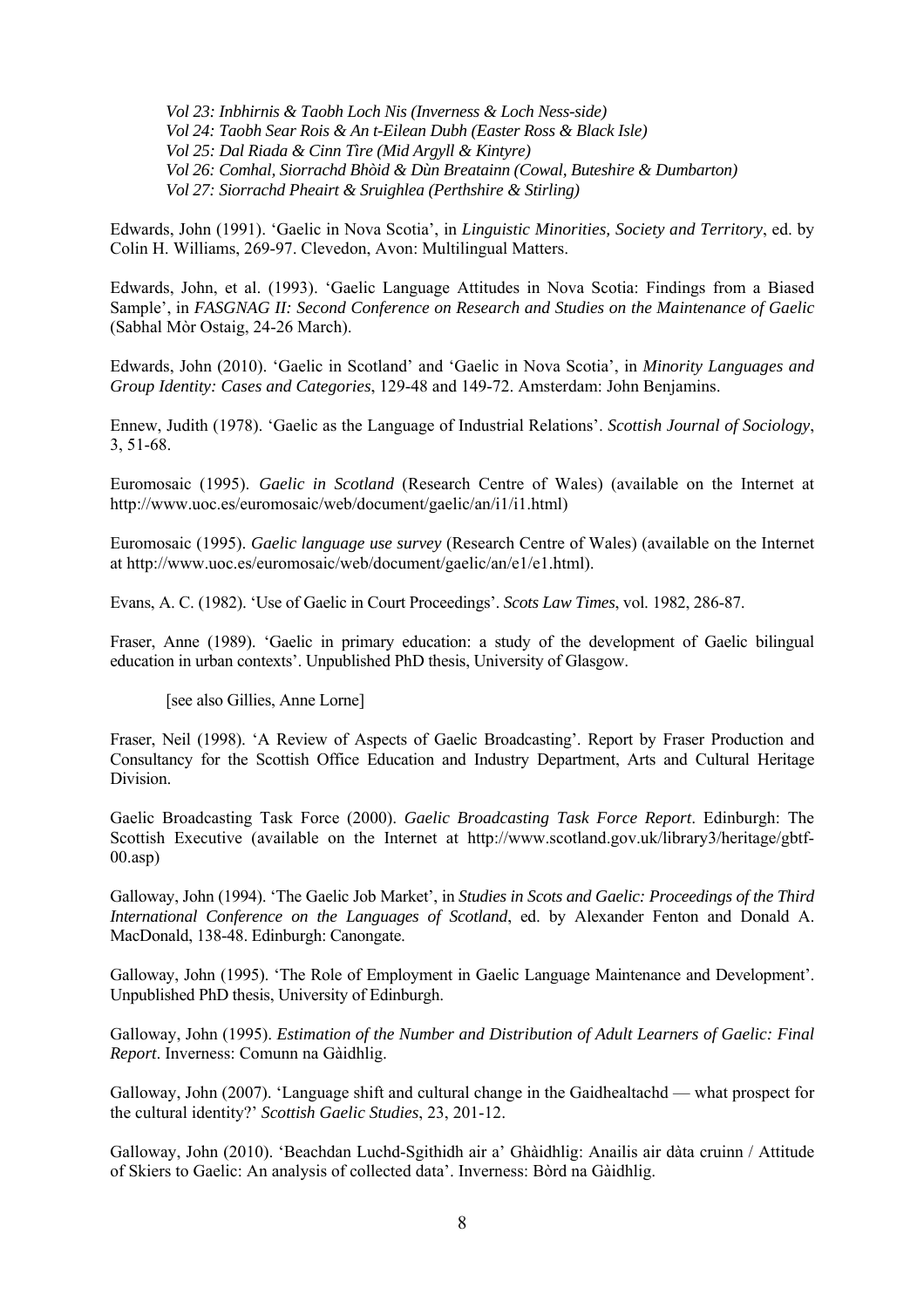Gates, Shaun (2010). 'Why linguistic territorialism in the UK does not justify differential minority language rights'. *Ethics and Education*, 5 (2010), 3-13.

General Teaching Council for Scotland (2000). *Teagasg ann am foghlam tro Mheadhan na Gàidhlig: Molaidhean Leasachaidh/Teaching in Gaelic-medium education: Recommendations for change*. Edinburgh: General Teaching Council for Scotland.

Gillies, Anne Lorne (1995). 'Gaelic in Scotland: Coming Full Circle'. *Language Issues: the Journal of NATECLA*, 7(2), 4–5.

Gillies, Anne Lorne (2000). 'Creating Culture', in McCoy with Scott 2000: 96-104.

[see also Fraser, Anne]

Gillies, Donald J. (2010). 'Media Ecology for the Gàidhealtachd', in *Rannsachadh na Gàidhlig 5: Fifth Scottish Gaelic Research Conference*, ed. by Kenneth E. Nilsen, 311-21. Sydney, NS: Cape Breton University Press.

Gillies, William (1987). 'Scottish Gaelic – The Present Situation', in *Third International Conference on Minority Languages: Celtic Papers*, ed. by Gearóid Mac Eoin, Anders Ahlqvist and Donncha Ó hAodha, 27-46. Clevedon, Avon: Multilingual Matters.

Gillies, William (1989). 'The future of Gaelic studies', in *Gaelic and Scotland / Alba agus a' Ghàidhlig*, ed. by William Gillies, 22-43. Edinburgh: Edinburgh University Press.

Gillies, William (1994). 'A Gaelic Thesaurus', in *Studies in Scots and Gaelic: Proceedings of the Third International Conference on the Languages of Scotland*, ed. by Alexander Fenton and Donald A. MacDonald, 159-74. Edinburgh: Canongate.

Glaser, Konstanze (2001). 'Essentialism and Relativism in Gaelic and Sorbian Language Revival Discourses' (paper presented at the University of Edinburgh, 30 January; available on the Internet at http://www.arts.ed.ac.uk/celtic/poileasaidh/seminarwebversion2.html)

Glaser, Konstanze (2001). 'Zur Wandlung des Ethnizitätsbegriffs bei autochthonen Minderheiten unter spezieller Berücksichtigung des Sorbischen (Wendischen) in der Lausitz und des Gälischen in Schottland', in *Der alltägliche Umgang mit Differenz: Bildung – Medien – Politik*, ed. by Elka Tschernokoshewa and Dieter Kramer, 83-92. Münster: Waxmann.

Glaser, Konstanze (2002). 'Language and Ethnic/National Identity in Europe: The importance of Gaelic and Sorbian to the maintenance of associated cultures and ethno-cultural identities'. Unpublished PhD thesis, Middlesex University.

Glaser, Konstanze (2004). 'Ethno-Cultural Continuity through Language: The Case of Scots Gaelic', in *Communicating Cultures*, ed. by Ullrich Kockel and Máiréad Nic Craith, 176-98. Münster: Lit Verlag.

Glaser, Konstanze (2006). 'Reimagining the Gaelic community: ethnicity, hybridity, politics and communication', in McLeod 2006a, 169-84.

Glaser, Konstanze (2007). *Minority Languages and Cultural Diversity in Europe: Gaelic and Sorbian Perspectives*. Clevedon: Multilingual Matters.

Gordon, Cosmo (2003). 'A' tarraing air an aon ràmh: pulling together for Gaelic in the new Scotland'. *Edinburgh Review*, 112, 76-85.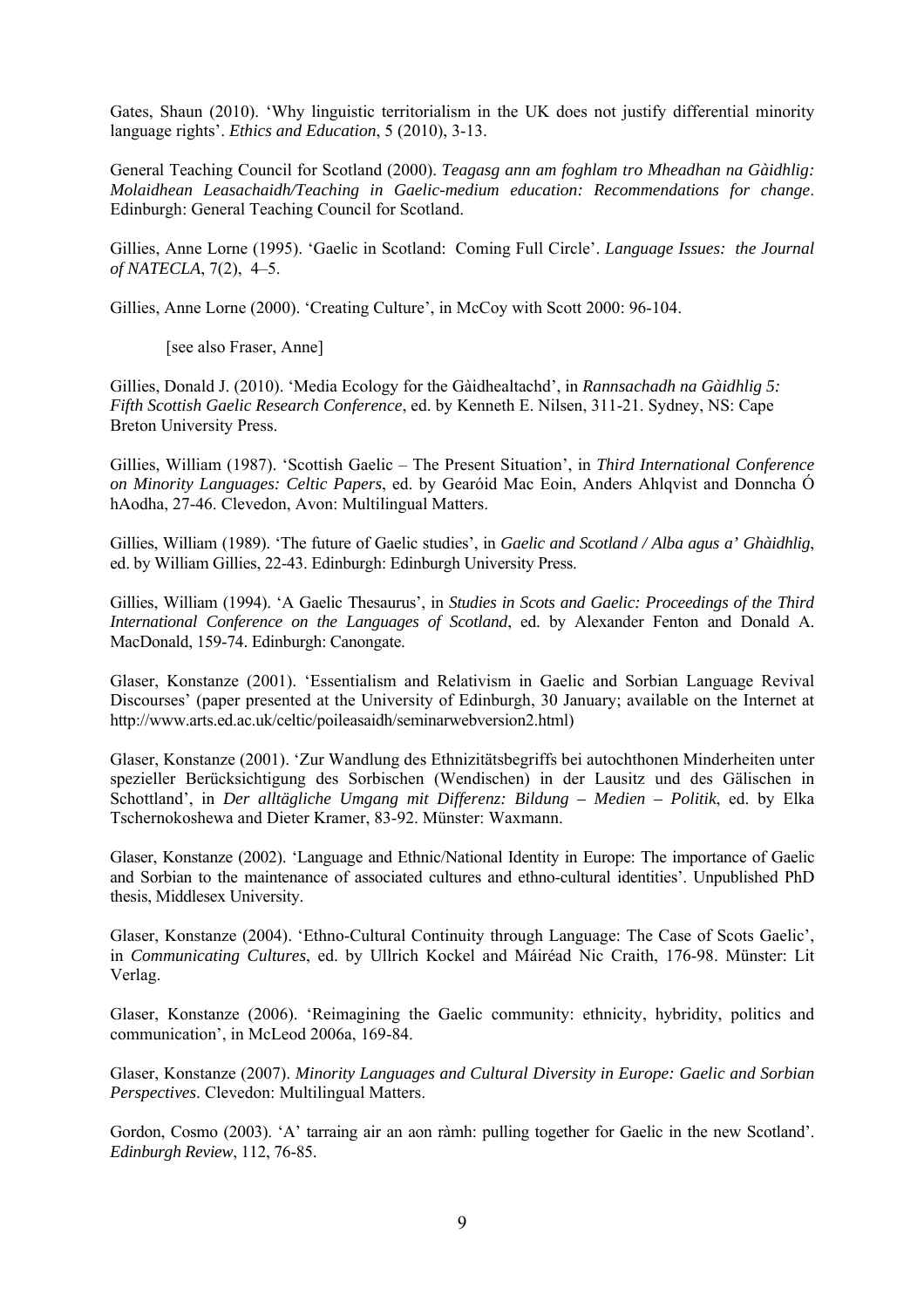Gossen, Andrew (2001). 'Agents of modern Gaelic Scotland: curriculum, change and challenge at Sabhal Mòr Ostaig, the Gaelic College of Scotland'. Unpublished PhD thesis, Harvard University.

Grannd, Niall (1984). 'A' Ghàidhlig agus am foghlam anns a' Ghàidhealtachd agus 's a' Ghalldachd an Alba'. *Gairm*, 127, 205-11.

Grannd, Seumas (1983). 'An investigation into the feasibility of establishing Gaelic/English bilingual primary schools on the mainland of Scotland'. Unpublished MPhil thesis, University of Glasgow.

Grant, Nigel (1984). *Report to the Gaelic Language Promotion Trust on the feasibility of Gaelic-English bilingual schools on the mainland of Scotland.* Inverness: Gaelic Language Promotion Trust.

Grant, Nigel (1984). 'Cultural Diversity and Education in Scotland'. *European Journal of Education*, 19, 53-64.

Grant, Nigel (1985). 'Gaelic in education: needs and possibilities'. *Modern Languages in Scotland*, 27, 141-50.

Grant, Nigel (1987). 'The Education of Indigenous Linguistic Minorities in Scotland'. *Aspects of Education*, 36 (1987), 35-52.

Grant, Nigel (1996). 'Gaelic and Education in Scotland — Developments and Perspectives'. *Scottish Gaelic Studies*, 17, 150-58.

Grant, Nigel, and Docherty, F. J. (1992) 'Language Policy and Education: Some Scottish-Catalan Comparisons'. *Comparative Education*, 28 (1992), 145-66.

Hecla Consulting (2003). *The Importance of Gaelic to the Inverness and Nairn Area*. Inverness: Hecla Consulting.

Hecla Consulting & David Roberts Associates (2010). *Measadh air Pròiseactan Bhòrd na Gàidhlig / Assessment of Bòrd na Gàidhlig Projects: Final Report for Bòrd na Gàidhlig*. Inverness: Hecla Consulting & David Roberts Associates.

Hulbert, John, ed. (1985). *Gaelic: Looking to the Future*. Longforgan, Dundee: The Andrew Fletcher Society.

Highlands and Islands Development Board (1982). *Cor na Gàidhlig: Language, Community and Development: The Gaelic Situation*. Inverness: Highlands and Islands Development Board.

Highlands and Islands Enterprise (1992). *A Strategy for Gaelic Development in the Highlands & Islands of Scotland.* Inverness: Highlands and Islands Enterprise.

Hindley, Reg (1993). 'Lessons from Irish Experience: Some Dangers of Gaelic Language "Revival" Policies and Methods', in *FASGNAG II: Second Conference on Research and Studies on the Maintenance of Gaelic* (Sabhal Mòr Ostaig, 24-26 March).

Hutchinson, Roger (2005). *A Waxing Moon: The Modern Gaelic Revival*. Edinburgh: Mainstream.

Hutchinson, Roger, with Dick, Criosaidh (2005). *Gealach an Fhàis: Ùr Bheothachadh na Gàidhlig*. Edinburgh: Mainstream.

Innes, John (1993). 'The Social, Economic & Political Reasons for the Decline of Gaelic in Scotland' (available on the Internet at

[http://www.scottishhistory.com/articles/highlands/gaelic/gaelic\\_page1.html\)](http://www.scottishhistory.com/articles/highlands/gaelic/gaelic_page1.html)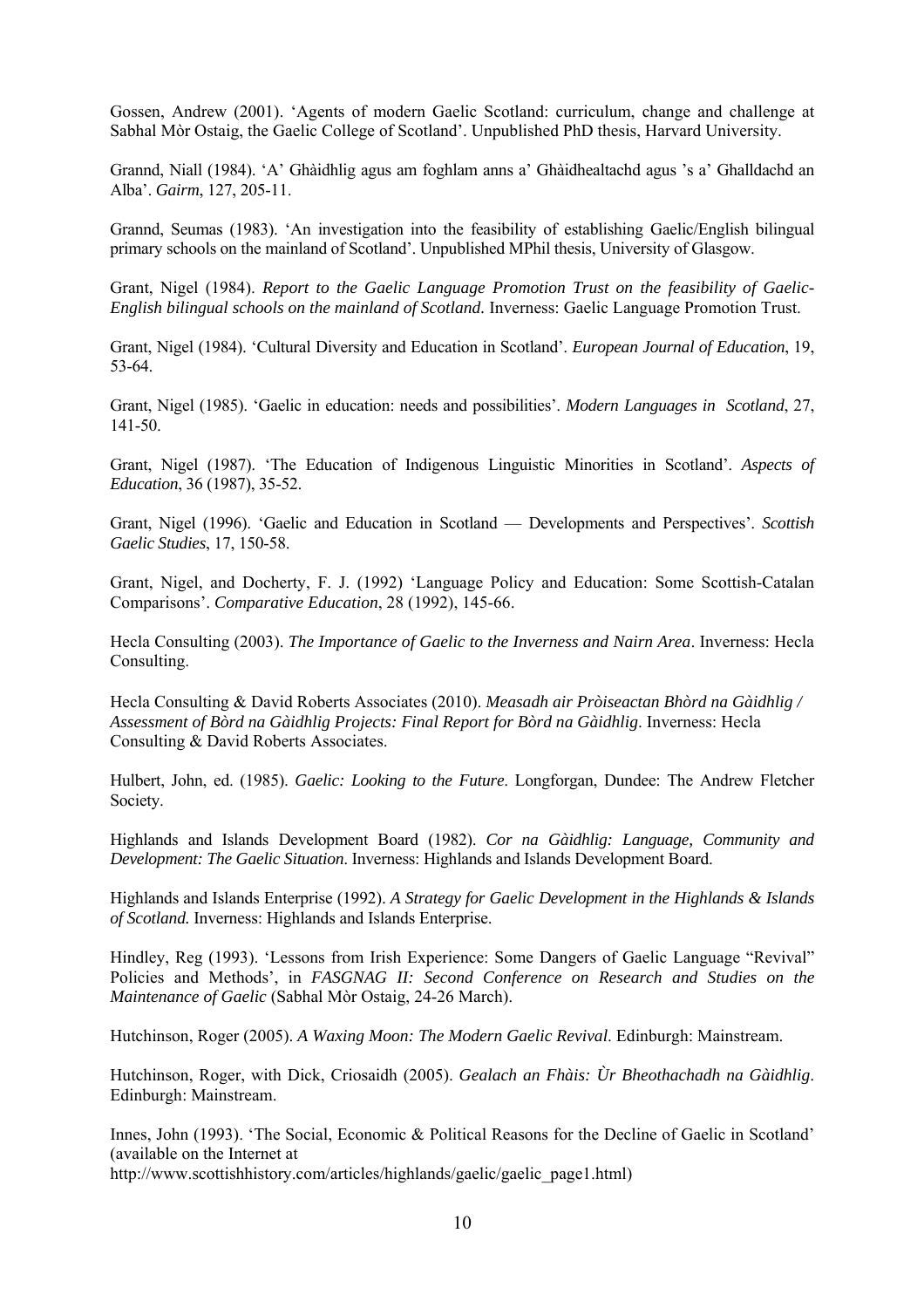James, Clive (1991). 'What Future for Scotland's Gaelic-speaking Communities?', in *Linguistic Minorities, Society and Territory*, ed. by Colin H. Williams, 173-218. Clevedon, Avon: Multilingual Matters.

James, Clive, and Colin Williams (1997). 'Language and Planning in Scotland and Wales', in *Nationality and Planning in Scotland and Wales*, ed. by Roderick Macdonald and Huw Thomas, 264- 302. Cardiff: University of Wales Press.

Johnstone, Richard (1994). *The Impact of Current Developments to Support the Gaelic Language: Review of Research*. Stirling: Scottish CILT.

Johnstone, Richard, et al. (1999). *The attainments of pupils receiving Gaelic-medium primary education in Scotland*. Stirling: Scottish Centre for Information on Language Teaching and Research.

Johnstone, Richard, et al. (2000). 'Coileanadh sgoilearan a tha a' faighinn foghlaim meadhan-Gàidhlig aig ìre bunsgoil an Albainn / The attainments of pupils receiving Gaelic-medium primary education in Scotland'. *Interchange*, 62 (available on the Internet at www.highland.gov.uk/educ/gaelic/gaelic.htm).

Johnstone, Richard, et al. (2003). *Gaelic Learners in the Primary School (GLPS) in Argyll & Bute, East Ayrshire, North Lanarkshire, Perth & Kinross and Stirling: Evaluation Report*. Stirling: Scottish CILT.

Johnstone, Richard (2007). 'Nationally-sponsored Innovations at School in Scotland: Issues of Evidence, Generalisability and Sustainability'. *Innovation in Language Learning and Teaching*, 1, 111-28.

Judge, Anne (2007). *Linguistic Policies and the Survival of Regional Languages in France and Britain*. Basingstoke: Palgrave Macmillan (pp. 187-200).

Kellas, James (1999). 'Review: Politics and the Gaelic Language'. *Scottish Affairs*, 27, 102-4.

Kelly, James (1980). 'A sociographic study of Gaelic in Cape Breton, Nova Scotia'. Unpublished MA thesis, Concordia University.

Kennedy, Michael (2002). *Gaelic Nova Scotia: An Economic, Cultural, and Social Impact Study*. Halifax: Nova Scotia Museum (available on the Internet at http://museum.gov.ns.ca/pubs/Gaelic-Report.pdf).

Laggart, Lillian McCall (2008). 'Real revitalization, virtual communities: The role of the Internet in revitalizing Scottish Gaelic'. Unpublished MA thesis, California State University, Fullerton.

Lamb, William (1999). 'A Diachronic Account of Gaelic News-speak: The Development and Expansion of a Register'. *Scottish Gaelic Studies*, 19, 141-71.

Lang, Alison (2006). 'Cruthachadh is cleachdadh: ceistean air planadh cànain agus na h-ealain Ghàidhlig', in McLeod 2006a, 199-210.

Lang, Alison, and McLeod, Wilson (2005). 'Gaelic culture for sale: language dynamics in the marketing of Gaelic music'. Paper presented at the Fourth Mercator International Symposium, Aberystwyth, 26-28 October (available on the Internet at www.arts.ed.ac.uk/celtic/poileasaidh/Lang%20McLeod%20mercator.pdf)

Lèirsinn Research Centre (2000). *Three Programmes from BBC Radio nan Gàidheal: A Survey of Listeners*. Sleat, Isle of Skye: Lèirsinn Research Centre.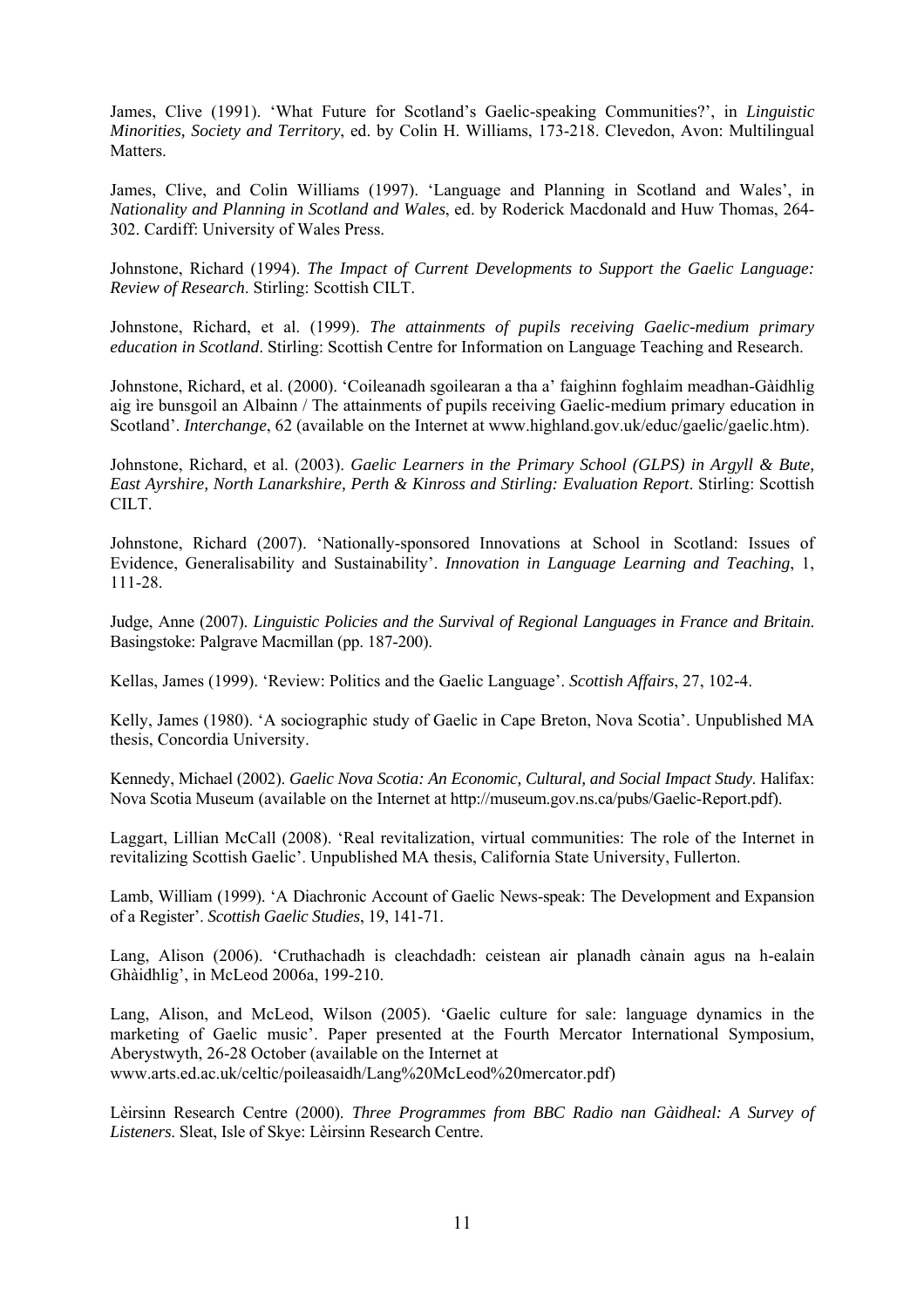Mac an Tàilleir, Iain (2008). 'Where Do People Speak Gaelic? — Skye and the Western Isles', in *Crossing the Minch: Exploring the Links between Skye and the Outer Hebrides*, 60-69. Port of Ness: Islands Book Trust.

Mac an Tàilleir, Iain (2010). 'A' Ghàidhlig anns a' Chunntas-shluaigh', in Munro & Mac an Tàilleir 2010, 19-34.

MacAmhlaigh, Dòmhnall (1976). 'Na h-Oilthighean is na Colaisdean', in *Gàidhlig ann an Albainn/Gaelic in Scotland*, ed. by Derick Thomson, 47-55. Glasgow: Gairm.

[see also MacAulay, Donald]

MacAskill, J. A. (1984). 'Bilingualism and Economic Development ― An Overview: Scotland', in Comhairle Roinn na Gaidhealtachd/Highland Regional Council (1984), 29-36.

MacAulay, Cathlin (1998). 'Gaelic: A Study of Language Maintenance and Shift in the Scottish Gaidhealtachd'. Unpublished PhD thesis, University of Hertfordshire.

MacAulay, Donald (1976-78). 'The Writing of Scottish Gaelic: Uses of Convention and Innovation'. *Transactions of the Gaelic Society of Inverness*, 50, 81-96.

MacAulay, Donald (1982). 'Register range and choice in Scottish Gaelic'. *International Journal of the Sociology of Language*, 35 (1982), 25-48.

MacAulay, Donald (1982). 'Borrow, Calque, and Switch: The Law of the English Frontier', in *Linguistic Form and Linguistic Variation (Amsterdam Studies in the Theory and History of Linguistic Science, IV),* ed. by John Anderson, 203-37. Amsterdam: John Benjamins.

MacAulay, Donald (1986). 'New Gaelic'. *Scottish Language*, 5, 120-25.

MacAulay, Donald (1994). 'Canons, myths and cannon fodder'. *Scotlands*, 1 (1994), 35-54.

[see also MacAmhlaigh, Dòmhnall]

McBride, Sarah G. (1995). 'Scottish Gaelic and Welsh-language broadcasting in the United Kingdom'. Unpublished MA thesis, University of North Carolina at Chapel Hill.

MacCaluim, Alasdair (1996). 'Who Learns Scottish Gaelic and Why?' Unpublished MA dissertation, University of Glasgow.

MacCaluim, Alasdair (1996). 'Gaelic — A Socialist View'. *Scottish Marxist Voice*, 4 (1996), 4-5.

MacCaluim, Alasdair (1998). 'Có a tha ag Ionnsachadh na Gàidhlig agus Carson?' Paper presented to the Gaelic Learners' Conference, Edinburgh, 11 December.

MacCaluim, Alasdair (2000). 'On the Periphery of the Periphery — Gaelic Learners in the Revival of Gaelic'. Paper presented to the Gaelic Society of Perth, 14 November.

MacCaluim, Alasdair, with McLeod, Wilson (2001). *Revitalising Gaelic? A Critical Analysis of the Report of the Taskforce on Public Funding of Gaelic*. Edinburgh: Department of Celtic and Scottish Studies, University of Edinburgh (available on the Internet at www.arts.ed.ac.uk/celtic/poileasaidh /IPCAMacpherson2.htm)

MacCaluim, Alasdair (2002). 'Periphery of the Periphery? Adult Learners of Scottish Gaelic and Reversal of Language Shift'. Unpublished PhD thesis, University of Edinburgh.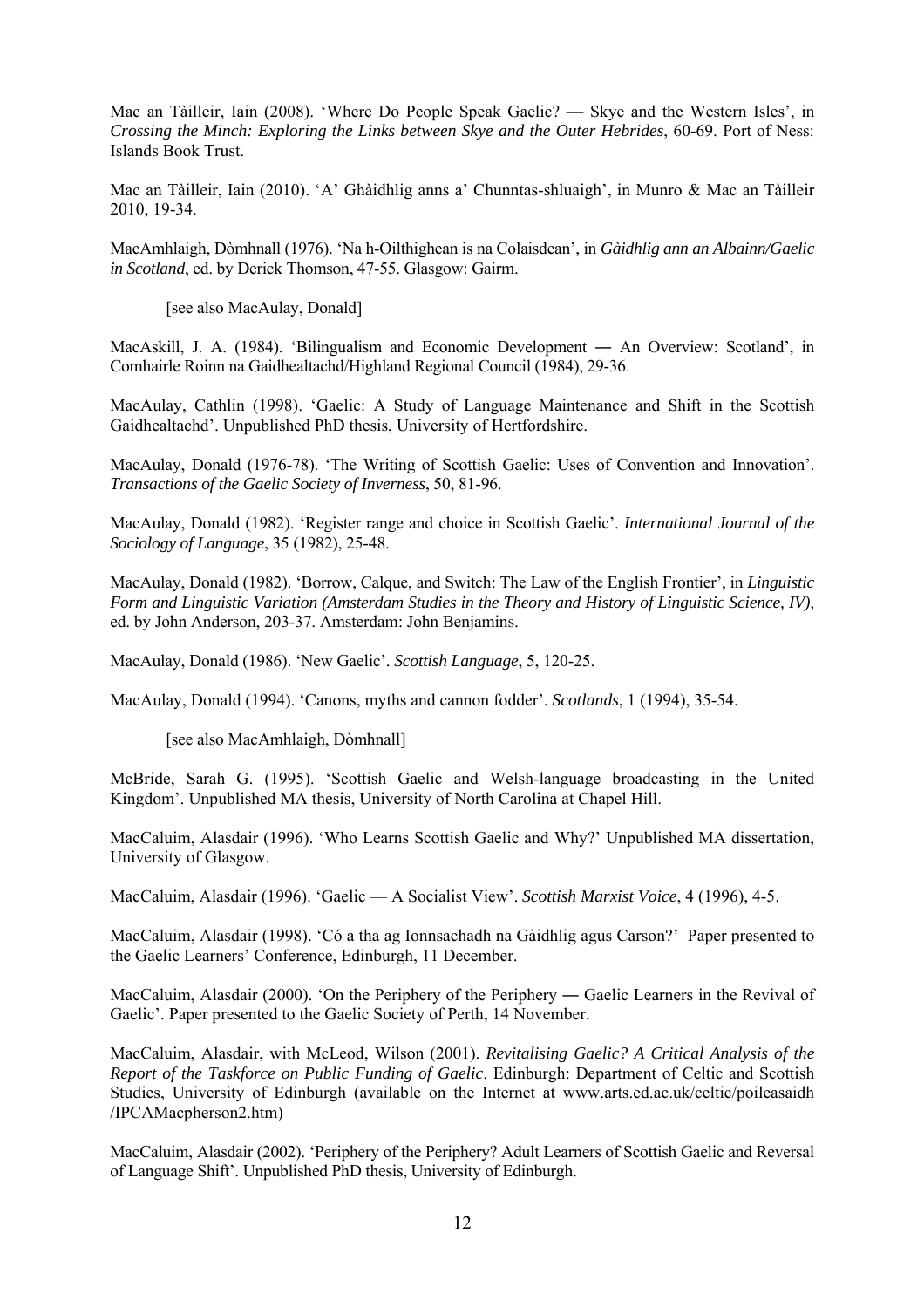MacCaluim, Alasdair (2006). 'Air iomall an iomaill? Luchd-ionnsachaidh na Gàidhlig ann an aththilleadh gluasad cànain', in McLeod 2006a, 185-97.

MacCaluim, Alasdair (2007). "'More than Interesting': a' Ghàidhlig sa Bhaile Mhòr', in McLeod 2007, 19-30.

MacCaluim, Alasdair (2007). *Reversing Language Shift: The Social Identity and Role of Scottish Gaelic Learners.* Belfast: Cló Ollscoil na Banríona.

McCoy, Gordon, with Scott, Maolcholaim (eds.) (2000). *Aithne na nGael/Gaelic Identities*. Belfast: Institute of Irish Studies, Queen's University Belfast/ULTACH Trust.

MacDonald, Brian K. and MacNeil, Morag M. (1998). *Gaelic Radio Listeners*. Sleat, Isle of Skye: Lèirsinn Research Centre.

MacDonald, Chas (2003). 'The Symbolic Value of Gàidhlig in the Scottish Sunday Newspapers', in *Towards Our Goals in Broadcasting, the Press, the Performing Arts and the Economy: Minority Languages in Northern Ireland, the Republic of Ireland, and Scotland*, ed. by John M. Kirk and Dónall P. Ó Baoill, 100-04. Belfast: Cló Ollscoil na Banríona.

MacDonald, Jamie (2006). 'Gàidhlig: Foghlaim air Astar (Gaelic Distance-Education)'. *Journal of Celtic Linguistics*, 11, 20-38.

MacDonald, Kenneth D. (1968). 'The Gaelic Language, its Structure and Development', in *The Future of the Highlands*, ed. by Derick S. Thomson and Ian Grimble, 175-99. London: Routledge & Kegan Paul.

MacDonald, Lorraine (2002). 'Gaelic Literacy Perception and Practices'. Unpublished M.A. thesis, The Open University.

MacDonald, Martin (1976). 'The Media (Broadcasting and Press)', in *Gàidhlig ann an Albainn/Gaelic in Scotland*, ed. by Derick Thomson, 57-64. Glasgow: Gairm.

MacDonald, Morag (1984). 'Gaelic language and cultural maintenance in the Scottish Hebridean islands of Barra and Harris'. Unpublished PhD thesis, Hatfield Polytechnic.

[see also MacNeil, Morag, and NicNèill, Mòrag]

MacDonald, Norman M. (1985). 'Sabhal Mòr Ostaig — College of Commitment', in Hulbert 1985: 34-40.

MacDonald, Rhoda (1993). 'Renaissance or Preservation: Gaelic Broadcasting'. *Media Educational Journal*, 14, 13-16.

MacDonald, Sharon (1987). 'Social and linguistic identity in the Scottish Gaidhealtachd: a study of Staffin, Isle of Skye'. Unpublished D. Phil. thesis, University of Oxford.

MacDonald, Sharon (1993). 'Some Reflections on the Cultural Contexts of Language Shift in the Scottish Highlands', in *FASGNAG II: Second Conference on Research and Studies on the Maintenance of Gaelic* (Sabhal Mòr Ostaig, 24-26 March).

MacDonald, Sharon (1997). *Reimagining Culture: Histories, Identities, and the Gaelic Renaissance*. Oxford: Berg.

MacDonald, Sharon (1999). 'The Gaelic Renaissance and Scotland's Identities'. *Scottish Affairs*, 26, 100- 118.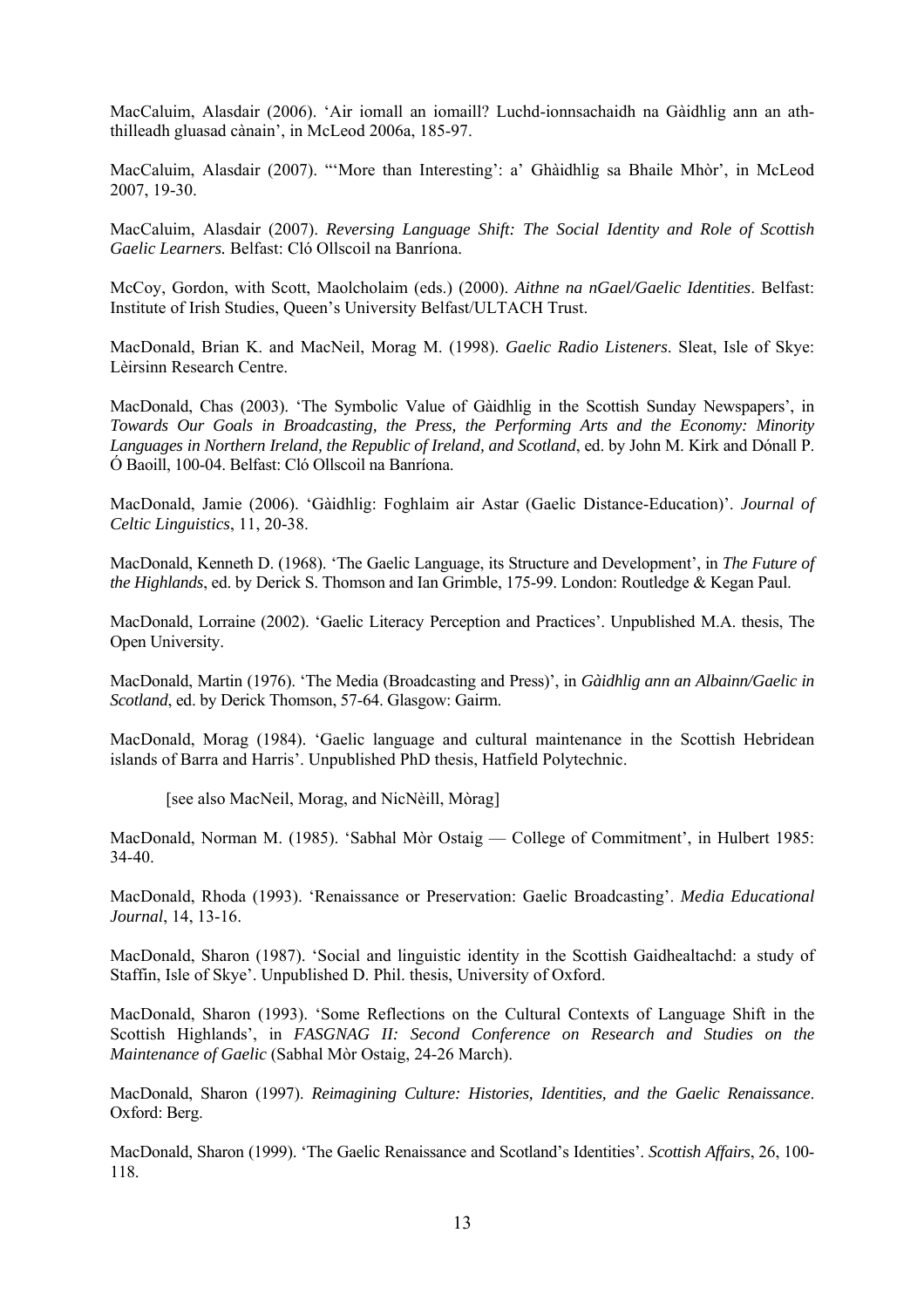McEwan-Fujita, Emily (1997). 'Scottish Gaelic and the Politics of Ethnicity in Contemporary Scotland'. Unpublished M.A. thesis, University of Chicago.

McEwan-Fujita, Emily (1997). 'Scottish Gaelic and Social Identity in Contemporary Scotland', in *Ambiguous Identities in the New Europe, Replika Special Issue*, ed. by Miklos Voros and Miklos Hadas, 135-156. Budapest: Replika Kor (available on the Internet at http://www.c3.hu/scripta/scripta0/replika/english/02/10mcewan.htm)

McEwan-Fujita, Emily (1997). 'From "the rude speech of a barbarous people" to "Scotland's Celtic legacy": Ideologies of Revival and Revitalization in Gaelic-English Contact', in *CLS 33: Papers from the Panels*, 75-83. Chicago: Chicago Linguistic Society.

McEwan-Fujita, Emily (1998). '"I Am on the Big Streets of Europe": Scottish Gaelic Language Revival and Pan-European Identity'. Paper presented at the American Anthropological Association 97th Annual Meeting, Philadelphia, Pennsylvania, December 2-6.

McEwan-Fujita, Emily (2003). 'Gaelic in Scotland, Scotland in Europe: Minority Language Revitalization in the Age of Neoliberalism'. Unpublished PhD thesis, University of Chicago.

McEwan-Fujita, Emily (2005). 'Neoliberalism and Minority-Language Planning in the Highlands and Islands of Scotland'. *International Journal of the Sociology of Language*, 171, 155- 71.

McEwan-Fujita, Emily (2006). '"Gaelic Doomed as Speakers Die Out"? The public discourse of Gaelic language death in Scotland', in McLeod 2006a, 279-93.

McEwan-Fujita, Emily (2008). 'Working at "9 to 5" Gaelic: Speakers, Contexts, and Ideologies of an Emerging Minority Language Register', in *Sustaining Linguistic Diversity: Endangered and Minority Languages and Language Varieties*, ed. by Kendall A. King et al., 81-93. Washington, DC: Georgetown University Press.

McEwan-Fujita, Emily (2010). 'Ideology, affect, and socialization in language shift and revitalization: The experiences of adults learning Gaelic in the Western Isles of Scotland'. *Language in Society*, 39, 27-64.

McEwan-Fujita, Emily (2010). 'Ideologies and experiences of literacy in interactions between adult Gaelic learners and first-language Gaelic speakers in Scotland'. *Scottish Gaelic Studies*, 26, 87-114.

McEwan-Fujita, Emily (2010). 'Sociolinguistic Ethnography of Gaelic Communities', in Watson & Macleod 2010, 172-217.

MacFhionghuin, Coinneach (2006). 'Cothrom mu Dheireadh air Coimhearsnachd Ghàidhlig'. *Gath*, 5, 4-8.

[see also MacKinnon, Kenneth]

MacIlleChiar, Iain (1984). 'The Soul Reason for Learning Gaelic'. *Scottish Journal of Adult Education*, 6:3, 13-15.

MacIlleChiar, Iain (1985). 'Gaelic-Medium Schools — Why? and When?', in Hulbert 1985, 28-33.

MacIlleChiar, Iain (1985). 'Adult Education: The Language Issue — Repressed or Exorcised', in Hulbert 1985, 41-45.

MacIlleChiar, Iain (2002). '*Na toir breith gus nach toirear breith ort*: Tuilleadh 's a' chòir measaidh ann am Foghlam na h-Alba', in *Language Planning and Education: Linguistic Issues in Northern*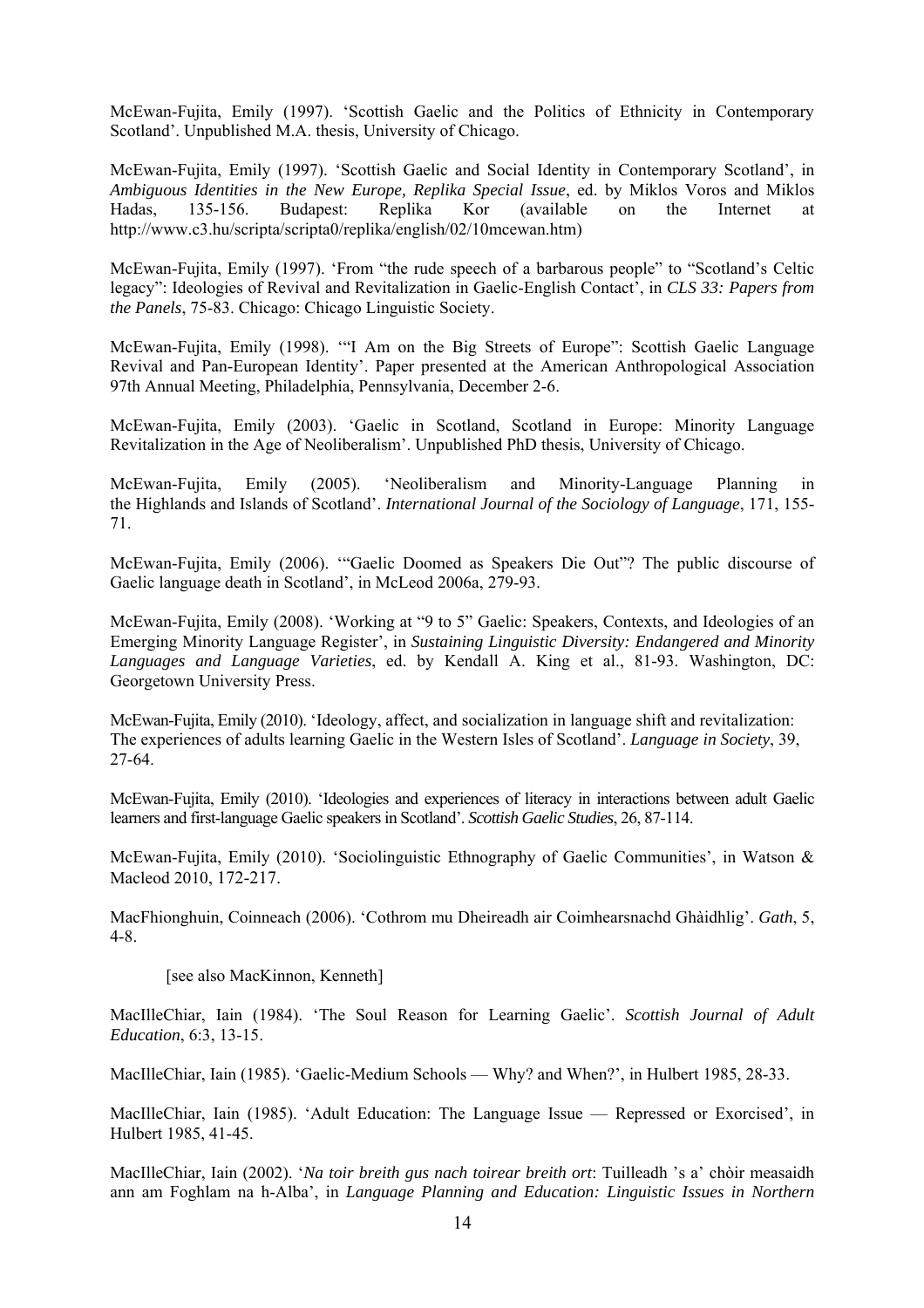*Ireland, the Republic of Ireland, and Scotland*, ed. by John Kirk and Dónall Ó Baoill, 111-23. Belfast: Cló Ollscoil na Banríona.

MacInnes, John (1982). 'The Scottish Gaelic Language', in *The Celtic Connection*, ed. by Glanville Price, 101-30. Gerrards Cross: Colin Smythe.

MacIntosh, Farquhar (1999). 'The Prospects for Gaelic', in *Celtic Connections: Proceedings of the Tenth International Congress of Celtic Studies*, ed. by Ronald Black, William Gillies, and Roibeard Ó Maolalaigh, 457-69. East Linton, East Lothian: Tuckwell Press.

McIntyre, William (2006). 'Planting a Tree: The Role of Formal and Non-formal Educational Programs in the Revival of Scottish Gaelic'. Unpublished EdD thesis, University of Southern California.

McIntyre, William (2009). *The Revival of Scottish Gaelic Through Education*. Amherst, NY: Cambria Press.

MacIver, Margaret (1997). 'Extra-Curricular Teacher Training in Scotland', in *Lesser-Used Languages: Teacher Training and the Culture of Peace*, 82-86. Brussels: European Bureau for Lesser-Used Languages.

MacIver, Margaret (2002). 'Structures for Gaelic-medium Education', in *Language Planning and Education: Linguistic Issues in Northern Ireland, the Republic of Ireland, and Scotland*, ed. by John Kirk and Dónall Ó Baoill, 56-60. Belfast: Cló Ollscoil na Banríona.

Mackay, D. J. (1984). 'Bilingualism in the Public Sector — An Overview: Scotland', in Comhairle Roinn na Gaidhealtachd/Highland Regional Council (1984), 51-57.

MacKay, D. K. (1998). 'The History of Gaelic Radio Broadcasting by the BBC'. Unpublished MA thesis, University of Glasgow (Department of Celtic).

MacKay, David (1996). *We Did It Ourselves / Sinn Fhèin a Rinn E: An Account of the Western Isles Community Education Project / Pròiseact Muinntir nan Eilean, 1997-1992*. The Hague: Bernard Van Leer Foundation.

MacKay, J. A. (2002). 'A Gaelic Digital Television Channel: Survey of Potential Audience Requirements'. Unpublished MSc thesis, University of Stirling.

MacKay, John A. (2009). 'Gaelic-medium Broadcasting and the Economy', in *Language and Economic Development: Northern Ireland, the Republic of Ireland, and Scotland*, ed. by John M. Kirk and Dónall Ó Baoill, 175-82. Belfast: Cló Ollscoil na Banríona.

McKee, Vincent (1991). 'Where Language Refuses to Die: A Comparative Assessment of the Gaelic Language Policies of Newry and Mourne Council and Comhairle nan Eilean'. *Municipal Journal*, 17 March.

McKee, Vincent (1994). 'Politics of the Gaelic language: Northern Ireland and the Hebrides (Part One)', in *Questions of Ideology*, ed. by Kate Hudson (South Bank University, Politics Divison, Occasional Papers No. 3), 34-50. London: South Bank University.

McKee, Vincent (1995). 'Contemporary Gaelic language politics in Western Scotland and Northern Ireland since 1950: comparative assessments'. *Contemporary Politics*, 1, 92-113.

McKee, Vincent (1997). *Gaelic Nations: Politics of the Gaelic Language in Scotland and Northern Ireland in the 20th Century*. London: Bluestack Press.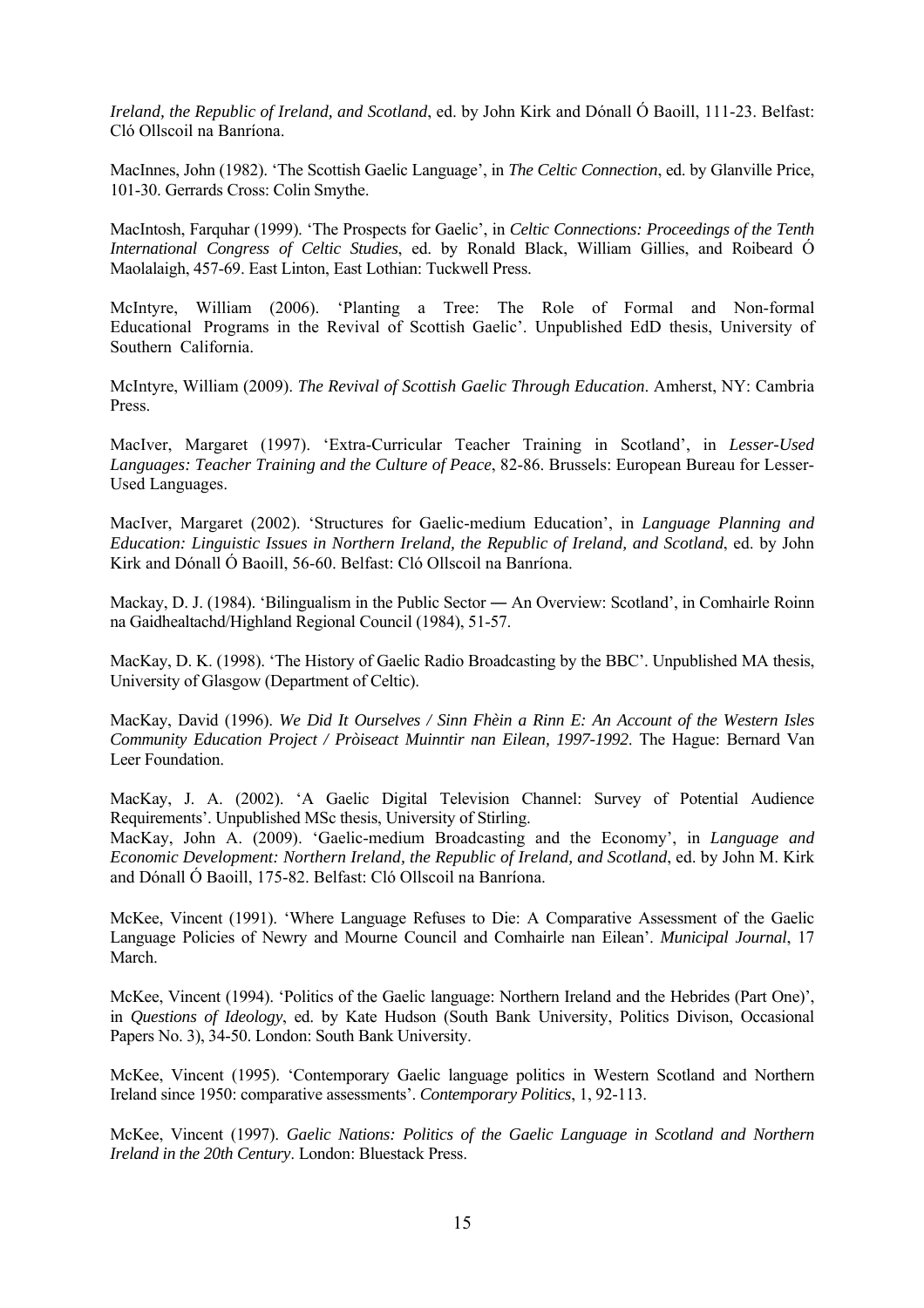McKee, Vincent (1998). 'The Gaelic Language in Scotland and Ireland: Cultural Renaissance or Nationalist Appendix?' *Talking Politics*, 11, no. 1 (1998), 57-62.

MacKinnon, Kenneth (1972). 'Education and social control: The case of Gaelic Scotland'. *Scottish Educational Studies*, 4, 125-37.

MacKinnon, Kenneth (1974). *The Lion's Tongue: The Story of the Original and Continuing Language of the Scottish People*. Inverness: Club Leabhar.

MacKinnon, Kenneth (1977). *Language, Education and Social Processes in a Gaelic Community*. London: Routledge and Kegan Paul.

MacKinnon, Kenneth (1977). 'Language Shift and Education: Conservation of Ethnolinguistic Culture Amongst Schoolchildren of a Gaelic Community'. *International Journal of the Society of Language*, 14, 31-56.

MacKinnon, Kenneth (1978). *Gaelic in Scotland 1971: Some Sociological and Demographic Considerations of the Census Report for Gaelic*. Hatfield: Hertis Publications.

MacKinnon, Kenneth, and Morag MacDonald (1980). *Ethnic Communities: The Transmission of Language and Culture in Harris and Barra*. Hatfield: Hertis Publications.

MacKinnon, Kenneth (1981). *Scottish Opinion on Gaelic: A report on a national attitude survey for An Comunn Gàidhealach undertaken in 1981*. Hatfield: Hatfield Polytechnic.

MacKinnon, Kenneth (1982). *Gender, Language Shift and Social Homogenisation in Western Isles Communities*. Hatfield: Hertis Publications.

MacKinnon, Kenneth (1983). *Cape Breton Gaeldom in Cross-Cultural Context: The Transmission of Ethnic Language and Culture*. Hatfield: Hatfield Polytechnic.

MacKinnon, Kenneth (1984). *Gaelic Language Regeneration among Young People in Scotland 1971- 1981 From Census Data*. Hatfield: Hertis Publications.

MacKinnon, Kenneth (1984). 'Scottish Gaelic and English in the Highlands', in *Language in the British Isles*, ed. by Peter Trudgill, 499-516. Cambridge: Cambridge University Press.

MacKinnon, Kenneth (1984). 'Power at the Periphery: The Language Dimension in the Case of Gaelic Scotland'. *Journal of Multilingual and Multicultural Development*, 5, 491-510.

MacKinnon, Kenneth (1985). 'Gaelic in the Census: A Tenacious Survival', in Hulbert 1985, 11-20.

MacKinnon, Kenneth (1985) 'Cape Breton Gaeldom in cross-cultural context: the transmission of ethnic language and culture'. *Polyglot*, 6, fiche 1 (Birkbeck College, University of London).

MacKinnon, Kenneth (1984). *Gaelic in Highland Region — The 1981 Census*. Inverness: An Comunn Gaidhealach.

MacKinnon, Kenneth (1986). 'The Scottish Gaelic Speech-Community: some social perspectives'. *Scottish Language*, 5, 65-84.

MacKinnon, Kenneth (1987). *The Present Position of Gaelic in Scottish Primary Education* [report for Europeeske Minderheidstastalen yn it primêre Underwiis Projekt]. Hatfield: Hatfield Polytechnic.

MacKinnon, Kenneth (1987). *Occupation, Migration and Language Maintenance in Gaelic Communities: Some Social and Demographic Aspects*. Hatfield: Hertis Publications.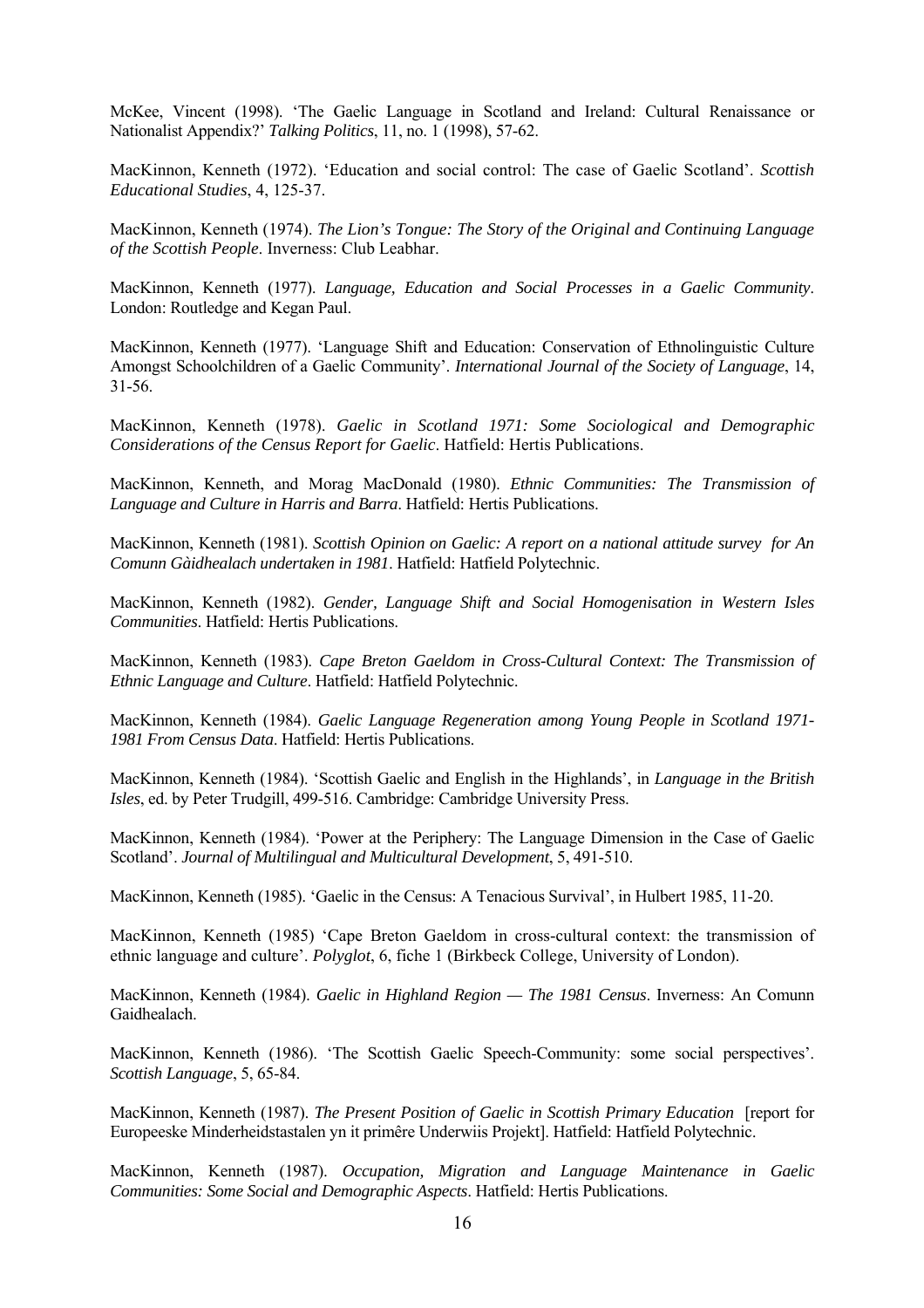MacKinnon, Kenneth (1987). 'Gender, Occupation and Educational Factors in Gaelic Language-Shift and Regeneration', in *Third International Conference on Minority Languages: Celtic Papers*, ed. by Gearóid Mac Eoin, Anders Ahlqvist and Donncha Ó hAodha (Clevedon, Avon: Multilingual Matters, 47-71.

MacKinnon, Kenneth (1988). *Gaelic Language Maintenance and Viability in the Isle of Skye*. Hatfield: Hatfield Polytechnic.

MacKinnon, Kenneth (1988-90). '"Ane End of Ane Auld Sang" — Or New Dawn? A Century on the Census for Scotland's Gaelic Question'. *Transactions of the Gaelic Society of Inverness*, 56, 21-51.

MacKinnon, Kenneth (1990). 'Language-maintenance and viability in Gaelic-speaking communities: Skye and the Western Isles in the 1981 Census'. *Scottish Gaelic Studies*, 16, 149-80.

MacKinnon, Kenneth (1990). 'Language-Maintenance and Viability in the Contemporary Scottish Gaelic Speech-community: Some Social and Demographic Factors', in *Fourth International Conference on Minority Languages, Proceedings*, ed. by Durk Gorter et al., vol. II, 69-90. Clevedon, Avon: Multilingual Matters.

MacKinnon, Kenneth (1990). 'A Century on the Census: Gaelic in Twentieth-Century Focus', in *Gaelic and Scots in Harmony: Proceedings of the Second International Conference on the Languages of Scotland*, ed. by Derick S. Thomson (Glasgow: University of Glasgow Department of Celtic, 78-94 (available on the Internet at

http://www2.arts.gla.ac.uk/SESLL/STELLA/STARN/lang/GAELIC/focus.htm)

MacKinnon, Kenneth (1991). *Gaelic: A Past and Future Prospect*. Edinburgh: Saltire Society.

MacKinnon, Kenneth (1991). 'Language Retreat and Regeneration in the Present-Day Scottish Gaidhealtachd', in *Linguistic Minorities, Society and Territory*, ed. by Colin H. Williams, 121-51. Clevedon, Avon: Multilingual Matters.

MacKinnon, Kenneth (1991). 'Language-maintenance and viability in contemporary Gaelic communities: Skye and the Western Isles today', in *Language Contact in the British Isles: Proceedings of the Eighth International Symposium on Language Contact in Europe*, ed. by P. Sture Ureland and George Broderick, 495-533. Tübingen: Max Niemayer Verlag.

MacKinnon, Kenneth (1991). 'Local Speech Communities: maintenance, viability and in-migration from census analysis', in *The Lesser Used Languages — Assimilating Newcomers: Proceedings of the Conference held at Carmarthen, 1991*, ed. by Llinos Dafis, 28-54. Carmarthen: Joint Working Party on Bilingualism in Dyfed.

MacKinnon, Kenneth (1991). 'The Gaelic speech community', in *Multilingualism in the British Isles I: The Older Mother Tongues & Europe*, ed. by Safder Alladina and Viv Edwards, 49-67. London: Longman.

MacKinnon, Kenneth (1992). *An Aghaidh nan Creag/Despite Adversity: Gaelic's Twentieth Century Survival and Potential*. Inverness: Comunn na Gàidhlig.

MacKinnon, Kenneth (1993). 'Scottish Gaelic Today: Social History and Contemporary Status', in *The Celtic Languages*, ed. by Martin Ball, 491-535. London: Routledge.

MacKinnon, Kenneth (1994). *Gaelic in 1994: Report to the Euromosaic Project*. Ferintosh, the Black Isle: SGRÙD.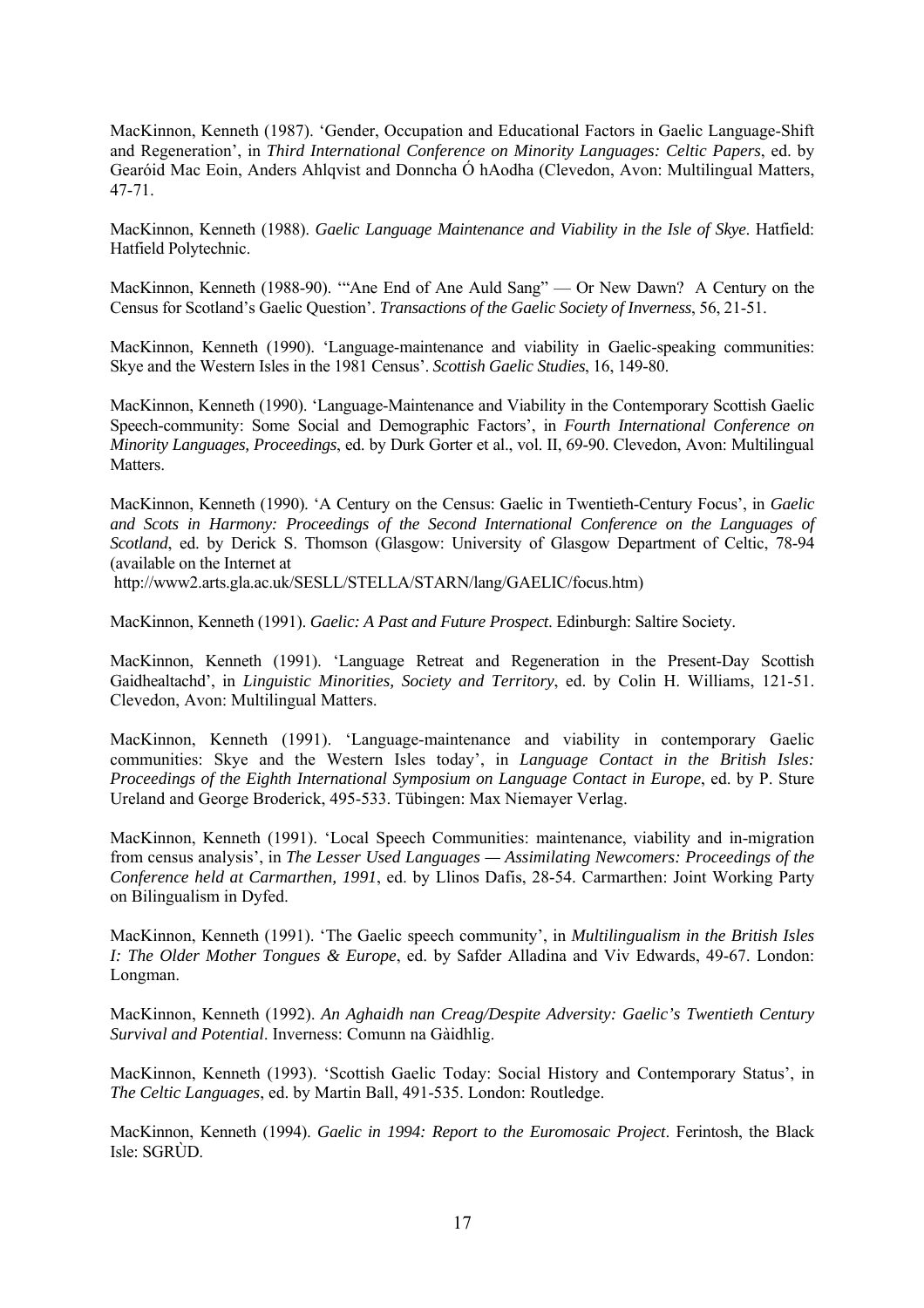MacKinnon, Kenneth (1994). 'Gaelic Language-Use in the Western Isles', in *Studies in Scots and Gaelic: Proceedings of the Third International Conference on the Languages of Scotland*, ed. by Alexander Fenton and Donald A. MacDonald, 123-37. Edinburgh: Canongate.

MacKinnon, Kenneth (1995). 'Gaelic Speakers in the Population Census of Scotland: Age, Gender, Social Class — Some Applications', in *Actes del Simposi de Demolinguistica III Trobada de Sociolinguistica Catalans Tortosa*, 78-100. Barcelona: Generalitat de Catalunya, Departament de Cultura.

MacKinnon, Kenneth (1995-96). 'Gaelic and "The Other Languages of Scotland" in the 1991 Populations Census'. *Scottish Language*, 14-15, 104-117.

MacKinnon, Kenneth (1996). 'Social Class and Gaelic Language Abilities in the 1981 Census'. *Scottish Gaelic Studies*, 17, 239-54.

MacKinnon, Kenneth (1996). 'Cape Breton — Western Isles: transatlantic resonance of language and culture', in *Language contact across the North Atlantic*, ed. by P. Sture Ureland and Iain Clarkson, 363- 86. Tübingen: Max Niemeyer Verlag.

MacKinnon, Kenneth (1996). 'The Dynamics of Scottish Gaelic', in *Watching One's Tongue: Aspects of Romance and Celtic Languages*, ed. by Máiréad Nic Craith, 177-200. Liverpool: Liverpool University Press.

MacKinnon, Kenneth (1997). *Language Use in Family, Community and Work Domains: The Euromosaic Gaelic Survey 1994/95 — Scotland, Western Isles and Skye*.

MacKinnon, Kenneth (1997). 'Minority languages in an integrating Europe: prospects for viability and maintenance', in *Language Minorities and Minority Languages in the Changing Europe*, ed. by Brunon Synak and Tomasz Wicherkiewicz (Gdánsk: Wyndawnictwo Uniwersytetu Gdándskiego, 1997), 93-109.

MacKinnon, Kenneth (1997). 'Gaelic as an endangered language — problems and prospects'. Paper presented to the Workshop on Endangered Languages, University of York, 26-27 July.

MacKinnon, Kenneth (1998). 'Gaelic in Scotland', in *Minority Languages in Scandinavia, Britain and Ireland*, ed. by Ailbhe Ó Corráin and Séamas Mac Mathúna, 175-97. Uppsala: University of Uppsala.

MacKinnon, Kenneth (1998). 'Gaelic in Family, Work and Community Domains: Euromosaic Project 1994/95'. *Scottish Language*, 17, 55-69 (available on the Internet at http://www.sgrud.org.uk/anfy/celtic/language\_use.htm).

MacKinnon, Kenneth (1998). 'Identity, Attitudes and Support for Gaelic Policies: Gaelic Speakers in the Euromosaic Survey 1994-95' (available on the Internet at http://www. sgrud.org.uk/ anfy/gaelic\_articles/euromosiac\_identity\_belf.htm)

MacKinnon, Kenneth (1998). *Learning Gaelic in the New Millennium*, LION Gaelic Learners' Conference, Edinburgh (December 1998).

MacKinnon, Kenneth (1999). 'Celtic Language-Groups: Identity and Demography in Cross-Cultural Comparison', in *Celtic Connections: Proceedings of the Tenth International Congress of Celtic Studies*, ed. by Ronald Black, William Gillies, and Roibeard Ó Maolalaigh, 457-69. East Linton, East Lothian: Tuckwell Press.

MacKinnon, Kenneth (1999). 'Can the Heartlands Hold? Prospects of post-modern speech communities in the Celtic Homelands'. Paper to the 11th International Congress of Celtic Studies, University College Cork, 25-31 July (available on the Internet at www.sgrud.org.uk/anfy/gaelic\_articles/11\_celt\_cong.htm)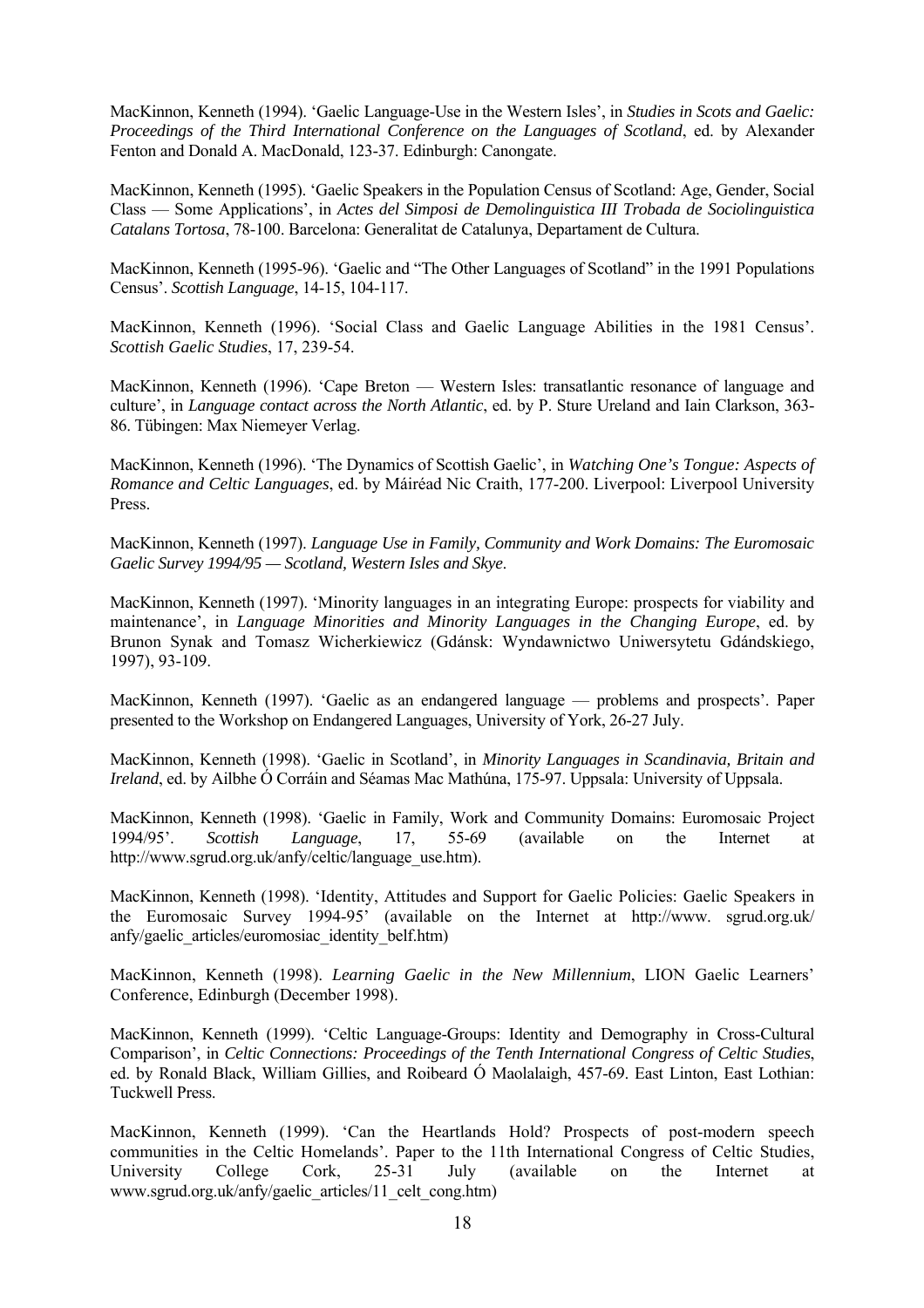MacKinnon, Kenneth (2000). 'Scottish Gaelic', in *Languages in Britain and Ireland*, ed. by Glanville Price, 44-57. Oxford: Blackwell.

MacKinnon, Kenneth (2000). 'Neighbours in Persistence: Prospects for Gaelic Maintenance in a Globalising English World', in McCoy with Scott 2000, 144-55.

MacKinnon, Kenneth (2000). 'Occupational class, age and gender in the Gaelic speech-community from census data', in *Developing Minority Languages: Proceedings of the Fifth International Conference on Minority Languages*, ed. by Peter Wynn Thomas and Jayne Mathias, 72-98. Cardiff: University of Wales Press.

MacKinnon, Kenneth (2000). 'Gaelic-language usage in the community and media: Western Isles of Scotland, 1987-88', in *Developing Minority Languages: Proceedings of the Fifth International Conference on Minority Languages*, ed. by Peter Wynn Thomas and Jayne Mathias, 614-31. Cardiff: University of Wales Press.

MacKinnon, Kenneth, and Cathlin MacAulay (2000). 'Scottish Gaelic', in *Minderheiten- und Regionalsprachen in Europa*, ed. by Jan Wirrer, 46-63. Wiesbaden: Westdeutscher Verlag.

MacKinnon, Kenneth (2001). 'Identity, Attitudes and Support for Gaelic Policies: Gaelic Speakers in the Euromosaic Survey 1994/85', in *Language Links: The Languages of Scotland and Ireland*, ed. by John M. Kirk and Dónall P. Ó Baoill, 171-80. Belfast: Cló Ollscoil na Banríona.

MacKinnon, Kenneth (2001). 'Fàs no Bàs (Prosper or Perish): Prospects of Survival for Scottish Gaelic', in *Linguistic Politics: Language Policies for Northern Ireland, the Republic of Ireland, and Scotland*, ed. by John Kirk and Dónall Ó Baoill, 255-58. Belfast: Cló Ollscoil na Banríona (available on the Internet at http://www.sgrud.org.uk/anfy/celtic/belfast\_langpol01.htm).

MacKinnon, Kenneth (2001). 'Gaelic in Canada: Haki and Hekja's Inheritance in the "Land of Promise"', in *Global Eurolinguistics: European Languages in North America — Migration, Maintenance and Death*, ed. by P. Sture Ureland, 19-48. Tübingen: Niemeyer.

MacKinnon, Kenneth (2004). 'Gaelic in the 2001 census: a few green shoots amidst the gloom', in *Doonsin' Emerauds: New Scrieves anent Scots an Gaelic / New Studies in Scots and Gaelic*, ed. by J. Derrick McClure, 24-35. Belfast: Cló Ollscoil na Banríona.

MacKinnon, Kenneth (2004). 'Reversing Language Shift: Celtic Languages Today — Any Evidence?' *Journal of Celtic Linguistics*, 8, 109-32.

MacKinnon, Kenneth (2006). 'The Western Isles Language Plan: Gaelic to English language shift 1972-2001', in McLeod 2006a, 49-71.

MacKinnon, Kenneth (2007). 'Gaelic', in *Language in the British Isles*, ed. by David Britain, 200-217. Cambridge: Cambridge University Press, 2007.

MacKinnon, Kenneth (2007). 'Migration, Family and Education in Gaelic Policy Perspective'. *Scottish Language*, 26, 52-60.

MacKinnon, Kenneth (2009). 'Celtic Languages in a Migration Society: Economy, Population Structure and Language Maintenance', in *Language and Economic Development: Northern Ireland, the Republic of Ireland, and Scotland*, ed. by John M. Kirk and Dónall Ó Baoill, 166-74. Belfast: Cló Ollscoil na Banríona.

MacKinnon, Kenneth (2009). 'Scottish Gaelic today: social history and contemporary status', in *The Celtic Languages*, ed. by Martin J. Ball and Nicole Müller, 587-649. London: Routledge.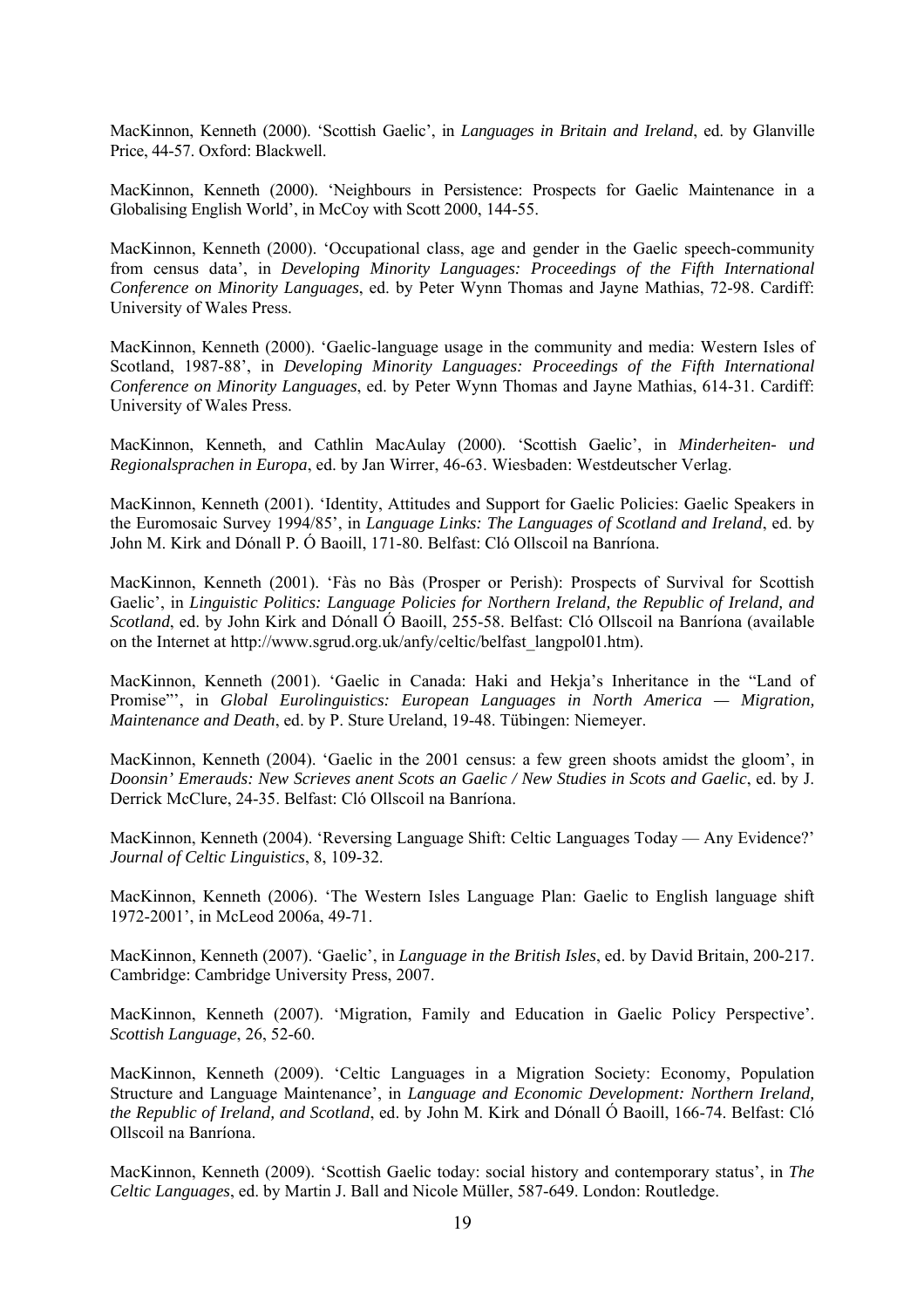#### [see also MacFhionghuin, Coinneach]

MacLean, Malcolm (2000). 'Parallel Universes: Gaelic Arts Development in Scotland, 1985-2000', in McCoy with Scott 2000: 105-25.

Maclean, R.G. (1994). 'A comparative study investigating education and language policy in Scotland (with respect to Gaelic) and Israel (with respect to Hebrew)'. Unpublished Ph.D. thesis, University of Glasgow.

MacLennan, Hugh Dan (1992). *National Survey of Adult Gaelic Learning*. Inverness: Comunn na Gàidhlig/Comunn an Luchd-Ionnsachaidh.

MacLeod, D. J. (2003). 'A Historical Overview', in Nicolson and MacIver 2003, 1-14.

MacLeod, Iseabail, and Aonghas MacNeacail (1995). *Alba: Dà Chànan Dualchasach/Scotland: A Linguistic Double Helix*. Brussels: European Bureau for Lesser-Used Languages.

MacLennan, Ishbel (2003). 'BBC Craoladh nan Gàidheal: Cò sinn?', in *Towards Our Goals in Broadcasting, the Press, the Performing Arts and the Economy: Minority Languages in Northern Ireland, the Republic of Ireland, and Scotland*, ed. by John M. Kirk and Dónall P. Ó Baoill, 67-72. Belfast: Cló Ollscoil na Banríona.

MacLeod, John (1993). 'Thoughts on Gaelic'. *Media Education Journal*, 14, 11-13.

Macleod, Mairi (2004). 'Teachers and change in the Western Isles'. Unpublished PhD thesis, University of Cambridge.

Macleod, Mairi (2004). 'Communicating Culture in Education: A Study of Curriculum Change in the Outer Hebrides', in *Communicating Cultures*, ed. by Ullrich Kockel and Máiréad Nic Craith, 198-221. Münster: Lit Verlag.

MacLeod, Marsaili (2007). 'Revitalising Rural Europe's Indigenous Languages – Technologisation and the Gaelic Language', in *Information and Communication Technologies in Rural Society: Being Rural in a Digital Age*, ed. by Grete Rusten and Sarah Skerratt, 125-51. London: Routledge.

MacLeod, Marsaili (2008). 'The Meaning of Work in the Gaelic Labour Market in the Highlands and Islands of Scotland'. Unpublished PhD thesis, University of Aberdeen.

MacLeod, Marsaili (2009). 'Gaelic Language Skills in the Workplace', in *Language and Economic Development: Northern Ireland, the Republic of Ireland, and Scotland*, ed. by John M. Kirk and Dónall Ó Baoill, 134-52. Belfast: Cló Ollscoil na Banríona.

MacLeod, Michelle (2007). 'Measuring Gaelic Language Planning'. *Scottish Language*, 26, 61-78.

Macleod, Michelle (2010). 'Language in Society: 1800 to the Modern Day', in Watson & Macleod 2010, 22-45.

MacLeod, Murdo (1978). 'Scottish Gaelic (Gàidhlig)', in *The Older Mother Tongues of the United Kingdom*, ed. by C. V. James, 39-54. London: Centre for Information on Language Teaching and Research.

MacLeod, Stewart A. (1989). 'Language death in Scotland; a linguistic analysis of the process of language death and linguistic interference in Scottish Gaelic and Scots language'. Unpublished Ph.D. thesis, University of Aberdeen.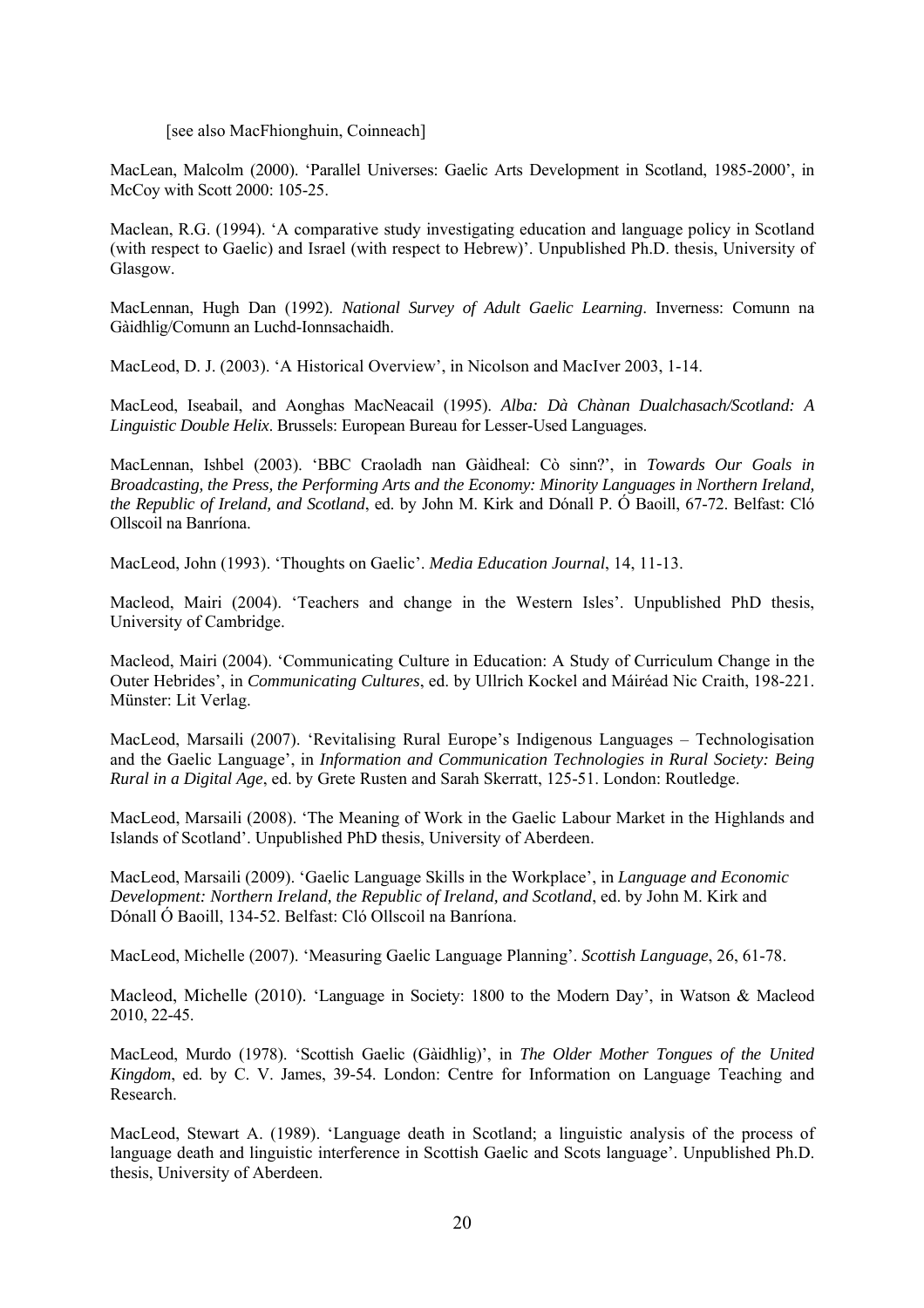McLeod, Wilson (1997). 'Official Status for Gaelic: Prospects and Problems'. *Scottish Affairs*, 21, 95- 118 (available on the Internet at http://www.arts.ed.ac.uk/celtic/papers/officialstatus.html)

McLeod, Wilson (1998). 'Scotland's Languages in Scotland's Parliament'. *Scottish Affairs*, 24, 68-82 (available on the Internet at http://www.arts.ed.ac.uk/celtic/papers/wmclparl.html)

McLeod, Wilson (1998). 'A Gaelic Policy for Scotland's Parliament'. *Scotland Forum*, 1, 14-15.

McLeod, Wilson (1998). 'Autochthonous language communities and the Race Relations Act'. 1998 *Web Journal of Current Legal Issues*, no. 1 (available on the Internet at http://webjcli.ncl.ac.uk/1998/issue1/mcleod1.html)

McLeod, Wilson (1998). *Computer-Assisted Learning for Gaelic: Towards a Common Language Core*. Edinburgh: Board of Celtic Studies.

McLeod, Wilson (2000). 'Official Gaelic: Problems in the Translation of Public Documents'. *Scottish Language*, 19, 100-16.

McLeod, Wilson and Rob Dunbar (2000). 'Taking Gaelic forward — lessons to be learned from Euskadi'. *West Highland Free Press*, 18 February.

McLeod, Wilson (2001). 'A' Ghàidhlig anns an 21mh Linn: Sùil air Adhart', in *Léachtaí Cholm Cille XXXI*, 90-109. Maynooth: An Sagart (available on the Internet at http://www.arts.ed.ac.uk/celtic/papers/leachtccf.html).

McLeod, Wilson (2001). 'Gaelic in the New Scotland: Politics, Rhetoric, and Public Discourse'. *Journal on Ethnopolitics and Minority Issues in Europe* (available on the Internet at http://www.ecmi.de/jemie/download/JEMIE02MacLeod28-11-01.pdf).

McLeod, Wilson (2001). *Faclair na Pàrlamaid: A Critical Evaluation*. Edinburgh: Department of Celtic and Scottish Studies, University of Edinburgh (available on the Internet at www.arts.ed.ac.uk/celtic/poileasaidh/FACLAIRREP.htm).

McLeod, Wilson (2001). *The State of the 'Gaelic Economy': A Research Report*. Edinburgh: Department of Celtic and Scottish Studies, University of Edinburgh (available on the Internet at www.arts.ed.ac.uk/celtic/poileasaidh/GAELJOBSREP3.htm).

McLeod, Wilson (2002). 'Language Planning as Regional Development: The Growth of the Gaelic Economy'. *Scottish Affairs*, 38, 51-72 (available on the Internet at www.arts.ed.ac.uk/celtic/papers/gaeliceconomy.html).

McLeod, Wilson (2002). 'Alba: Luchd an Aona-Chànanais agus Buaidh na Cairt Eòrpaich', in *Language Planning and Education: Linguistic Issues in Northern Ireland, the Republic of Ireland, and Scotland*, ed. by John Kirk and Dónall Ó Baoill, 284-89. Belfast: Cló Ollscoil na Banríona.

McLeod, Wilson (2002). 'Gaelic in Scotland: A "Renaissance" Without Planning', in *Hizkuntza Biziberritzeko Saoiak/Experiencias de Inversión del Cambio Lingüístico/Récupération de la Perte Linguistique/Reversing Language Shift*, 279-95. Vitoria-Gasteiz: Eusko Jaurlaritzaren Argitalpen Zerbitzu Nagusia/Servicio Central de Publicaciones del Gobierno Vasco (available on the Internet at http://www.euskara.euskadi.net/r59738/es/contenidos/informacion/argitalpenak/es\_6092/ adjuntos/EREMU.PDF)

McLeod, Wilson (2003). 'Foghlam tro mheadhan na Gàidhlig ann an Alba'/'Gaelic-medium Education in Scotland', in *Gaelic-Medium Education Provision: Northern Ireland, the Republic of Ireland, Scotland and the Isle of Man*, ed. by Maolcholaim Scott and Róise Ní Bhaoill, 104-32. Belfast: Cló Ollscoil na Banríona.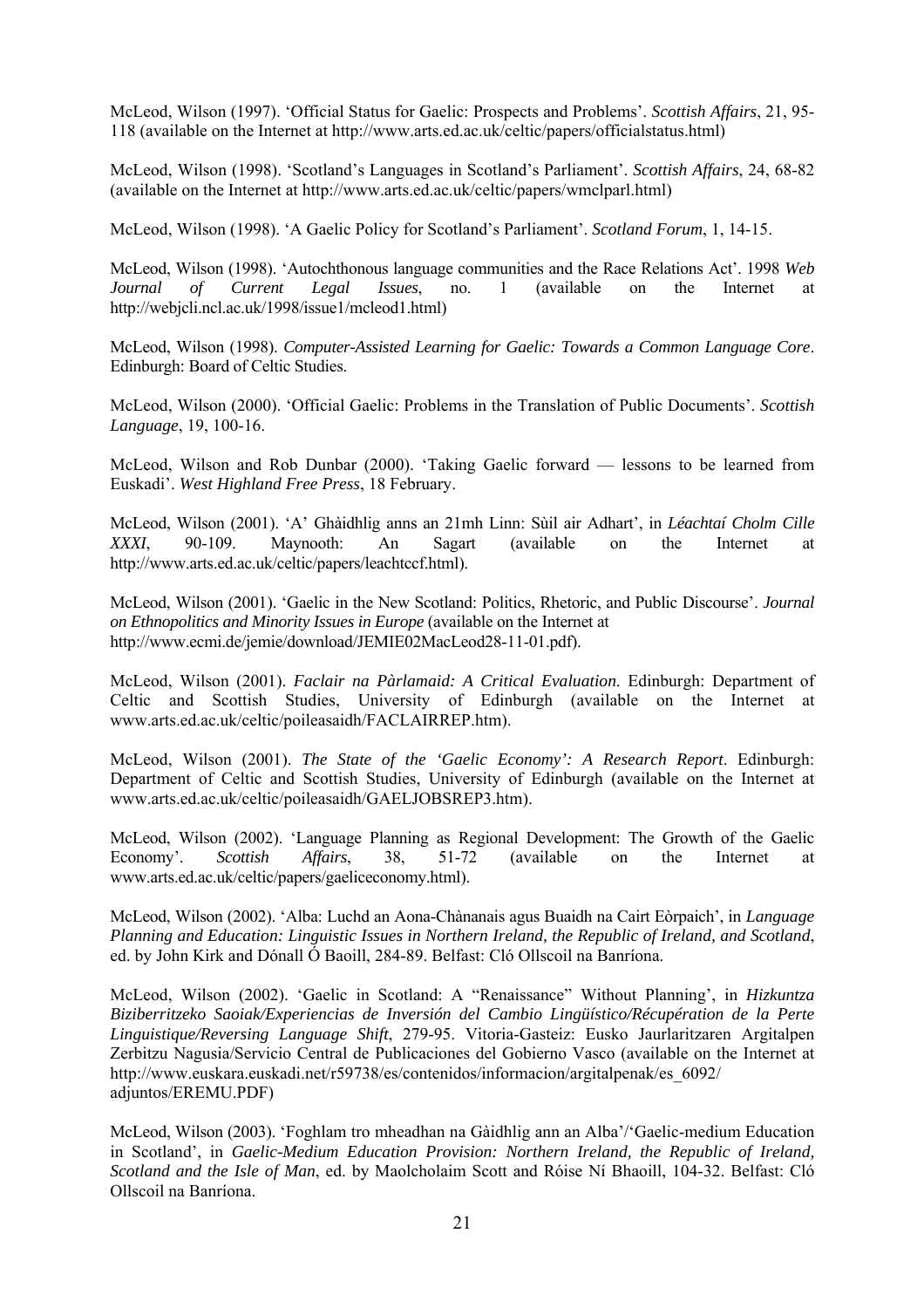McLeod, Wilson (2003). 'Àireamhan Ùra is Dùbhlain Ùra: sùil air cor na Gàidhlig'. *Gath*, 1 (2003), 7-10.

McLeod, Wilson (2003). 'Gàidhlig agus an Eaconamaidh: Nàdar nan Deasbadan ann an Alba An-Diugh', in *Towards Our Goals in Broadcasting, the Press, the Performing Arts and the Economy: Minority Languages in Northern Ireland, the Republic of Ireland, and Scotland*, ed. by John M. Kirk and Dónall P. Ó Baoill, 238-44. Belfast: Cló Ollscoil na Banríona.

McLeod, Wilson (2004). 'Securing the Future of Gaelic'. *Scottish Left Review*, 20 (2004), 12-13.

McLeod, Wilson (2004). 'Lessons from Gaelic-Medium Higher Education in Scotland', in *Ollscolaíocht Ghaeilge: Dúshláin agus Léargais — Páipéir Chomhdhála / University Education in Irish: Challenges and Perspectives — Conference Papers*, ed. by Caoilfhionn Nic Pháidín and Donla uí Bhraonáin, 43-51. Dublin: FIONTAR, Dublin City University.

McLeod, Wilson (2004). 'The challenge of corpus planning in Gaelic development'. *Scottish Language*, 23, 68-92.

McLeod, Wilson (2005). *Gàidhlig ann an Dùn Èideann: Cleachdadh agus Beachdan / Gaelic in Edinburgh: Usage and Attitudes*. Edinburgh: Celtic and Scottish Studies, University of Edinburgh (available on the Internet at www.arts.ed.ac.uk/celtic/poileasaidh/aithisggaidhligdeUR.htm).

McLeod, Wilson (2005). 'Bile na Gàidhlig: Cothroman is Cunnartan', in *Legislation, Literature and Sociolinguistics: Northern Ireland, the Republic of Ireland, and Scotland*, ed. by John M. Kirk and Dónall P. Ó Baoill, 36-47. Belfast: Cló Ollscoil na Ríona.

McLeod, Wilson, ed. (2006a). *Revitalising Gaelic in Scotland: Policy, Planning and Public Discourse*. Edinburgh: Dunedin Academic Press.

McLeod, Wilson (2006). 'Leasachadh solarachadh sheirbhisean poblach tro mheadhan na Gàidhlig: duilgheadasan idè-eòlach agus pragtaigeach', in McLeod 2006a, 25-47.

McLeod, Wilson (2006). 'Securing the Status of Gaelic? The Gaelic Language (Scotland) Act 2005'. *Scottish Affairs* , 57, 19-38.

McLeod, Wilson (2006). 'Gaelic in Scotland: the relationship between corpus and status planning', in *Alpes Europa: Soziolinguistica y language planning*, ed. by Vittorio Dell'Aquila et al., 147-71 (Regione Autonome Trentino-Alto Adige).

McLeod, Wilson (2006). 'El gaèlic a l'Escòcia contemporània: contradiccions, reptes i estratègies', in *Anuari: Revista de Recerca Humanística i Científica*, 17 [*Europa parla (II): Llengües no romàniques minoritzades d'Europa*], 83-98.

McLeod, Wilson (2006). 'Gaelic in contemporary Scotland: contradictions, challenges and strategies' (paper available on the Internet at www.arts.ed.ac.uk/celtic/poileasaidh/MCLEODCATALAN2.pdf).

McLeod, Wilson, ed. (2007). *Gàidhealtachdan Ùra: Leasachadh na Gàidhlig agus na Gaeilge sa Bhaile Mhòr /Nua-Ghaeltachtaí: Cur Chun Cinn na Gàidhlig agus na Gaeilge sa Chathair*. Edinburgh: Celtic & Scottish Studies, University of Edinburgh.

McLeod, Wilson (2008). 'An opportunity avoided? The European Charter and UK language policy', in *The European Charter for Regional or Minority Languages: Legal Challenges and Opportunities*, ed. by Gwynedd Parry and Robert Dunbar, 201-18, Strasbourg: Council of Europe.

McLeod, Wilson (2009). 'A New Multilingual United Kingdom? The Impact of the European Charter for Regional or Minority Languages', in *Rights, Promotion and Integration Issues for Minority*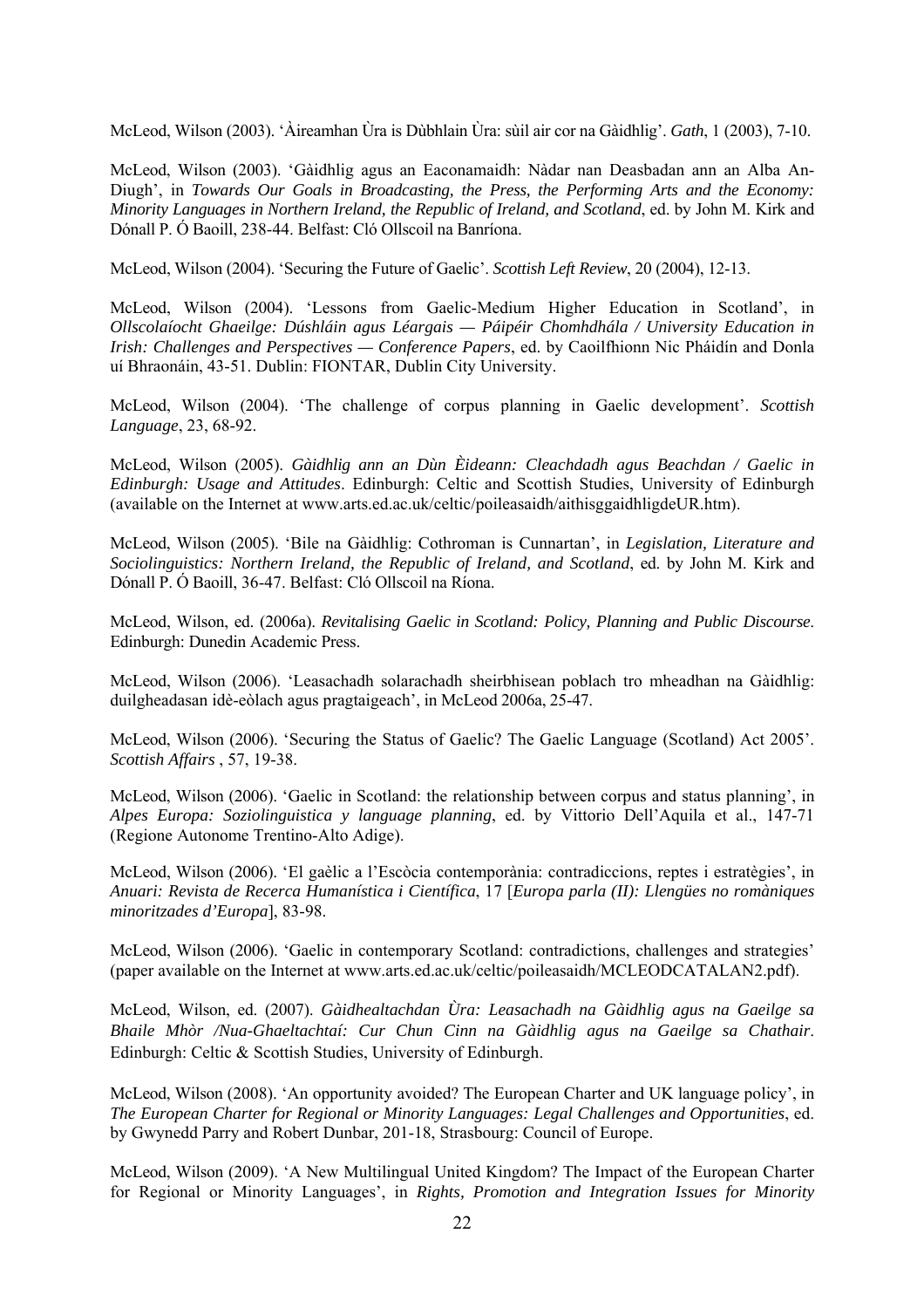*Languages in Europe*, ed. by Susanna Pertot, Tom M. S. Priestly and Colin H. Williams, 44-59. Basingstoke: Palgrave Macmillan.

McLeod, Wilson (2009). 'Gaelic in Scotland: "existential" and "internal" sociolinguistic issues in a changing policy environment'. *Sochtheangeolaíocht na Gaeilge: Léachtaí Cholm Chille XXXIX*, 16-61.

McLeod, Wilson (2009). 'Expanding the Gaelic Employment Sector: Strategies and Challenges', in *Language and Economic Development: Northern Ireland, the Republic of Ireland, and Scotland*, ed. by John M. Kirk and Dónall Ó Baoill, 153-65. Belfast: Cló Ollscoil na Banríona.

McLeod, Wilson (2010). 'Gaelic in Contemporary Scotland: Contradictions, Challenges and Strategies', in *Minorized Languages in Europe: State and Survival*, ed. by Josep R. Guzman and Joan Verdegal, 27- 46. Santiago de Compostela: Compostela Group of Universities.

McLeod, Wilson (2010). 'Leasachadh na Gàidhlig: paradaim ùr?', in Munro & Mac an Tàilleir (2010), 1-17.

McLeod, Wilson, Alasdair MacCaluim and Irene Pollock (2010). *Adult Gaelic Learning in Scotland: Opportunities, Motivations and Challenges*. Inverness: Bòrd na Gàidhlig.

MacLeòid, Dòmhnall Iain (1976). 'A' Ghàidhlig am Beatha Fhollaiseach an t-Sluaigh', in *Gàidhlig ann an Albainn/Gaelic in Scotland*, ed. by Derick Thomson, 12-27. Glasgow: Gairm.

MacLeòid, Dòmhnall Iain (1976). 'Athbheothachadh na Gàidhlig', in *Highlands and Islands: A Generation of Progress*, ed. by Alastair Hetherington, 162-64. Aberdeen: Aberdeen University Press.

MacLeòid, Fionnlagh (1976). 'Na Bun-sgoiltean', in *Gàidhlig ann an Albainn/Gaelic in Scotland*, ed. by Derick Thomson, 28-35. Glasgow: Gairm.

MacLeòid, Iain (2007). 'Coimhearsnachd na Cloinne', in McLeod 2007, 99-101.

MacLeòid, Murchadh (1976). 'A' Ghàidhlig anns na h-Ard-sgoiltean', in *Gàidhlig ann an Albainn/Gaelic in Scotland*, ed. by Derick Thomson, 36-44. Glasgow: Gairm.

MacNeil, Catherine Ann (1995). *Gaelic Television: The Picture from Children and Teenagers*. Sleat, Isle of Skye: Lèirsinn Research Centre.

MacNeil, Catherine Ann (1995). *Gaelic Programming for Pre-Teens: Some Emerging Issues*. Sleat, Isle of Skye: Lèirsinn Research Centre.

MacNeil, Catherine Ann (2003). 'The State of Gaelic Broadcasting in Scotland: Critical Issues and Audience Concerns', in *Towards Our Goals in Broadcasting, the Press, the Performing Arts and the Economy: Minority Languages in Northern Ireland, the Republic of Ireland, and Scotland*, ed. by John M. Kirk and Dónall P. Ó Baoill, 60-66. Belfast: Cló Ollscoil na Banríona.

MacNeil, Morag M. with Catherine Ann MacNeil (1993). *Report on the Interaction of Parents and the Community with their Gaelic Medium Units*. Sleat, Isle of Skye: Lèirsinn Research Centre.

MacNeil, Morag M. (1993). *Parental Experience of Gaelic Medium Schooling: Final Report*. Sleat, Isle of Skye: Lèirsinn Research Centre.

MacNeil, Morag M. (1993). *Gaelic Language Development Project: Report to Intern-Authority Standing Group for Gaelic*. Sleat, Isle of Skye: Lèirsinn Research Centre.

MacNeil, Morag M. with Catherine Ann MacNeil (1994). *The Under-35 Response to the Gaelic Television Service*. Sleat, Isle of Skye: Lèirsinn Research Centre.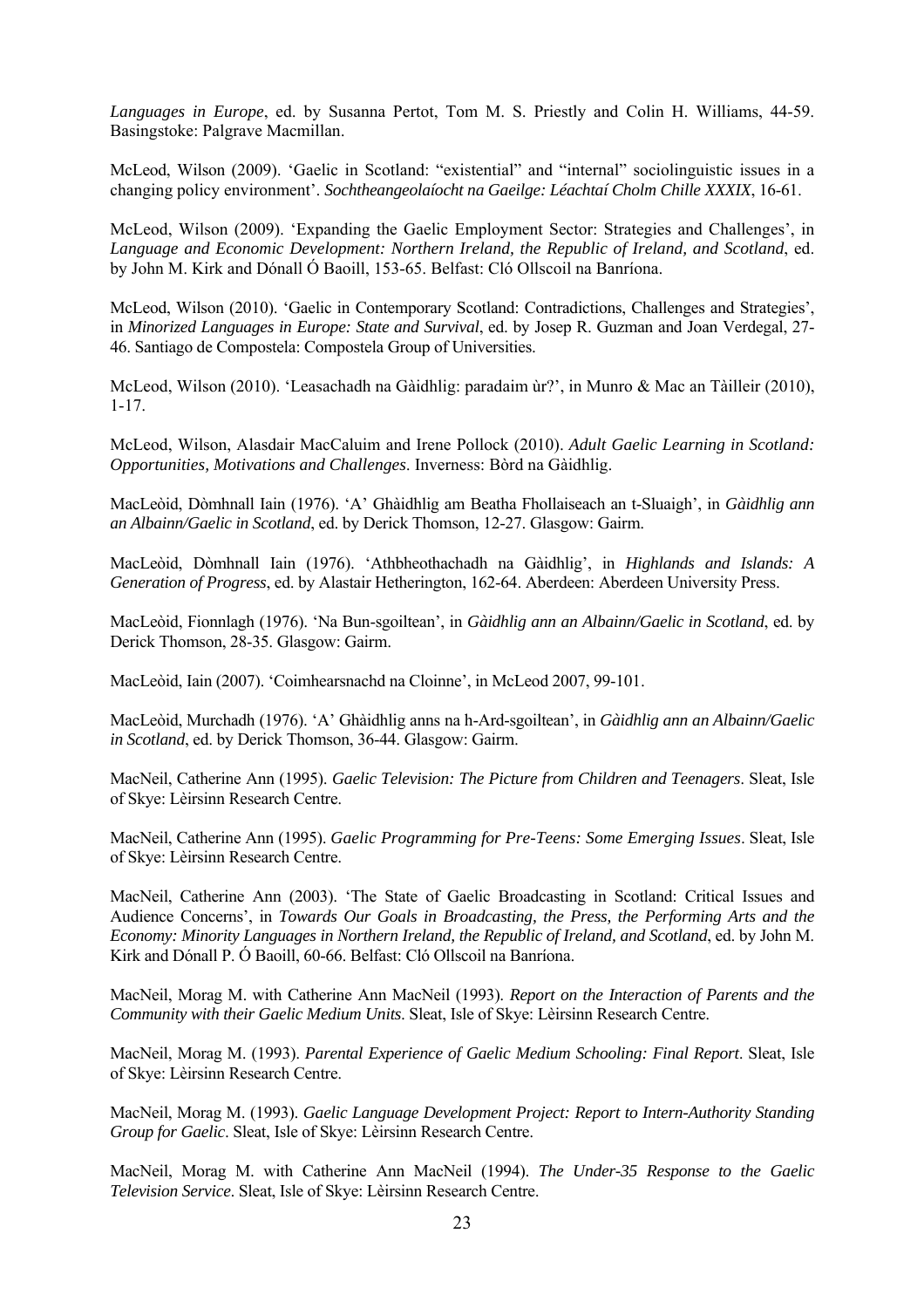MacNeil, Morag M. (1994). *BBC Radio nan Gaidheal: Listeners and their Views*. Sleat, Isle of Skye: Leirsinn Research Centre.

MacNeil, Morag M., with M. N. Beaton (1994). *Immersion Teaching and Language Learning: Meeting the Needs of the Gaelic Economy*. Sleat, Isle of Skye: Lèirsinn Research Centre.

MacNeil, Morag M. (1994). 'Immersion programmes employed in Gaelic Medium Units in Scotland'. *Journal of Multilingual and Multicultural Development*, 15, 245-52.

MacNeil, Morag M., and Stradling, Bob (1995). *Teacher Training for Gaelic Medium Education*. Sleat, Isle of Skye: Lèirsinn Research Centre.

MacNeil, Morag M. (1995-96). 'Gaelic: An Exploration of the Interplay of Sociolinguistic Factors'. *Scottish Language*, 14/15, 90-103.

MacNeil, Morag M. (1996). *Use of Gaelic Television Programmes in Gaelic Medium Classrooms*. Sleat, Isle of Skye: Lèirsinn Research Centre.

MacNeil, Morag M., and Stradling, Bob (1996). *Gaelic-medium Education: the critical skills*. Sleat, Isle of Skye: Lèirsinn Research Centre.

MacNeil, Morag M., and Cheyne, W. M. (1996). *Gaelic Language Competence and Gaelic Television Viewing*. Sleat, Isle of Skye: Lèirsinn Research Centre.

MacNeil, Morag M., Stradling, Robert N. and MacNeil, Catherine Ann (1996). *Obair Bhrosnachaidh Slàinte agus Foghlam Slàinte: Feuman ann an Suidheachadh Gàidhlig/ Health Promotion and Health Education: Needs Within a Gaelic Context*. Edinburgh: Health Education Board for Scotland.

MacNeil, Morag M., and Stradling, Bob (1997). *Meeting the Demand for Gaelic in Education: The Availability of Gaelic-speaking Teachers*. Sleat, Isle of Skye: Lèirsinn Research Centre.

MacNeil, Morag M. and MacDonald, Brian K. (1997). *Gaelic Television Programmes as a Resource for Language Learning*. Sleat, Isle of Skye: Leirsinn Research Centre.

MacNeil, Morag M. and MacDonald, Brian K. (1999). *Digitalisation and Gaelic in Broadcasting: Expectations of the Gaelic-speaking Viewers*. Sleat, Isle of Skye: Leirsinn Research Centre.

MacNeil, Morag M. (2000). 'Gaelic-medium Education: Parents and Parental Roles in their Children's Education', in *Sgoil Ghàidhlig airson Baile Dhùn Èideann — Latha Fiosrachaidh/A Gaelic Medium School for Edinburgh — Information Day*, 18-24. Edinburgh: Comann nam Pàrant (Dùn Èideann agus Lodainn).

MacNeil, Morag M. (2000). 'Immersion programmes employed in Gaelic-medium units in Scotland', in *Developing Minority Languages: Proceedings of the Fifth International Conference on Minority Languages*, ed. by Peter Wynn Thomas and Jayne Mathias, 284-91. Cardiff: University of Wales Press.

MacNeil, Morag M., and Stradling, Bob (2000). *Emergent Identities and Bilingual Education: the Teenage Years*. Sleat, Isle of Skye: Lèirsinn Research Centre.

MacNeil, Morag M., and Stradling, Bob (2000). *Home and Community: Their role in enhancing the Gaelic language competencies of children in Gaelic-medium education*. Sleat, Isle of Skye: Lèirsinn Research Centre.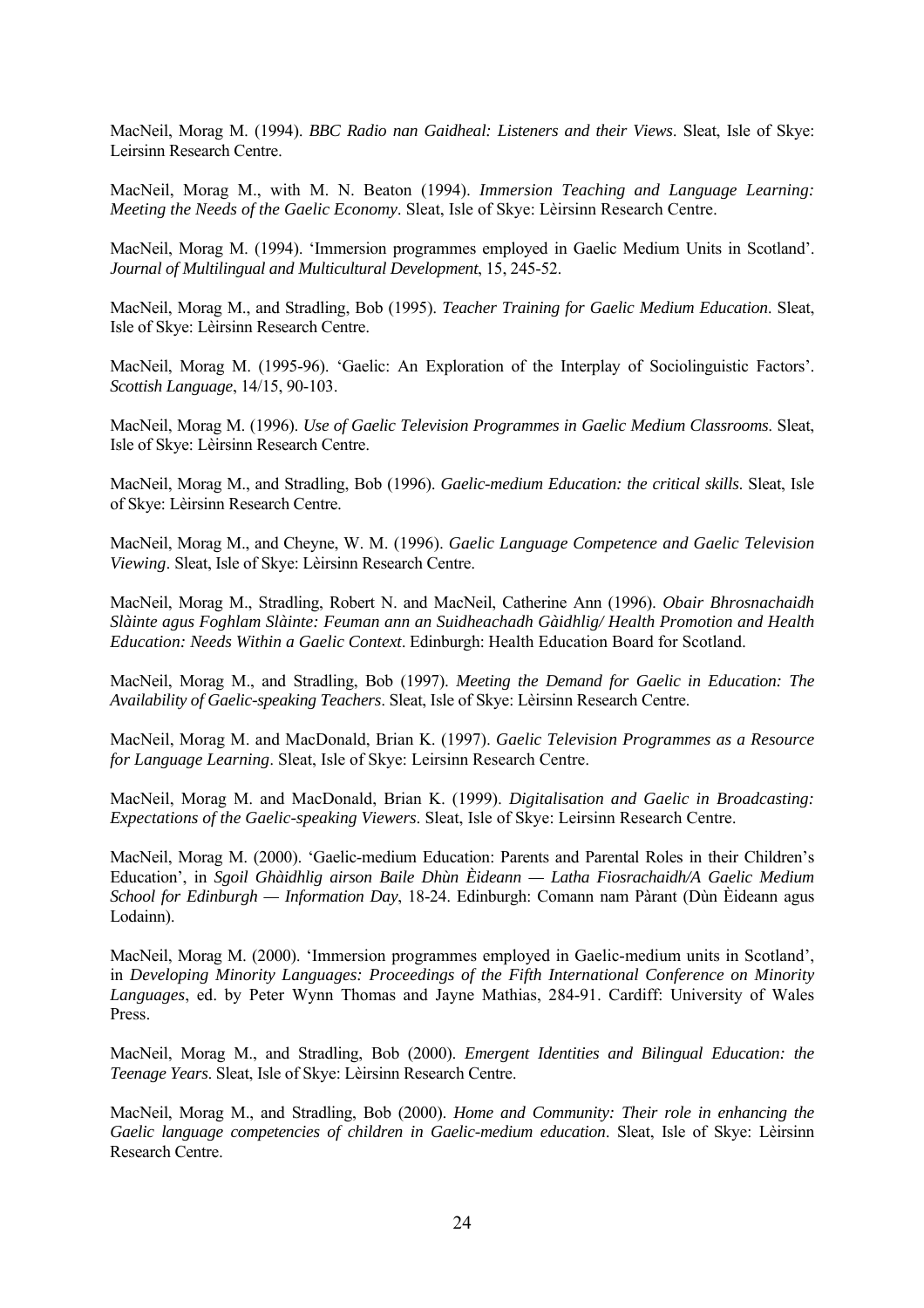MacNeil, Morag M., and Stradling, Bob (2000). *Three Programmes from BBC Radio nan Gaidheal: A Survey of Listeners*. Sleat, Isle of Skye: Lèirsinn Research Centre.

MacNeil, Morag M., and Stradling, Bob (2001). 'Strategies for sustaining the Gaelic communities in Scotland: an exploration of community-based and educational services on issues of language and culture', in *Sustaining and supporting the lesser used languages*, ed. by Sigrid Skålnes, 12-52. Oslo: Norwegian Institute for Urban and Regional Research (available on the Internet at http://www.nibr.no/static/pdf/notater/sigrids-rapport.pdf)

[see also MacDonald, Morag, and NicNèill, Mòrag]

MacNeil, Vincent (2008). 'A Study of Gaelic Language and Culture in Cape Breton's Barra Gaidhealtachd'. Unpublished MA thesis, Mount Saint Vincent University.

McPake, Joanna and Doughty, Hannah (2006). *Report on the findings from a survey of Parents of Children attending Gaelic-medium pre-school and Primary Provision*. Stirling: Scottish CILT.

MacPherson, John A. (1998-2000). 'The Development of Gaelic Broadcasting'. *Transactions of the Gaelic Society of Inverness*, 61, 251-79.

MacPherson, John A. (2003). 'A language in limbo, a community in confusion', in *Adfer Iaith yn y Gymuned / Language Revival in the Community*, 5-11. Aberystwyth: International Celtic Congress.

MacPherson, John A. (2004). 'A Language Facing Silence'. *Northwords*, 34, 46-47.

MacThòmais, Ruaraidh (1976). 'Leabhraichean, Litreachas, Foillseachadh', in *Gàidhlig ann an Albainn/Gaelic in Scotland*, ed. by Derick Thomson, 78-85. Glasgow: Gairm.

[see also Thomson, Derick]

Màrtainn, Dòmhnall (2002). 'Gaelic in Scotland: a national asset struggling for its survival', in *Anclabes lhenguisticos na Ounion Ouropeia: V Simpósio Abternacional de lhénguas ouropeias i legislaçones / Linguistic enclaves in the European Union: V International symposium on European languages and legislation*, 99-114. Barcelona: CIEMEN.

Marten, Heiko F. (2006). 'The Potential of Parliaments for the Empowerment of Linguistic Minorities: Experiences from Scotland and Norway', in *'Along the Routes to Power': Explorations of Empowerment through Language*, ed. by Martin Pütz et al., 199-216. Berlin: Mouton de Gruyter.

Marten, Heiko F. (2009). *Languages and Parliaments: The Impact of Decentralisation on Minority Languages*. Munich: LINCOM Europa.

Matarasso, François (1996). *Northern Lights: The Social Impact of the Fèisean (Gaelic Festivals)*. Stroud: Comedia (available on the Internet at www.comedia.org.uk/pages/pdf/downloads/northern\_lights.pdf)

Matheson, C., and Matheson, D. (2000). 'Languages of Scotland: culture and the classroom'. *Comparative Education*, 36, 211-221.

Matus, Lauren A. (2005). 'Scots Gaelic and Welsh: A comparative case study in language survival'. Unpublished MA dissertation, University of Cincinnati.

Meek, Donald E. (2001). 'From disparagement to devolution: reviving Gaelic in Scotland, 1980- 2000', in *Ireland and Scotland: nation, region, identity; náisiún, régiún, céannacht; nàisean, ceàrn tìre, fèineachd : a record of the inter-disciplinary conference held in Trinity College Dublin and the*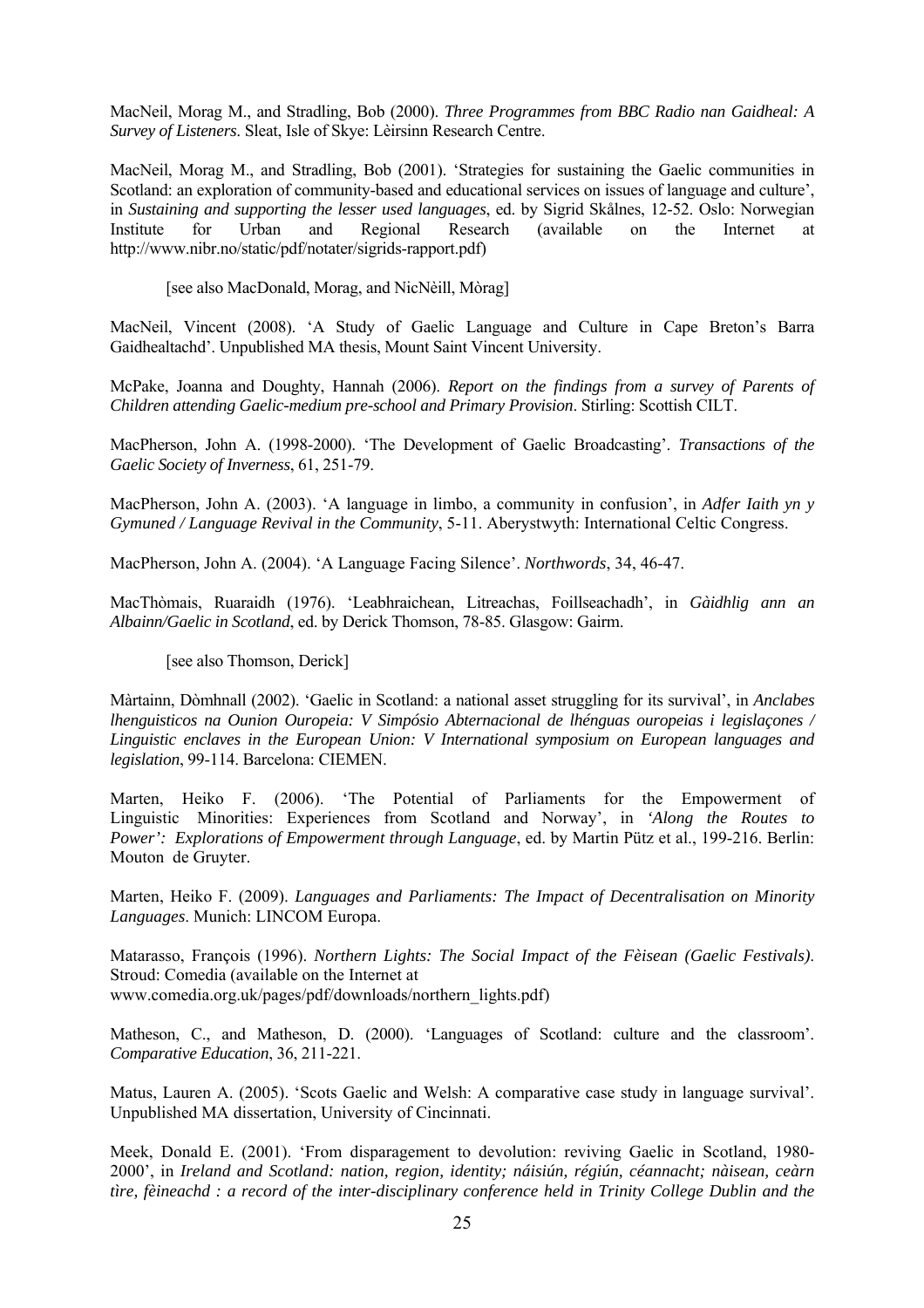*Irish Film Centre 29-30 September 2000*, ed. by David Dickson et al., 25-31. Dublin: Centre for Irish-Scottish Studies, TCD for the Irish-Scottish Academic Initiative.

Meek, Dòmhnall (2002). 'Am Ministear is a' Ghàidhlig: Poileataigs is Leasachadh Cànain 2000-03' / 'The Minister and the Gaelic: politics and language development 2000-03' (Clì Annual Lecture 2002) (available on the Internet at http://www.cli.org.uk/cgi-bin/main?action=full\_lecture&l\_id=7)

Mertz, Elizabeth (1982). 'No Burden to Carry? Cape Breton Pragmatics and Metapragmatics'. Unpublished PhD thesis, Duke University.

Mertz, Elizabeth (1989). 'Sociolinguistic creativity: Cape Breton Gaelic's linguistic "tip"', in *Investigating Obsolence: Studies in Language Contraction and Death*, ed. by Nancy Dorian, 103-16. Cambridge: Cambridge University Press.

Milligan, Lindsay (2008). '"Where Have All the Lassies Gone?" An Examination of Proportionate Representation in Scotland's Gaelic Television Programming', in *The Enclave of My Nation: Cross-Currents in Irish and Scottish Studies*, ed. by Shane Alcobia-Murphy and Margaret Maxwell, 149-61. Aberdeen: AHRC Centre for Irish and Scottish Studies.

Milligan, Lindsay (2008). 'The effectiveness and efficacy of minority language television as a tool for reversing language shift', in *Papers in Linguistics from the University of Manchester (PLUM): Proceedings from the 16th International Postgraduate Linguistics Conference*, ed. by Andrea Donakey et al., 67-80. Manchester: Manchester University Press.

Milligan, Lindsay (2009). 'Territoriality and Macro Gaelic Education Policy'. *Scottish Gaelic Studies*, 25, 331-49.

Milligan, Lindsay, Douglas Chalmers and Hugh O'Donnell (2009). 'Measuring up? Non-profit and commercial language policies in Gaelic-speaking Scotland'. *International Journal of Applied Linguistics*, 19, 188-203.

Milligan, Lindsay, Douglas Chalmers and Hugh O'Donnell (2010). 'Gaelic Language Plans in Contexts: Issues of Application and Tokenism', in *Rannsachadh na Gàidhlig 5: Fifth Scottish Gaelic Research Conference*, ed. by Kenneth E. Nilsen, 322-38. Sydney, NS: Cape Breton University Press.

Milligan, Lindsay (2010). 'The Role of Gaelic (Learners) Education in Reversing Language Shift for Gaelic in Scotland'. Unpublished PhD thesis, University of Aberdeen.

Mitchell, Rosamond (1987). 'Assessing the Language Skills of Bilingual Primary Pupils'. *Scottish Council for Research in Education Spotlights*, 6 (available on the Internet at http://www.scre.ac.uk/spotlight/spotlight6.html)

Mitchell, Rosamond, et al. (1987). *Report of an Independent Evaluation of the Western Isles' Bilingual Education Project*. Department of Education, University of Stirling.

Mitchell, Rosamond (1992). 'The "Independent" Evaluation of Bilingual Primary Education: A Narrative Account', in *Evaluating Second Language Education*, ed. by J. Charles Alderson & Alan Beretta, 100-40. Cambridge: Cambridge University Press.

Moffat, Alistair (1995). *Dreams and Deconstructions/Dòchas agus Dì-chruthachadh: The Sabhal Mór Lecture 1995*. Glasgow: Sabhal Mór Ostaig and Scottish Television.

Moffat, John (1999). 'Inneal-Ciùil an Diabhail / The Devil's Instrument: Popular Culture and the Rise of the Gaelic Learner'. *Journal of Celtic Language Learning*, 4, 5-15.

Montgomery, Mary (1989). 'A Study of the Attitudes Towards Learning Gaelic Among Adult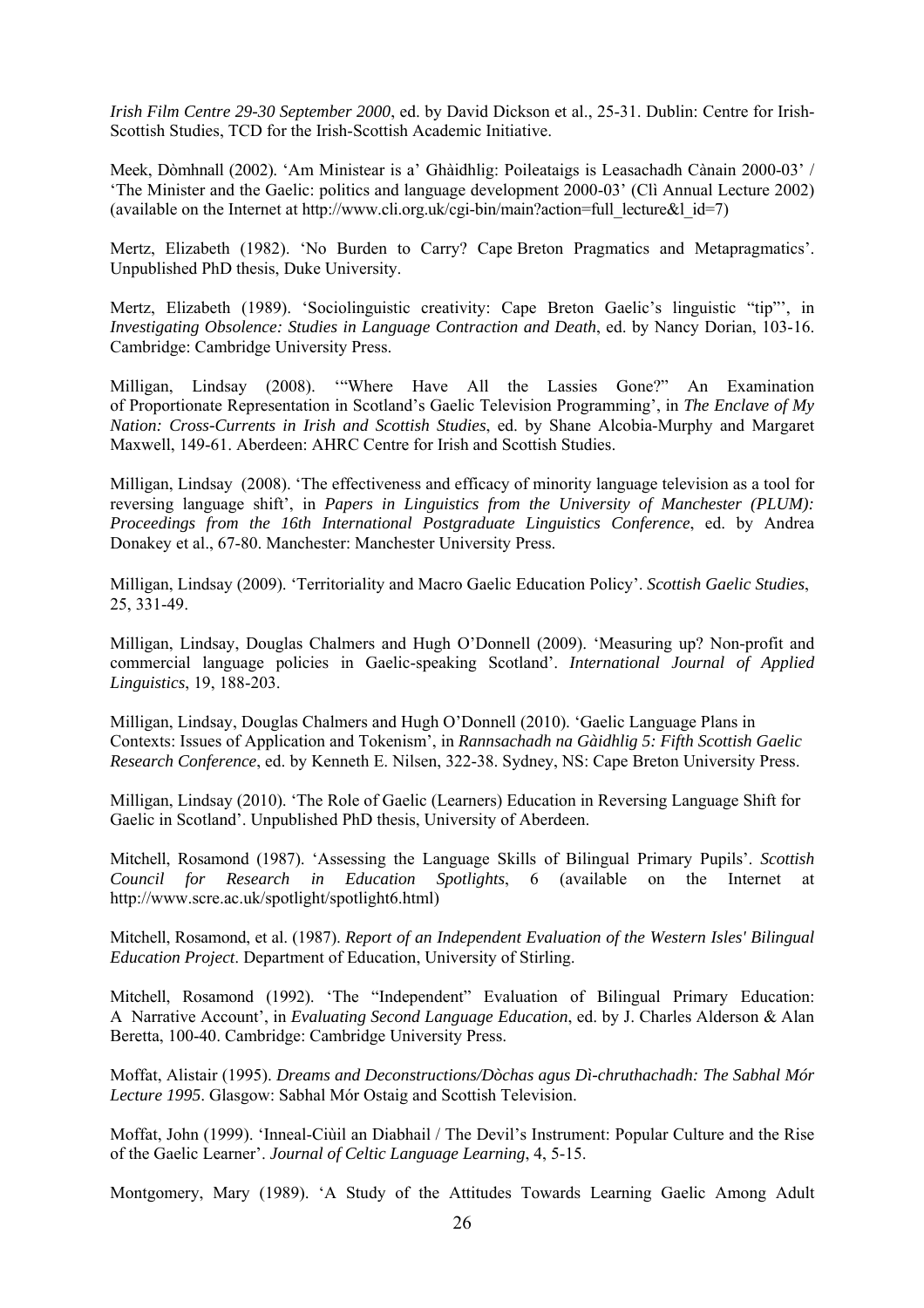Learners of the Language in Glasgow'. Unpublished dissertation, University of Glasgow Department of Adult and Continuing Education.

Morgan, Pamela (1996). 'The Status of Scottish Gaelic in Scotland'. *Journal of Celtic Language Learning*, 2, 33-53.

Morgan, Peadar (2000). 'The Gael is Dead; Long Live the Gaelic: The Changing Relationship between Native and Learner Gaelic Users', in McCoy with Scott 2000, 126-32.

Morley, G. D. (1981). '*Can Seo* as an Integrated Multi-Media Course'. *British Journal of Language Teaching*, 19:2 (1981), 79-81.

Morrison, Marion F. (2006). 'A' Chiad Ghinealach –The First Generation: a survey of Gaelic-medium education in the Western Isles'. Unpublished MLitt thesis, University of Glasgow.

Morrison, Marion F. (2006). 'A' Chiad Ghinealach –The First Generation: a survey of Gaelic-medium education in the Western Isles', in McLeod 2006a, 139-54.

Muir, George Stewart (1997). 'The Economic and Cultural Impact of Gaelic Television Between 1993 and 1996'. Unpublished MSc dissertation, Glasgow Caledonian University.

Mulholland, Gwen (1981). *The Struggle for a Language: Gaelic in Education*. Edinburgh: Rank & File.

Müller, Martina (2003). *Sprachkontakt und Sprachwandel auf der Insel Skye (Schottland).* Berlin: Logos Verlag.

Müller, Martina (2005). 'Bilingualism and writing among Gaelic-medium pupils at secondary level in the Isle of Skye (Scotland)', in *Integration of European Language Research*, ed. by P. Sture Ureland, 365-402. Berlin: Logos.

Müller, Martina (2006). 'Language use, language attitudes and Gaelic writing ability among secondary pupils in the Isle of Skye', in McLeod 2006a, 119-38.

Munro, Gillian, and Iain Mac an Tàilleir, eds (2010). *Coimhearsnachdan Gàidhlig An-diugh/Gaelic Communities Today*. Edinburgh: Dunedin Academic Press.

Murray, John (1989). 'Gaelic education and the Gaelic community', in *Gaelic and Scotland/Alba agus a' Ghàidhlig*, ed. by William Gillies, 56-63. Edinburgh: Edinburgh University Press.

Murray, John, and Finlay MacLeod (1981). 'Sea change in the Western Isles of Scotland: the rise of locally relevant bilingual education', in *Rural education in urbanized nations: issues and innovations*, ed. by Jonathan P. Sher, 235-54. Boulder, CO: Westview Press.

Murray, John, and Catherine Morrison (1984). *Bilingual Primary Education in the Western Isles, Scotland: Report of the Bilingual Education Project 1975-81*. Stornoway: Acair.

Neil, Alex (2003). 'A Gaelic Language Bill'. *SCOLAG Legal Journal*, 313, 205.

Newton, Michael (2003). 'Sàr-bheachdas seach Sloinntearachd' / 'Idealism not Genealogy' [research on North American Gaelic learners]. *Cothrom*, 37, 21-23.

Newton, Michael (2003). 'Summary of Survey on Gaelic Learners in North America' (available on the Internet at http://www.acgamerica.org/language/GLNASummary.pdf))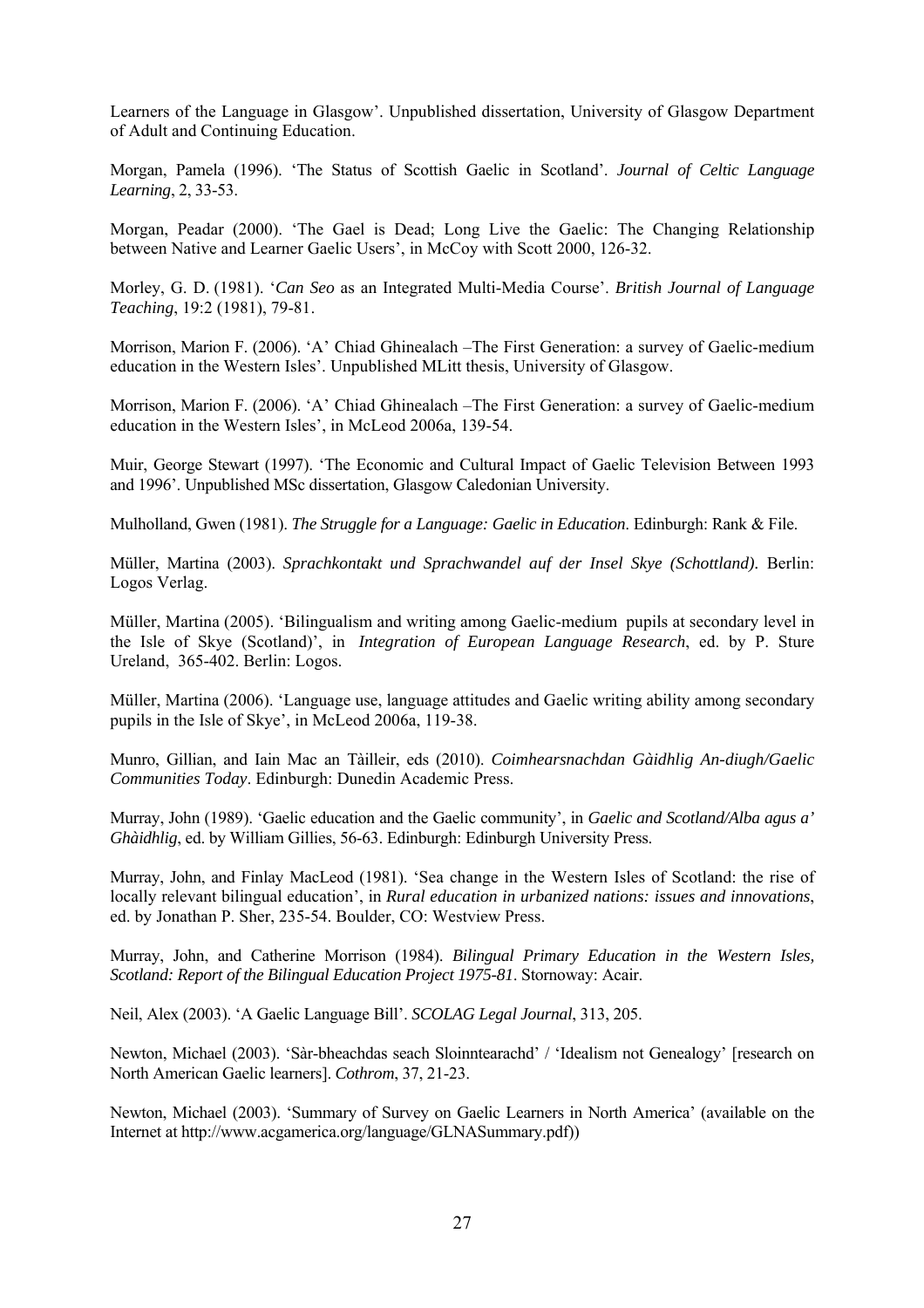Newton, Michael (2005). '"This Could Have Been Mine": Scottish Gaelic Learners in North America', *E-Keltoi*, 1 (available on the Internet at http://www.uwm.edu/Dept/celtic/ekeltoi/ volumes/vol1/1\_1/newton\_1\_1.html)

Ní Ghearáin, Helena (2007). 'Lexical Modernisation in Irish: possibilities for the development of Scottish Gaelic?' in *Langues proches — Langues collatérales / Near Languages — Collateral Languages*, ed. by Jean-Michel Eloy and Tadhg Ó hIfearnáin, 207-17. Paris: L'Harmattan.

NicAoidh, Magaidh (2006). 'Pròiseact Plana Cànain nan Eilean Siar: A' chiad ìre – rannsachadh air suidheachadh na Gàidhlig anns na h-Eileanan Siar', in McLeod 2006a, 73-86.

NicAoidh, Magaidh (2010). 'Plana Cànain nan Eilean Siar', in Munro & Mac an Tàilleir 2010, 49-59.

NicDhomhnaill, Joan (2007). 'Iomairt Thaigh na Gàidhlig Dhùn Èideann', in McLeod 2007, 85-92.

NicDhonnchaidh, Mairead (2006). 'Foghlam, Fishman agus Mion-chànan'. *Gath*, 6, 59-65.

NicFhionghuin, Donalda (2001). 'Caochladh Cànain is Coimhearsnachd, Caochladh Chothrom'/ 'Changing Communities and Language, Different Opportunities' (Clì Annual Lecture 2002) (available on the Internet at http://www.cli.org.uk/cgi-bin/main?action=full\_lecture&l\_id=1).

NicGilleMoire, A. (1986). 'Rannsachadh air suidheachadh na Gàidhlig am measg luchd-obrach Comhairle nan Eilean'. Unpublished HND dissertation, Sabhal Mòr Ostaig.

NicNèill, Mòrag (2001). 'Gaelic Broadcasting: On the Threshold of a New Era'. *Mercator Media Forum*, 5, 99-106.

[see also MacDonald, Morag, and MacNeill, Morag]

Nicolson, Margaret (2003). 'Language and Who We Are: Some Scottish Student Perspectives'. *Scottish Educational Review*, 35, 121-34.

Nicolson, Margaret, and Matthew MacIver, eds. (2003). *Gaelic Medium Education*. Edinburgh: Dunedin Academic Press.

Nihtinen, Atina (2008). 'Gaelic and Scots in Devolved Scotland'. *Studia Celtica Fennica*, 5, 68-81.

Nisbet, Jean (2003). 'A Local Authority Perspective', in Nicolson and MacIver 2003, 47-62.

O'Donnell, Hugh (2001-02). 'Peripheral Fissions? Soap Operas and Identity in Scotland, Ireland and the Basque Country'. *EnterText*, 2.1 (available on the Internet at people.brunel.ac.uk/~acsrrrm/ entertext/2\_1\_pdfs/odonnell.pdf)

Ó Baoill, Pádraig (2002). 'Cothrum Úr don Ghàidhlig'. *Comhar*, 62(10), 10-12.

Ó Gallchóir, Seán (2007). 'Foghlam tro mheadhan na Gàidhlig ann an Glaschu', in McLeod 2007, 103- 8.

O'Hanlon, Fiona (2005). 'Gaelic in Upper Primary Schools in Scotland: policy and practice'. Unpublished MSc dissertation, University of Edinburgh.

O'Hanlon, Fiona (2010). 'Gaelic-medium Primary Education in Scotland: Towards a New Taxonomy?', in Munro & Mac an Tàilleir 2010, 99-115.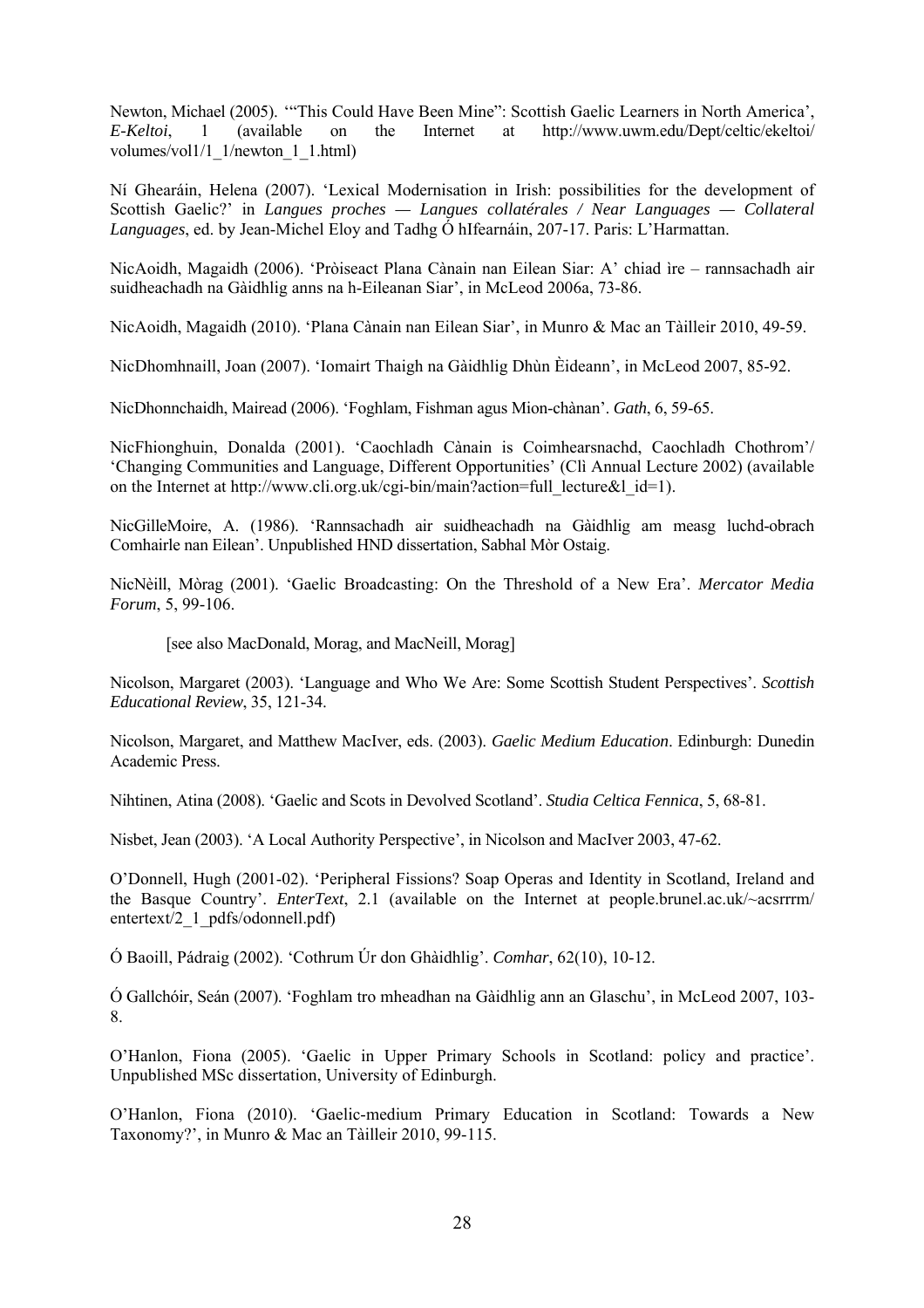O'Hanlon, Fiona, Wilson McLeod and Lindsay Paterson (2010). *Gaelic-Medium Education in Scotland: choice and attainment at the primary and early secondary school stages*. Inverness: Bòrd na Gàidhlig.

Ó hEadhra, Brian (2007). 'Adhartachadh na Gàidhlig ann an Inbhir Nis', in McLeod 2007, 77-83.

Ó hIfearnáin, Tadhg (1994). 'Mionlú Teanga: An Ghaeilge i gComhthéacs Sochtheang-eolaíchta na hEorpa'. Unpublished D. Phil. thesis, University of Ulster.

Ó hIfearnáin, Tadhg (2002). 'Doimhne an Dúchais: Éagsúlacht san aistriú teanga i gCeap Breatainn na hAlban Nua'. *Taighde agus Teagasc*, 2, 62-91.

Ó hIfearnáin, Tadhg (2002). 'Institutionalising Language Policy: Mismatches in Community and National Goals', in Munro & Mac an Tàilleir 2010, 35-47.

Ó Maolalaigh, Roibeard (2001). 'Leigheas na cànain a bruidhinn *gun teagamh* / The remedy for the language is in its speaking *without a doubt*'. *Cothrom*, 27: 13-17, 28: 30-33, 29: 33-36, 30: 38-41.

Ó Maolalaigh, Roibeard (2007). 'Co-dhùnadh: a' Ghàidhlig is a' Ghaeilge', in McLeod 2007, 109-18.

Ó Murchú, Helen (2007). 'Cur chun cinn na Gàidhlig agus na Gaeilge sa Chathair', in McLeod 2007, 5-18.

Ó Néill, Diarmuid (2005). 'Scottish Gaelic in Scotland' and 'Scottish Gaelic in Nova Scotia', in *Rebuilding the Celtic Languages*, ed. by Diarmuid Ó Néill, 338-65 and 366-82. Talybont: Y Lolfa.

Ó Riain, Seán (2009). 'Irish and Scottish Gaelic: A European perspective'. *Language Problems & Language Planning*, 33, 43-59.

Oliver, James (1999). 'Organised forgetting: a perspective on Gaelic identity'. Unpublished M. Res. thesis, University of Strathclyde.

Oliver, James (2002). 'Young People and Gaelic in Scotland: Identity Dynamics in a European Region'. Unpublished PhD thesis, University of Sheffield (available on-line at www.sheffield.ac.uk/content/1/c6/04/19/09/oliver.pdf)

Oliver, James (2005). 'Scottish Gaelic Identities: Contexts and Contingencies'. *Scottish Affairs*, 51, 1-24.

Oliver, James (2006). 'Where is Gaelic? Revitalisation, language, culture and identity', in McLeod 2006a, 155-68.

Oliver, James (2010). 'The Predicament? Planning for Culture, Communities and Identities', in Munro & Mac an Tàilleir 2010, 73-86.

Palmer, Jeanine T. (1999). 'Current language planning in Scotland'. Unpublished MA thesis, San Diego State University.

Parsons, Catrìona NicÌomhair (1997). 'Naidheachd na Gàidhlig bho Albainn Nuaidh'. *Gairm*, 179, 269-80.

Partinico, Maria Antonietta (2004). 'La minoranza gaelica in Scozia: note geografiche'. Unpublished thesis, Facoltà di Lettere e Filisofia, Università degli Studi di Messina.

Paton, George (1991). 'The Problems of Gaelic — The Scottish Administrative Dilemma'. *Educational Media International*, 28 (1991), 148-52.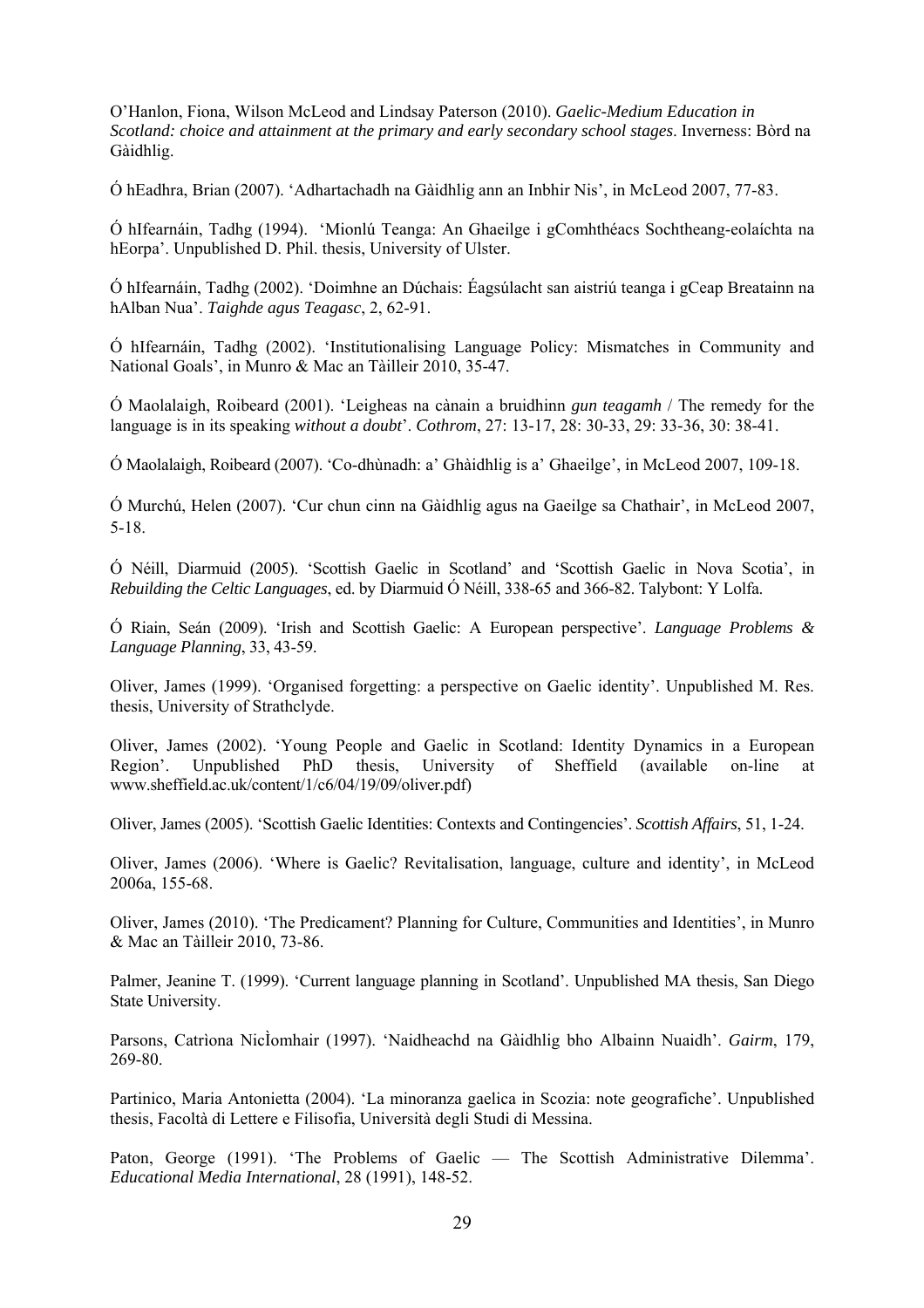Pedersen, Roy (1993). 'The Dynamics of Gaelic Development'. Paper delivered at the conference 'Air Adhart le Gàidhlig: Forward with Gaelic', Coylumbridge, Scotland, 20-21 May.

Pedersen, Roy (1995). 'Scots Gaelic as a Tourism Asset', in *Sharing the Earth: Local Identity in Global Culture*, ed. by J. M. Fladmark, 289-98. London; Donhead.

Pedersen, Roy (1995). 'Scots Gaelic: An Economic Force'. Paper delivered at the conference on 'Language Planning and Policy in the European Union', Liverpool, April 28-29.

Pedersen, Roy (2000). 'The Gaelic Economy', in *New Directions in Celtic Studies*, ed. by Amy Hale and Philip Payton, 152-66. Exeter: University of Exeter Press.

Peyer, Elizabeth (2004). 'Sorbian, Scottish Gaelic and Romansh: the Viability of Three Indigenous European Minority Languages'. Unpublished thesis, University of Fribourg.

Pollock, Irene (2007). 'The Acquisition of Literacy in Gaelic-medium Primary Classrooms in Scotland'. Unpublished PhD thesis, University of Edinburgh.

Pollock, Irene (2010). 'Learning from Learners: Teachers in Immersion Classrooms', in Munro & Mac an Tàilleir 2010, 117-25.

Prattis, J. I. (1987). *Celtic and Bilingualism Policy: The 'Feis'*. Ottawa: Centre for Research on Ethnic Minorities, Department of Sociology and Anthropology, Carleton University.

Prattis, J. I. (1990). 'Industrialisation and Minority-Language Loyalty: The Example of Lewis', in *Minority Languages Today*, ed. by Einar Haugen, J. Derrick McClure, and Derick Thomson, 21-31. Edinburgh: Edinburgh University Press.

Price, Glanville (2000). 'The Other Celtic Languages in the Twentieth Century', in *'Let's Do Our Best for the Ancient Tongue': The Welsh Language in the Twentieth Century*, ed. by Geraint H. Jenkins and Mari A. Williams, 601-26 (601-07). Cardiff: University of Wales Press, 2000.

Pringle, Janis (1985). 'An Analysis of Factors Influencing the Motivation of Adults Learning Gaelic in Scotland Today'. Unpublished Diploma thesis, Polytechnic of Central London.

Pròiseact Plana Cànain nan Eilean Siar / Western Isles Language Plan Project (2005). *Rannsachadh agus Toraidhean Ìre 1 den Phròiseact: Aithisg Dheireannach / Research and Outcomes of Phase 1 of the Project: Final Report*. Stornoway: Pròiseact Plana Cànain nan Eilean Siar / Western Isles Language Plan Project.

Puzey, Guy (2007). 'Planning the Linguistic Landscape: A Comparative Survey of the Use of Minority Languages in the Road Signage of Norway, Scotland and Italy'. Unpublished MSc thesis, University of Edinburgh.

Puzey, Guy (2010). *'*Inbhir Nis No More? Linguistic Landscapes and Language Attitudes in Scotland and Nova Scotia'*,* in *From Vestiges to the Very Day: New Voices in Celtic Studies*, ed. by Lindsay Milligan and Moray Watson, 77-89. Aberdeen: Research Institute of Irish and Scottish Studies.

Puzey, Guy (2010). 'Place-names and Language Revitalization in Gaelic Scotland'*,* in *Rannsachadh na Gàidhlig 5: Fifth Scottish Gaelic Research Conference*, ed. by Kenneth E. Nilsen, 339-48. Sydney, NS: Cape Breton University Press.

Quick, Michael (1994). 'Die keltischen Sprachen in Irland, Schottland und Wales: Ein Vergleich von Verbreitung und Entwicklung'. *Journal für Sozialforschung*, 34, 377-94.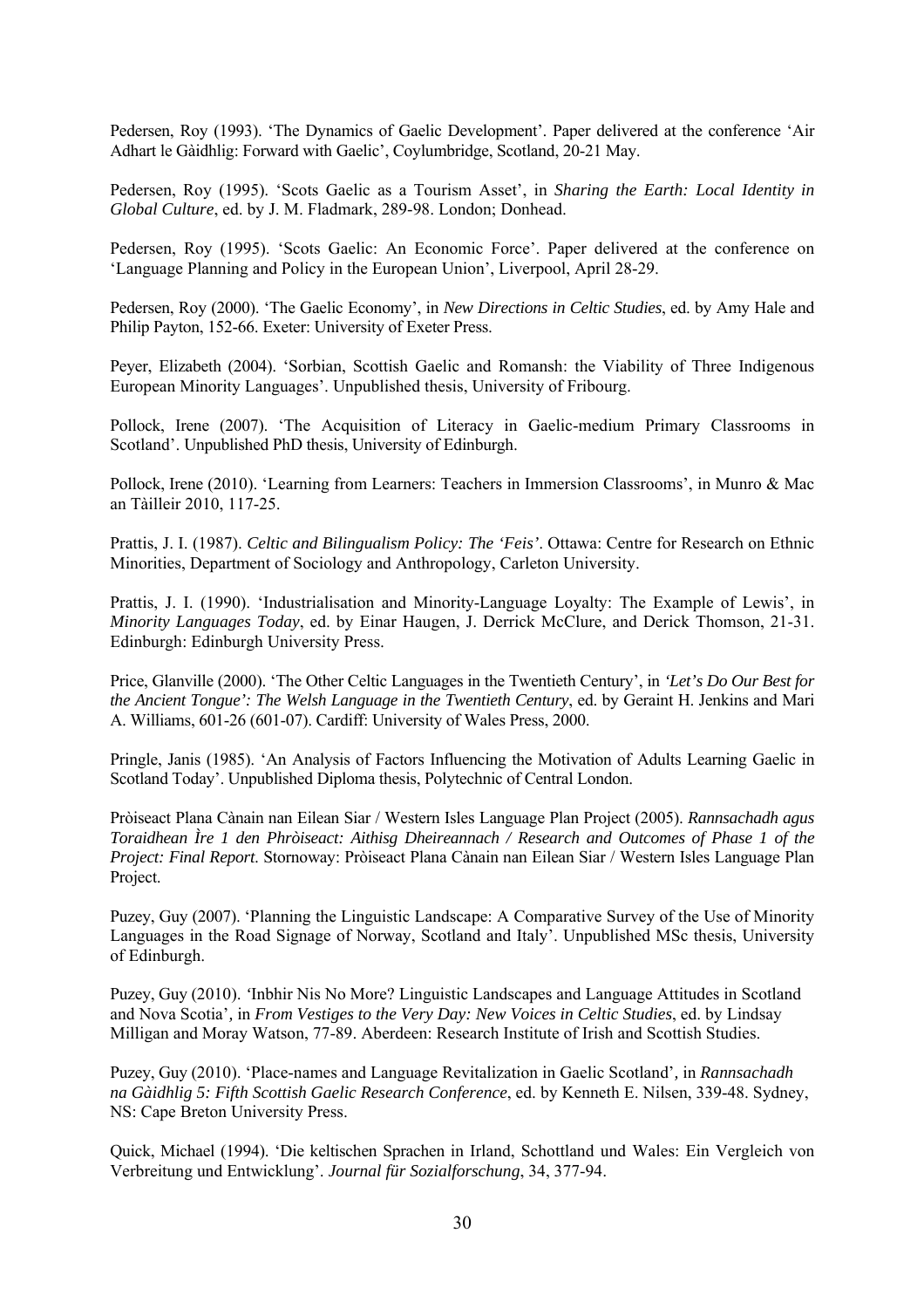Rennie, Agnes (2005). 'Celtic Culture, Confidence and Credibility: Implications for Minority Language Retention in Arizona'. Lecture presented at the University of Arizona, April 22 (available on the Internet at: www.asu.edu/xed/roatch/roatch05.pdf#search=%22revitalizing%20gaelic%22)

Roberts, Alasdair (1990). 'Gaelic across the Curriculum? Parental Attitudes to Gaelic-Medium Education in the Western Isles'. *Scottish Council for Research in Education Spotlights*, 24.

Roberts, Alasdair (1991). 'Parental Attitudes to Gaelic-Medium Education in the Western Isles of Scotland'. *Journal of Multilingual and Multicultural Development*, 12, 253-69.

Robertson, A. G. B. (1986-88). ' Foghlam Gàidhlig ann an Alba'. *Teagasc na Gaeilge*, 5, 109-26.

Robertson, Boyd (1989). 'Gaelic education today'. *Scottish Language*, 8, 42-56.

Robertson, Boyd (1995). 'Provision for Gaelic in Scottish education', in *Home Language and School in a European Perspective*, ed. by Ton Vallen et al. Tilburg: Tilburg University Press.

Robertson, Boyd (1999). 'Gaelic Education', in *Scottish Education,* ed. by T. G. K Bryce and W. M. Humes, 244-55. Edinburgh: Edinburgh University Press.

Robertson, Boyd (2001). 'Gaelic in Scotland', in *The Other Languages of Europe: Demographic, Sociolinguistic and Educational Perspectives*, ed. by Guus Extra and Durk Gorter. Clevedon, Avon: Multilingual Matters.

Robertson, Boyd (2001). *Aithisg air Solarachadh Chùrsaichean Bogaidh Gàidhlig an Alba/Report on Gaelic Immersion Course Provision in Scotland*. Edinburgh: Scottish Qualifications Authority.

Robertson, Boyd (2001). *The Gaelic language in education in the UK*. Leeuwarden: Mercator-Education (available on the Internet at

http://www1.fa.knaw.nl/mercator/regionale\_dossiers/regional\_dossier\_gaelic\_in\_uk.htm)

Robertson, Boyd (2002). 'Limba gaelică în învăţămîntul din Marea Britanie'. *Altera*, 19, Anul VIII, 169-86.

Robertson, Boyd (2002). 'Teacher Training in Gaelic in Scotland', in *Language Planning and Education: Linguistic Issues in Northern Ireland, the Republic of Ireland, and Scotland*, ed. by John Kirk and Dónall Ó Baoill, 76-81. Belfast: Cló Ollscoil na Banríona.

Robertson, Boyd (2003). 'Gaelic Education', in *Scottish Education — Second Edition: Post-Devolution,* ed. by T. G. K Bryce and W. M. Humes, 250-61. Edinburgh: Edinburgh University Press.

Robertson, Boyd (2006). 'Foghlam Gàidhlig: bho linn gu linn', in McLeod 2006a, 87-118.

Robertson, Boyd (2006). 'Issues in Minority Language Teacher Education: A Scottish Gaelic Perspective', in *Voces Diversae: Lesser-Used Language Education in Europe*, ed. by Dónall Ó Riagáin, 157-62. Belfast: Cló Ollscoil na Banríona.

Robertson, Boyd (2008). 'Gaelic Education', in *Scottish Education — Third Edition: Beyond Devolution,* ed. by T. G. K Bryce and W. M. Humes, 235-46. Edinburgh: Edinburgh University Press.

Robertson, Boyd (2008). 'Oideachadh ann an Gàidhlig', in *Caindel Alban: Fèill-Sgrìobhainn do Dhòmhnall E Meek* (*Scottish Gaelic Studies*, 24), ed. by Colm Ó Baoill and Nancy R. McGuire, 541-9. Aberdeen: University of Aberdeen.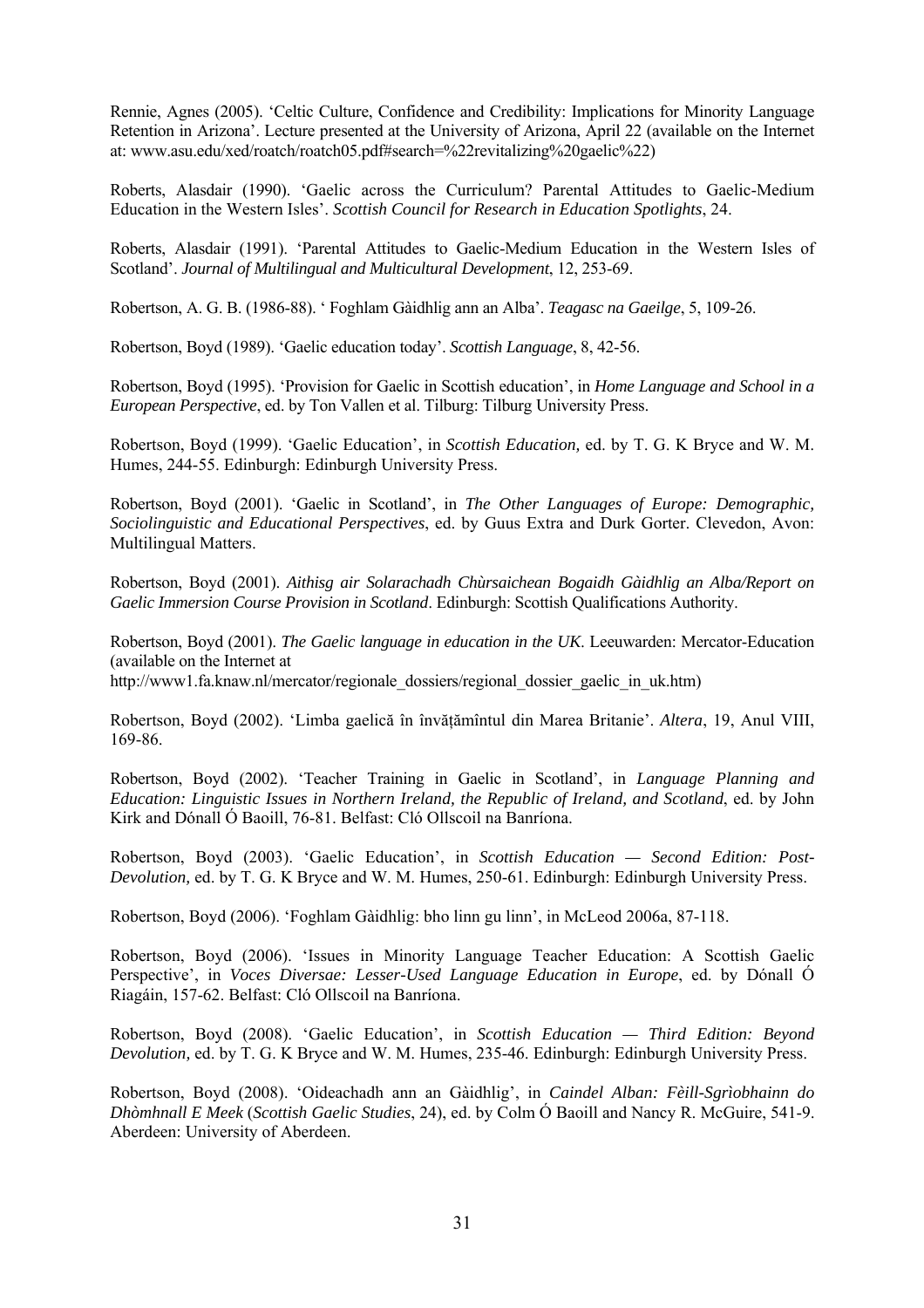Rogers, Vaughan, and Wilson McLeod (2007). 'Autochthonous Minority Languages in Public-Sector Primary Education: Bilingual Policies and Politics in Brittany and Scotland'. *Linguistics and Education*, 17, 347-73.

Rogerson, Robert J., and Gloyer, Amanda (1995). 'Gaelic cultural revival or language decline?' *Scottish Geographical Magazine*, 111(1), 46-53.

Rogerson, Robert (1997). 'Assessing the Revival of a Cultural Minority Population: the Gaelic Scot', in *Population, planning and policies*, ed. by L.-E. Borgegard et al., 87-102. Umea, Sweden: Cerum.

Rothach, Gillian (2006). 'Gàidhlig aig an Oir', in McLeod 2006a, 221-37.

Russell, Michael (2003). 'The Secure Status for Gaelic Bill'. *SCOLAG Legal Journal*, 294, 62.

Scammell, Keith (1985). 'Pre-school Playgroups', in Hulbert 1985, 21-27.

Scottish Council for Research in Education (1961). *Gaelic-speaking Children in Highland Schools*. London: Scottish Council for Research in Education.

Scottish Funding Council (2007). *Gaelic education provision in Scotland*. Edinburgh: Scottish Funding Council.

Scottish Office Education Department (1994). *Provision for Gaelic Education in Scotland: A Report by HM Inspectorate of Schools*. Edinburgh: HMSO.

The Scottish Parliament, Education, Culture and Sport Committee / Comataidh an Fhoghlaim, a' Chultair agus an Spòrs (2001). *Report on the Gaelic Broadcasting Committee / Aithisg air Comataidh Craolaidh Gàidhlig*. 14th Report 2001, SP Paper 473, Session 1 (2001) (available on the Internet at [http://www.scottish.parliament.uk/business/committees/historic/education/reports-01/edr01-14-vol01-](http://www.scottish.parliament.uk/business/committees/historic/education/reports-01/edr01-14-vol01-01.htm) [01.htm](http://www.scottish.parliament.uk/business/committees/historic/education/reports-01/edr01-14-vol01-01.htm) and [http://www.scottish.parliament.uk/business/committees/historic/education/reports-](http://www.scottish.parliament.uk/business/committees/historic/education/reports-01/edr01-14-vol01-01ga.htm)[01/edr01-14-vol01-01ga.htm](http://www.scottish.parliament.uk/business/committees/historic/education/reports-01/edr01-14-vol01-01ga.htm))

The Scottish Parliament, Education, Culture and Sport Committee (2003). *Aithisg Ìre 1 air Bile na Gàidhlig (Alba), Leabhar 1 / Stage 1 Report on the Gaelic Language (Scotland) Bill. Edinburgh: The* Scottish Parliament.

The Scottish Parliament, Education, Culture and Sport Committee (2003). *Report on Inquiry into the role of educational and cultural policy in supporting and developing Gaelic, Scots and minority languages in Scotland*. Edinburgh: The Scottish Parliament (translated versions in Gaelic, Scots, Arabic, Bengali, Chinese, Punjabi and Urdu)

The Scottish Parliament, Education Committee (2004). *Aithisg Ìre 1 air Bile na Gàidhlig (Alba) / Stage 1 Report on the Gaelic Language (Scotland) Bill*. Edinburgh: The Scottish Parliament.

Scottish Parliament Information Centre (2000). 'Gaelic (Gàidhlig)'. Devolution Series 2/00 (2 March) (available on the Internet at

[http://www.scottish.parliament.uk/business/research/pdf\\_subj\\_maps/smda00-10.pdf\)](http://www.scottish.parliament.uk/business/research/pdf_subj_maps/smda00-10.pdf)

Scottish Parliament Information Centre (2001). 'Gaelic Medium Education'. Research Note RN 01/110 (27 November) (available on the Internet at [http://www.scottish.parliament.uk/business/research/pdf\\_res\\_notes/rn01-110.pdf](http://www.scottish.parliament.uk/business/research/pdf_res_notes/rn01-110.pdf))

Scottish Parliament Information Centre (2002). 'Gaelic Language (Scotland) Bill'/'Bile Cànan na Gàidhlig (Alba)'. SPICe Briefing 02/137 (11 December) (available on the Internet at [http://www.scottish.parliament.uk/business/research/pdf\\_res\\_brief/sb02-137.pdf](http://www.scottish.parliament.uk/business/research/pdf_res_brief/sb02-137.pdf) and [http://www.scottish.parliament.uk/business/research/pdf\\_res\\_brief/sb02-137g.pdf](http://www.scottish.parliament.uk/business/research/pdf_res_brief/sb02-137g.pdf))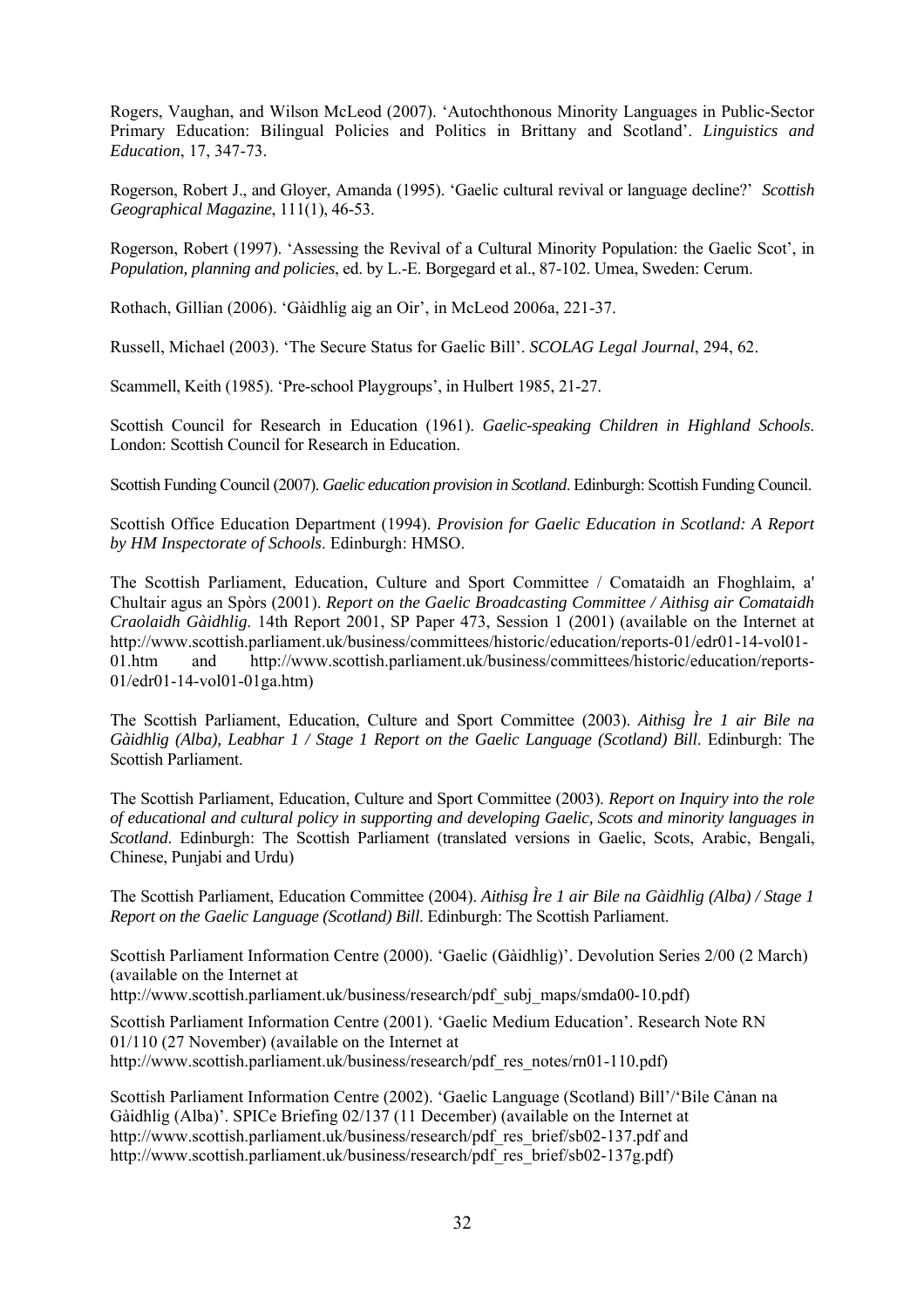Scottish Parliament Information Centre (2004). 'Gaelic Language (Scotland) Bill'/'Bile na Gàidhlig (Alba)'. SPICe Briefing 04/81 (12 November) (available on the Internet at <http://www.scottish.parliament.uk/business/research/briefings-04/sb04-81g.pdf> and <http://www.scottish.parliament.uk/business/research/briefings-04/sb04-81g.pdf>)

Shaw, John (1993). 'Gaelic Cultural Maintenance: The Contribution of Ethnology', in *FASGNAG II: Second Conference on Research and Studies on the Maintenance of Gaelic* (Sabhal Mòr Ostaig, 24-26 March).

Skilton, St John (2004). 'The Survey of Scottish Gaelic in Australia and New Zealand'. Unpublished PhD thesis, Université de Fribourg (available on the Internet at http://ethesis.unifr.ch/theses/downloads.php?file=SkiltonS.pdf).

Smith, John A. (1968). 'The Position of Gaelic and Gaelic Culture in Scottish Education', in *The Future of the Highlands,* ed. by Derick S. Thomson and Iain Grimble, 59-91. London: Routledge and Kegan Paul.

Smith, Kara A. (1994). 'Scottish Gaelic Education'. *Canadian and International Education*, 23(2), 61- 72.

Smith, Kara A. (1998). 'Gaelic Language Maintenance Process(es)'. Unpublished PhD thesis, University of Stirling.

Smith, Kara A. (1998). 'The Language Identity'. Paper presented at the 10th World Congress of the World Council of Comparative Education Societies, Cape Town, South Africa, 12-17 July.

Smith, Kara A. (2000). 'Gaelic Language Maintenance Typologies and Constructs'. *Journal of Celtic Language Learning*, 5, 34-61.

Smith, Rhona K. M. (2000). 'Preserving Linguistic Heritage: A Study of Scots Gaelic'. *International Journal on Minority and Group Rights*, 7, 173-87.

Smith, Rhona K. M. (2000). 'A Legal Review of the Indigenous Gaelic Language within Scotland', in *Approaching a New Millennium: Lessons from the Past, Prospects for the Future,* ed. by Daniel Apollon et al. Bergen: HIT Centre, University of Bergen.

Smith, Rhona K. M. (2003). 'Mother Tongue Education and the Law: A Legal Review of Bilingualism with Reference to Scottish Gaelic'. *International Journal of Bilingual Education and Bilingualism*, 6, 129-45.

Smith-Christmas, Cassandra (2007). '"He Brought Home the English": Language Shift on the Isle of Skye, Scotland'. Unpublished MA thesis, Leiden University.

Smith-Christmas, Cassandra, and Smakman, Dick (2008). 'Gaelic Language Erosion and Revitalization on the Isle of Skye, Scotland', in *Endangered Languages and Language Learning: Proceedings of the XIIth Conference of the Foundation for Endangered Languages*, ed. by Tjeerd de Graaf and Nicolas Ostler, 115-122. Leeuwarden: Fryske Akademy.

Smith-Christmas, Cassandra (2009). 'Gaelic History, Identity, and Language Shift', in *Endangered Languages and History: Proceedings of the XIIIth Conference of the Foundation for Endangered Languages*, ed. by Hakim Elnazarov and Nicholas Ostler, 45-52. Khorog: The Academy of Sciences of Tajikistan.

Smith-Christmas, Cassandra, and Smakman, Dick (2009). 'Gaelic on the Isle of Skye: older speakers' identity in a language-shift situation'. *International Journal of the Sociology of Language*, 200, 27–47.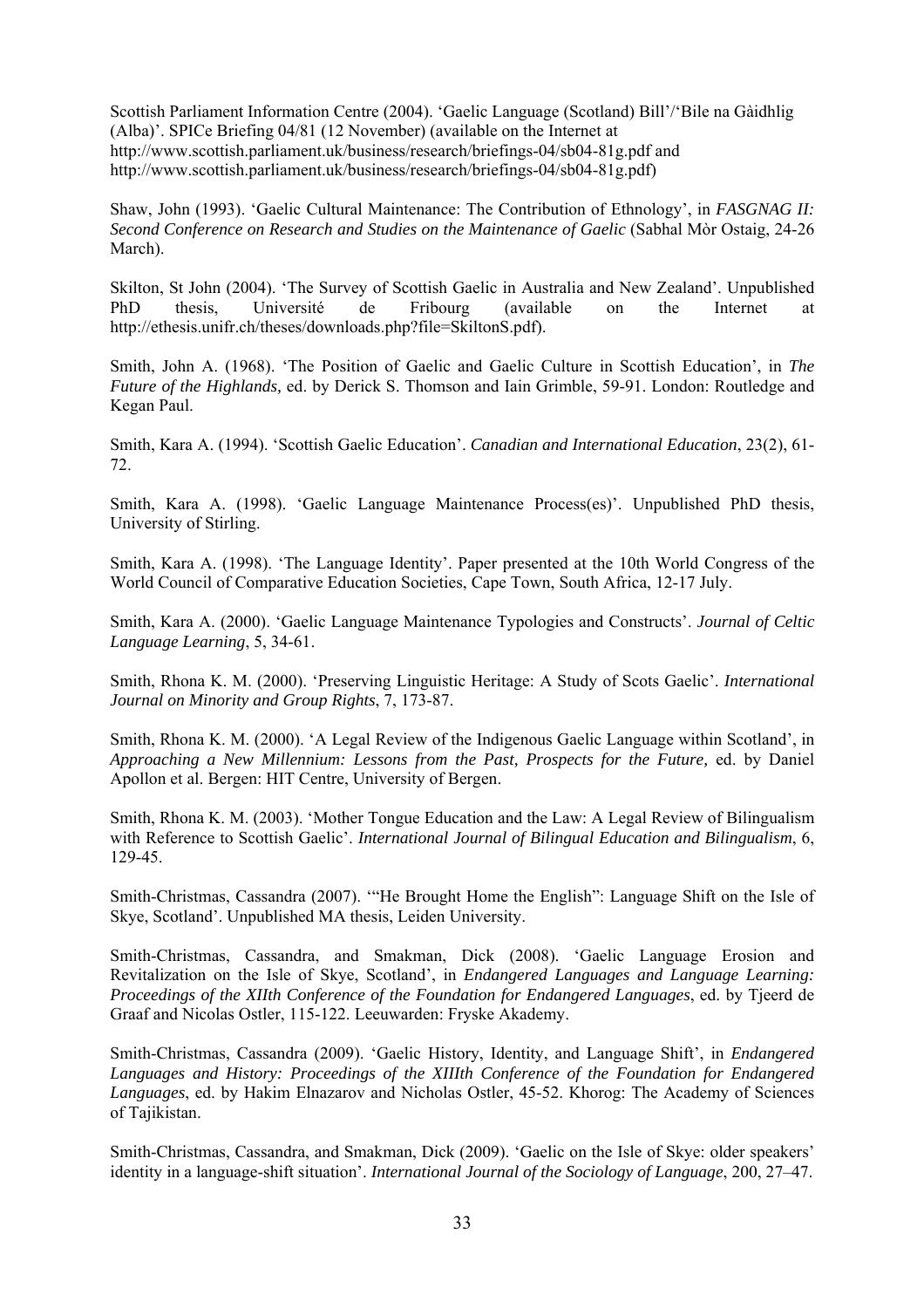Sparling, Heather (1999-2000). 'Mitigating or Marketing Culture? Promoting Mouth Music in Cape Breton, Nova Scotia'. *Canadian Journal for Traditional Music*, 27 (available on the Internet at http://cjtm.icaap.org/content/27/27\_sparling.html).

Sparling, Heather (2003). 'Music is Language and Language is Music': Language Attitudes and Musical Choices in Cape Breton, Nova Scotia'. *Ethnologies*, 25(2), 145-71 (available on the Internet at www.erudit.org/revue/ethno/2003/v25/n2/008052ar.html).

Sparling, Heather (2007). 'One Foot on Either Side of the Chasm: Cape Breton Singer Mary Jane Lamond's Gaelic Choice'. *Shima: The International Journal of Research into Island Cultures*, 1(1) (available on the Internet at www.shimajournal.org/issues/v1n1/f.%20Sparling%20Shima%20v1n1.pdf).

Sproull, Alan, and Brian Ashcroft (1993). *The Economics of Gaelic Language Development: A Research Report for Highlands and Islands Enterprise and the Gaelic Television Committee with Comunn na Gàidhlig*. Glasgow: Glasgow Caledonian University.

Sproull, Alan (1996). 'Regional economic development and minority language use: the case of Gaelic Scotland'. *International Journal of the Sociology of Language*, 121, 93-117.

Sproull, Alan, and Douglas Chalmers (1998). *The Demand for Gaelic Artistic and Cultural Products and Services: Patterns and Impacts.* Glasgow: Glasgow Caledonian University.

Sproull, Alan, and Douglas Chalmers (2006). *The Demand for Gaelic Arts: Patterns and Impacts — A 10 year longitudinal study.* Stornoway: Gaelic Arts Strategic Development.

Stephen, Christine, et al. (2010). *Review of Gaelic-Medium Early Education and Childcare/ Breithneachadh air Foghlam Tràth agus Cùram Cloinne Meadhain Ghàidhlig*. Edinburgh: Scottish Government Social Research.

Stewart, Ann (2010). 'The Role of New Media in Scotland's Gaelic Digital Service', in *Rannsachadh na Gàidhlig 5: Fifth Scottish Gaelic Research Conference*, ed. by Kenneth E. Nilsen, 349-54. Sydney, NS: Cape Breton University Press.

Stockdale, Aileen, Bryan MacGregor and Gillian Munro (2003). *Migration, Gaelic-medium Education and Language Use*. Sleat, Isle of Skye: Ionad Nàiseanta na h-Imrich, Sabhal Mòr Ostaig (available on the Internet at http://www.ini.smo.uhi.ac.uk/projects/migrationandGME.htm)

Stradling, Robert (1996). *Re-thinking the Funding Strategy for Gaelic Broadcasting*. Sleat, Isle of Skye: Leirsinn Research Centre.

Stradling, Robert (2001). 'Economic Research and Language Revitalization'. *Mercator Media Forum*, 5, 48-55.

Stradling, Robert, and Morag MacNeil (1996). *Gaelic Medium Education: The Critical Skills*. Sleat, Isle of Skye: Leirsinn Research Centre.

Sullivan, Martin (2004). 'Against all odds' and 'Meadhan Gàidhlig: àrdsgoil'. *Teaching Scotland*, 13, 18.

Sutherland, M. B. (2000). 'Problems of Diversity in Policy and Practice: Celtic languages in the United Kingdom'. *Comparative Education*, 36, 199-209.

Taskforce on Public Funding of Gaelic/Buidheann-Gnìomh Maoineachadh Poblach na Gàidhlig (2000). *Revitalising Gaelic: A National Asset/Ag Ath-Bheòthachadh Gàidhlig: Neamhnuid Nàiseanta*. Edinburgh: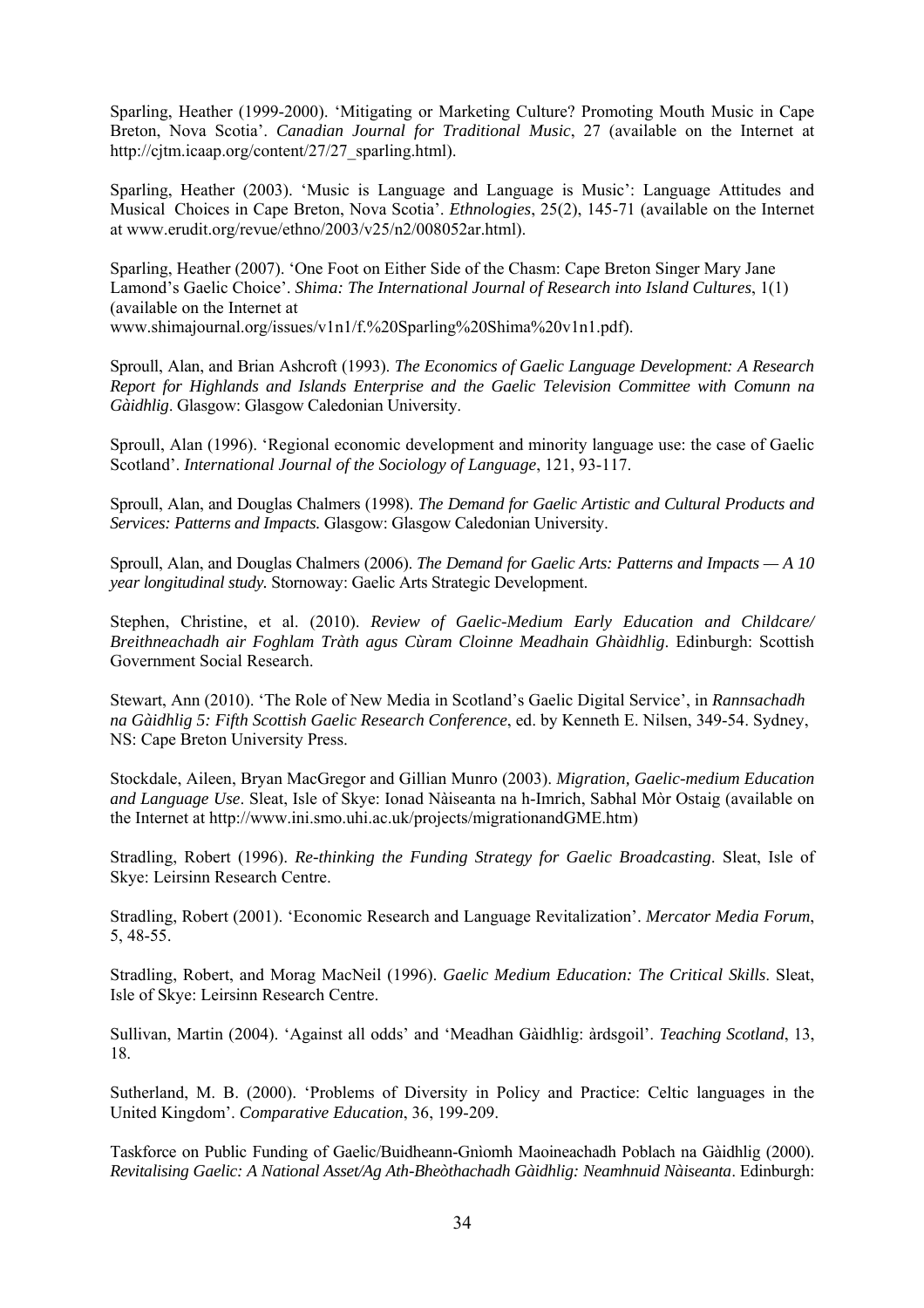The Scottish Executive (available on the Internet at http://www.scotland.gov.uk/library3/heritage/gtfr- $(00 \text{ asp})$ 

Thirkell, Anne (2007). 'CPD in Gaelic'. *Education in the North*, 15, 55-6.

Thomson, Derick (1976). 'Gaelic in Scotland: the Background', in *Gàidhlig ann an Albainn/Gaelic in Scotland*, ed. by Derick Thomson, 1-11. Glasgow: Gairm.

Thomson, Derick S. (1979) 'Gaelic: its range of uses'. In *Languages of Scotland*, ed. by A. J. Aitken and Tom McArthur, 14-25. Edinburgh: W & R Chambers.

Thomson, Derick S. (1984). 'Bilingualism ― An Overview: Scotland', in Comhairle Roinn na Gaidhealtachd/Highland Regional Council (1984), 3-9.

Thomson, Derick (1985). *Why Gaelic Matters*. Edinburgh: The Saltire Society/An Comunn Gaidhealach.

Thomson, Derick (1985). 'The Renaissance of Scottish Gaelic as a Component of National Identity', in *Entstehung von Sprachen und Völkern: Glotto- und ethnogenetische Aspekte europäischer Sprachen*, ed. by Peter Sture Ureland, 271-72. Tübingen: Niemeyer.

Thomson, Derick (1989). 'Gaelic Publishing'. *Scottish Language*, 8, 34-41.

Thomson, Derick (1990). 'Gaelic in Scotland: Assessment and Prognosis', in *Minority Languages Today*, ed. by Einar Haugen, J. Derrick McClure & Derick Thomson, 10-20. Edinburgh: Edinburgh University Press (paperback edn).

Thomson, Derick S. (1994). 'Attitudes to linguistic change in Gaelic Scotland', in *The Changing Voices of Europe*, ed. by M. M. Parry et al., 227-35. Cardiff: University of Wales Press/Modern Humanities Research Association.

[see also MacThòmais, Ruaraidh]

Thompson, Frank (1985). 'How Strong the Horsehair?', in Hulbert 1985: 1-10.

Thompson, Frank (1985). 'Gaelic Experience and Experiment'. *Books in Scotland*, 17, 4-5.

Thompson, Frank (1992). *History of An Comunn Gaidhealach — The First Hundred Years (1891- 1991)*. Inverness: An Comunn Gaidhealach.

Uribe-Jongbloed, Enrique (2006). 'The use of audiovisual media in the protection of endangered languages with the case study of Scottish Gaelic'. Unpublished master's thesis, Brandenburg University of Technology.

Veljanovski, Cento (1989). *The Case for a Gaelic Broadcasting Service*. Inverness: Highlands and Islands Development Board.

Walker, Christina (2009). 'Benefits of bilingualism — Buannachdan Dà-Chànanais agus Foghlam Tro Mheadhan na Gàidhlig'. *Education in the North*, 17.

Walsh, John (2004). 'Gàidhealtachd na hAlban: ceachtanna le foghlaim?' *Comhar*, 64(7), 20-23; 64(8), 5-11, 64(9), 12-14.

Walsh, John (2006). 'Language and socio-economic development: experiences from the Scottish Gàidhealtachd and the Irish Gaeltacht', in McLeod 2006a, 257-78.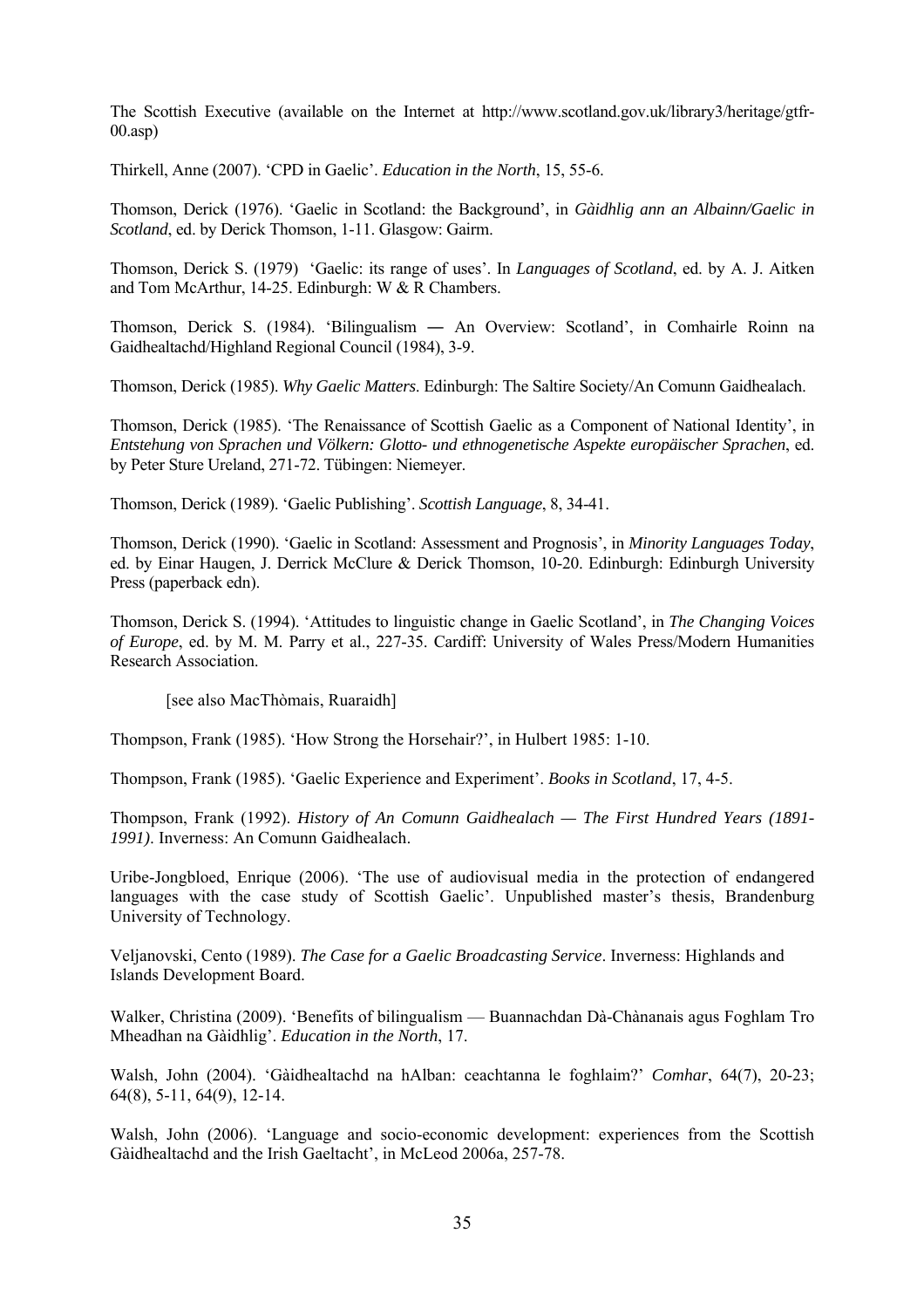Walsh, John, and Wilson McLeod (2008). 'An overcoat wrapped around an invisible man? Language legislation and language revitalisation in Ireland and Scotland'. *Language Policy*, 7, 21-46.

Ward, Rosemary (2003). 'Managing Provision: The School Perspective', in Nicolson and MacIver 2003, 35-46.

Watson, Moray J. (1995). 'Gaelic lexical resources in primary schools'. Unpublished M.Litt. thesis, University of Aberdeen.

Watson, Moray J. (1999). 'Assessing the Suitability of Scottish Gaelic Dictionaries for the Classroom'. *Journal of Celtic Language Learning*, 4, 42-55.

Watson, Moray J. (2003). 'Stuth-teagaisg Gàidhlig anns na Bun-sgoiltean'. *Scottish Gaelic Studies*, 23 (2003), 153-62.

Watson, Moray and Michelle Macleod, eds (2010). *The Edinburgh Companion to the Gaelic Language*. Edinburgh: Edinburgh University Press.

Watson, Seumas (2004). 'Plana Ùr Airson Gàidhlig an Alba Nuaidh' / 'New Plan for Gaelic in Nova Scotia'. *Cothrom*, 40, 18-19.

Watson, Seosamh (1989). 'Scottish and Irish Gaelic: The Giant's Bed-fellows', in *Investigating Obsolescence: Studies in Language Contraction and Death,* ed. by Nancy C. Dorian, 41–60. Cambridge: Cambridge University Press.

Watt, John, and MacLeod, Alasdair (2009). 'Gaelic and development in the Highlands & Islands of Scotland', in *Language and Economic Development: Northern Ireland, the Republic of Ireland, and Scotland*, ed. by John M. Kirk and Dónall Ó Baoill, 117-29. Belfast: Cló Ollscoil na Banríona.

Weeks, Laura (1991). 'A history of educational policies toward Gaelic in Scotland'. Unpublished MA thesis, University of Washington.

Wells, Gordon (1991). 'Adult Learners and Native Speakers: Shall the Twain Ne'er Meet?' Paper presented at the *Fasgnag*: Seminar/Conference on Social and Related Research on Gaelic Language and Community, at Sabhal Mòr Ostaig, 11-13 April.

Wells, Gordon (1993). 'A Placement Test in Gaelic Reading Skills for Adult Learners: Development Administration and Analysis', in *FASGNAG II: Second Conference on Research and Studies on the Maintenance of Gaelic* (Sabhal Mòr Ostaig, 24-26 March).

Wells, Gordon (1995-96). 'Working with the Gaelic Learners' Association: a case study of learner-led initiatives in Heritage Language Teaching'. *Language Issues*, 7(2), 6-7.

Wells, Gordon (1997). 'The Validity of Language Learners' Self-reports of Proficiency: A Study of Scottish Gaelic'. *Language Issues*, 9(1), 23-24.

White, John (1997). 'A small scale investigation into native Gaelic learners on the Isle of Skye'. Unpublished MSc paper, Moray House Institute of Education.

Whitfield, Ruth Anne (2009). 'An Assessment on Reviving Scottish Gaelic through the Scottish National Health Service'. Unpublished BA dissertation, University of Chicago.

Williams, Colin H. *Linguistic Minorities in Democratic Context* (pp. 186-98). Basingstoke: Palgrave.

Willoughby, Anne (2008). 'The Impact of Skills Shortages on Gaelic Organisations'. Unpublished MBA dissertation, Glasgow Caledonian University.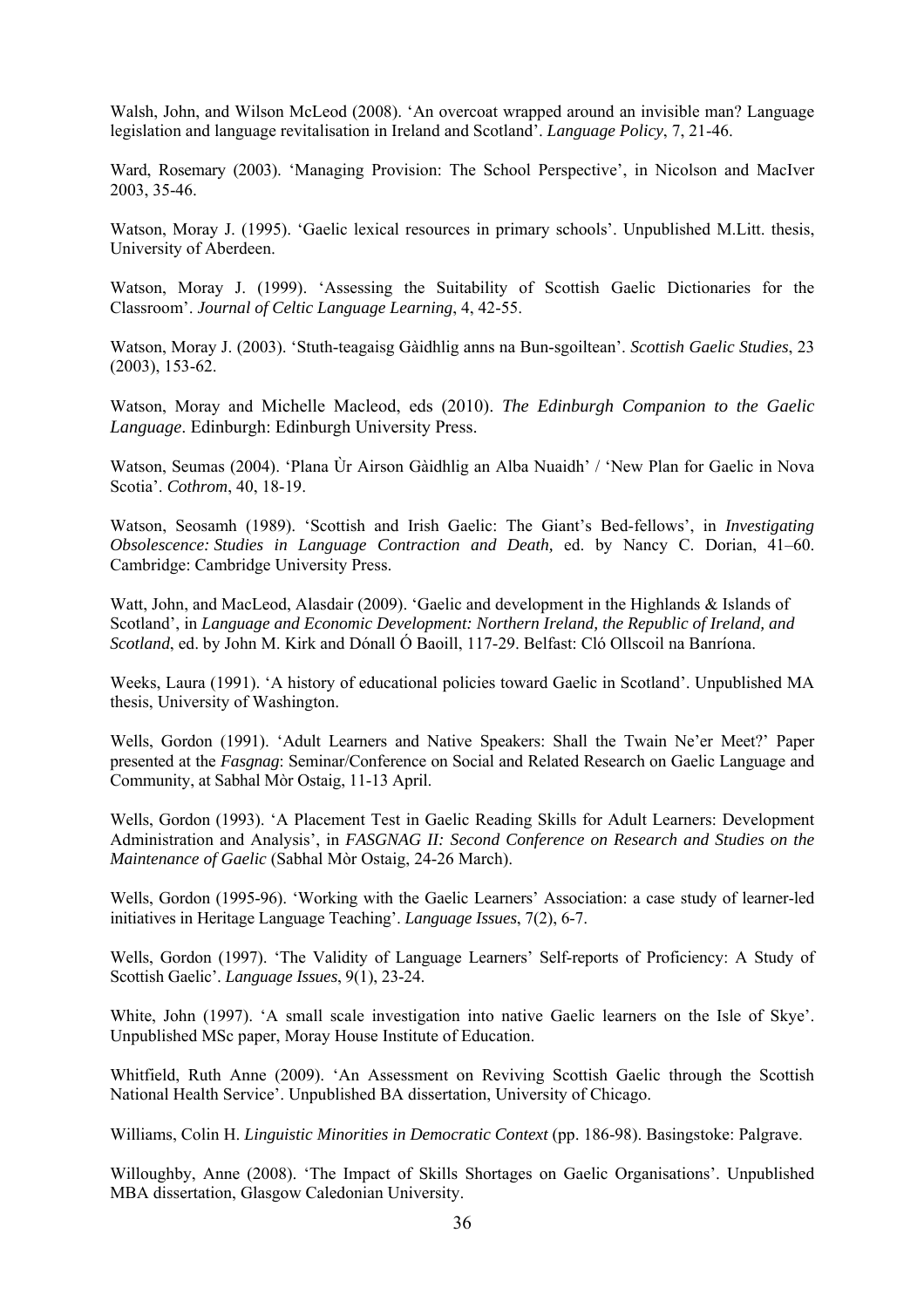Withers, Charles W. J. (1984). *Gaelic in Scotland, 1698-1981: The Geographical History of a Language*. Edinburgh: John Donald.

Wolfe, A. (1992). *Immersion/Bilingual Approaches to Second Language Acquisition*. Aberdeen: Language Research and Development Unit, Northern College.

Wolfe, Alan (1996). *Gaelic Teacher Education: Audit and Strategies for Development* (report prepared for the Scottish Office Education Department). Aberdeen: Northern College Language Research & Development Unit.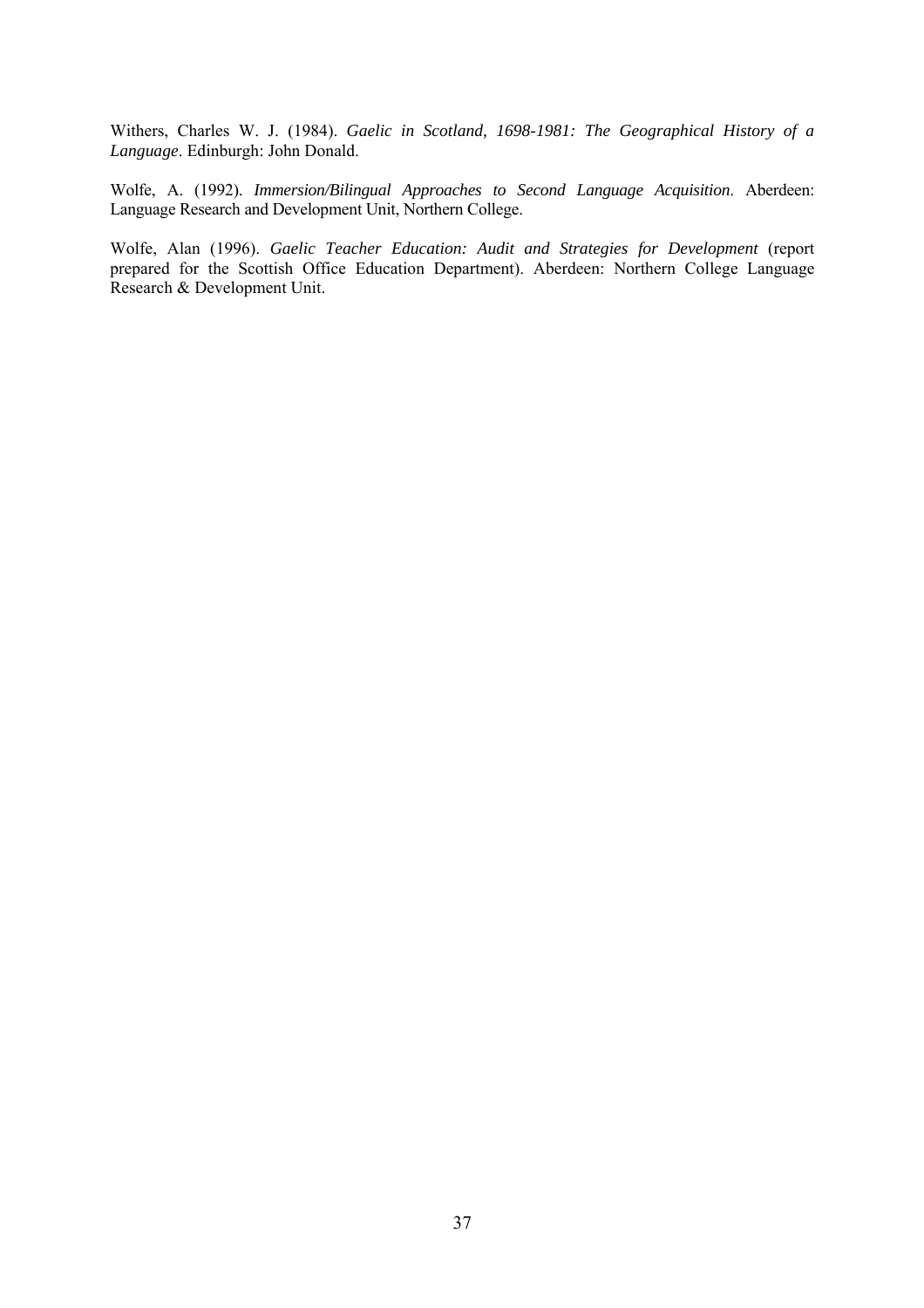# **Section B**

#### **Institutional and Official Status**

Buidheann Comhairleachaidh an Riaghaltais air Gàidhlig / Ministerial Advisory Group on Gaelic (2002). *Cothrom Ùr don Ghàidhlig / A Fresh Start for Gaelic*. Edinburgh: The Scottish Executive.

Caimbeul, Ailean (2005). 'Slighe Fhada, Chorrach'. *Gath*, 4, 4-6.

[see also Campbell, Allan]

Caimbeul, Alasdair (2007). 'Èifeachd nam planaichean Gàidhlig ùra'. *Gath*, 7, 4-9.

Caimbeul, Tormod (2000). 'The Politics of Gaelic Development in Scotland', in McCoy with Scott 2000, 53-66.

Campbell, Iain, Marsaili MacLeod, Douglas Chalmers and Mike Danson (2008). *Measuring the Gaelic Labour Market: Current and Future Potential: Report for Highlands and Islands Enterprise, Skills Development Scotland and Bòrd na Gàidhlig*. Inverness: Hecla Consulting.

Campbell, Allan (2009). 'Making Gaelic Work for Scotland', in *Language and Economic Development: Northern Ireland, the Republic of Ireland, and Scotland*, ed. by John M. Kirk and Dónall Ó Baoill, 111-16. Belfast: Cló Ollscoil na Banríona.

[see also Caimbeul, Ailean]

Campbell, John Lorne (1950). *Gaelic in Scottish Education and Life: Past, Present and Future*. Edinburgh: The Saltire Society.

Chalmers, Douglas (2003). 'The Economic Impact of Gaelic Arts and Culture'. Unpublished PhD thesis, Glasgow Caledonian University (available on the Internet at http://www.cbs.gcal.ac.uk/content/eae/dch/index.asp).

Chalmers, Douglas (2003). 'The Economic Impact of Gaelic Arts and Culture: A Response to François Grin', in *Towards Our Goals in Broadcasting, the Press, the Performing Arts and the Economy: Minority Languages in Northern Ireland, the Republic of Ireland, and Scotland*, ed. by John M. Kirk and Dónall P. Ó Baoill, 245-49. Belfast: Cló Ollscoil na Banríona.

Chalmers, Douglas, and Mike Danson (2006). 'Language and economic development – complementary or antagonistic?', in McLeod 2006a, 239-56.

Chalmers, Douglas (2009). 'The Promotion of Arts and Culture as a Tool of Economic Regeneration: An Opportunity or a Threat to Minority Language Development? — The Case of Gaelic in Scotland', in *Rights, Promotion and Integration Issues for Minority Languages in Europe*, ed. by Susanna Pertot, Tom M. S. Priestly and Colin H. Williams, 141-64. Basingstoke: Palgrave Macmillan.

Comhairle na Gaidhealtachd/The Highland Council (1998). *Roi-Innleachd Leasachaidh Gàidhlig/Gaelic Development Strategy*. Inverness: Comhairle na Gaidhealtachd/The Highland Council.

Comhairle nan Eilean Siar (2005). *Poileasaidh Dà-Chànanach/Bilingual Policy*. Stornoway: Comhairle nan Eilean Siar.

Comhairle Roinn na Gaidhealtachd/Highland Regional Council (1984). *Co-labhairt air Leasachadh Dà-chànanais: Aithisg air na Thachair/Conference on Development of Bilingualism: Conference Proceedings*. Inverness: Highland Regional Council.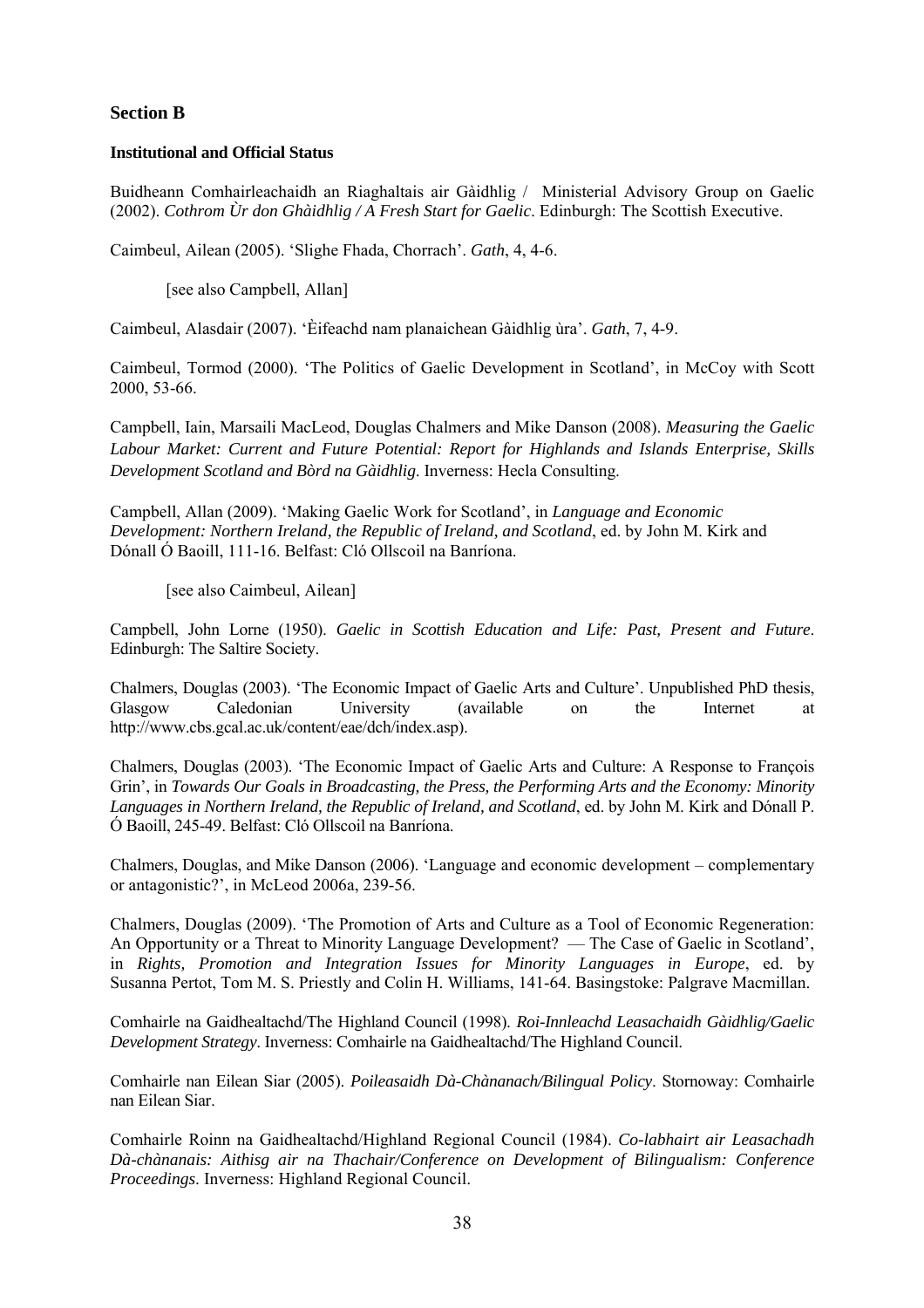Comunn na Gàidhlig (1985). *Poilisidh Nàiseanta airson na Gàidhlig/Towards a National Policy for Gaelic*. Inverness: Comunn na Gàidhlig.

Comunn na Gàidhlig (1987). *A' Ghàidhlig anns na h-Eileanan an Iar: Plana Leasachaidh Deich Bliadhna/Gaelic in the Western Isles: A Ten-Year Development Plan*. Inverness: Comunn na Gàidhlig.

Comunn na Gàidhlig (1987). *A' Ghàidhlig anns an Eilean Sgitheanach: Plana Leasachaidh Deich Bliadhna/Gaelic in Skye: A Ten-Year Development Plan*. Inverness: Comunn na Gàidhlig.

Comunn na Gàidhlig (1987). *A' Ghàidhlig ann an Ìle: Plana Leasachaidh Deich Bliadhna/Gaelic in Islay: A Ten-Year Development Plan*. Inverness: Comunn na Gàidhlig.

Comunn na Gàidhlig (1987). *A' Ghàidhlig ann am Muile: Plana Leasachaidh Deich Bliadhna/Gaelic in Mull: A Ten-Year Development Plan*. Inverness: Comunn na Gàidhlig.

Comunn na Gàidhlig (1989). *Gaelic Progress Report 1982-1989*. Inverness: Comunn na Gàidhlig.

Comunn na Gàidhlig (1992). *A Ten Year Gaelic Development Plan for North and West Sutherland*. Inverness: Comunn na Gàidhlig.

Comunn na Gàidhlig (1994). *Gàidhlig 2000: Roi-innleachd airson Leasachadh Gàidhlig dhan 21mh Linn/A Strategy for Gaelic Development into the 21st Century*. Inverness: Comunn na Gàidhlig.

Comunn na Gàidhlig (1997). *Securing the Future for Gaelic*. Inverness: Comunn na Gàidhlig.

Comunn na Gàidhlig (1997). *Inbhe Thèarainte dhan Ghàidhlig/Secure Status for Gaelic*. Inverness: Comunn na Gàidhlig.

Comunn na Gàidhlig (1999a). *Dreach iùl airson Achd Gàidhlig/Draft brief for a Gaelic Language Act*. Inverness: Comunn na Gàidhlig.

Comunn na Gàidhlig (1999b). *Gàidhlig plc — Plana Leasachaidh Cànain*. Inverness: Comunn na Gàidhlig.

Cox, Richard A.V. (1998). 'Tokenism in Gaelic: The Language of Appeasement'. *Scottish Language*, 17, 70-81.

Domhnallach, Chas (2005). *Gàidhlig ann an Coimhearsnachd Shruighlea: Gnìomhachd, Dìth, Leasachaidh — Aithris Rannsachaidh*. Stirling: Stirling Council.

Dunbar, Robert (1998). 'Gàidhlig in Scotland — Devising an Appropriate Model for a Changing Linguistic Environment', in *Comhdháil Idirnáisiúnta ar Reachtaíocht Teanga: Tuarascáil ar Imeachtaí na Comhdhála/International Conference on Language Legislation: Conference Proceedings*, 160-83. Dublin: Comhdháil Náisiúnta na Gaeilge.

Dunbar, Robert (1999). 'The European Charter for Regional or Minority Languages: Some Reflections from a Scottish Gaelic Perspective', in *Minority and Group Rights in the New Millennium*, ed. by Deirdre Fottrell and Bill Bowring, 111-140. The Hague: Kluwer Law International.

Dunbar, Robert (2000). 'Legal and Institutional Aspects of Gaelic Development', in McCoy with Scott 2000, 67-87.

Dunbar, Robert (2000). 'Implications of the European Charter for Regional or Minority Languages for British Linguistic Minorities'. *European Law Review Human Rights Survey*, 25, 46-69.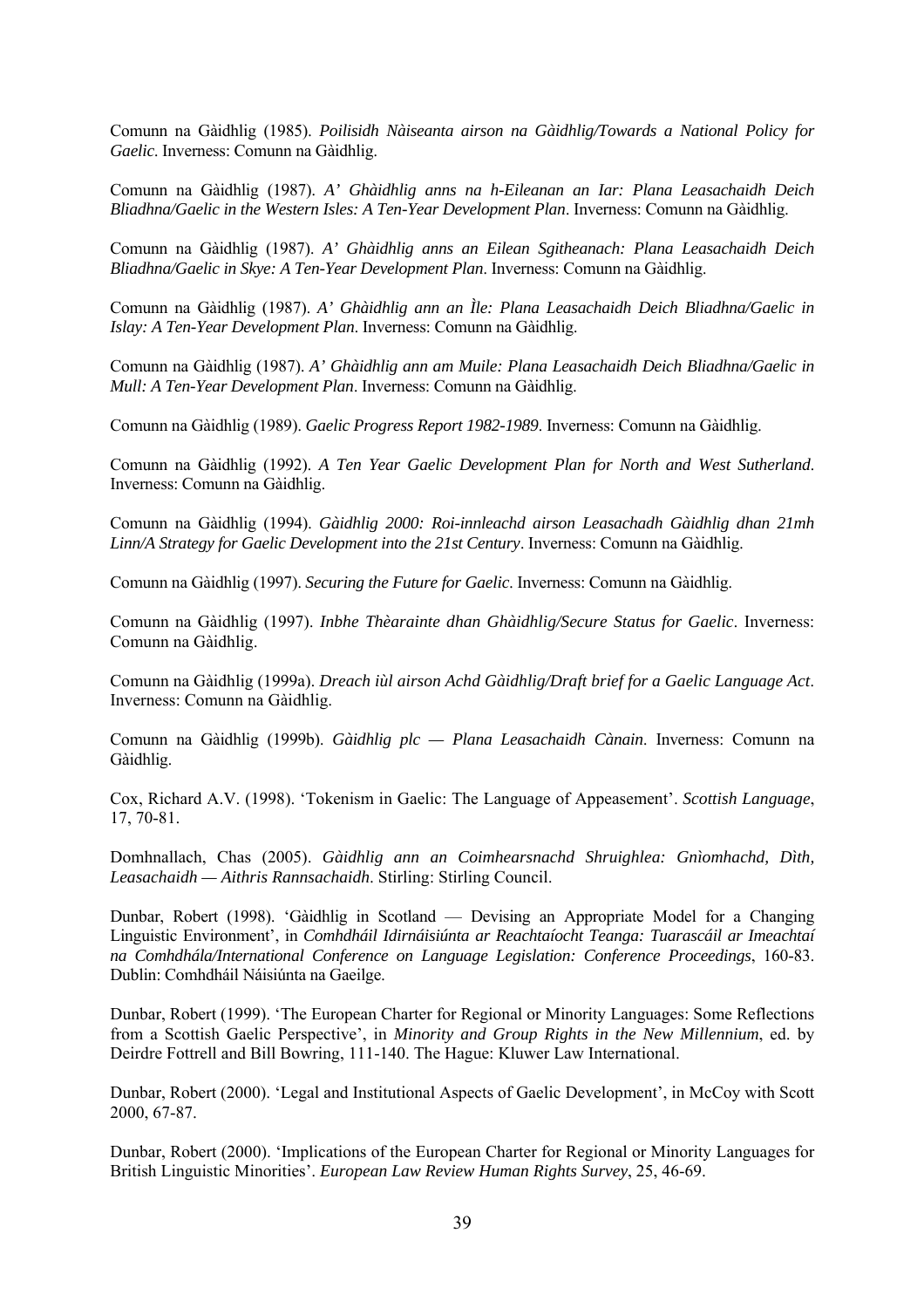Dunbar, Robert (2001). 'Minority Language Rights Regimes: An Analytical Framework, Scotland, and Emerging European Norms', in *Linguistic Politics: Language Policies for Northern Ireland, the Republic of Ireland, and Scotland*, ed. by John Kirk and Dónall Ó Baoill, 231-54. Belfast: Cló Ollscoil na Banríona.

Dunbar, Robert (2001). 'Legislating for Diversity: Minorities in the New Scotland', in *The State of Scots Law: Law and Government after the Devolution Settlement*, ed. by Lindsay Farmer and Scott Veitch, 37-57. London: Butterworths.

Dunbar, Robert (2003). *The ratification by the United Kingdom of the European Charter for regional or minority languages*. Mercator-Legislation Working Paper 10. Barcelona: Mercator-Legislation.

Dunbar, Robert (2003). 'Legislating for Language: Facing the Challenges in Scotland and Wales', in *Language and Law in Northern Ireland*, ed. by Dónall Ó Riagáin. Belfast: Cló Ollscoil na Banríona.

Dunbar, Robert (2003). 'Bile Gàidhlig, Mu Dheireadh Thall — Ach am Bile a tha Bhuainn?' *Gath*, 2, 4-8.

Dunbar, Robert (2005). 'The Gaelic Language (Scotland) Act 2005'. *Edinburgh Law Review*, 9, 466- 79.

Dunbar, Robert (2006). 'Gaelic in Scotland: the legal and institutional framework', in McLeod 2006a, 1-23.

Dunbar, Robert (2006). 'Is there a Duty to Legislate for Linguistic Minorities?' *Journal of Law and Society*, 33(1), 181-98.

Dunbar, Robert (2010). 'Language Planning', in Watson & Macleod 2010, 146-71.

Ennew, Judith (1978). 'Gaelic as the Language of Industrial Relations'. *Scottish Journal of Sociology*, 3, 51-68.

Evans, A.C. (1982). 'Use of Gaelic in Court Proceedings'. *Scots Law Times*, vol. 1982, 286-87.

Galloway, John (1994). 'The Gaelic Job Market', in *Studies in Scots and Gaelic: Proceedings of the Third International Conference on the Languages of Scotland*, ed. by Alexander Fenton and Donald A. MacDonald, 138-48. Edinburgh: Canongate.

Galloway, John (1995). 'The Role of Employment in Gaelic Language Maintenance and Development'. Unpublished PhD thesis, University of Edinburgh.

Gillies, William (1987). 'Scottish Gaelic – The Present Situation', in *Third International Conference on Minority Languages: Celtic Papers*, ed. by Gearóid Mac Eoin, Anders Ahlqvist and Donncha Ó hAodha, 27-46. Clevedon, Avon: Multilingual Matters.

Gordon, Cosmo (2003). 'A' tarraing air an aon ràmh: pulling together for Gaelic in the new Scotland'. *Edinburgh Review*, 112, 76-85.

Hecla Consulting & David Roberts Associates (2010). *Measadh air Pròiseactan Bhòrd na Gàidhlig / Assessment of Bòrd na Gàidhlig Projects: Final Report for Bòrd na Gàidhlig*. Inverness: Hecla Consulting & David Roberts Associates.

Highlands and Islands Development Board (1982). *Cor na Gàidhlig: Language, Community and Development: The Gaelic Situation*. Inverness: Highlands and Islands Development Board.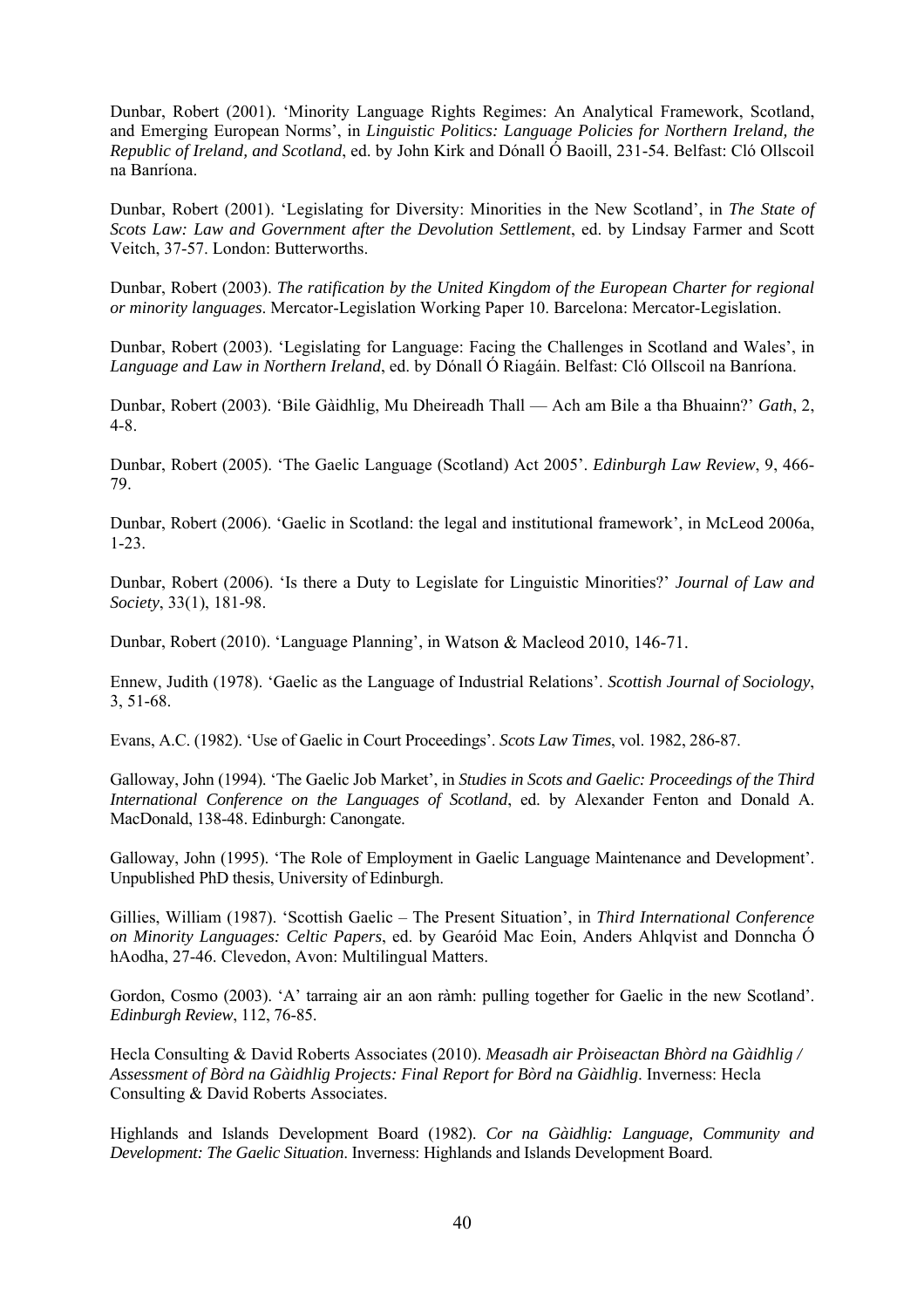Highlands and Islands Enterprise (1992). *A Strategy for Gaelic Development in the Highlands & Islands of Scotland.* Inverness: Highlands and Islands Enterprise.

James, Clive, and Colin Williams (1997). 'Language and Planning in Scotland and Wales', in *Nationality and Planning in Scotland and Wales*, ed. by Roderick Macdonald and Huw Thomas, 264- 302. Cardiff: University of Wales Press.

Johnstone, Richard (1994). *The Impact of Current Developments to Support the Gaelic Language: Review of Research*. Stirling: Scottish CILT.

Judge, Anne (2007). *Linguistic Policies and the Survival of Regional Languages in France and Britain*. Basingstoke: Palgrave Macmillan (pp. 187-200).

Kellas, James (1999). 'Review: Politics and the Gaelic Language'. *Scottish Affairs*, 27, 102-4.

MacAskill, J. A. (1984). 'Bilingualism and Economic Development ― An Overview: Scotland', in Comhairle Roinn na Gaidhealtachd/Highland Regional Council (1984), 29-36.

MacCaluim, Alasdair, with McLeod, Wilson (2001). *Revitalising Gaelic? A Critical Analysis of the Report of the Taskforce on Public Funding of Gaelic*. Edinburgh: Department of Celtic and Scottish Studies, University of Edinburgh (available on the Internet at www.arts.ed.ac.uk/celtic/poileasaidh /IPCAMacpherson2.htm)

McCoy, Gordon, with Scott, Maolcholaim (eds.) (2000). *Aithne na nGael/Gaelic Identities*. Belfast: Institute of Irish Studies, Queen's University Belfast/ULTACH Trust.

MacDonald, Kenneth D. (1968). 'The Gaelic Language, its Structure and Development', in *The Future of the Highlands*, ed. by Derick S. Thomson and Ian Grimble, 175-99. London: Routledge & Kegan Paul.

MacIntosh, Farquhar (1999). 'The Prospects for Gaelic'. In *Celtic Connections: Proceedings of the Tenth International Congress of Celtic Studies*, ed. by Ronald Black, William Gillies, and Roibeard Ó Maolalaigh, 457-69. East Linton, East Lothian: Tuckwell Press.

Mackay, D. J. (1984). 'Bilingualism in the Public Sector — An Overview: Scotland', in Comhairle Roinn na Gaidhealtachd/Highland Regional Council (1984), 51-57.

McKee, Vincent (1991). 'Where Language Refuses to Die: A Comparative Assessment of the Gaelic Language Policies of Newry and Mourne Council and Comhairle nan Eilean'. *Municipal Journal*, 17 March.

McKee, Vincent (1994). 'Politics of the Gaelic language: Northern Ireland and the Hebrides (Part One)', in *Questions of Ideology*, ed. by Kate Hudson (South Bank University, Politics Divison, Occasional Papers No. 3), 34-50. London: South Bank University.

McKee, Vincent (1995). 'Contemporary Gaelic language politics in Western Scotland and Northern Ireland since 1950: comparative assessments'. *Contemporary Politics*, 1, 92-113.

McKee, Vincent (1997). *Gaelic Nations: Politics of the Gaelic Language in Scotland and Northern Ireland in the 20th Century*. London: Bluestack Press.

MacKinnon, Kenneth (1984). 'Power at the Periphery: The Language Dimension in the Case of Gaelic Scotland', *Journal of Multilingual and Multicultural Development*, 5, 491-510.

MacKinnon, Kenneth (1991). *Gaelic: A Past and Future Prospect*. Edinburgh: Saltire Society.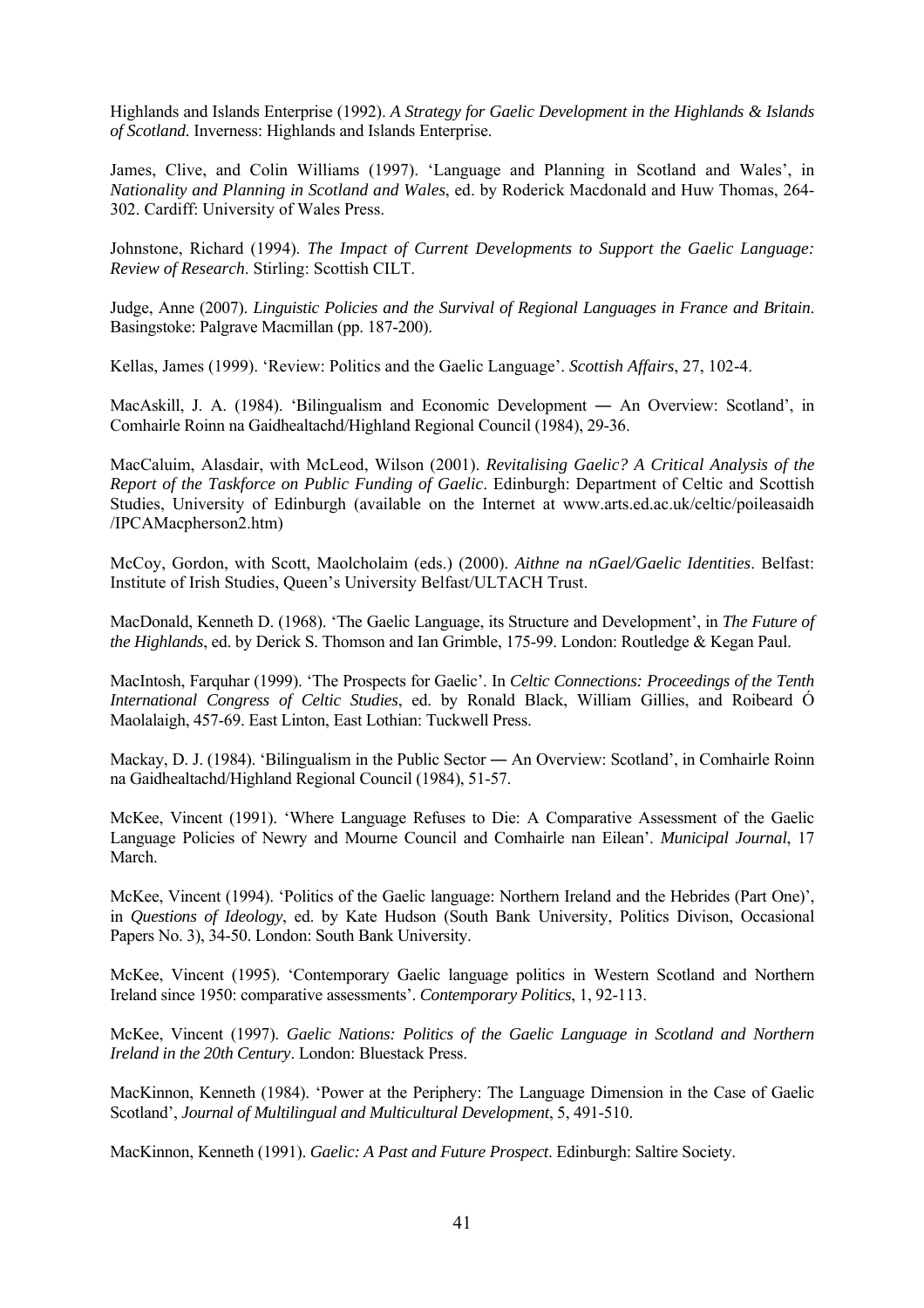MacKinnon, Kenneth (1992). *An Aghaidh nan Creag/Despite Adversity: Gaelic's Twentieth Century Survival and Potential*. Inverness: Comunn na Gàidhlig.

MacKinnon, Kenneth (1993). 'Scottish Gaelic Today: Social History and Contemporary Status', in *The Celtic Languages*, ed. by Martin Ball, 491-535. London: Routledge.

MacKinnon, Kenneth (1998). 'Gaelic in Scotland', in *Minority Languages in Scandinavia, Britain and Ireland*, ed. by Ailbhe Ó Corráin and Séamas Mac Mathúna, 175-97. Uppsala: University of Uppsala.

MacLeod, Marsaili (2008). 'The Meaning of Work in the Gaelic Labour Market in the Highlands and Islands of Scotland'. Unpublished PhD thesis, University of Aberdeen.

MacLeod, Marsaili (2009). 'Gaelic Language Skills in the Workplace', in *Language and Economic Development: Northern Ireland, the Republic of Ireland, and Scotland*, ed. by John M. Kirk and Dónall Ó Baoill, 134-52. Belfast: Cló Ollscoil na Banríona.

MacLeod, Michelle (2007). 'Measuring Gaelic Language Planning'. *Scottish Language*, 26, 61-78.

Macleod, Michelle (2010). 'Language in Society: 1800 to the Modern Day', in Watson & Macleod 2010, 22-45.

McLeod, Wilson (1997). 'Official Status for Gaelic: Prospects and Problems'. *Scottish Affairs*, 21, 95-118 (available on the Internet at http://www.arts.ed.ac.uk/celtic/papers/ officialstatus.html)

McLeod, Wilson (1998). 'Scotland's Languages in Scotland's Parliament'. *Scottish Affairs*, 24, 68-82 (available on the Internet at http://www.arts.ed.ac.uk/celtic/papers/wmclparl.html)

McLeod, Wilson (1998). 'A Gaelic Policy for Scotland's Parliament'. *Scotland Forum*, 1, 14-15.

McLeod, Wilson (1998). 'Autochthonous language communities and the Race Relations Act'. 1998 *Web Journal of Current Legal Issues*, no. 1 (available on the Internet at http://webjcli.ncl.ac.uk/1998/issue1/mcleod1.html).

McLeod, Wilson (2000). 'Official Gaelic: Problems in the Translation of Public Documents', *Scottish Language*, 19, 100-16.

McLeod, Wilson and Rob Dunbar (2000). 'Taking Gaelic forward — lessons to be learned from Euskadi'. *West Highland Free Press*, 18 February.

McLeod, Wilson (2001). 'A' Ghàidhlig anns an 21mh Linn: Sùil air Adhart', in *Léachtaí Cholm Cille*, 31, 90-109 (available on the Internet at http://www.arts.ed.ac.uk/celtic/papers/ leachtccf.html).

McLeod, Wilson (2001). 'Gaelic in the New Scotland: Politics, Rhetoric, and Public Discourse', *Journal on Ethnopolitics and Minority Issues in Europe* (available on the Internet at http://www.ecmi.de/jemie/download/JEMIE02MacLeod28-11-01.pdf)

McLeod, Wilson (2001). *The State of the 'Gaelic Economy': A Research Report*. Edinburgh: Department of Celtic and Scottish Studies, University of Edinburgh (available on the Internet at www.arts.ed.ac.uk/celtic/poileasaidh/GAELJOBSREP3.htm)

McLeod, Wilson (2002). 'Language Planning as Regional Development: The Growth of the Gaelic Economy'. *Scottish Affairs*, 38, 51-72 (available on the Internet at www.arts.ed.ac.uk/celtic/papers/gaeliceconomy.html).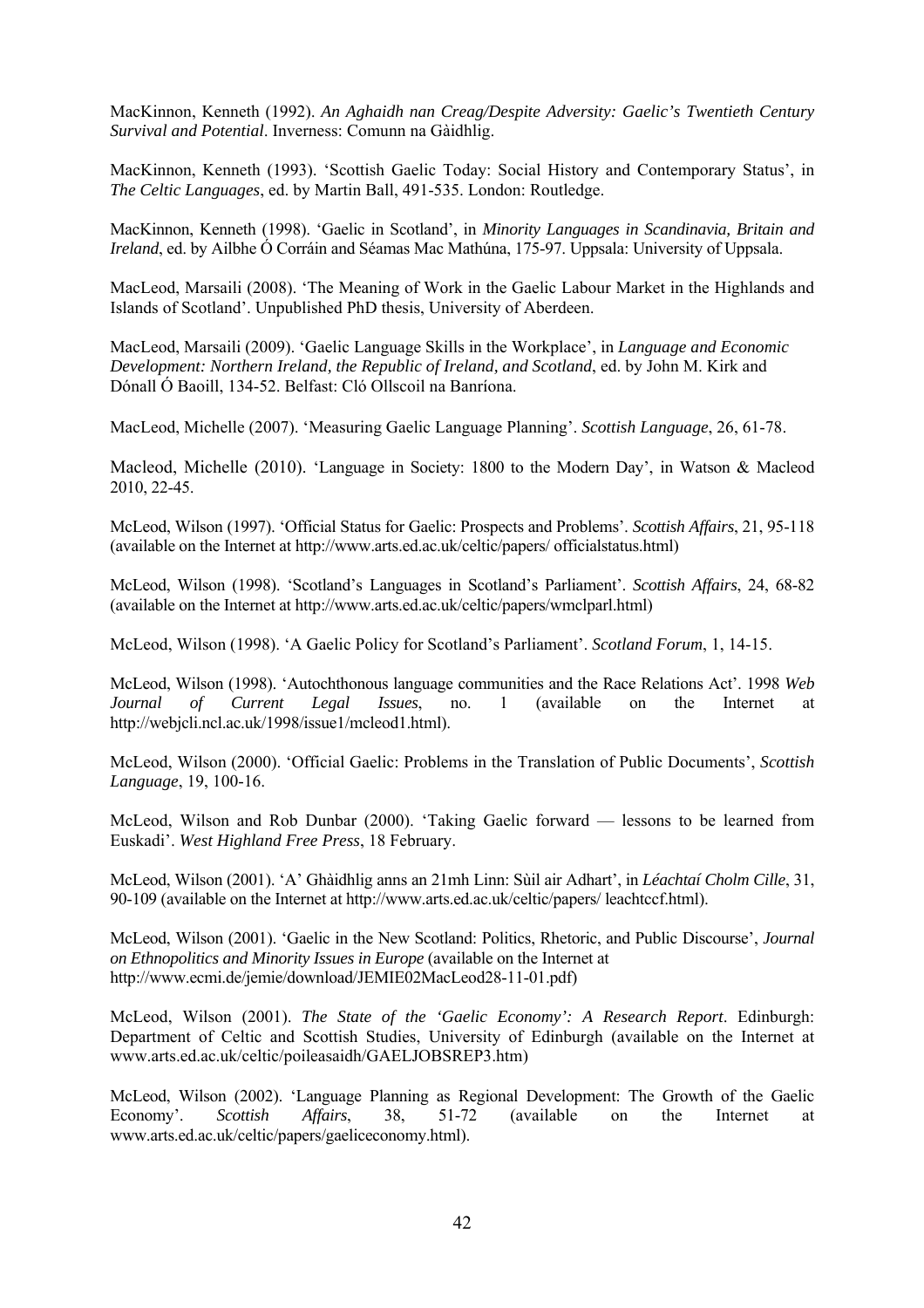McLeod, Wilson (2002). 'Alba: Luchd an Aona-Chànanais agus Buaidh na Cairt Eòrpaich', in *Language Planning and Education: Linguistic Issues in Northern Ireland, the Republic of Ireland, and Scotland*, ed. by John Kirk and Dónall Ó Baoill, 284-89. Belfast: Cló Ollscoil na Banríona.

McLeod, Wilson (2002). 'Gaelic in Scotland: A "Renaissance" Without Planning', in *Hizkuntza Biziberritzeko Saoiak/Experiencias de Inversión del Cambio Lingüístico/Récupération de la Perte Linguistique/Reversing Language Shift*, 279-95. Vitoria-Gasteiz: Eusko Jaurlaritzaren Argitalpen Zerbitzu Nagusia/Servicio Central de Publicaciones del Gobierno Vasco (available on the Internet at http://www.euskara.euskadi.net/r59738/es/contenidos/informacion/argitalpenak/es\_6092/ adjuntos/EREMU.PDF)

McLeod, Wilson (2003). 'Àireamhan Ùra is Dùbhlain Ùra: sùil air cor na Gàidhlig'. *Gath*, 1 (2003), 7-10.

McLeod, Wilson (2004). 'Securing the Future of Gaelic'. *Scottish Left Review*, 20 (2004), 12-13.

McLeod, Wilson (2005). 'Bile na Gàidhlig: Cothroman is Cunnartan', in *Legislation, Literature and Sociolinguistics: Northern Ireland, the Republic of Ireland, and Scotland*, ed. by John M. Kirk and Dónall P. Ó Baoill (Cló Ollscoil na Ríona, 2005), 36-47

McLeod, Wilson, ed. (2006a). *Revitalising Gaelic in Scotland: Policy, Planning and Public Discourse*. Edinburgh: Dunedin Academic Press.

McLeod, Wilson (2006). 'Leasachadh solarachadh sheirbhisean poblach tro mheadhan na Gàidhlig: duilgheadasan idè-eòlach agus pragtaigeach', in McLeod 2006a, 25-47.

McLeod, Wilson (2006). 'Securing the Status of Gaelic? The Gaelic Language (Scotland) Act 2005', *Scottish Affairs* , 57, 19-38.

McLeod, Wilson (2006). 'El gaèlic a l'Escòcia contemporània: contradiccions, reptes i estratègies', in *Anuari: Revista de Recerca Humanística i Científica*, 17 [*Europa parla (II): Llengües no romàniques minoritzades d'Europa*], 83-98.

McLeod, Wilson (2006). 'Gaelic in contemporary Scotland: contradictions, challenges and strategies' (paper available on the Internet at www.arts.ed.ac.uk/celtic/poileasaidh/MCLEODCATALAN2.pdf).

McLeod, Wilson (2008). 'An opportunity avoided? The European Charter and UK language policy', in *The European Charter for Regional or Minority Languages: Legal Challenges and Opportunities*, ed. by Gwynedd Parry and Robert Dunbar, 201-18, Strasbourg: Council of Europe.

McLeod, Wilson (2009). 'A New Multilingual United Kingdom? The Impact of the European Charter for Regional or Minority Languages', in *Rights, Promotion and Integration Issues for Minority Languages in Europe*, ed. by Susanna Pertot, Tom M. S. Priestly and Colin H. Williams, 44-59. Basingstoke: Palgrave Macmillan.

McLeod, Wilson (2009). 'Expanding the Gaelic Employment Sector: Strategies and Challenges', in *Language and Economic Development: Northern Ireland, the Republic of Ireland, and Scotland*, ed. by John M. Kirk and Dónall Ó Baoill, 153-65. Belfast: Cló Ollscoil na Banríona.

McLeod, Wilson (2010). 'Gaelic in Contemporary Scotland: Contradictions, Challenges and Strategies', in *Minorized Languages in Europe: State and Survival*, ed. by Josep R. Guzman and Joan Verdegal, 27- 46. Santiago de Compostela: Compostela Group of Universities.

McLeod, Wilson (2010). 'Leasachadh na Gàidhlig: paradaim ùr?', in Munro & Mac an Tàilleir (2010), 1-17.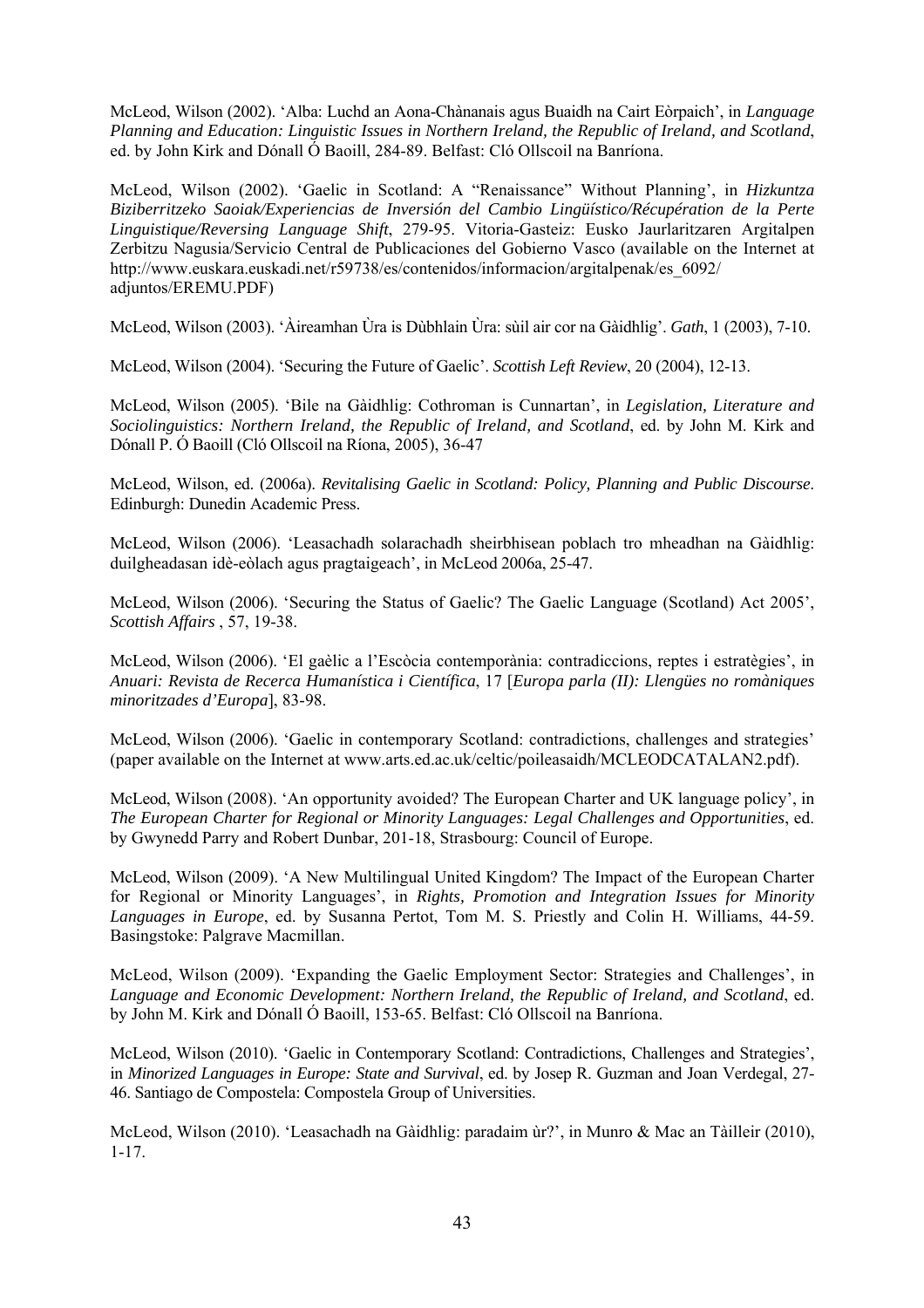MacLeòid, Dòmhnall Iain (1976). 'A' Ghàidhlig am Beatha Fhollaiseach an t-Sluaigh', in *Gàidhlig ann an Albainn/Gaelic in Scotland*, ed. by Derick Thomson, 12-27. Glasgow: Gairm.

MacNeil, Morag M. (1993). *Gaelic Language Development Project: Report to Inter-Authority Standing Group for Gaelic*. Sleat, Isle of Skye: Lèirsinn Research Centre.

MacNeil, Morag M., Stradling, Robert N. and MacNeil, Catherine Ann (1996). *Obair Bhrosnachaidh Slàinte agus Foghlam Slàinte: Feuman ann an Suidheachadh Gàidhlig/ Health Promotion and Health Education: Needs Within a Gaelic Context*. Edinburgh: Health Education Board for Scotland.

MacNeil, Morag M., and Stradling, Bob (2001). 'Strategies for sustaining the Gaelic communities in Scotland: an exploration of community-based and educational services on issues of language and culture', in *Sustaining and supporting the lesser used languages*, ed. by Sigrid Skålnes, 12-52. Oslo: Norwegian Institute for Urban and Regional Research (available on the Internet at http://www.nibr.no/static/pdf/notater/sigrids-rapport.pdf)

Màrtainn, Dòmhnall (2002). 'Gaelic in Scotland: a national asset struggling for its survival', in *Anclabes lhenguisticos na Ounion Ouropeia: V Simpósio Abternacional de lhénguas ouropeias i legislaçones / Linguistic enclaves in the European Union: V International symposium on European languages and legislation*, 99-114. Barcelona: CIEMEN.

Marten, Heiko F. (2006). 'The Potential of Parliaments for the Empowerment of Linguistic Minorities: Experiences from Scotland and Norway', in *'Along the Routes to Power': Explorations of Empowerment through Language*, ed. by Martin Pütz et al., 199-216. Berlin: Mouton de Gruyter.

Marten, Heiko F. (2009). *Languages and Parliaments: The Impact of Decentralisation on Minority Languages*. Munich: LINCOM Europa.

Meek, Donald E. (2001). 'From disparagement to devolution: reviving Gaelic in Scotland, 1980- 2000', in *Ireland and Scotland: nation, region, identity; náisiún, régiún, céannacht; nàisean, ceàrn tìre, fèineachd : a record of the inter-disciplinary conference held in Trinity College Dublin and the Irish Film Centre 29-30 September 2000*, ed. by David Dickson et al., 25-31. Dublin: Centre for Irish-Scottish Studies, TCD for the Irish-Scottish Academic Initiative.

Meek, Dòmhnall (2002). 'Am Ministear is a' Ghàidhlig: Poileataigs is Leasachadh Cànain 2000-03' / 'The Minister and the Gaelic: politics and language development 2000-03' (Clì Annual Lecture 2002) (available on the Internet at http://www.cli.org.uk/cgi-bin/main?action=full\_lecture&l\_id=7)

Milligan, Lindsay, Chalmers, Douglas and O'Donnell, Hugh (2009). 'Measuring up? Non-profit and commercial language policies in Gaelic-speaking Scotland'. *International Journal of Applied Linguistics*, 19, 188-203.

Milligan, Lindsay, Douglas Chalmers and Hugh O'Donnell (2010). 'Gaelic Language Plans in Contexts: Issues of Application and Tokenism', in *Rannsachadh na Gàidhlig 5: Fifth Scottish Gaelic Research Conference*, ed. by Kenneth E. Nilsen, 322-38. Sydney, NS: Cape Breton University Press.

Neil, Alex (2003). 'A Gaelic Language Bill'. *SCOLAG Legal Journal*, 313, 205.

Ní Ghearáin, Helena (2007). 'Lexical Modernisation in Irish: possibilities for the development of Scottish Gaelic?' in *Langues proches — Langues collatérales / Near Languages — Collateral Languages*, ed. by Jean-Michel Eloy and Tadhg Ó hIfearnáin, 207-17. Paris: L'Harmattan.

NicGilleMoire, A. (1986). 'Rannsachadh air suidheachadh na Gàidhlig am measg luchd-obrach Comhairle nan Eilean'. Unpublished HND dissertation, Sabhal Mòr Ostaig.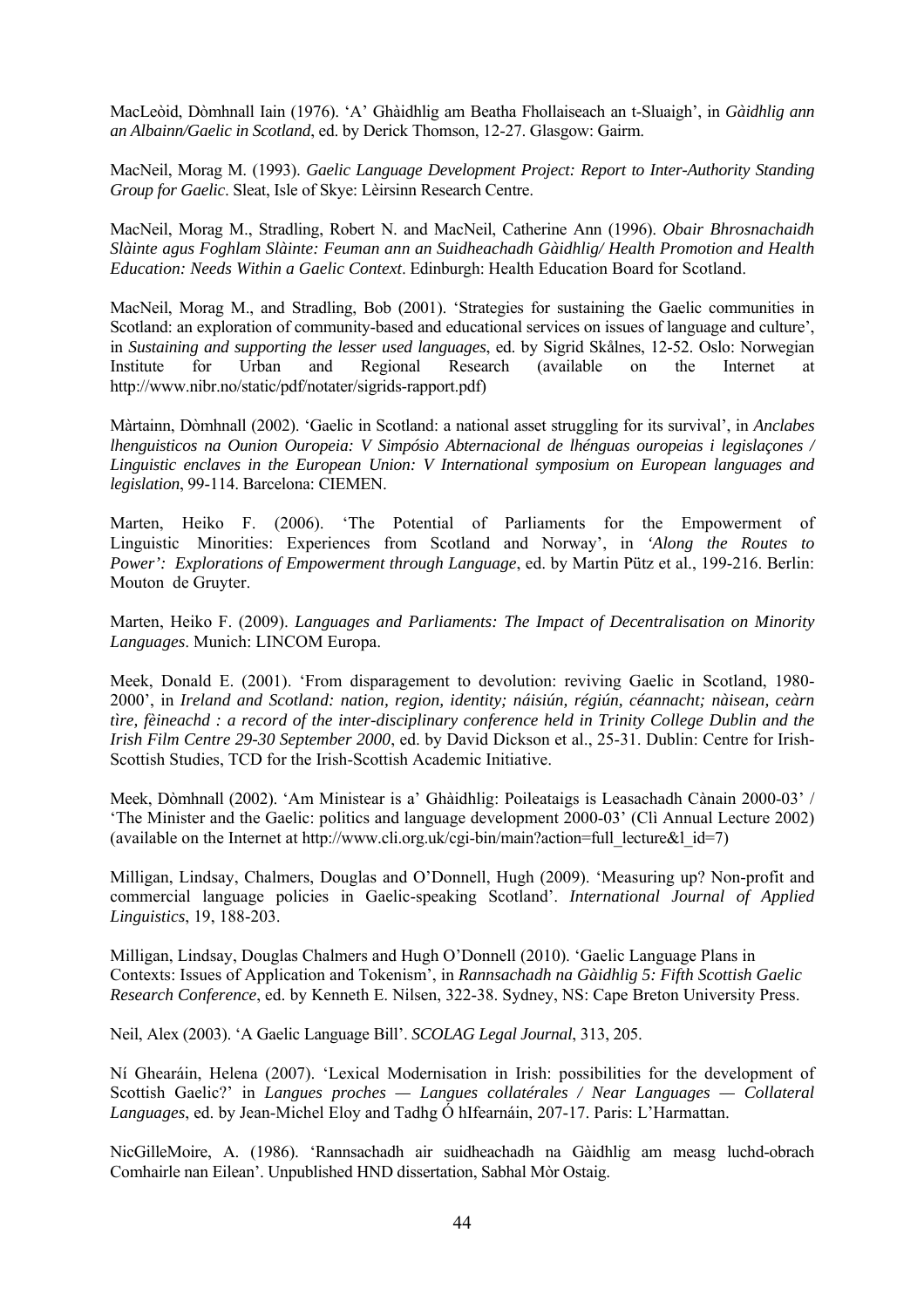Nihtinen, Atina (2008). 'Gaelic and Scots in Devolved Scotland'. *Studia Celtica Fennica*, 5, 68-81.

Ó hIfearnáin, Tadhg (2002). 'Institutionalising Language Policy: Mismatches in Community and National Goals', in Munro & Mac an Tàilleir 2010, 35-47.

Palmer, Jeanine T. (1999). 'Current language planning in Scotland'. Unpublished MA thesis, San Diego State University.

Pedersen, Roy (1993). 'The Dynamics of Gaelic Development'. Paper delivered at the conference 'Air Adhart le Gàidhlig: Forward with Gaelic', Coylumbridge, Scotland, 20-21 May.

Pedersen, Roy (1995). 'Scots Gaelic: An Economic Force'. Paper delivered at the conference on 'Language Planning and Policy in the European Union', Liverpool, April 28-29.

Pedersen, Roy (2000). The Gaelic Economy', in *New Directions in Celtic Studies*, ed. by Amy Hale and Philip Payton, 152-66. Exeter: University of Exeter Press.

Prattis, J. I. (1987). *Celtic and Bilingualism Policy: The 'Feis'*. Ottawa: Centre for Research on Ethnic Minorities, Department of Sociology and Anthropology, Carleton University.

Prattis, J. I. (1990). 'Industrialisation and Minority-Language Loyalty: The Example of Lewis', in *Minority Languages Today*, ed. by Einar Haugen, J. Derrick McClure, and Derick Thomson, 21-31. Edinburgh: Edinburgh University Press.

Pròiseact Plana Cànain nan Eilean Siar / Western Isles Language Plan Project (2005). *Rannsachadh agus Toraidhean Ìre 1 den Phròiseact: Aithisg Dheireannach / Research and Outcomes of Phase 1 of the Project: Final Report*. Stornoway: Pròiseact Plana Cànain nan Eilean Siar / Western Isles Language Plan Project.

Robertson, Boyd (2001). 'Gaelic in Scotland', in *The Other Languages of Europe: Demographic, Sociolinguistic and Educational Perspectives*, ed. by Guus Extra and Durk Gorter. Clevedon, Avon: Multilingual Matters.

Russell, Michael (2003). 'The Secure Status for Gaelic Bill'. *SCOLAG Legal Journal*, 294, 62.

Sproull, Alan, and Brian Ashcroft (1993). *The Economics of Gaelic Language Development: A Research Report for Highlands and Islands Enterprise and the Gaelic Television Committee with Comunn na Gàidhlig*. Glasgow: Glasgow Caledonian University.

Scottish Parliament Information Centre (2002). 'Gaelic Language (Scotland) Bill'/'Bile Cànan na Gàidhlig (Alba)'. SPICe Briefing 02/137 (11 December) (available on the Internet at http://www.scottish.parliament.uk/business/research/pdf\_res\_brief/sb02-137.pdf and http://www.scottish.parliament.uk/business/research/pdf\_res\_brief/sb02-137g.pdf)

Scottish Parliament Information Centre (2004). 'Gaelic Language (Scotland) Bill'/'Bile na Gàidhlig (Alba)'. SPICe Briefing 04/81 (12 November) (available on the Internet at http://www.scottish. parliament.uk/business/research/briefings-04/sb04-81g.pdf and http://www.scottish.parliament.uk/ business/research/briefings-04/sb04-81g.pdf)

Smith, Rhona K. M. (2000). 'A Legal Review of the Indigenous Gaelic Language within Scotland', in *Approaching a New Millennium: Lessons from the Past, Prospects for the Future,* ed. by Daniel Apollon et al. Bergen: HIT Centre, University of Bergen.

Sproull, Alan (1996). 'Regional economic development and minority language use: the case of Gaelic Scotland'. *International Journal of the Sociology of Language*, 121, 93-117.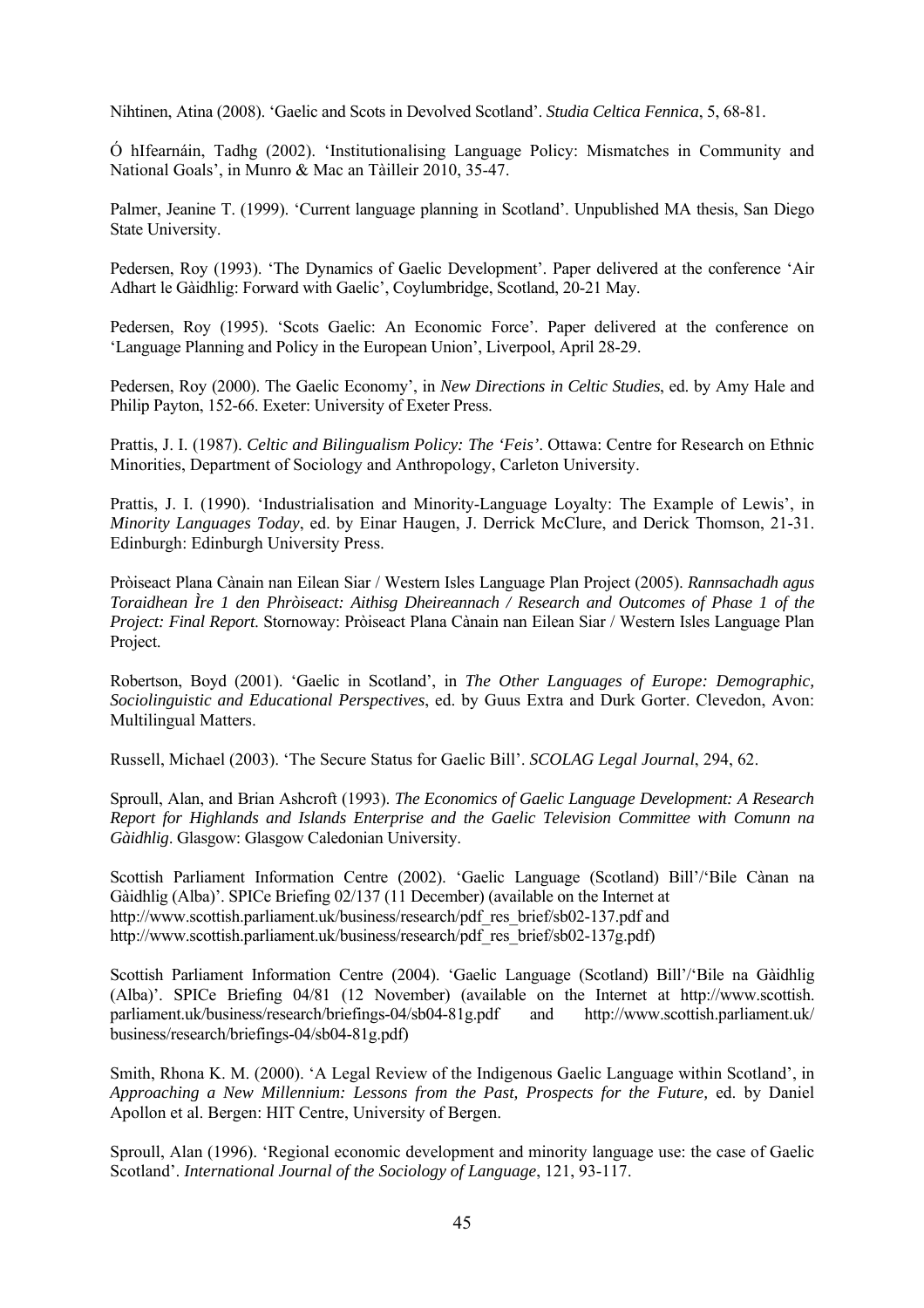Sproull, Alan, and Douglas Chalmers (1998). *The Demand for Gaelic Artistic and Cultural Products and Services: Patterns and Impacts.* Glasgow: Glasgow Caledonian University.

Taskforce on Public Funding of Gaelic/Buidheann-Gnìomh Maoineachadh Poblach na Gàidhlig (2000). *Revitalising Gaelic: A National Asset/Ag Ath-Bheòthachadh Gàidhlig: Neamhnuid Nàiseanta*. Edinburgh: The Scottish Executive (available on the Internet at http://www.scotland.gov.uk/library3/heritage/gtfr-00.asp (24 March 2001))

Walsh, John (2004). 'Gàidhealtachd na hAlban: ceachtanna le foghlaim?' *Comhar*, 64(7), 20-23; 64(8), 5-11, 64(9), 12-14.

Walsh, John (2006). 'Language and socio-economic development: experiences from the Scottish Gàidhealtachd and the Irish Gaeltacht', in McLeod 2006a, 257-78.

Walsh, John, and Wilson McLeod (2008). 'An overcoat wrapped around an invisible man? Language legislation and language revitalisation in Ireland and Scotland'. *Language Policy*, 7, 21-46.

Watt, John, and MacLeod, Alasdair (2009). 'Gaelic and development in the Highlands & Islands of Scotland', in *Language and Economic Development: Northern Ireland, the Republic of Ireland, and Scotland*, ed. by John M. Kirk and Dónall Ó Baoill, 117-29. Belfast: Cló Ollscoil na Banríona.

Williams, Colin H. *Linguistic Minorities in Democratic Context* (pp. 186-98). Basingstoke: Palgrave.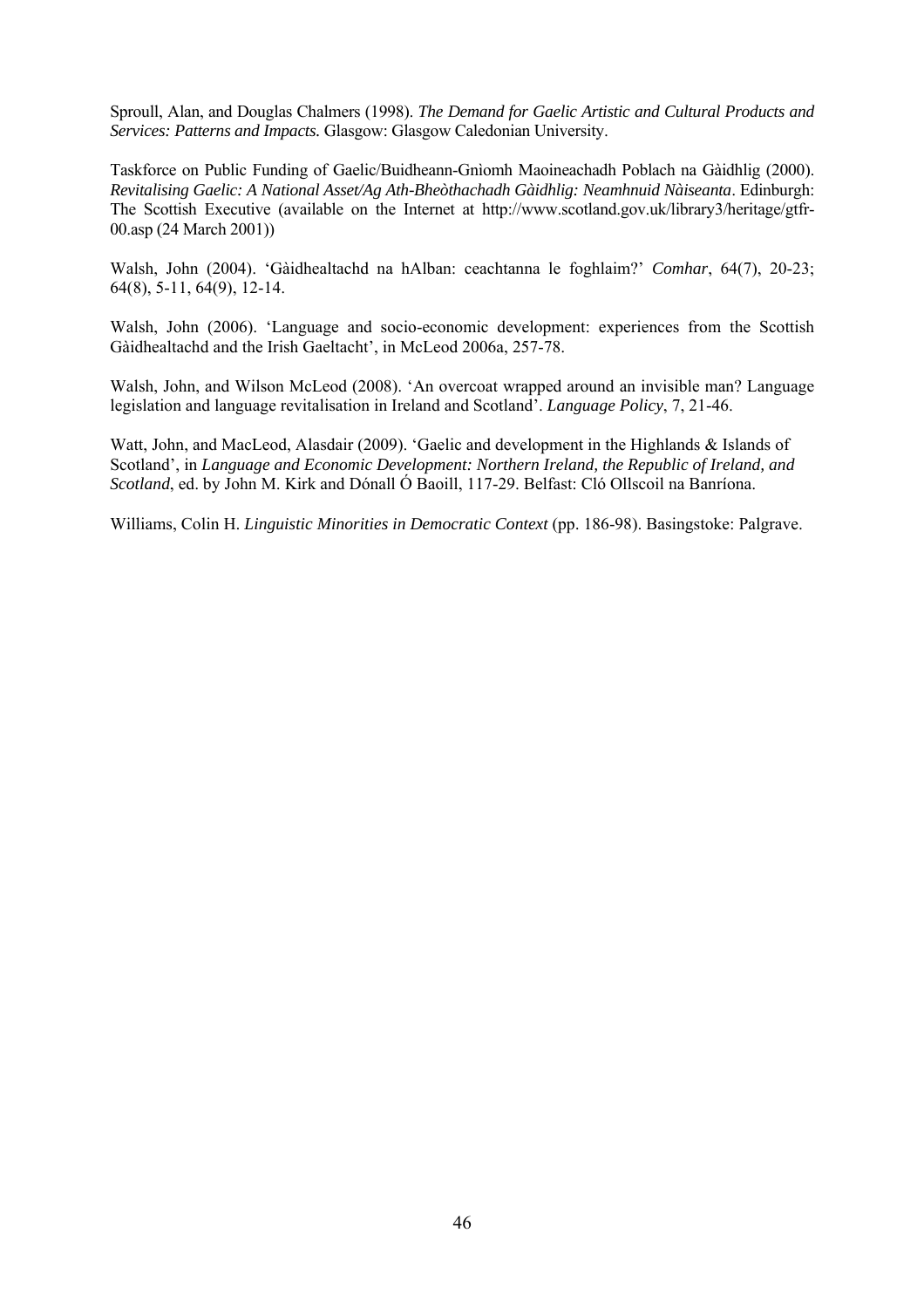## **Education and Learning**

Baker, Susan (2005). 'A social psychological approach to preserving heritage languages: the survival of Gaelic in Nova Scotia'. Unpublished PhD thesis, University of Ottawa.

Bannerman, Chrissie (1995). 'Gaedhlig [*sic*] / Scottish Gaelic', in *Na Teangacha Neamhfhorleathana agus Oiliúint Mhúinteoirí: Ag díriú ar an ngné Eorpach / The Lesser Used Languages and Teacher Education: Towards the promotion of the European Dimension*, ed. by Eilís Ní Dheá, Máire Ní Neachtain and Antóin Ó Dubhghaill, 37-52. Limerick: Coláiste Mhuire gan Smál / Mary Immaculate College.

Bateman, Meg (2010). '"Gàidhlig Ùr"', in Munro & Mac an Tàilleir 2010, 87-98.

Bogenschneider, Karl-Gunther, and Dolina N. MacKay (1996). '"Speaking Our Language" —A Revival of Scottish Gaelic and Bilingual Teaching'. *Neusprachliche Mitteilungen aus Wissenschaft und Praxis*, 49, 249-51.

Brown, Sally (2002). *Teacher Education for Gaelic Medium Education*. Stirling: Stirling University Institute of Education.

Byrnes, Johan (2004). 'Sgoil le sealladh'. *Teaching Scotland*, 13, 17.

Cochran, Elizabeth S. 'Language Use and Attitudes among Adolescents in Gaelic-medium Education'. Unpublished MPhil thesis, University of Edinburgh.

Comunn na Gàidhlig (1992). *Feumalachdan Luchd-Ionnsachaidh — Rannsachadh Nàiseanta/Provision for Gaelic Learners — A National Survey*. Inverness: Comunn na Gàidhlig.

Comunn na Gàidhlig (1997). *Innleachd Airson Adhartais: Poileasaidh Nàiseanta airson Foghlaim Gàidhlig/Framework for Growth: A national policy for Gaelic education*. Inverness: Comunn na Gàidhlig.

Dorian, Nancy C. (2009). Review of *Reversing Language Shift* (Alasdair MacCaluim). *Journal of Sociolinguistics*, 13, 266-9.

Dunn, Catriona (1986). *Gàidhlig mar mheadhon teagaisg: athaisg air a' phròiseict seòlaidh 1983-85 / Gaelic-medium teachng: report of pilot project, 1983-85*. Stornoway: Comhairle nan Eilean.

Dunn, Catherine, and A.G. Boyd Robertson (1989). 'Gaelic in education', in *Gaelic and Scotland/Alba agus a' Ghàidhlig*, ed. by William Gillies, 44-55. Edinburgh: Edinburgh University Press.

Fraser, Anne (1989). 'Gaelic in primary education: a study of the development of Gaelic bilingual education in urban contexts'. Unpublished PhD thesis, University of Glasgow.

Galloway, John (1995). *Estimation of the Number and Distribution of Adult Learners of Gaelic: Final Report*. Inverness: Comunn na Gàidhlig.

Gates, Shaun (2010). 'Why linguistic territorialism in the UK does not justify differential minority language rights'. *Ethics and Education*, 5 (2010), 3-13.

General Teaching Council for Scotland (2000). *Teagasg ann am foghlam tro Mheadhan na Gàidhlig: Molaidhean Leasachaidh/Teaching in Gaelic-medium education: Recommendations for change*. Edinburgh: General Teaching Council for Scotland.

Gillies, Anne Lorne (1995). 'Gaelic in Scotland: Coming Full Circle'. *Language Issues*, 7:2, 4–5.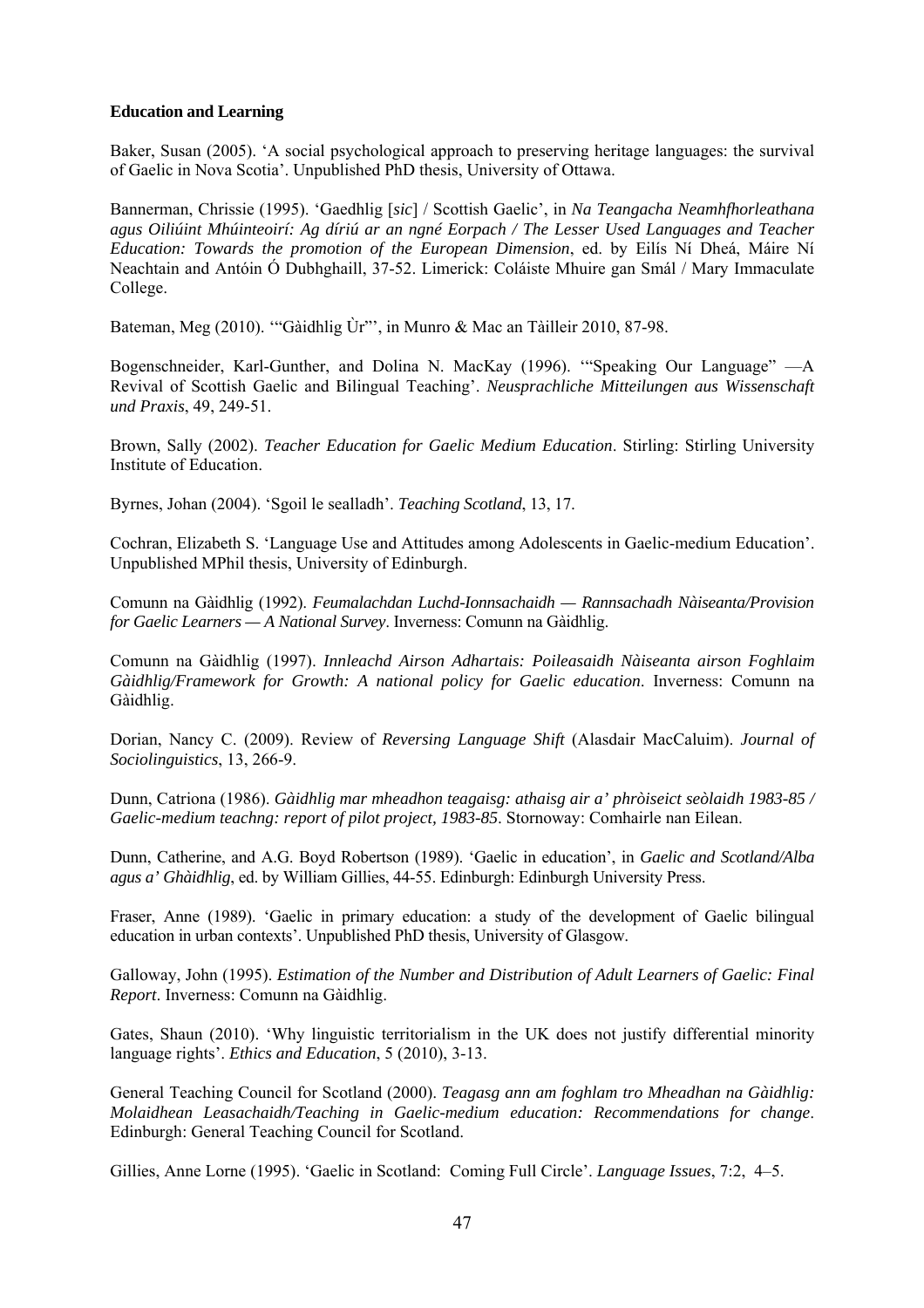Gossen, Andrew (2001). 'Agents of modern Gaelic Scotland: curriculum, change and challenge at Sabhal Mòr Ostaig, the Gaelic College of Scotland'. Unpublished PhD thesis, Harvard University.

Grannd, Niall (1984). 'A' Ghàidhlig agus am foghlam anns a' Ghàidhealtachd agus 's a' Ghalldachd an Alba'. *Gairm*, 127, 205-11.

Grannd, Seumas (1983). 'An investigation into the feasibility of establishing Gaelic/English bilingual primary schools on the mainland of Scotland'. Unpublished MPhil thesis, University of Glasgow.

Grant, Nigel (1984). *Report to the Gaelic Language Promotion Trust on the feasibility of Gaelic-English bilingual schools on the mainland of Scotland.* Inverness: Gaelic Language Promotion Trust.

Grant, Nigel (1984). 'Cultural Diversity and Education in Scotland'. *European Journal of Education*, 19, 53-64.

Grant, Nigel (1985). 'Gaelic in education: needs and possibilities'. *Modern Languages in Scotland*, 27, 141-50.

Grant, Nigel (1987). 'The Education of Indigenous Linguistic Minorities in Scotland'. *Aspects of Education*, 36 (1987), 35-52.

Grant, Nigel (1996). 'Gaelic and Education in Scotland — Developments and Perspectives'. *Scottish Gaelic Studies*, 17, 150-58.

Grant, Nigel, and Docherty, F. J. (1992) 'Language Policy and Education: Some Scottish-Catalan Comparisons'. *Comparative Education*, 28 (1992), 145-66.

Hutchinson, Roger (2005). *A Waxing Moon: The Modern Gaelic Revival*. Edinburgh: Mainstream.

Hutchinson, Roger, with Dick, Criosaidh (2005). *Gealach an Fhàis: Ùr Bheothachadh na Gàidhlig*. Edinburgh: Mainstream.

Johnstone, Richard, et al. (1999). *The attainments of pupils receiving Gaelic-medium primary education in Scotland*. Stirling: Scottish Centre for Information on Language Teaching and Research.

Johnstone, Richard, et al. (2000). 'Coileanadh sgoilearan a tha a' faighinn foghlaim meadhan-Gàidhlig aig ìre bunsgoil an Albainn/ The attainments of pupils receiving Gaelic-medium primary education in Scotland'. *Interchange*, 62.

Johnstone, Richard, et al. (2003). *Gaelic Learners in the Primary School (GLPS) in Argyll & Bute, East Ayrshire, North Lanarkshire, Perth & Kinross and Stirling: Evaluation Report*. Stirling: Scottish CILT.

Johnstone, Richard (2007). 'Nationally-sponsored Innovations at School in Scotland: Issues of Evidence, Generalisability and Sustainability'. *Innovation in Language Learning and Teaching*, 1, 111-28.

MacAmhlaigh, Dòmhnall (1976). 'Na h-Oilthighean is na Colaisdean', in *Gàidhlig ann an Albainn/Gaelic in Scotland*, ed. by Derick Thomson, 47-55. Glasgow: Gairm. [see also MacAulay, Donald]

MacCaluim, Alasdair (1996). 'Who Learns Scottish Gaelic and Why?' Unpublished MA dissertation, University of Glasgow.

MacCaluim, Alasdair (1998). 'Có a tha ag Ionnsachadh na Gàidhlig agus Carson?' Paper presented to the Gaelic Learners' Conference, Edinburgh, 11 December.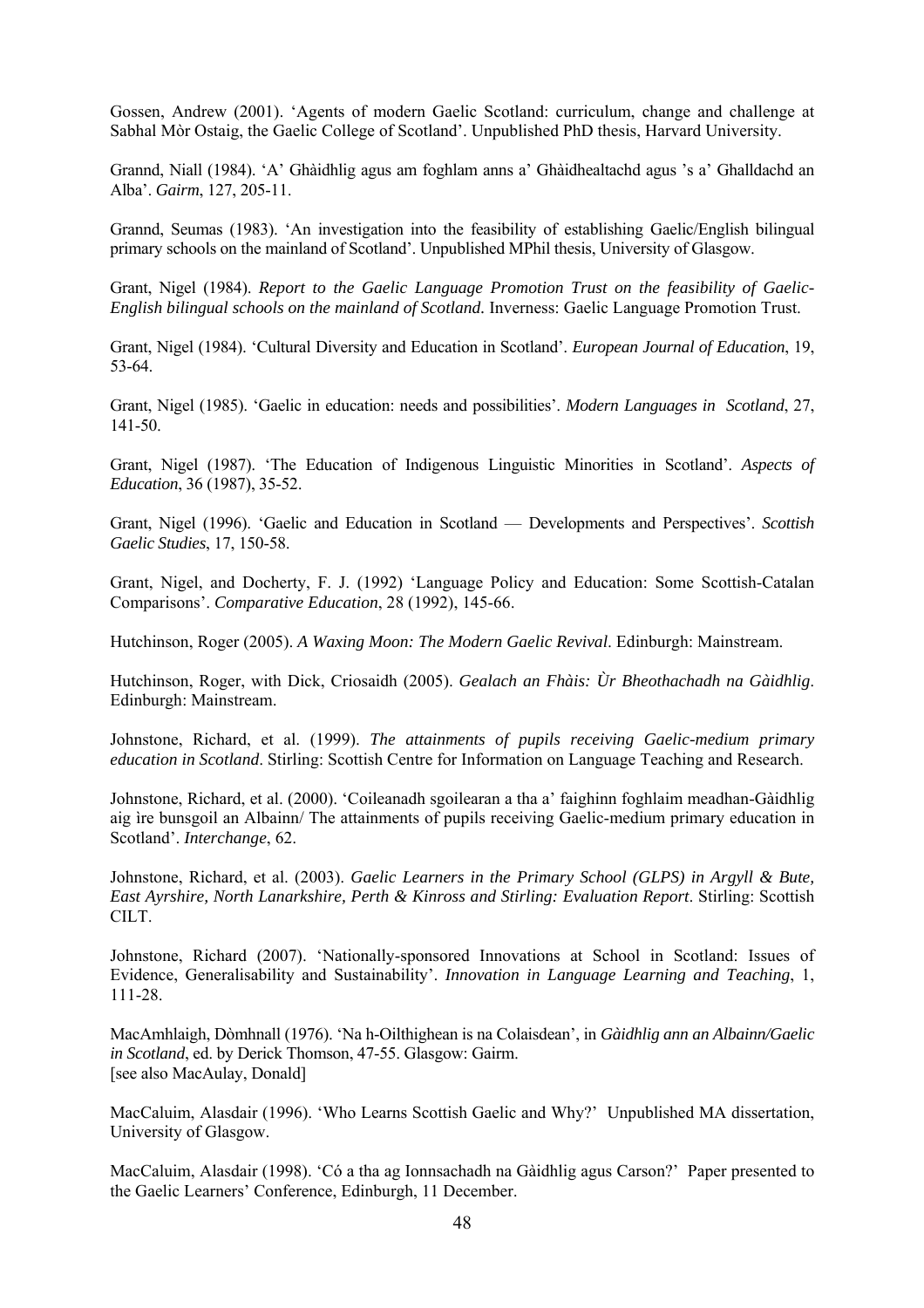MacCaluim, Alasdair (2000). 'On the Periphery of the Periphery — Gaelic Learners in the Revival of Gaelic'. Paper presented to the Gaelic Society of Perth, 14 November.

MacCaluim, Alasdair (2002). 'Periphery of the Periphery? Adult Learners of Scottish Gaelic and Reversal of Language Shift'. Unpublished PhD thesis, University of Edinburgh.

MacCaluim, Alasdair (2006). 'Air iomall an iomaill? Luchd-ionnsachaidh na Gàidhlig ann an aththilleadh gluasad cànain', in McLeod 2006a, 185-97.

MacCaluim, Alasdair (2007). "'More than Interesting': a' Ghàidhlig sa Bhaile Mhòr', in McLeod 2007, 19-30.

MacCaluim, Alasdair (2007). *Reversing Language Shift: The Social Identity and Role of Scottish Gaelic Learners.* Belfast: Cló Ollscoil na Banríona.

MacDonald, Jamie (2006). 'Gàidhlig: Foghlaim air Astar (Gaelic Distance-Education)'. *Journal of Celtic Linguistics*, 11, 20-38.

MacDonald, Lorraine (2002). 'Gaelic Literacy Perception and Practices'. Unpublished M.A. thesis, The Open University.

MacDonald, Norman M. (1985). 'Sabhal Mòr Ostaig — College of Commitment', in Hulbert 1985: 34- 40.

McEwan-Fujita, Emily (2010). 'Ideology, affect, and socialization in language shift and revitalization: The experiences of adults learning Gaelic in the Western Isles of Scotland'. *Language in Society*, 39, 27-64.

McEwan-Fujita, Emily (2010). 'Ideologies and experiences of literacy in interactions between adult Gaelic learners and first-language Gaelic speakers in Scotland'. *Scottish Gaelic Studies*, 26, 87-114.

MacIlleChiar, Iain (1984). 'The Soul Reason for Learning Gaelic'. *Scottish Journal of Adult Education*, 6:3, 13-15.

MacIlleChiar, Iain (1985). 'Gaelic-Medium Schools — Why? and When?', in Hulbert 1985, 28-33.

MacIlleChiar, Iain (1985). 'Adult Education: The Language Issue — Repressed or Exorcised', in Hulbert 1985, 41-45.

MacIlleChiar, Iain (2002). '*Na toir breith gus nach toirear breith ort*: Tuilleadh 's a' chòir measaidh ann am Foghlam na h-Alba', in *Language Planning and Education: Linguistic Issues in Northern Ireland, the Republic of Ireland, and Scotland*, ed. by John Kirk and Dónall Ó Baoill, 111-23. Belfast: Cló Ollscoil na Banríona.

McIntyre, D., and Mitchell, Rosamond (1987). *Report of an Independent Evaluation of the Western Isles Bilingual Project*. Stirling: University of Stirling.

McIntyre, William (2006). 'Planting a Tree: The Role of Formal and Non-formal Educational Programs in the Revival of Scottish Gaelic'. Unpublished EdD thesis, University of Southern California.

McIntyre, William (2009). *The Revival of Scottish Gaelic Through Education*. Amherst, NY: Cambria Press.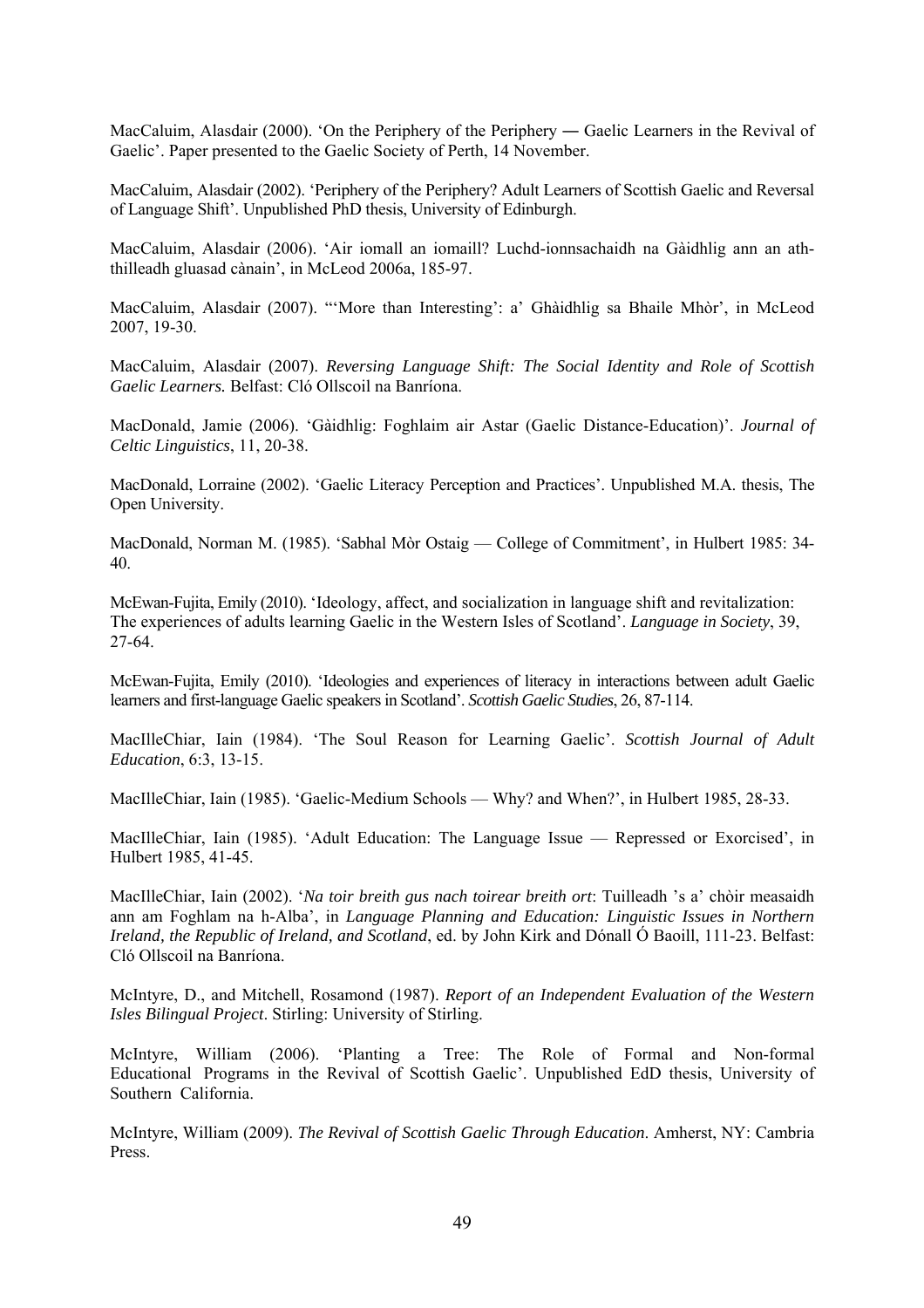MacIver, Margaret (1997). 'Extra-Curricular Teacher Training in Scotland', in *Lesser-Used Languages: Teacher Training and the Culture of Peace*, 82-86. Brussels: European Bureau for Lesser-Used Languages.

MacIver, Margaret (2002). 'Structures for Gaelic-medium Education', in *Language Planning and Education: Linguistic Issues in Northern Ireland, the Republic of Ireland, and Scotland*, ed. by John Kirk and Dónall Ó Baoill, 56-60. Belfast: Cló Ollscoil na Banríona.

MacKay, David (1996). *We Did It Ourselves / Sinn Fhèin a Rinn E: An Account of the Western Isles Community Education Project / Pròiseact Muinntir nan Eilean, 1997-1992*. The Hague: Bernard Van Leer Foundation.

MacKinnon, Kenneth (1972). 'Education and social control: The case of Gaelic Scotland'. *Scottish Educational Studies*, 4, 125-37.

MacKinnon, Kenneth (1977). *Language, Education and Social Processes in a Gaelic Community*. London: Routledge and Kegan Paul.

MacKinnon, Kenneth (1977). 'Language Shift and Education: Conservation of Ethnolinguistic Culture Amongst Schoolchildren of a Gaelic Community', *International Journal of the Society of Language*, 14, 31-56.

MacKinnon, Kenneth (1987). *The Present Position of Gaelic in Scottish Primary Education* [report for Europeeske Minderheidstastalen yn it primêre Underwiis Projekt]. Hatfield: Hertis Publications.

MacKinnon, Kenneth (1998). *Learning Gaelic in the New Millennium*, LION Gaelic Learners' Conference, Edinburgh (December 1998).

Maclean, R.G. (1994). 'A comparative study investigating education and language policy in Scotland (with respect to Gaelic) and Israel (with respect to Hebrew)'. Unpublished Ph.D. thesis, University of Glasgow.

MacLennan, Hugh Dan (1992). *National Survey of Adult Gaelic Learning*. Inverness: Comunn na Gàidhlig/Comunn an Luchd-Ionnsachaidh.

MacLeod, D. J. (2003). 'A Historical Overview', in Nicolson and MacIver 2003, 1-14.

Macleod, Mairi (2004). 'Teachers and change in the Western Isles'. Unpublished PhD thesis, University of Cambridge.

MacLeod, Mairi (2004). 'Communicating Culture in Education: A Study of Curriculum Change in the Outer Hebrides', in *Communicating Cultures*, ed. by Ullrich Kockel and Máiréad Nic Craith, 198-221. Münster: Lit Verlag.

McLeod, Wilson (1998). *Computer-Assisted Learning for Gaelic: Towards a Common Language Core*. Edinburgh: Board of Celtic Studies.

McLeod, Wilson (2003). 'Foghlam tro mheadhan na Gàidhlig ann an Alba'/'Gaelic-medium Education in Scotland', in *Gaelic-Medium Education Provision: Northern Ireland, the Republic of Ireland, Scotland and the Isle of Man*, ed. by Maolcholaim Scott and Róise Ní Bhaoill (Belfast: Cló Ollscoil na Banríona, 2003), 104-32.

McLeod, Wilson (2004). 'Lessons from Gaelic-Medium Higher Education in Scotland', in *Ollscolaíocht Ghaeilge: Dúshláin agus Léargais — Páipéir Chomhdhála / University Education in Irish: Challenges and Perspectives — Conference Papers*, ed. by Caoilfhionn Nic Pháidín and Donla uí Bhraonáin (Dublin: FIONTAR, Dublin City University, 2004), 43-51.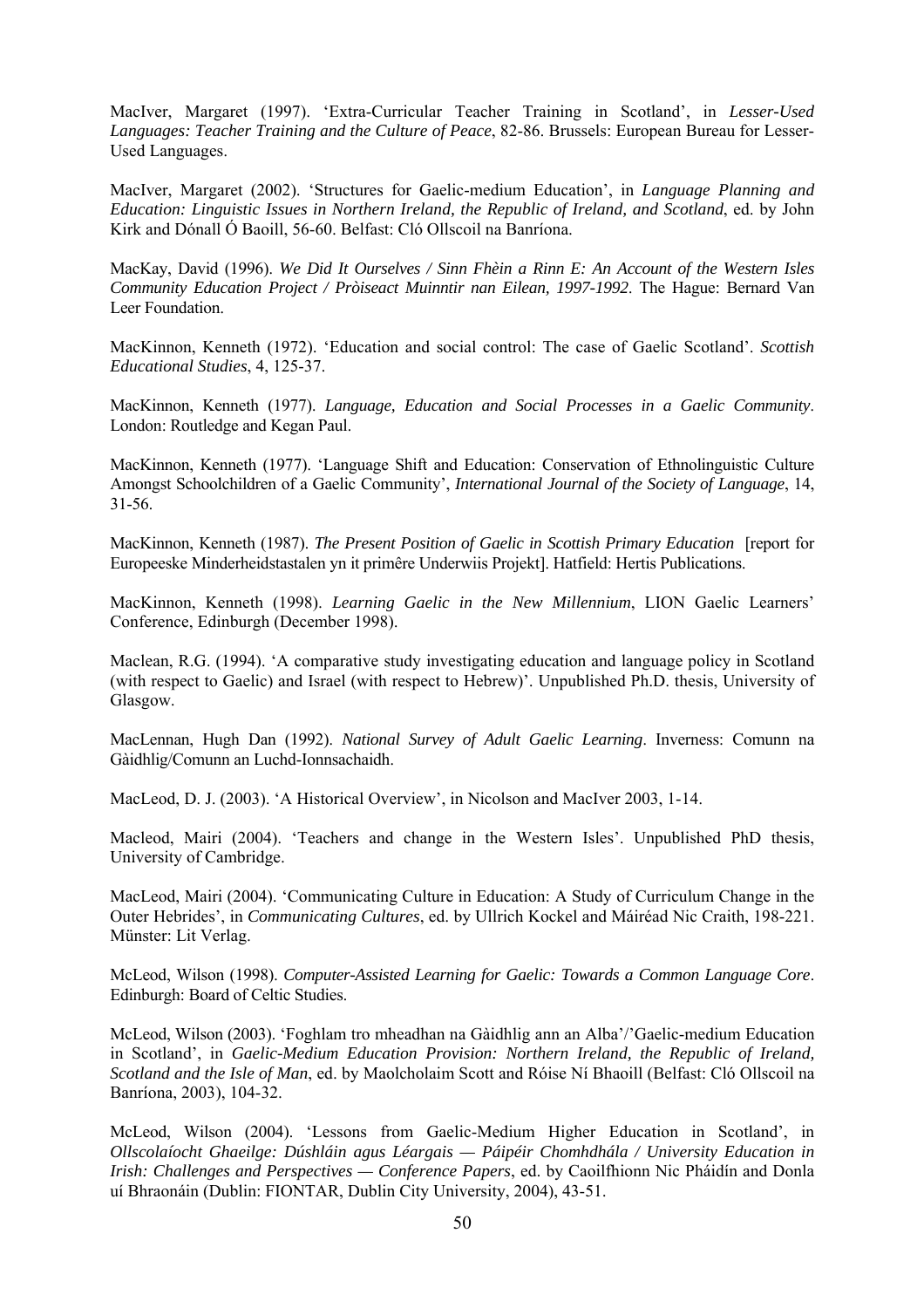McLeod, Wilson, Alasdair MacCaluim and Irene Pollock (2010). *Adult Gaelic Learning in Scotland: Opportunities, Motivations and Challenges*. Inverness: Bòrd na Gàidhlig.

MacLeòid, Fionnlagh (1976). 'Na Bun-sgoiltean', in *Gàidhlig ann an Albainn/Gaelic in Scotland*, ed. by Derick Thomson, 28-35. Glasgow: Gairm.

MacLeòid, Murchadh (1976). 'A' Ghàidhlig anns na h-Ard-sgoiltean', in *Gàidhlig ann an Albainn/Gaelic in Scotland*, ed. by Derick Thomson, 36-44. Glasgow: Gairm.

MacNeil, Morag M. with Catherine Ann MacNeil (1993). *Report on the Interaction of Parents and the Community with their Gaelic Medium Units*. Sleat, Isle of Skye: Lèirsinn Research Centre.

MacNeil, Morag M. (1993). *Parental Experience of Gaelic Medium Schooling: Final Report*. Sleat, Isle of Skye: Lèirsinn Research Centre.

MacNeil, Morag M. (1994). *Immersion Teaching and Language Learning: Meeting the Needs of the Gaelic Economy*. Sleat: Isle of Skye: Lèirsinn Research Centre.

MacNeil, Morag M. (1994). 'Immersion programmes employed in Gaelic Medium Units in Scotland'. *Journal of Multilingual and Multicultural Development*, 15, 245-52.

MacNeil, Morag M., and Stradling, Bob (1995). *Teacher Training for Gaelic Medium Education*. Sleat, Isle of Skye: Lèirsinn Research Centre.

MacNeil, Morag M. (1996). *Use of Gaelic Television Programmes in Gaelic Medium Classrooms*. Sleat, Isle of Skye: Lèirsinn Research Centre.

MacNeil, Morag M., and Stradling, Bob (1996). *Gaelic-medium Education: the critical skills*. Sleat, Isle of Skye: Lèirsinn Research Centre.

MacNeil, Morag M., and Stradling, Bob (1997). *Meeting the Demand for Gaelic in Education: The Availability of Gaelic-speaking Teachers*. Sleat, Isle of Skye: Lèirsinn Research Centre.

MacNeil, Morag M., and MacDonald, Brian K. (1997). *Gaelic Television Programmes as a Resource for Language Learning*. Sleat, Isle of Skye: Lèirsinn Research Centre.

MacNeil, Morag M. (2000). 'Gaelic-medium Education: Parents and Parental Roles in their Children's Education', in *Sgoil Ghàidhlig airson Baile Dhùn Èideann — Latha Fiosrachaidh/A Gaelic Medium School for Edinburgh — Information Day*, 18-24. Edinburgh: Comann nam Pàrant (Dùn Èideann agus Lodainn).

MacNeil, Morag M. (2000). 'Immersion programmes employed in Gaelic-medium units in Scotland', in *Developing Minority Languages: Proceedings of the Fifth International Conference on Minority Languages*, ed. by Peter Wynn Thomas and Jayne Mathias, 284-91. Cardiff: University of Wales Press.

MacNeil, Morag M., and Stradling, Bob (2000). *Emergent Identities and Bilingual Education: the Teenage Years*. Sleat, Isle of Skye: Lèirsinn Research Centre.

MacNeil, Morag M., and Stradling, Bob (2000). *Home and Community: Their role in enhancing the Gaelic language competencies of children in Gaelic-medium education*. Sleat, Isle of Skye: Lèirsinn Research Centre.

McPake, Joanna and Doughty, Hannah (2006). *Report on the findings from a survey of Parents of Children attending Gaelic-medium pre-school and Primary Provision*. Stirling: Scottish CILT.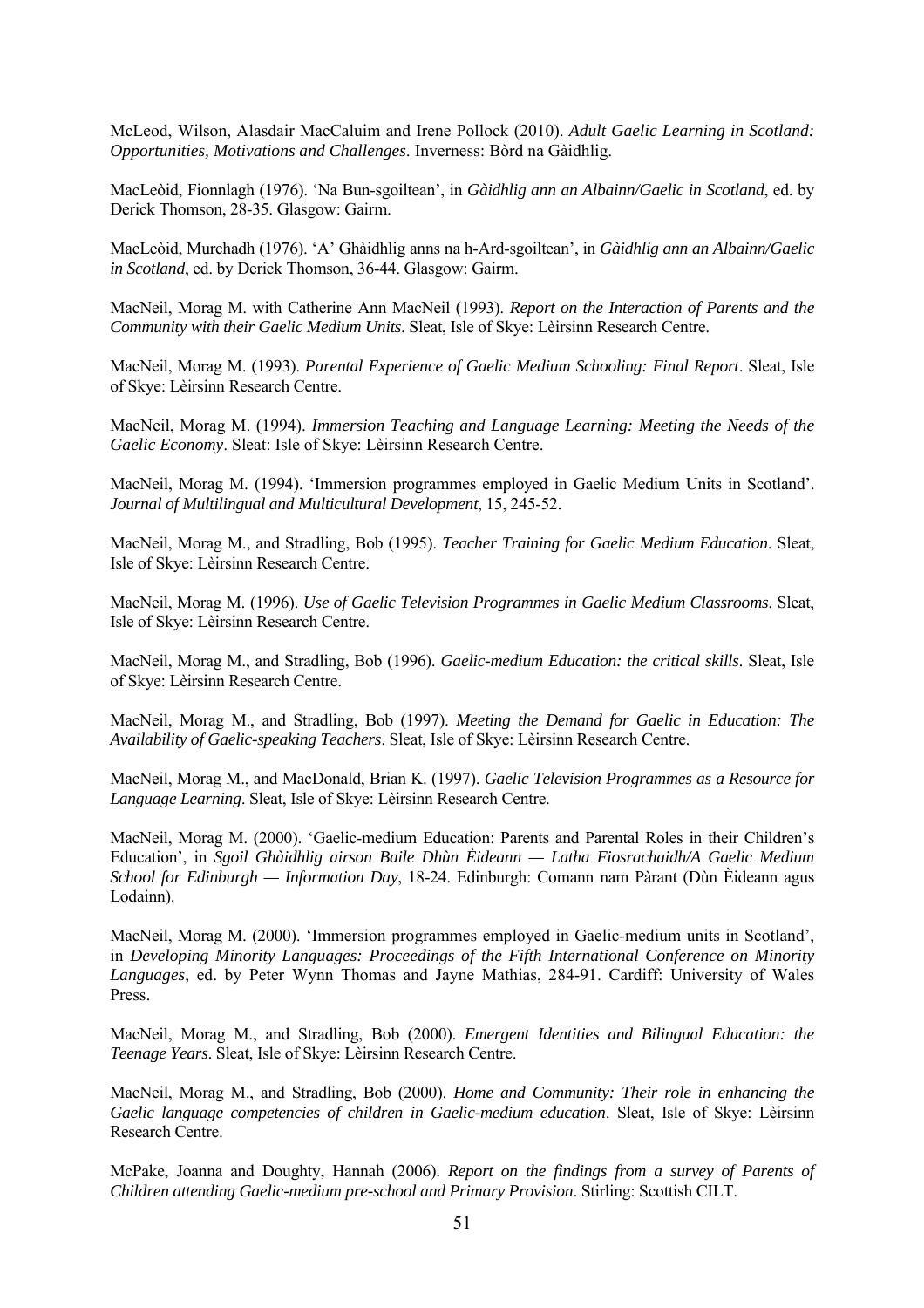Matheson, C., and Matheson, D. (2000). 'Languages of Scotland: culture and the classroom'. *Comparative Education*, 36, 211-221.

Milligan, Lindsay (2009). 'Territoriality and Macro Gaelic Education Policy'. *Scottish Gaelic Studies*, 25, 331-49.

Milligan, Lindsay (2010). 'The Role of Gaelic (Learners) Education in Reversing Language Shift for Gaelic in Scotland'. Unpublished PhD thesis, University of Aberdeen.

Mitchell, Rosamond (1987). 'Assessing the Language Skills of Bilingual Primary Pupils'. *Scottish Council for Research in Education Spotlights*, 6 (available on the Internet at http://www.scre.ac.uk/spotlight/spotlight6.html)

Mitchell, Rosamond, et al. (1987). *Report of an Independent Evaluation of the Western Isles' Bilingual Education Project*. Department of Education, University of Stirling.

Mitchell, Rosamond (1992). 'The "Independent" Evaluation of Bilingual Primary Education: A Narrative Account', in *Evaluating Second Language Education*, ed. by J. Charles Alderson & Alan Beretta, 100-40. Cambridge: Cambridge University Press.

Moffat, John (1999). 'Inneal-Ciùil an Diabhail / The Devil's Instrument: Popular Culture and the Rise of the Gaelic Learner'. *Journal of Celtic Language Learning*, 4, 5-15.

Montgomery, Mary (1989). 'A Study of the Attitudes Towards Learning Gaelic Among Adult Learners of the Language in Glasgow'. Unpublished dissertation, University of Glasgow Department of Adult and Continuing Education.

Morley, G. D. (1981). '*Can Seo* as an Integrated Multi-Media Course'. *British Journal of Language Teaching*, 19:2 (1981), 79-81.

Morrison, Marion F. (2006). 'A' Chiad Ghinealach –The First Generation: a survey of Gaelic-medium education in the Western Isles'. Unpublished MLitt thesis, University of Glasgow.

Morrison, Marion F. (2006). 'A' Chiad Ghinealach –The First Generation: a survey of Gaelic-medium ducation in the Western Isles', in McLeod 2006a, 139-54.

Mulholland, Gwen (1981). *The Struggle for a Language: Gaelic in Education*. Edinburgh: Rank & File.

Müller, Martina (2003). *Sprachkontakt und Sprachwandel auf der Insel Skye (Schottland).* Berlin: Logos Verlag.

Müller, Martina (2005). 'Bilingualism and writing among Gaelic-medium pupils at secondary level in the Isle of Skye (Scotland)', in *Integration of European Language Research*, ed. by P. Sture Ureland, 365-402. Berlin: Logos.

Müller, Martina (2006). 'Language use, language attitudes and Gaelic writing ability among secondary pupils in the Isle of Skye', in McLeod 2006a, 119-38.

Murray, John. 'Gaelic education and the Gaelic community', in *Gaelic and Scotland/Alba agus a' Ghàidhlig*, ed. by William Gillies, 56-63. Edinburgh: Edinburgh University Press.

Murray, John, and Finlay MacLeod (1981). 'Sea change in the Western Isles of Scotland: the rise of locally relevant bilingual education', in *Rural education in urbanized nations: issues and innovations*, ed. by Jonathan P. Sher, 235-54. Boulder, CO: Westview Press.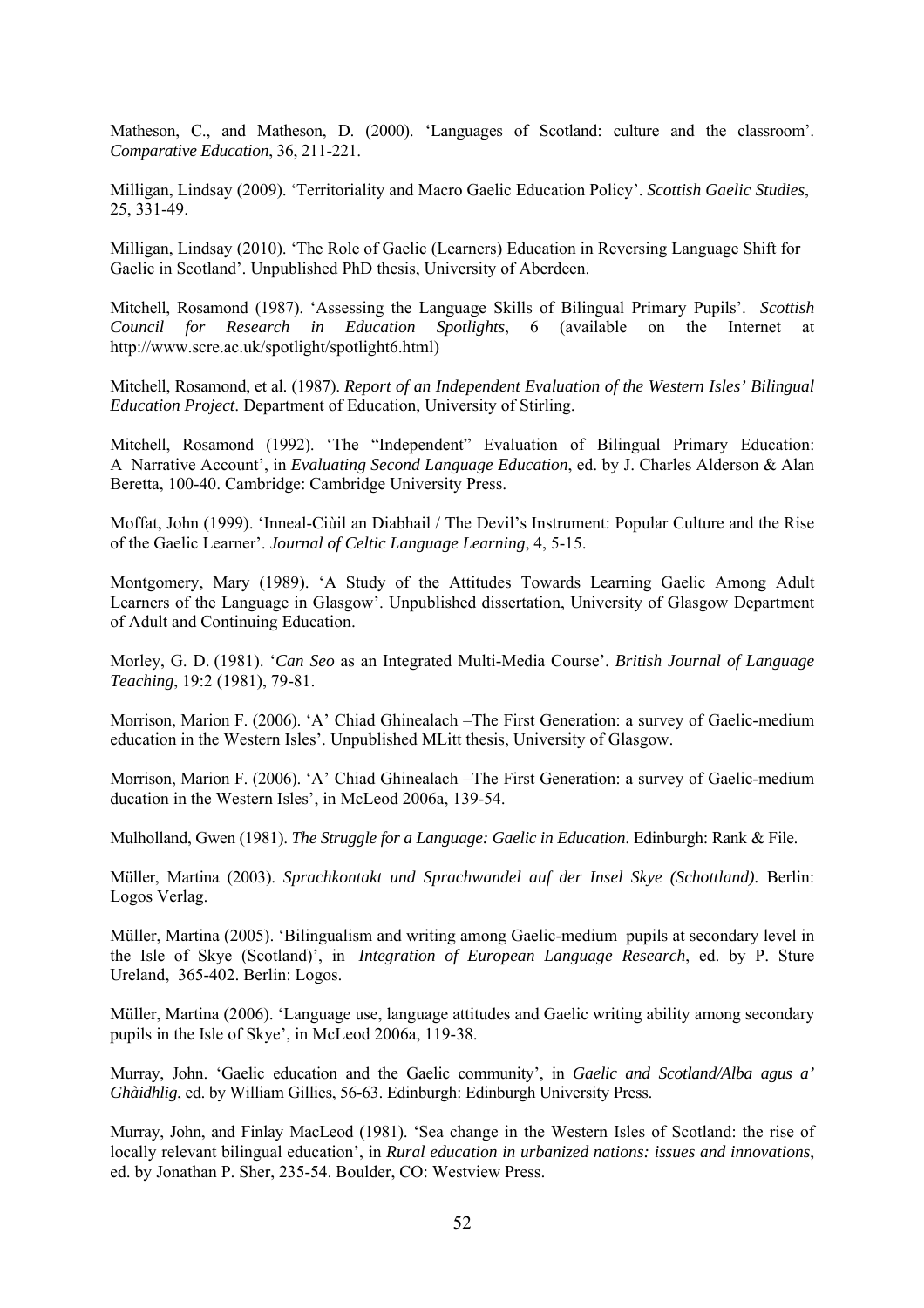Murray, John, and Catherine Morrison (1984). *Bilingual Primary Education in the Western Isles, Scotland: Report of the Bilingual Education Project 1975-81*. Stornoway: Acair.

Newton, Michael (2003). 'Sàr-bheachdas seach Sloinntearachd' / 'Idealism not Genealogy' [research on North American Gaelic learners]. *Cothrom*, 37, 21-23.

Newton, Michael (2003). 'Summary of Survey on Gaelic Learners in North America' (available on the Internet at http://www.acgamerica.org/language/GLNASummary.pdf))

Newton, Michael (2005). '"This Could Have Been Mine": Scottish Gaelic Learners in North America', *E-Keltoi*, 1 (available on the Internet at www.uwm.edu/Dept/celtic/ekeltoi/ volumes/vol1/1\_1/newton\_1\_1.html

Nicolson, Margaret, and Matthew MacIver, eds. (2003). *Gaelic Medium Education*. Edinburgh: Dunedin Academic Press.

Nisbet, Jean (2003). 'A Local Authority Perspective', in Nicolson and MacIver 2003, 47-62.

Ó Gallchóir, Seán (2007). 'Foghlam tro mheadhan na Gàidhlig ann an Glaschu', in McLeod 2007, 103- 8.

O'Hanlon, Fiona (2005). 'Gaelic in Upper Primary Schools in Scotland: policy and practice'. Unpublished MSc dissertation, University of Edinburgh.

O'Hanlon, Fiona (2010). 'Gaelic-medium Primary Education in Scotland: Towards a New Taxonomy?', in Munro & Mac an Tàilleir 2010, 99-115.

O'Hanlon, Fiona, Wilson McLeod and Lindsay Paterson (2010). *Gaelic-Medium Education in Scotland: choice and attainment at the primary and early secondary school stages*. Inverness: Bòrd na Gàidhlig.

Paton, George (1991). 'The Problems of Gaelic — The Scottish Administrative Dilemma'. *Educational Media International*, 28 (1991), 148-52.

Pollock, Irene (2007). 'The Acquisition of Literacy in Gaelic-medium Primary Classrooms in Scotland'. Unpublished PhD thesis, University of Edinburgh.

Pollock, Irene (2010). 'Learning from Learners: Teachers in Immersion Classrooms', in Munro & Mac an Tàilleir 2010, 117-25.

Pringle, Janis (1985). 'An Analysis of Factors Influencing the Motivation of Adults Learning Gaelic in Scotland Today'. Unpublished Diploma thesis, Polytechnic of Central London.

Roberts, Alasdair (1991). 'Parental Attitudes to Gaelic-Medium Education in the Western Isles of Scotland'. *Journal of Multilingual and Multicultural Development*, 12, 253-69.

Roberts, Alasdair (1990). 'Gaelic across the Curriculum? Parental Attitudes to Gaelic-Medium Education in the Western Isles'. *Scottish Council for Research in Education Spotlights*, 24.

Robertson, A. G. B. (1986-88). ' Foghlam Gàidhlig ann an Alba'. *Teagasc na Gaeilge*, 5, 109-26.

Robertson, Boyd (1989). 'Gaelic education today'. *Scottish Language*, 8, 42-56.

Robertson, Boyd (1995). 'Provision for Gaelic in Scottish education', in *Home Language and School in a European Perspective*, ed. by Ton Vallen et al. Tilburg: Tilburg University Press.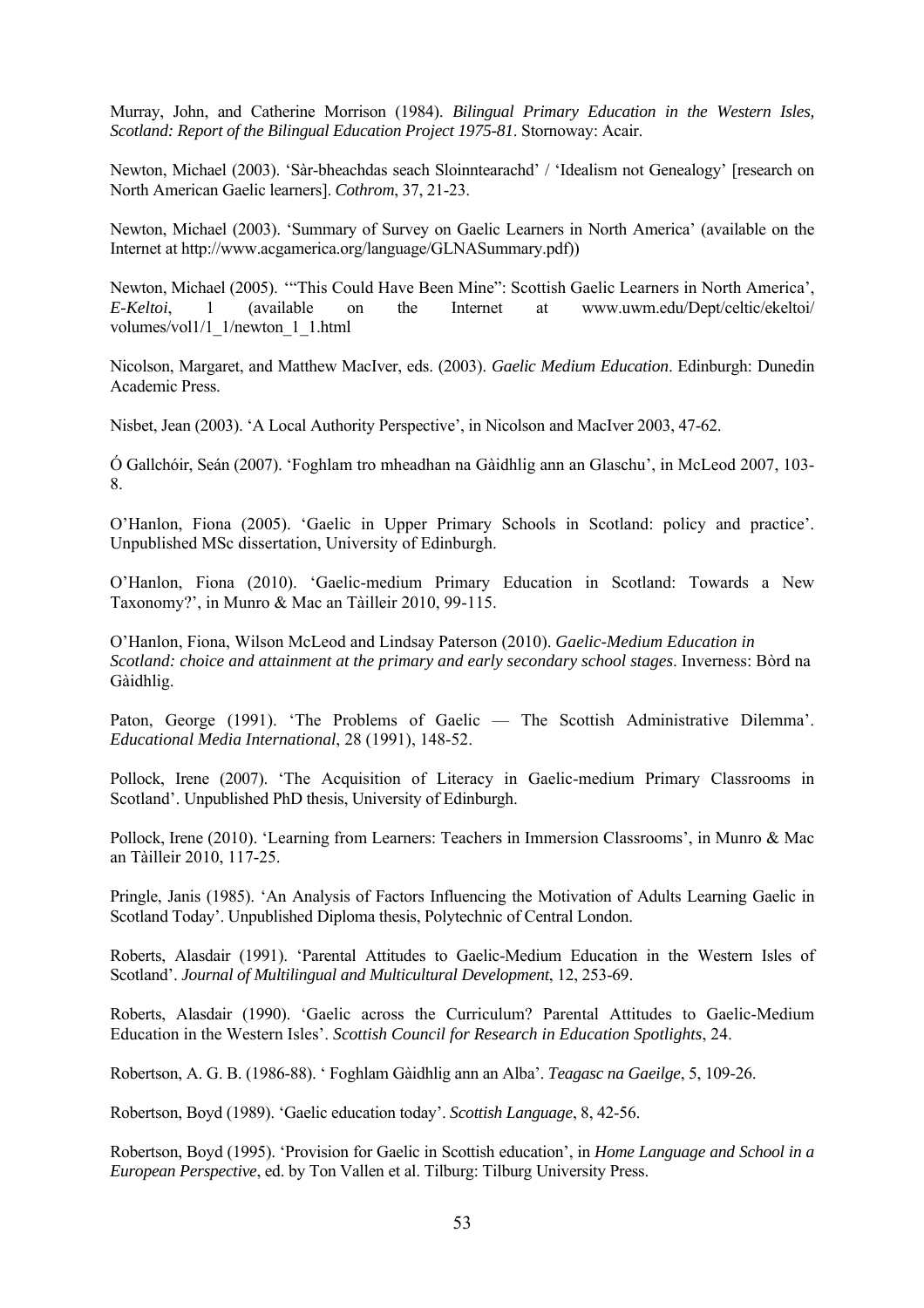Robertson, Boyd (1999). 'Gaelic Education', in *Scottish Education,* ed. by T. G. K Bryce and W. M Humes, 244-55. Edinburgh: Edinburgh University Press.

Robertson, Boyd (2001). *Aithisg air Solarachadh Chùrsaichean Bogaidh Gàidhlig an Alba/Report on Gaelic Immersion Course Provision in Scotland*. Edinburgh: Scottish Qualifications Authority.

Robertson, Boyd (2001). *The Gaelic language in education in the UK*. Leeuwarden: Mercator-Education (available on the Internet at www.mercator-education.org (Regional Dossiers))

Robertson, Boyd (2002). 'Limba gaelică în învătămîntul din Marea Britanie'. Altera, 19, Anul VIII, 169-86.

Robertson, Boyd (2002). 'Teacher Training in Gaelic in Scotland', in *Language Planning and Education: Linguistic Issues in Northern Ireland, the Republic of Ireland, and Scotland*, ed. by John Kirk and Dónall Ó Baoill, 76-81. Belfast: Cló Ollscoil na Banríona.

Robertson, Boyd (2003). 'Gaelic Education', in *Scottish Education — Second Edition: Post-Devolution,* ed. by T. G. K Bryce and W. M. Humes, 250-61. Edinburgh: Edinburgh University Press.

Robertson, Boyd (2006). 'Foghlam Gàidhlig: bho linn gu linn', in McLeod 2006a, 87-118.

Robertson, Boyd (2006). 'Issues in Minority Language Teacher Education: A Scottish Gaelic Perspective', in *Voces Diversae: Lesser-Used Language Education in Europe*, ed. by Dónall Ó Riagáin, 157-62. Belfast: Cló Ollscoil na Banríona.

Robertson, Boyd (2008). 'Gaelic Education', in *Scottish Education — Third Edition: Beyond Devolution,* ed. by T. G. K Bryce and W. M. Humes, 235-46. Edinburgh: Edinburgh University Press.

Robertson, Boyd (2008). 'Oideachadh ann an Gàidhlig', in *Caindel Alban: Fèill-Sgrìobhainn do Dhòmhnall E Meek* (*Scottish Gaelic Studies*, 24), ed. by Colm Ó Baoill and Nancy R. McGuire, 541-9. Aberdeen: University of Aberdeen.

Rogers, Vaughan, and Wilson McLeod (2006). 'Autochthonous Minority Languages in Public-Sector Primary Education: Bilingual Policies and Politics in Brittany and Scotland'. *Linguistics and Education*, 17, 347-73.

Scammell, Keith (1985). 'Pre-school Playgroups', in Hulbert 1985, 21-27.

Scottish Council for Research in Education (1961). *Gaelic-speaking Children in Highland Schools*. London: Scottish Council for Research in Education.

Scottish Funding Council (2007). *Gaelic education provision in Scotland*. Edinburgh: Scottish Funding Council.

Scottish Office Education Department (1994). *Provision for Gaelic Education in Scotland: A Report by HM Inspectorate of Schools*. Edinburgh: HMSO.

The Scottish Parliament, Education, Culture and Sport Committee (2003). *Report on Inquiry into the role of educational and cultural policy in supporting and developing Gaelic, Scots and minority languages in Scotland*. Edinburgh: The Scottish Parliament (translated versions in Gaelic, Scots, Arabic, Bengali, Chinese, Punjabi and Urdu)

Scottish Parliament Information Centre (2001). 'Gaelic Medium Education'. Research Note RN 01/110 (27 November) (available on the Internet at www.scottish.parliament.uk/business/research/pdf\_res\_notes/rn01-110.pdf)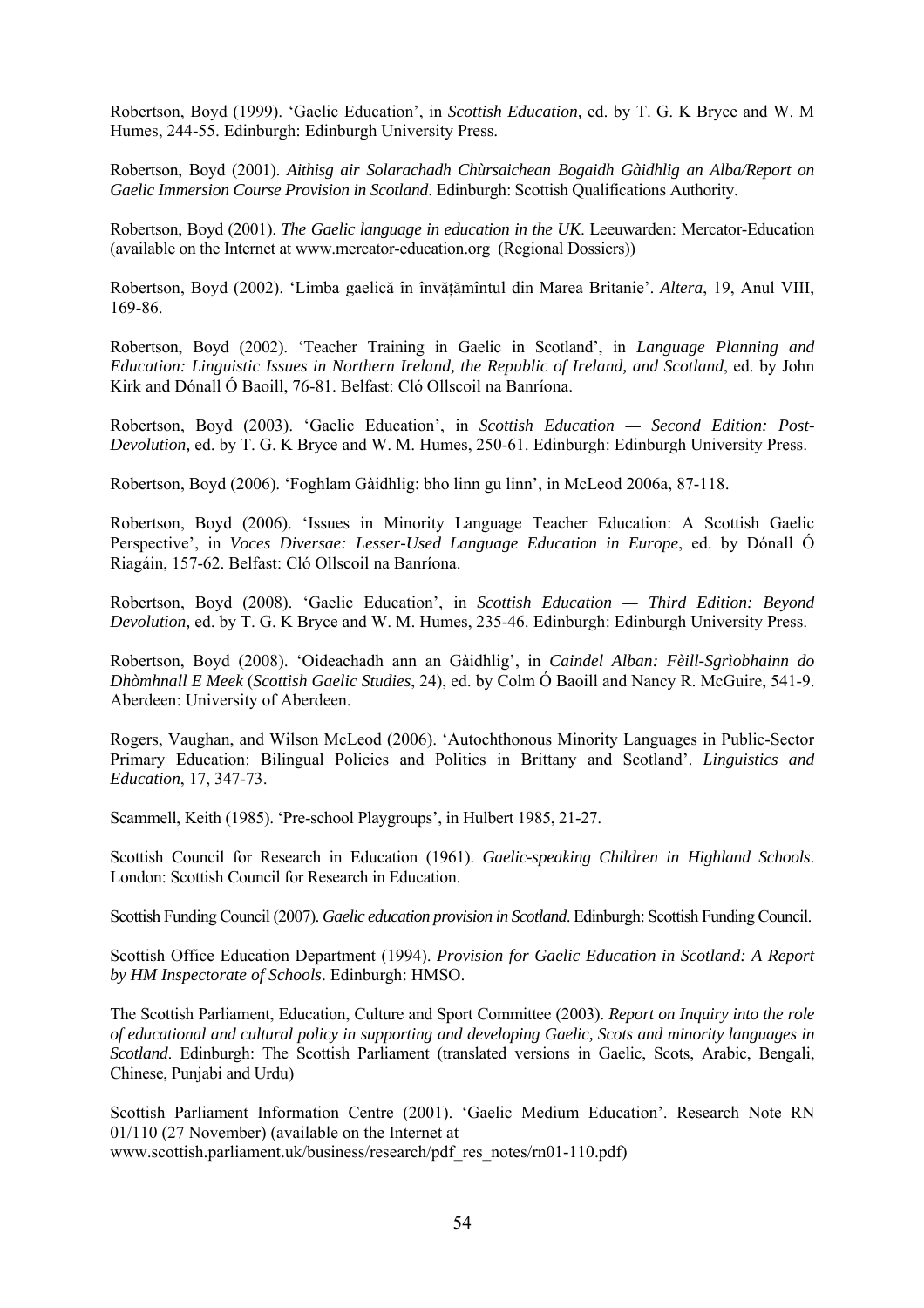Smith, Kara A. (1994). 'Scottish Gaelic Education'. *Canadian and International Education*, 23(2), 61- 72.

Smith, Rhona K.M. (2003). 'Mother Tongue Education and the Law: A Legal Review of Bilingualism with Reference to Scottish Gaelic'. *International Journal of Bilingual Education and Bilingualism*, 6, 129-145.

Stephen, Christine, et al. (2010). *Review of Gaelic-Medium Early Education and Childcare/ Breithneachadh air Foghlam Tràth agus Cùram Cloinne Meadhain Ghàidhlig*. Edinburgh: Scottish Government Social Research.

Stockdale, Aileen, Bryan MacGregor and Gillian Munro (2003). *Migration, Gaelic-medium Education and Language Use*. Sleat, Isle of Skye: Ionad Nàiseanta na h-Imrich, Sabhal Mòr Ostaig (available on the Internet at http://www.ini.smo.uhi.ac.uk/projects/Migration\_ report.doc)

Stradling, Robert, and Morag MacNeil (1996). *Gaelic Medium Education: The Critical Skills*. Sleat, Isle of Skye: Leirsinn Research Centre.

Sullivan, Martin (2004). 'Against all odds' and 'Meadhan Gàidhlig: àrdsgoil'. *Teaching Scotland*, 13, 18.

Thirkell, Anne (2007). 'CPD in Gaelic'. *Education in the North*, 15, 55-6.

Walker, Christina (2009). 'Benefits of bilingualism — Buannachdan Dà-Chànanais agus Foghlam Tro Mheadhan na Gàidhlig'. *Education in the North*, 17.

Ward, Rosemary (2003). 'Managing Provision: The School Perspective', in Nicolson and MacIver 2003, 35-46.

Watson, Moray J. (1995). 'Gaelic lexical resources in primary schools'. Unpublished M.Litt. thesis, University of Aberdeen.

Watson, Moray J. (1999). 'Assessing the Suitability of Scottish Gaelic Dictionaries for the Classroom'. *Journal of Celtic Language Learning*, 4, 42-55.

Watson, Moray J. (2003). 'Stuth-teagaisg Gàidhlig anns na Bun-sgoiltean'. *Scottish Gaelic Studies*, 23 (2003), 153-62.

Weeks, Laura (1991). 'A history of educational policies toward Gaelic in Scotland'. Unpublished MA thesis, University of Washington.

Wells, Gordon (1991). 'Adult Learners and Native Speakers: Shall the Twain Ne'er Meet?' Paper prsented at *Fasgnag*: Seminar/Conference on Social and Related Research on Gaelic Language and Community, at Sabhal Mòr Ostaig, 11-13 April.

Wells, Gordon (1993). 'A Placement Test in Gaelic Reading Skills for Adult Learners: Development Administration and Analysis', in *FASGNAG II: Second Conference on Research and Studies on the Maintenance of Gaelic* (Sabhal Mòr Ostaig, 24-26 March).

Wells, Gordon (1995-96). 'Working with the Gaelic Learners' Association: a case study of learner-led initiatives in Heritage Language Teaching'. *Language Issues*, 7:2, 6-7.

Wells, Gordon (1997). 'The Validity of Language Learners' Self-reports of Proficiency: A Study of Scottish Gaelic'. *Language Issues*, 9:1, 23-24.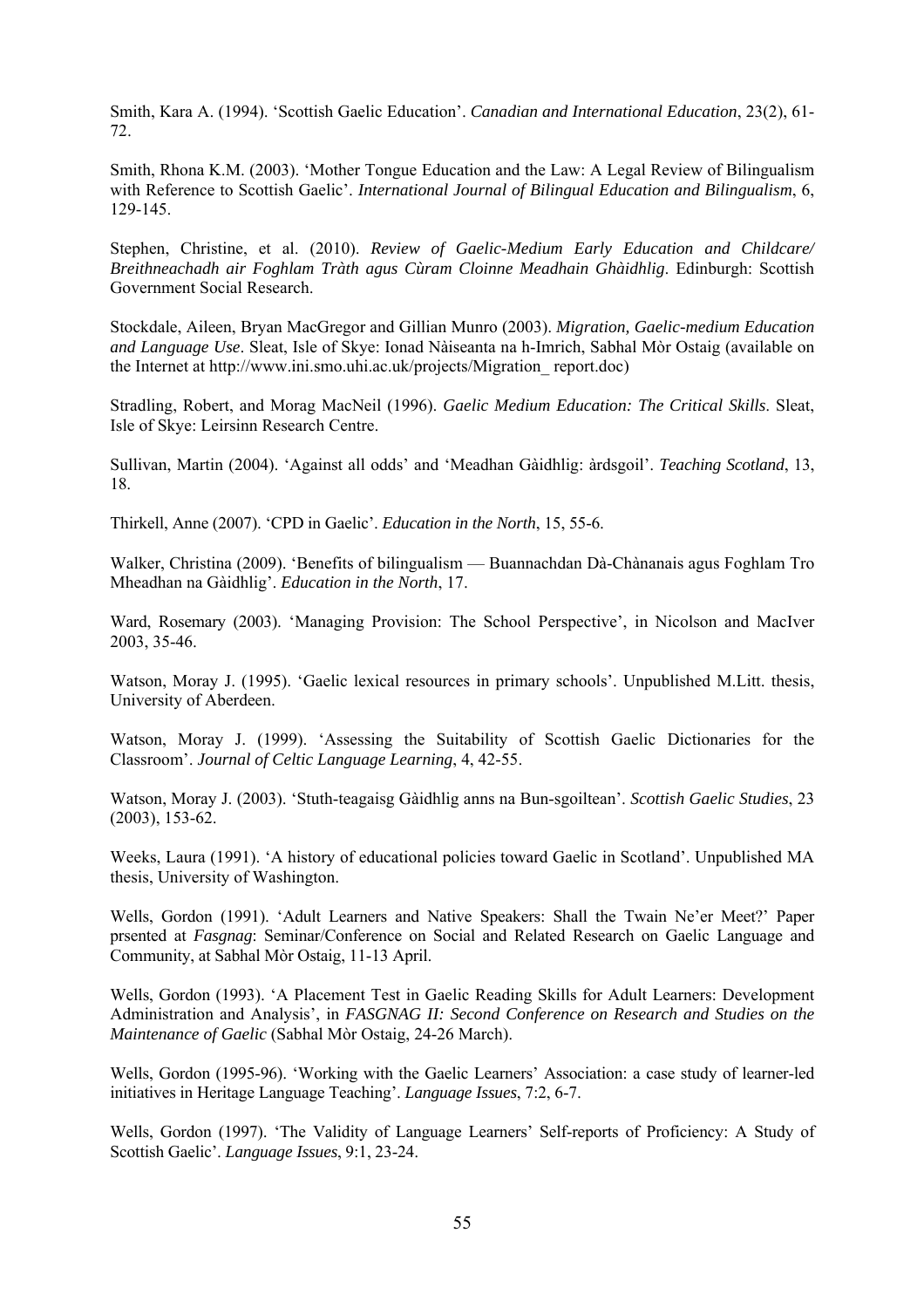White, John (1997). 'A small scale investigation into native Gaelic learners on the Isle of Skye'. Unpublished MSc paper, Moray House Institute of Education.

Wolfe, Alan (1992). *Immersion/Bilingual Approaches to Second Language Acquisition*. Aberdeen: Language Research and Development Unit, Northern College.

Wolfe, Alan (1996). *Gaelic Teacher Education: Audit and Strategies for Development* (report prepared for the Scottish Office Education Department). Aberdeen: Northern College Language Research & Development Unit.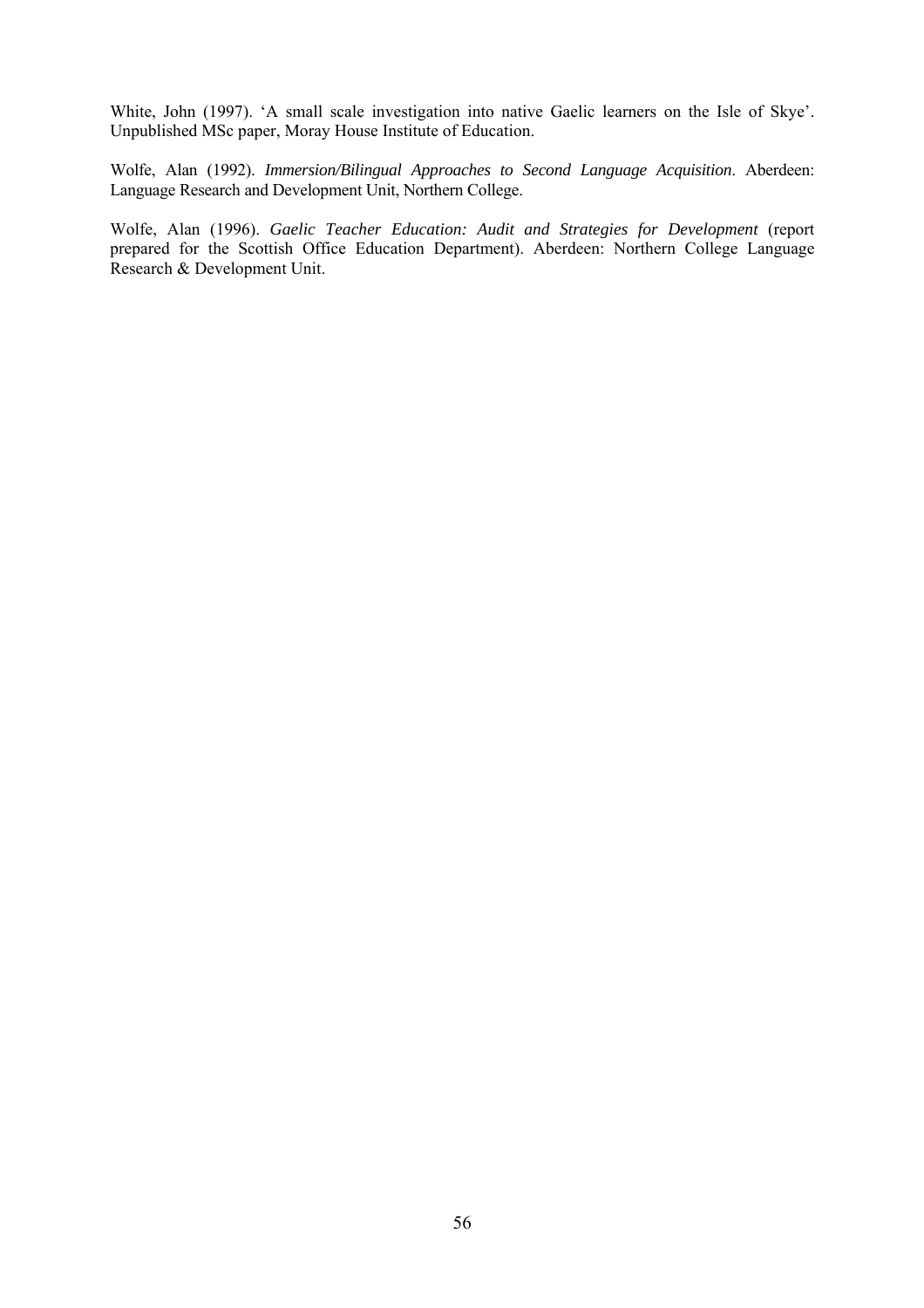## **Broadcasting and Media**

Caimbeul, Dòmhnall (2007). 'A' dèanamh tomhas air telebhisean mion-chànanach: measadh air suidheachadh nan Gàidheal anns an 21mh linn' (paper presented at the University of Edinburgh, 16 February; available on the Internet at

www.arts.ed.ac.uk/celtic/poileasaidh/GMS%20Speech%20Notes%20DCW.pdf)

Cheyne, W. M. and M. M. MacNeil (1996). *Gaelic Language Competence and Gaelic Television Viewing*. Sleat, Isle of Skye: Lèirsinn Research Centre.

Comunn na Gàidhlig (1988). *Towards a Gaelic Television Service*. Inverness: Comunn na Gàidhlig.

Comunn na Gàidhlig (1989). *The Case for a Gaelic Broadcasting Service: Response to the White Paper 'Broadcasting in the 90s'*. Inverness: Comunn na Gàidhlig.

Cormack, Mike (1987). 'Mediating Gaelic'. *Media Education Journal*, 5 (1987), 53.

Cormack, Mike (1993). 'Problems of Minority Language Broadcasting: Gaelic in Scotland'. *European Journal of Communication*, 8, 101-17.

Cormack, Mike (1994). 'Programming for Cultural Defence: The Expansion of Gaelic Television'. *Scottish Affairs*, 6, 114.

Cormack, Mike (1995). 'The Use of Gaelic in Scottish Newspapers'. *Journal of Multilingual and Multicultural Development*, 16, 269.

Cormack, Mike (1995). 'Broadcasting and the Politics of Cultural Diversity: The Gaelic Television Debate in Scotland'. *International Journal of Cultural Policy,* 2, no. 1.

Cormack, Mike (2000). 'Minority Languages, Nationalism and Broadcasting: The British and Irish Examples'. *Nations and Nationalism*, 6, 383-398.

Cormack, Mike (2003). 'Programming for Gaelic Digital Television: Problems and Possibilities', in *Towards Our Goals in Broadcasting, the Press, the Performing Arts and the Economy: Minority Languages in Northern Ireland, the Republic of Ireland, and Scotland*, ed. by John M. Kirk and Dónall P. Ó Baoill, 83-87. Belfast: Cló Ollscoil na Banríona.

Cormack, Mike (2003). 'The Case for a Weekly Gaelic Newspaper in Scotland', in *Towards Our Goals in Broadcasting, the Press, the Performing Arts and the Economy: Minority Languages in Northern Ireland, the Republic of Ireland, and Scotland*, ed. by John M. Kirk and Dónall P. Ó Baoill, 95-99. Belfast: Cló Ollscoil na Banríona.

Cormack, Mike (2004). 'Gaelic in the Media'. *Scottish Affairs*, 46, 23-43.

Cormack, Mike (2005). 'The cultural politics of minority language media'. *International Journal of Media and Cultural Politic*s, 1, 107-22.

Cormack, Mike (2006). 'The media, language maintenance and Gaelic', in McLeod 2006a, 211-19.

Cormack, Mike (2008). 'Gaelic, the Media and Scotland', in *The Media in Scotland*, ed. by Neil Blain and David Hutchison, 213-26. Edinburgh: Edinburgh University Press.

Cormack, Mike (2010). 'Gaelic in the New Digital Landscape', in Munro & Mac an Tàilleir 2010, 127-37.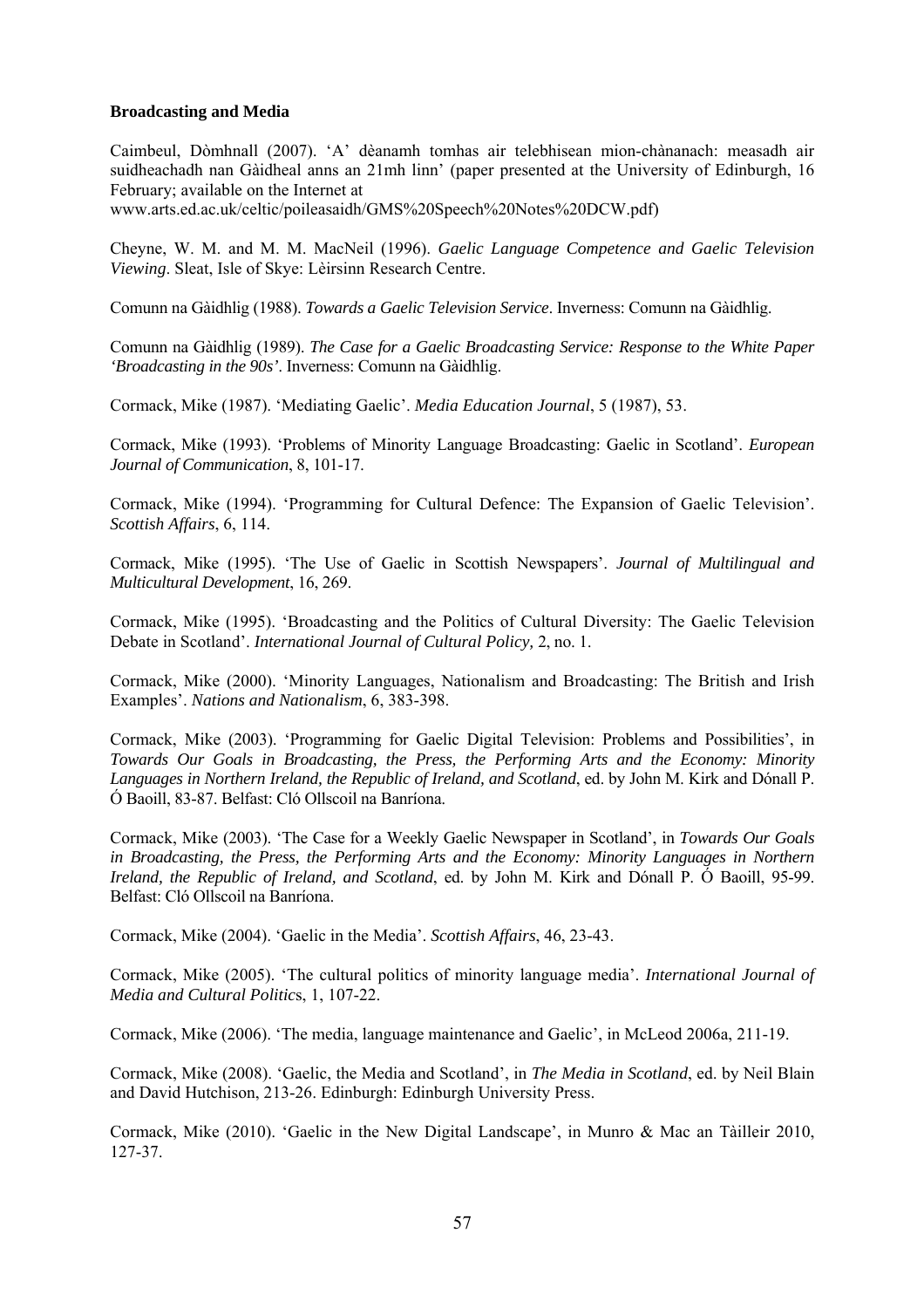Cox, Richard A. V. (2007). 'The Gaelic Book', in *The Edinburgh History of the Book in Scotland, Volume 4: Professionalism and Diversity 1880-2000*, ed. by David Finkelstein and Alistair McCleery, 277-94. Edinburgh: Edinburgh University Press.

Dunbar, Robert (2003). 'Gaelic-medium Broadcasting: Reflections on the Legal Framework from a Sociolinguistic Perspective', in *Towards Our Goals in Broadcasting, the Press, the Performing Arts and the Economy: Minority Languages in Northern Ireland, the Republic of Ireland, and Scotland*, ed. by John M. Kirk and Dónall P. Ó Baoill, 73-82. Belfast: Cló Ollscoil na Banríona.

Dunbar, Robert (2004). 'The BBC, Charter Review and Gaelic', in *The future of the BBC: Perspectives on public service broadcasting in Scotland*. Glasgow: BBC.

Dunn, Catherine (1987). 'Mediating Gaelic'. *Media Education Journal*, 5, 53-56.

Dunn, David (1998-99). 'Clinging to the Edge: Hebridean Representations in the Television Series Machair'. *Media Education Journal*, 25, 53-59.

Fraser, Neil (1998). 'A Review of Aspects of Gaelic Broadcasting'. Report by Fraser Production and Consultancy for the Scottish Office Education and Industry Department, Arts and Cultural Heritage Division.

Gaelic Broadcasting Task Force (2000). *Gaelic Broadcasting Task Force Report*. Edinburgh: The Scottish Executive (available on the Internet at www.scotland.gov.uk/library3/heritage/gbtf-00.asp).

Gillies, Donald J. (2010). 'Media Ecology for the Gàidhealtachd', in *Rannsachadh na Gàidhlig 5: Fifth Scottish Gaelic Research Conference*, ed. by Kenneth E. Nilsen, 311-21. Sydney, NS: Cape Breton University Press.

Lamb, William (1999). 'A Diachronic Account of Gaelic News-speak: The Development and Expansion of a Register'. *Scottish Gaelic Studies*, 19, 141-71.

Lèirsinn Research Centre (2000). *Three Programmes from BBC Radio nan Gàidheal: A Survey of Listeners*. Sleat, Isle of Skye: Lèirsinn Research Centre.

McBride, Sarah G. (1995). 'Scottish Gaelic and Welsh-language broadcasting in the United Kingdom'. Unpublished MA thesis, University of North Carolina at Chapel Hill.

MacDonald, Brian K. and MacNeil, Morag M. (1998). *Gaelic Radio Listeners*. Sleat, Isle of Skye: Lèirsinn Research Centre.

MacDonald, Chas (2003). 'The Symbolic Value of Gàidhlig in the Scottish Sunday Newspapers', in *Towards Our Goals in Broadcasting, the Press, the Performing Arts and the Economy: Minority Languages in Northern Ireland, the Republic of Ireland, and Scotland*, ed. by John M. Kirk and Dónall P. Ó Baoill, 100-04. Belfast: Cló Ollscoil na Banríona.

MacDonald, Martin (1976). 'The Media (Broadcasting and Press)', in *Gàidhlig ann an Albainn/Gaelic in Scotland*, ed. by Derick Thomson, 57-64. Glasgow: Gairm.

MacDonald, Martin (1990). 'The Gaelic language and Scottish broadcasting'. *Media Education Journal*, 9, 21-23.

MacDonald, Rhoda (1993). 'Renaissance or Preservation: Gaelic Broadcasting'. *Media Educational Journal*, 14, 13-16.

McEwan-Fujita, Emily (2006). '"Gaelic Doomed as Speakers Die Out"? The public discourse of Gaelic language death in Scotland', in McLeod 2006a, 279-93.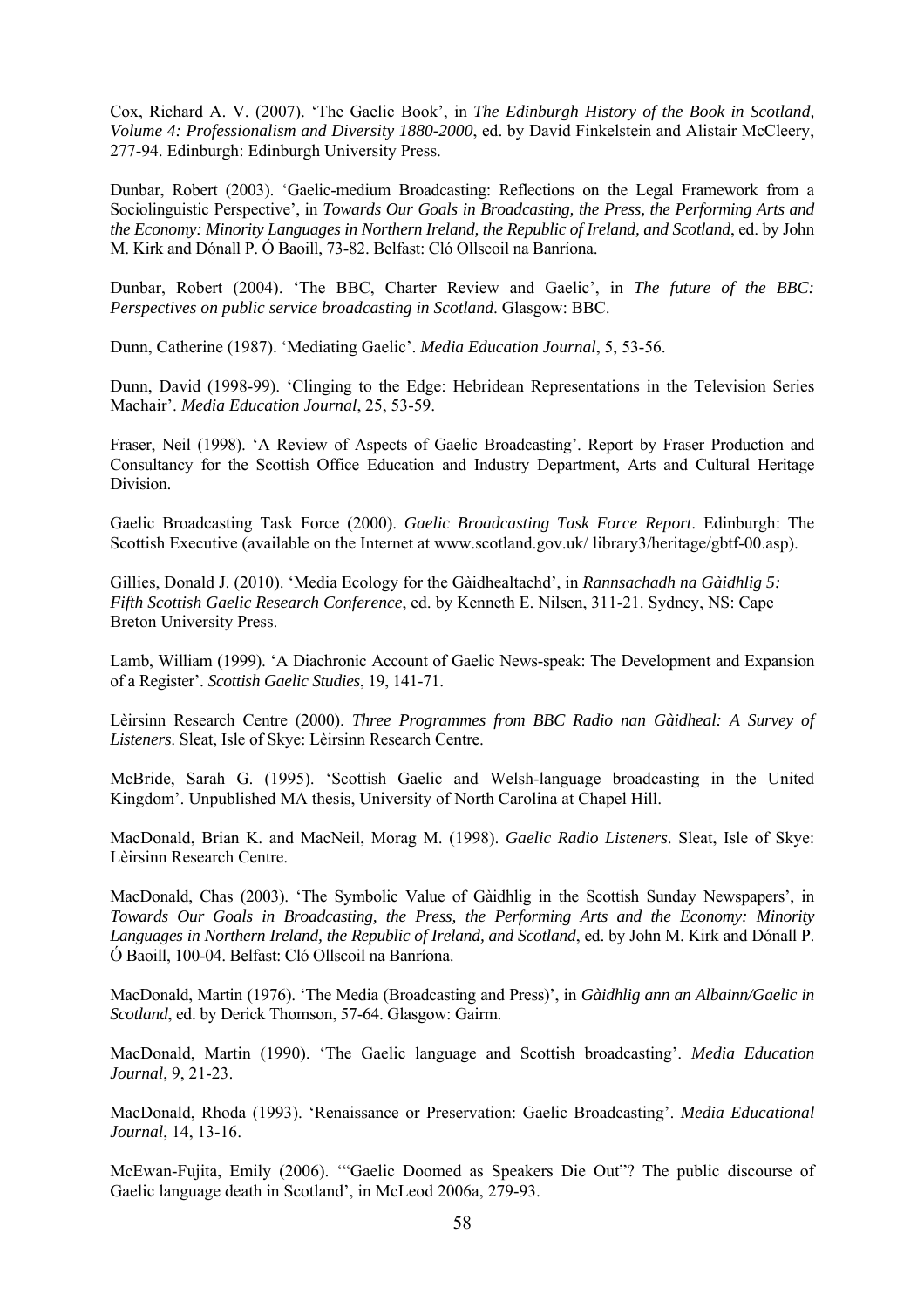MacKay, D. K. (1998). 'The History of Gaelic Radio Broadcasting by the BBC'. Unpublished MA thesis, University of Glasgow (Department of Celtic).

MacKay, J. A. (2002). 'A Gaelic Digital Television Channel: Survey of Potential Audience Requirements'. Unpublished MSc thesis, University of Stirling.

MacKay, John A. (2009). 'Gaelic-medium Broadcasting and the Economy', in *Language and Economic Development: Northern Ireland, the Republic of Ireland, and Scotland*, ed. by John M. Kirk and Dónall Ó Baoill, 175-82. Belfast: Cló Ollscoil na Banríona.

MacLennan, Ishbel (2003). 'BBC Craoladh nan Gàidheal: Cò sinn?', in *Towards Our Goals in Broadcasting, the Press, the Performing Arts and the Economy: Minority Languages in Northern Ireland, the Republic of Ireland, and Scotland*, ed. by John M. Kirk and Dónall P. Ó Baoill, 67-72. Belfast: Cló Ollscoil na Banríona.

MacLeod, John (1993). 'Thoughts on Gaelic'. *Media Education Journal*, 14, 11-13.

MacNeil, Catherine Ann (1995). *Gaelic Television: The Picture from Children and Teenagers*. Sleat, Isle of Skye: Lèirsinn Research Centre.

MacNeil, Catherine Ann (1995). *Gaelic Programming for Pre-Teens: Some Emerging Issues*. Sleat, Isle of Skye: Lèirsinn Research Centre.

MacNeil, Catherine Ann (2003). 'The State of Gaelic Broadcasting in Scotland: Critical Issues and Audience Concerns', in *Towards Our Goals in Broadcasting, the Press, the Performing Arts and the Economy: Minority Languages in Northern Ireland, the Republic of Ireland, and Scotland*, ed. by John M. Kirk and Dónall P. Ó Baoill, 60-66. Belfast: Cló Ollscoil na Banríona.

MacNeil, Morag M. with Catherine Ann MacNeil (1994). *The Under-35 Response to the Gaelic Television Service*. Sleat, Isle of Skye: Lèirsinn Research Centre.

MacNeil, Morag M. (1994). *BBC Radio nan Gaidheal: Listeners and their Views*. Sleat, Isle of Skye: Leirsinn Research Centre.

MacNeil, Morag M. (1994). *Immersion Teaching and Language Learning: Meeting the Needs of the Gaelic Economy*. Sleat: Isle of Skye: Lèirsinn Research Centre.

MacNeil, Morag M. (1994). 'Immersion programmes employed in Gaelic Medium Units in Scotland'. *Journal of Multilingual and Multicultural Development*, 15, 245-52.

MacNeil, Morag M., and Stradling, Bob (1995). *Teacher Training for Gaelic Medium Education*. Sleat, Isle of Skye: Lèirsinn Research Centre.

MacNeil, Morag M. (1996). *Use of Gaelic Television Programmes in Gaelic Medium Classrooms*. Sleat, Isle of Skye: Lèirsinn Research Centre.

MacNeil, Morag M., and Cheyne, W. M. (1996). *Gaelic Language Competence and Gaelic Television Viewing*. Sleat, Isle of Skye: Lèirsinn Research Centre.

MacNeil, Morag M. and MacDonald, Brian K. (1997). *Gaelic Television Programmes as a Resource for Language Learning*. Sleat, Isle of Skye: Leirsinn Research Centre.

MacNeil, Morag M. and MacDonald, Brian K. (1999). *Digitalisation and Gaelic in Broadcasting: Expectations of the Gaelic-speaking Viewers*. Sleat, Isle of Skye: Leirsinn Research Centre.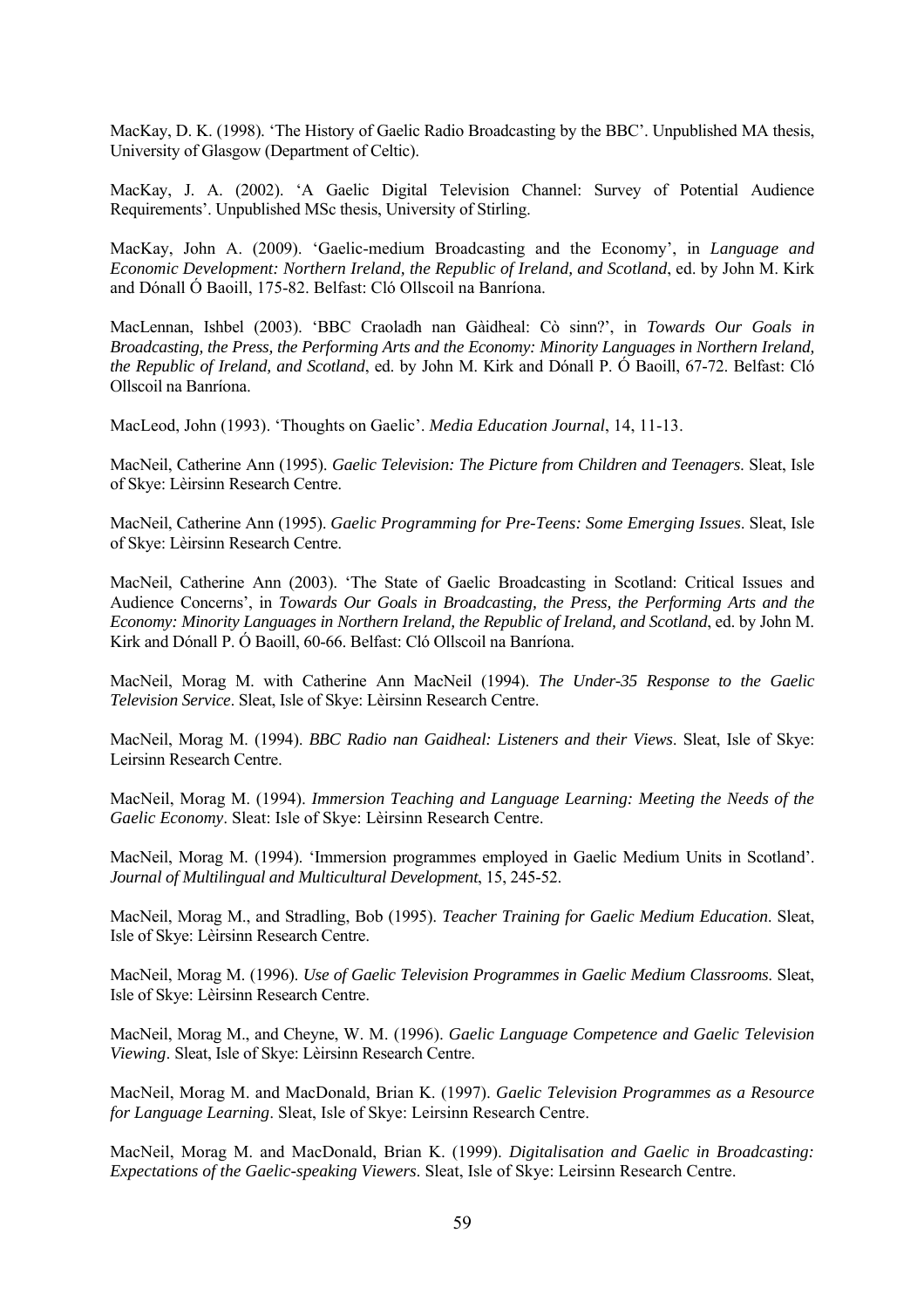MacNeil, Morag M., and Stradling, Bob (2000). *Three Programmes from BBC Radio nan Gaidheal: A Survey of Listeners*. Sleat, Isle of Skye: Lèirsinn Research Centre.

MacPherson, John A. (1998-2000). 'The Development of Gaelic Broadcasting'. *Transactions of the Gaelic Society of Inverness*, 61, 251-79.

MacThòmais, Ruaraidh (1976). 'Leabhraichean, Litreachas, Foillseachadh', in *Gàidhlig ann an Albainn/Gaelic in Scotland*, ed. by Derick Thomson, 78-85. Glasgow: Gairm.

[see also Thomson, Derick]

Milligan, Lindsay (2008). '"Where Have All the Lassies Gone?" An Examination of Proportionate Representation in Scotland's Gaelic Television Programming', in *The Enclave of My Nation: Cross-Currents in Irish and Scottish Studies*, ed. by Shane Alcobia-Murphy and Margaret Maxwell, 149-61. Aberdeen: AHRC Centre for Irish and Scottish Studies.

Milligan, Lindsay (2008). 'The effectiveness and efficacy of minority language television as a tool for reversing language shift', in *Papers in Linguistics from the University of Manchester (PLUM): Proceedings from the 16th International Postgraduate Linguistics Conference*, ed. by Andrea Donakey et al., 67-80. Manchester: Manchester University Press.

Muir, George Stewart (1997). 'The Economic and Cultural Impact of Gaelic Television Between 1993 and 1996'. Unpublished MSc dissertation, Glasgow Caledonian University.

NicNèill, Mòrag (2001). 'Gaelic Broadcasting: On the Threshold of a New Era'. *Mercator Media Forum*, 5, 99-106.

O'Donnell, Hugh (2001-02). 'Peripheral Fissions? Soap Operas and Identity in Scotland, Ireland and the Basque Country'. *EnterText*, 2.1 (published on-line at http://www.brunel. ac.uk/faculty/arts/EnterText/2\_1\_pdfs/odonnell.pdf)

The Scottish Parliament, Education, Culture and Sport Committee / Comataidh an Fhoghlaim, a' Chultair agus an Spòrs (2001). *Report on the Gaelic Broadcasting Committee / Aithisg air Comataidh Craolaidh Gàidhlig*. 14th Report 2001, SP Paper 473, Session 1 (2001) (available on the Internet at http://www.scottish.parliament.uk/business/committees/historic/education/reports-01/edr01-14-vol01- 01.htm and http://www.scottish.parliament.uk/business/committees/historic/education/reports-01/)

Stewart, Ann (2010). 'The Role of New Media in Scotland's Gaelic Digital Service', in *Rannsachadh na Gàidhlig 5: Fifth Scottish Gaelic Research Conference*, ed. by Kenneth E. Nilsen, 349-54. Sydney, NS: Cape Breton University Press.

Stradling, Robert (1996)**.** *Re-thinking the funding Strategy for Gaelic Broadcasting***.** Sleat, Isle of Skye: Leirsinn Research Centre.

Stradling, Robert (2001). 'Economic Research and Language Revitalization'. *Mercator Media Forum*, 5, 48-55.

Thomson, Derick (1989). 'Gaelic Publishing'. *Scottish Language*, 8, 34-41.

Uribe-Jongbloed, Enrique (2006). 'The use of audiovisual media in the protection of endangered languages with the case study of Scottish Gaelic'. Unpublished master's thesis, Brandenburg University of Technology.

Veljanovski, Cento (1989). *The Case for a Gaelic Broadcasting Service*. Inverness: Highlands and Islands Development Board.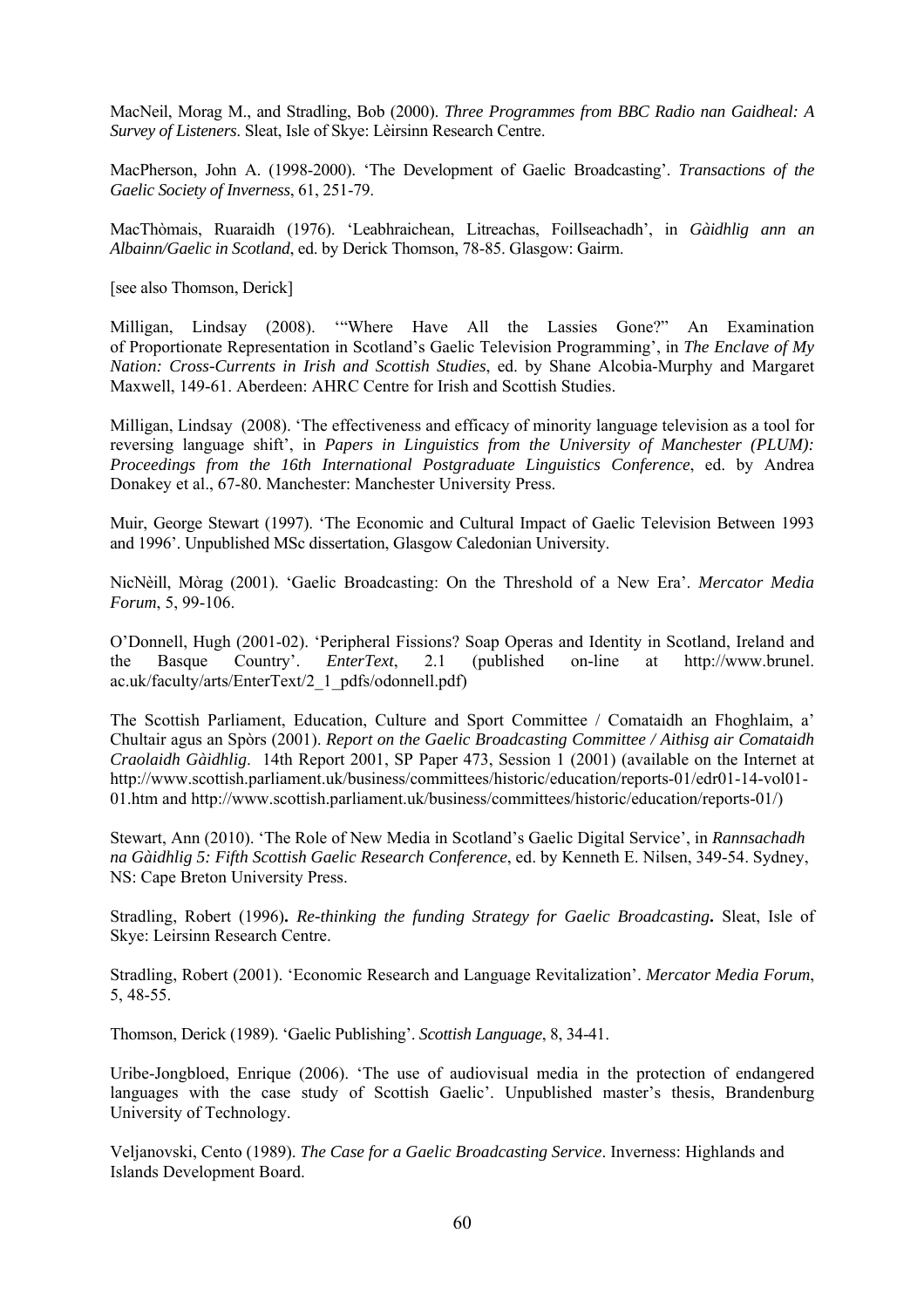## **Arts and Culture**

Chalmers, Douglas (2003). 'The Economic Impact of Gaelic Arts and Culture'. Unpublished PhD thesis, Glasgow Caledonian University (available on the Internet at http://www.cbs.gcal.ac.uk/content/eae/dch/index.asp).

Chalmers, Douglas (2003). 'The Economic Impact of Gaelic Arts and Culture: A Response to François Grin', in *Towards Our Goals in Broadcasting, the Press, the Performing Arts and the Economy: Minority Languages in Northern Ireland, the Republic of Ireland, and Scotland*, ed. by John M. Kirk and Dónall P. Ó Baoill, 245-49. Belfast: Cló Ollscoil na Banríona.

Chalmers, Douglas (2009). 'Mapping Language, Arts, Culture and Community: Continuity and Change', in *Language and Economic Development: Northern Ireland, the Republic of Ireland, and Scotland*, ed. by John M. Kirk and Dónall Ó Baoill, 130-33. Belfast: Cló Ollscoil na Banríona.

Chalmers, Douglas (2010). 'The Need to Integrate Policy and Good Practice – A Decade of Empirical Evidence', in Munro & Mac an Tàilleir 2010, 61-72.

Cormack, Art (1995). 'Feisean nan Gaidheal'. *Media Education Journal*, 19 (1995), 28-32.

Dembling, Jonathan (1997). 'Joe Jimmy Alec Visits the Gaelic Mod and Escapes Unscathed: The Nova Scotia Gaelic Revivals'. Unpublished M.A. thesis, St Mary's University, Halifax.

Dembling, Jonathan (2010). **'**Instrumental music and Gaelic revitalization in Scotland and Nova Scotia'. *International Journal of the Sociology of Language*, 206, 245-54.

Lang, Alison (2006). 'Cruthachadh is cleachdadh: ceistean air planadh cànain agus na h-ealain Ghàidhlig', in McLeod 2006a, 199-210.

Lang, Alison, and McLeod, Wilson (2005). 'Gaelic culture for sale: language dynamics in the marketing of Gaelic music'. Paper presented at the Fourth Mercator International Symposium, Aberystwyth, 26-28 October (available on the Internet at www.arts.ed.ac.uk/celtic/poileasaidh/Lang%20McLeod%20mercator.pdf)

MacLean, Malcolm (2000). 'Parallel Universes: Gaelic Arts Development in Scotland, 1985-2000', in McCoy with Scott 2000: 105-25.

Matarasso, François (1996). *Northern Lights: The Social Impact of the Fèisean (Gaelic Festivals)*. Stroud: Comedia (available on the Internet at www.comedia.org.uk/pages/pdf/downloads/northern\_lights.pdf)

Sparling, Heather (1999-2000). 'Mitigating or Marketing Culture? Promoting Mouth Music in Cape Breton, Nova Scotia'. *Canadian Journal for Traditional Music*, 27 (available on the Internet at http://cjtm.icaap.org/content/27/27\_sparling.html).

Sparling, Heather (2003). 'Music is Language and Language is Music': Language Attitudes and Musical Choices in Cape Breton, Nova Scotia'. *Ethnologies*, 25(2), 145-71 (available on the Internet at www.erudit.org/revue/ethno/2003/v25/n2/008052ar.html).

Sparling, Heather (2007). 'One Foot on Either Side of the Chasm: Cape Breton Singer Mary Jane Lamond's Gaelic Choice'. *Shima: The International Journal of Research into Island Cultures*, 1(1) (available on the Internet at www.shimajournal.org/issues/v1n1/f.%20Sparling%20Shima%20v1n1.pdf).

Sproull, Alan, and Douglas Chalmers (1998). *The Demand for Gaelic Artistic and Cultural Products and Services: Patterns and Impacts.* Glasgow: Glasgow Caledonian University.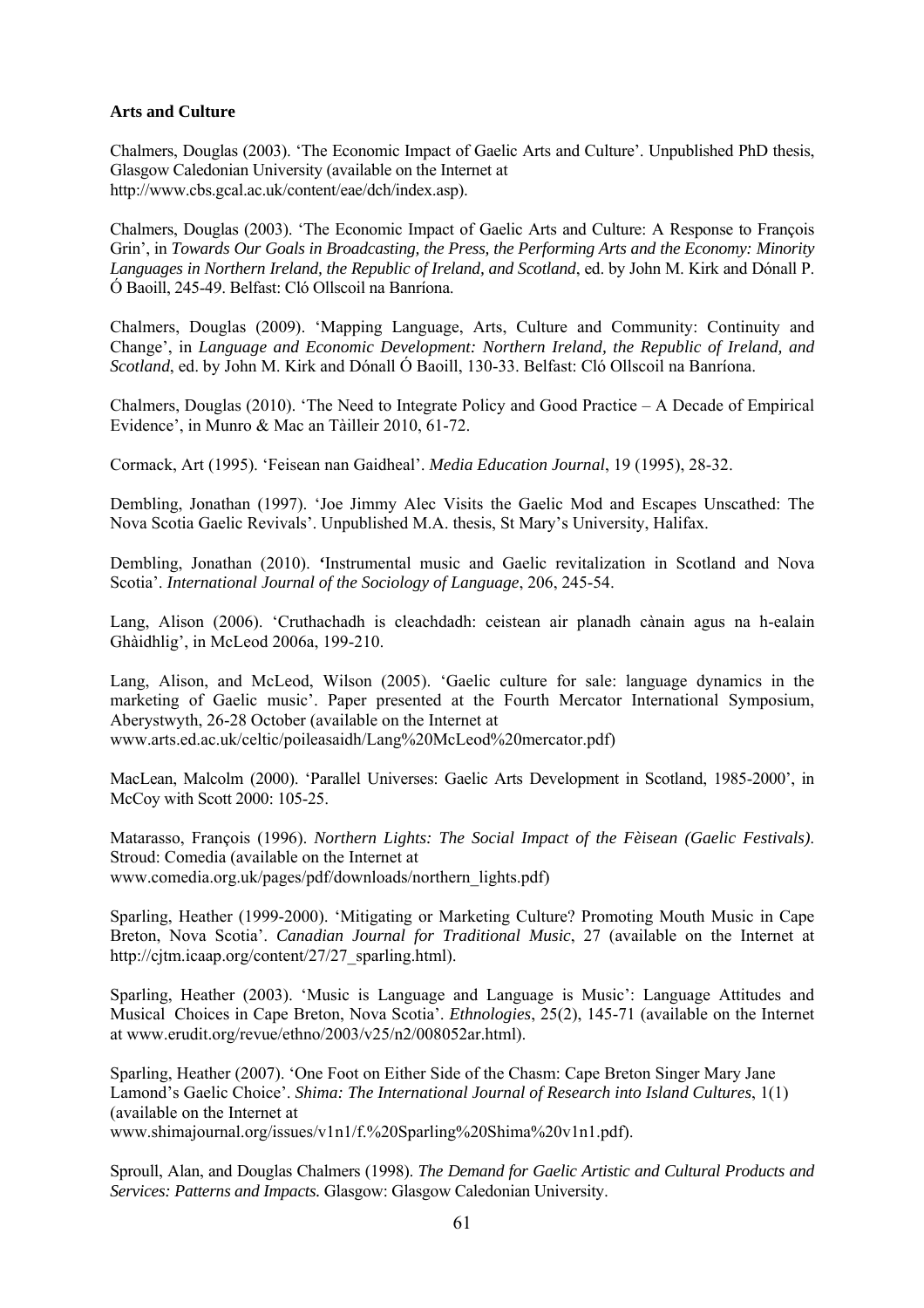Sproull, Alan, and Douglas Chalmers (2006). *The Demand for Gaelic Arts: Patterns and Impacts — A 10 year longitudinal study.* Stornoway: Gaelic Arts Strategic Development.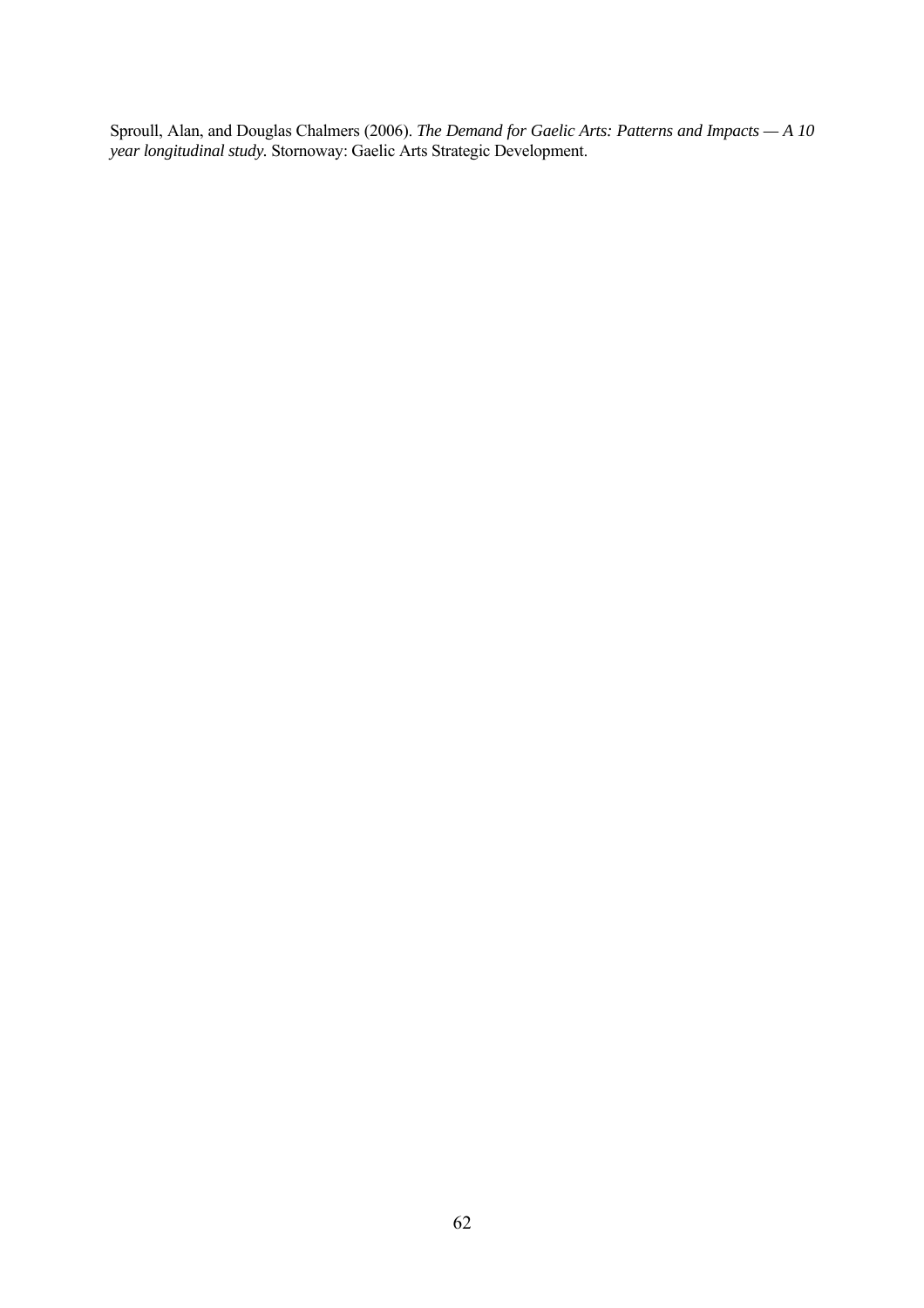#### **Sociolinguistics**

Baker, Susan (2005). 'A social psychological approach to preserving heritage languages: the survival of Gaelic in Nova Scotia'. Unpublished PhD thesis, University of Ottawa.

Bird, Barbara (1993). 'Attitudes to Gaelic: Young Adults in the Western Isles', in *FASGNAG II: Second Conference on Research and Studies on the Maintenance of Gaelic* (Sabhal Mòr Ostaig, 24-26 March).

Black, Ronald (1994). 'Bog, Loch and River: The Nature of Reform in Scottish Gaelic', in *Language Reform: History and Future*, vol. 6, ed. by István Fodor and Claude Hagège, 123-48. Hamburg: Helmut Buske Verlag.

Coleman, Jack (1975). 'Language shift in a bilingual Hebridean crofting community'. Unpublished PhD thesis, University of Massachusetts.

Constantinidou, Evi (1994). 'The "Death" of East Sutherland Gaelic: Death by Women?', in *Bilingual Women: Anthropological Approaches to Second-Language Use*, ed. by Pauline Burton, Ketaki Kushari Dyson, and Shirley Ardener, 111-27. Oxford: Berg Publishers.

Craig, Jeffrey (1996). 'The geography of the Scottish Gaelic language on Cape Breton Island, Nova Scotia, Canada'. Unpublished MA thesis, University of Cincinnati.

Dorian, Nancy C. (1980). *Language Death: A Case Study of a Gaelic-Speaking Community*. Philadelphia: University of Pennsylvania Press.

Dorian, Nancy C. (1981). 'The Valuation of Gaelic by Different Mother-Tongue Groups Resident in the Highlands'. *Scottish Gaelic Studies*, 13, Part 2, 169-82.

Dorian, Nancy C. (1987). 'The Value of Language Maintenance Efforts Which are Unlikely to Succeed'. *International Journal of the Sociology of Language,* 68, 57-67.

Durkacz, Victor E. (1996 [1983]). *The Decline of the Celtic Languages: A Study of Linguistic and Cultural Conflict in Scotland, Wales and Ireland from the Reformation to the Twentieth Century*. Edinburgh: John Donald.

Duwe, Kurt (2003-04). *Gàidhlig (Scottish Gaelic) Local Studies*. 27 vols. Wedel, Germany: Hydromod (available on the Internet at http://www.linguae-celticae.org/GLS\_english.htm)

*Vol 01: Aird nam Murchan & Loch Abar an Iar (Ardnamuchan & West Lochaber)* (also 2nd edn 2005)

*Vol 02: Eilean Bharraigh (Isle of Barra)* (also 2nd edn 2005)

*Vol 03: Uibhist a Deas agus Beinn a' Bhaoghla (South Uist & Benbecula)* (also 2nd edn 2005)

*Vol 04: Iar Thuath Chataibh (Northwest Sutherland)* (also 2nd edn 2005)

*Vol 05: Uibhist a Tuath (North Uist)* (also 2nd edn 2005)

*Vol 06: Na Hearadh (Harris)* (also 2nd edn 2006)

 *Vol 07: Eilean Leòdhais: Na Lochan (Isle of Lewis: Lochs)* (also 2nd edn 2006)

*Vol 08: Eilean Leòdhais: Uig & Carlabhagh (Isle of Lewis: Uig & Carloway)* (also 2nd edn 2006)

*Vol 09: Taobh Siar Rois: Loch Bhraoin & Geàrrloch (Wester Ross: Lochbroom & Gairloch)* (also 2nd edn 2006)

*Vol 10: Taobh Siar Rois: A' Chomraich, Loch Carrann & Loch Aillse (Wester Ross: Applecross, Lochcarron & Lochalsh)* (also 2nd edn 2006)

*Vol 11: An t-Eilean Sgitheanach: Tròndairnis, Diùranais & Minginis (Isle of Skye: Trotternish, Duirinish & Minginish)* (also 2nd edn 2006)

*Vol 12: An t-Eilean Sgitheanach: Port Rìgh, an Srath & Slèite (Isle of Skye: Portree, Strath & Sleat)* (also 2nd edn 2006)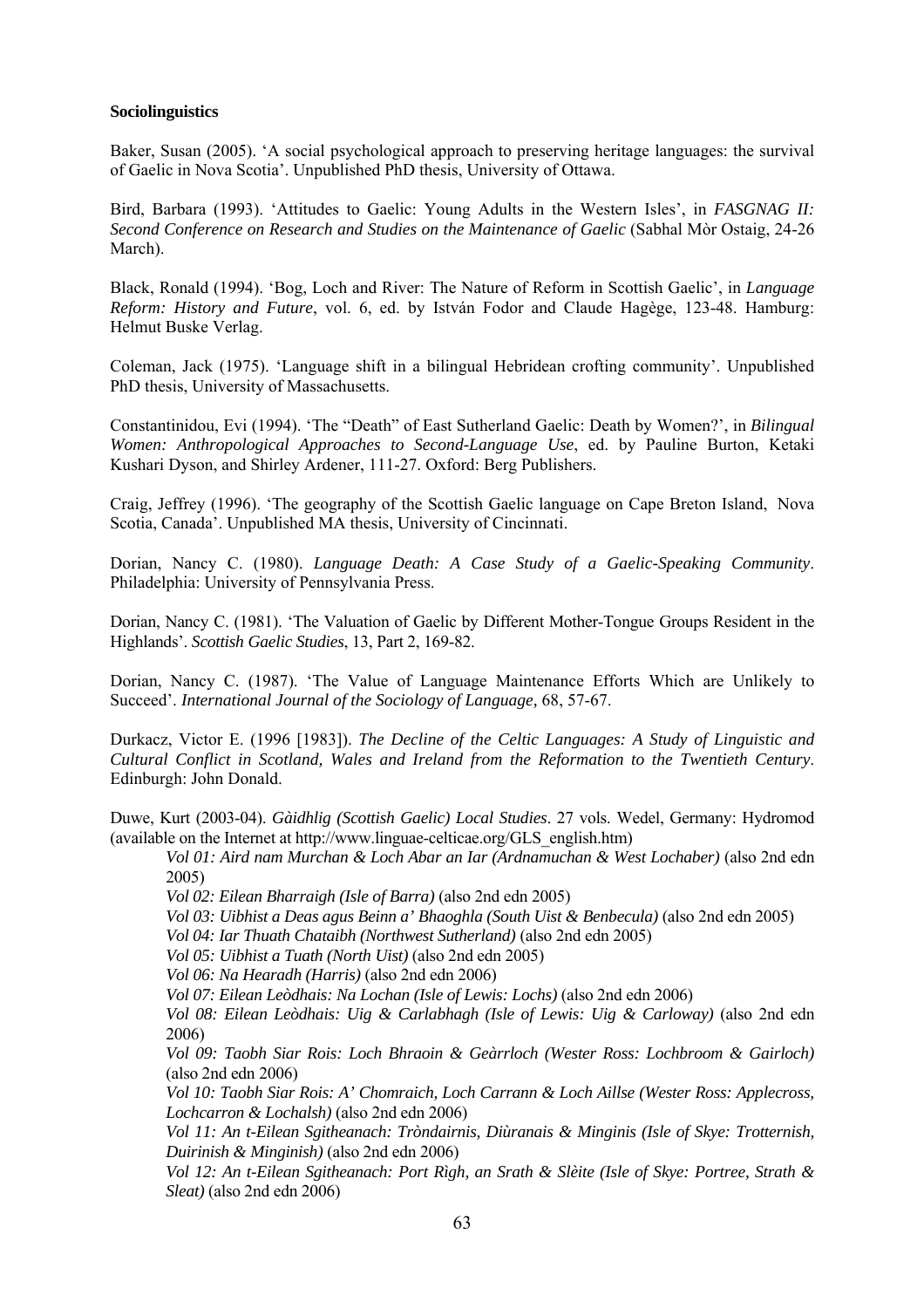*Vol 13: Eilean Leòdhais: An Taobh Siar agus Nis (Isle of Lewis: Westside and Ness)* (also 2nd edn 2006) *Vol 14: Eilean Leòdhais: Am Bac & An Rubha (Isle of Lewis: Back & Point)* (also 2nd edn 2006)  *Vol 15: Eilean Leòdhais: Steòrnabhagh (Isle of Lewis: Stornoway)* (also 2nd edn 2006)  *Vol 16: Ile, Diùra & Colbhasa (Islay, Jura & Colonsay)* (also 2nd edn 2006) *Vol 17: Gleann Comhann, Lios Mòr & Ard Chatain (Glencoe, Lismore & Ardchattan)* (also 2nd edn 2006)  *Vol 18: An t-Òban & Latharna a Deas (Oban & South Lorn)* (also 2nd edn 2006) *Vol 19: An Gearasdan & Loch Abar an Ear (Fort William & East Lochaber)* (also 2nd edn 2006)  *Vol 20: Muile, Tiriodh & Colla (Mull, Tiree & Coll)* (also 2nd edn 2006) *Vol 21: Bàideanach, Srath Spè, Nàrann & Bràighean Mhàrr (Badenoch, Strathspey, Nairn & Braes of Mar) Vol 22: Cataibh an Ear & Gallaibh (East Sutherland & Caithness) Vol 23: Inbhirnis & Taobh Loch Nis (Inverness & Loch Ness-side) Vol 24: Taobh Sear Rois & An t-Eilean Dubh (Easter Ross & Black Isle) Vol 25: Dal Riada & Cinn Tìre (Mid Argyll & Kintyre) Vol 26: Comhal, Siorrachd Bhòid & Dùn Breatainn (Cowal, Buteshire & Dumbarton) Vol 27: Siorrachd Pheairt & Sruighlea (Perthshire & Stirling)* 

Edwards, John (1991). 'Gaelic in Nova Scotia' in *Linguistic Minorities, Society and Territory*, ed. by Colin H. Williams, 269-97. Clevedon, Avon: Multilingual Matters.

Edwards, John, et al. (1993). 'Gaelic Language Attitudes in Nova Scotia: Findings from a Biased Sample', in *FASGNAG II: Second Conference on Research and Studies on the Maintenance of Gaelic* (Sabhal Mòr Ostaig, 24-26 March).

Edwards, John (2010). 'Gaelic in Scotland' and 'Gaelic in Nova Scotia', in *Minority Languages and Group Identity: Cases and Categories*, 129-48 and 149-72. Amsterdam: John Benjamins.

Ennew, Judith (1978). 'Gaelic as the Language of Industrial Relations'. *Scottish Journal of Sociology*, 3, 51-68.

Euromosaic (1995). *Gaelic in Scotland* (Research Centre of Wales) (available on the Internet at http://www.uoc.es/euromosaic/web/document/gaelic/an/i1/i1.html)

Euromosaic (1995). *Gaelic language use survey* (Research Centre of Wales) (available on the Internet at http://www.uoc.es/euromosaic/web/document/gaelic/an/e1/e1.html)

Galloway, John (2007). 'Language shift and cultural change in the Gaidhealtachd — what prospect for the cultural identity?' *Scottish Gaelic Studies*, 23, 201-12.

Gillies, William (1987). 'Scottish Gaelic – The Present Situation', in *Third International Conference on Minority Languages: Celtic Papers*, ed. by Gearóid Mac Eoin, Anders Ahlqvist and Donncha Ó hAodha, 27-46. Clevedon, Avon: Multilingual Matters.

Glaser, Konstanze (2001). 'Essentialism and Relativism in Gaelic and Sorbian Language Revival Discourses' (paper presented at the University of Edinburgh, 30 January; available on line at http://www.arts.ed.ac.uk/celtic/poileasaidh/seminarwebversion2.html)

Glaser, Konstanze (2002). 'Language and Ethnic/National Identity in Europe: The importance of Gaelic and Sorbian to the maintenance of associated cultures and ethno-cultural identities'. Unpublished PhD thesis, Middlesex University.

Glaser, Konstanze (2004). 'Ethno-Cultural Continuity through Language: The Case of Scots Gaelic', in *Communicating Cultures*, ed. by Ullrich Kockel and Máiréad Nic Craith, 176-98. Münster: Lit Verlag.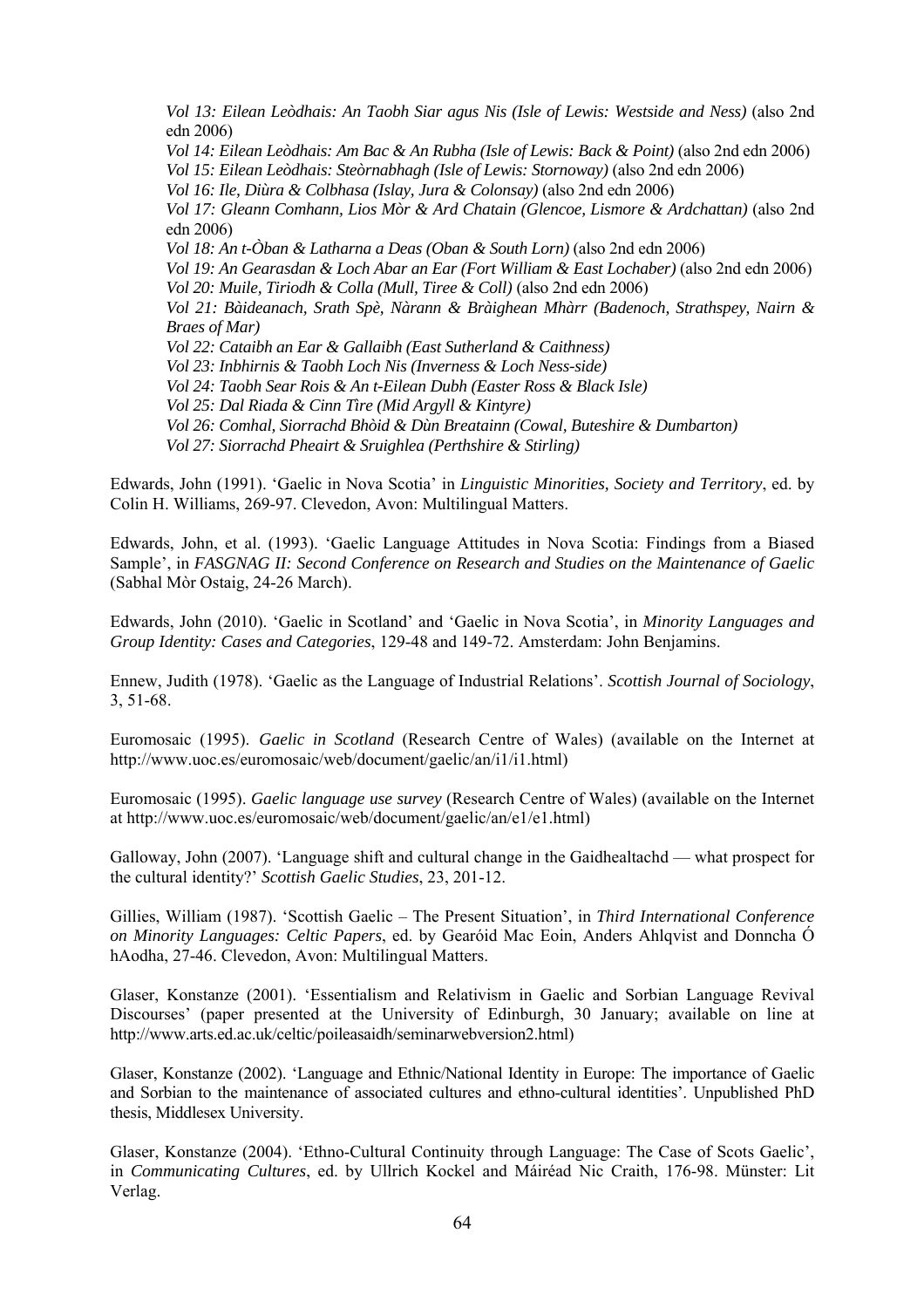Glaser, Konstanze (2006). 'Reimagining the Gaelic community: ethnicity, hybridity, politics and communication', in McLeod 2006a, 169-84.

Glaser, Konstanze (2007). *Minority Languages and Cultural Diversity in Europe: Gaelic and Sorbian Perspectives*. Clevedon: Multilingual Matters.

Hindley, Reg (1993). 'Lessons from Irish Experience: Some Dangers of Gaelic Language "Revival" Policies and Methods', in *FASGNAG II: Second Conference on Research and Studies on the Maintenance of Gaelic* (Sabhal Mòr Ostaig, 24-26 March).

James, Clive (1991). 'What Future for Scotland's Gaelic-speaking Communities?', in *Linguistic Minorities, Society and Territory*, ed. by Colin H. Williams, 173-218. Clevedon, Avon: Multilingual Matters.

Johnstone, Richard (1994). *The Impact of Current Developments to Support the Gaelic Language: Review of Research*. Stirling: Scottish CILT.

Lamb, William (1999). 'A Diachronic Account of Gaelic News-speak: The Development and Expansion of a Register'. *Scottish Gaelic Studies*, 19, 141-71.

Mac an Tàilleir, Iain (2008). 'Where Do People Speak Gaelic? — Skye and the Western Isles', in *Crossing the Minch: Exploring the Links between Skye and the Outer Hebrides*, 60-69. Port of Ness: Islands Book Trust.

Mac an Tàilleir, Iain (2010). 'A' Ghàidhlig anns a' Chunntas-shluaigh', in Munro & Mac an Tàilleir 2010, 19-34.

MacAulay, Cathlin (1998). 'Gaelic: A Study of Language Maintenance and Shift in the Scottish Gaidhealtachd'. Unpublished PhD thesis, University of Hertfordshire.

MacAulay, Donald (1976-78). 'The Writing of Scottish Gaelic: Uses of Convention and Innovation'. *Transactions of the Gaelic Society of Inverness*, 50, 81-96.

MacAulay, Donald (1982). 'Register range and choice in Scottish Gaelic'. *International Journal of the Sociology of Language*, 35 (1982), 25-48.

MacAulay, Donald (1982). 'Borrow, Calque, and Switch: The Law of the English Frontier', in *Linguistic Form and Linguistic Variation (Amsterdam Studies in the Theory and History of Linguistic Science, IV),* ed. by John Anderson, 203-37. Amsterdam: John Benjamins.

MacAulay, Donald (1986). 'New Gaelic'. *Scottish Language*, 5, 120-25.

MacAulay, Donald (1994). 'Canons, myths and cannon fodder'. *Scotlands*, 1 (1994), 35-54.

[see also MacAmhlaigh, Dòmhnall]

McCoy, Gordon, with Scott, Maolcholaim (eds.) (2000). *Aithne na nGael/Gaelic Identities*. Belfast: Institute of Irish Studies, Queen's University Belfast/ULTACH Trust.

MacDonald, Kenneth D. (1968). 'The Gaelic Language, its Structure and Development', in *The Future of the Highlands*, ed. by Derick S. Thomson and Ian Grimble, 175-99. London: Routledge & Kegan Paul.

MacDonald, Morag (1984). 'Gaelic language and cultural maintenance in the Scottish Hebridean islands of Barra and Harris'. Unpublished PhD thesis, Hatfield Polytechnic.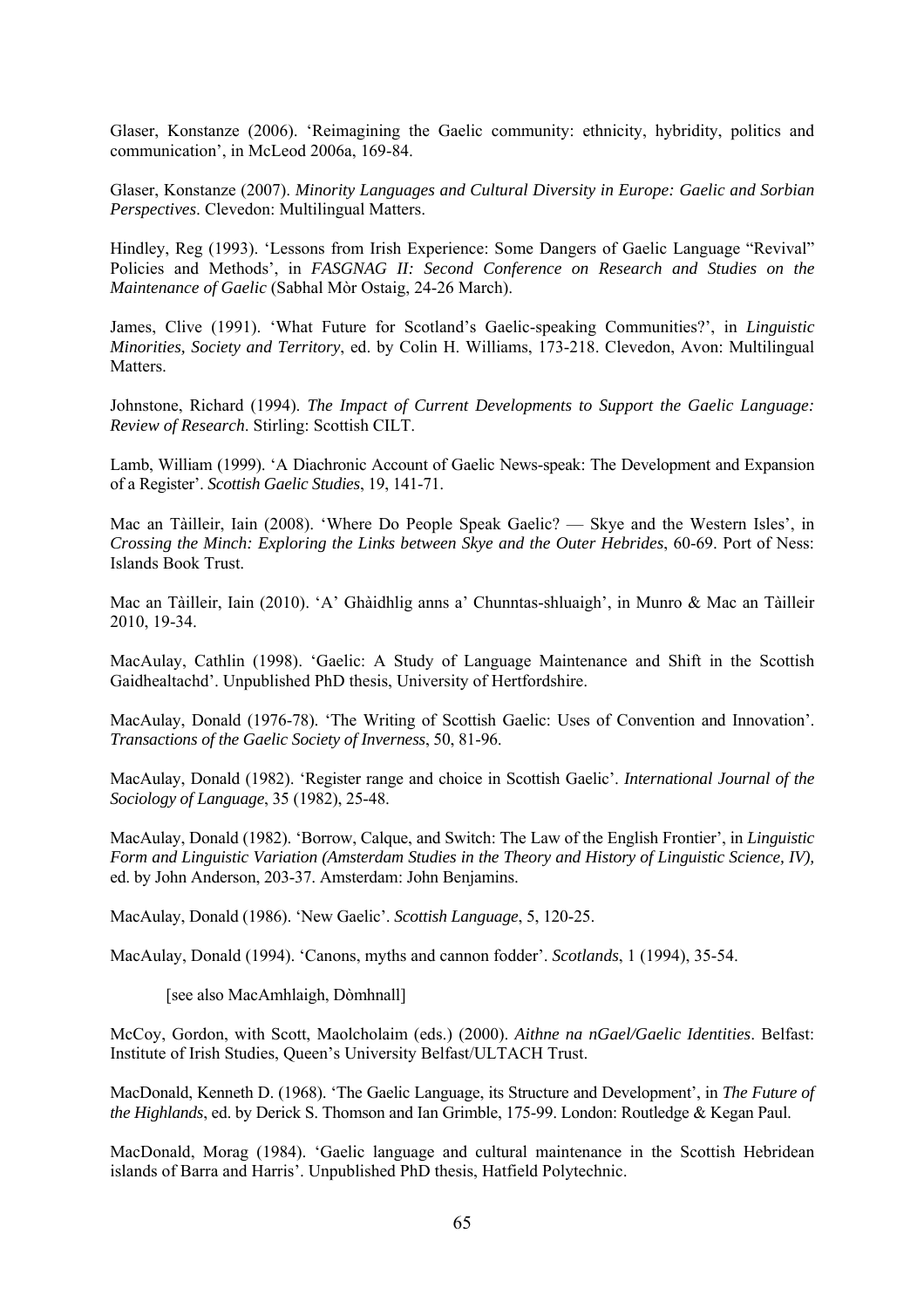[see also MacNeil, Morag]

MacDonald, Sharon (1987). 'Social and linguistic identity in the Scottish Gaidhealtachd: a study of Staffin, Isle of Skye'. Unpublished D. Phil. thesis, University of Oxford.

MacDonald, Sharon (1993). 'Some Reflections on the Cultural Contexts of Language Shift in the Scottish Highlands', in *FASGNAG II: Second Conference on Research and Studies on the Maintenance of Gaelic* (Sabhal Mòr Ostaig, 24-26 March).

MacDonald, Sharon (1997). *Reimagining Culture: Histories, Identities, and the Gaelic Renaissance*. Oxford: Berg.

MacDonald, Sharon (1999). 'The Gaelic Renaissance and Scotland's Identities'. *Scottish Affairs*, 29, 100- 118.

McEwan-Fujita, Emily (1997). 'Scottish Gaelic and Social Identity in Contemporary Scotland', in *Ambiguous Identities in the New Europe, Replika Special Issue*, ed. by Miklos Voros and Miklos Hadas, 135-156. Budapest: Replika Kor (available on the Internet at http://www.c3.hu/scripta/scripta0/replika/english/02/10mcewan.htm)

McEwan-Fujita, Emily (1997). 'From "the rude speech of a barbarous people" to "Scotland's Celtic legacy": Ideologies of Revival and Revitalization in Gaelic-English Contact', in *CLS 33: Papers from the Panels*, 75-83. Chicago: Chicago Linguistic Society.

McEwan-Fujita, Emily (1997). 'Scottish Gaelic and the Politics of Ethnicity in Contemporary Scotland'. Unpublished M.A. thesis, University of Chicago.

McEwan-Fujita, Emily (1998). '"I Am on the Big Streets of Europe": Scottish Gaelic Language Revival and Pan-European Identity'. Paper presented at the American Anthropological Association 97th Annual Meeting, Philadelphia, Pennsylvania, December 2-6.

McEwan-Fujita, Emily (2003). 'Gaelic in Scotland, Scotland in Europe: Minority Language Revitalization in the Age of Neoliberalism'. Unpublished PhD thesis, University of Chicago.

McEwan-Fujita, Emily (2005). 'Neoliberalism and Minority-Language Planning in the Highlands and Islands of Scotland'. *International Journal of the Sociology of Language*, 171, 155- 171.

McEwan-Fujita, Emily (2008). 'Working at "9 to 5" Gaelic: Speakers, Contexts, and Ideologies of an Emerging Minority Language Register', in *Sustaining Linguistic Diversity: Endangered and Minority Languages and Language Varieties*, ed. by Kendall A. King et al., 81-93. Washington, DC: Georgetown University Press.

McEwan-Fujita, Emily (2010). 'Sociolinguistic Ethnography of Gaelic Communities', in Watson & Macleod 2010, 172-217.

MacFhionghuin, Coinneach (2006). 'Cothrom mu Dheireadh air Coimhearsnachd Ghàidhlig'. *Gath*, 5, 4-8.

MacIntosh, Farquhar (1999). 'The Prospects for Gaelic', in *Celtic Connections: Proceedings of the Tenth International Congress of Celtic Studies*, ed. by Ronald Black, William Gillies, and Roibeard Ó Maolalaigh, 457-69. East Linton, East Lothian: Tuckwell Press.

MacKinnon, Kenneth (1974). *The Lion's Tongue: The Story of the Original and Continuing Language of the Scottish People*. Inverness: Club Leabhar.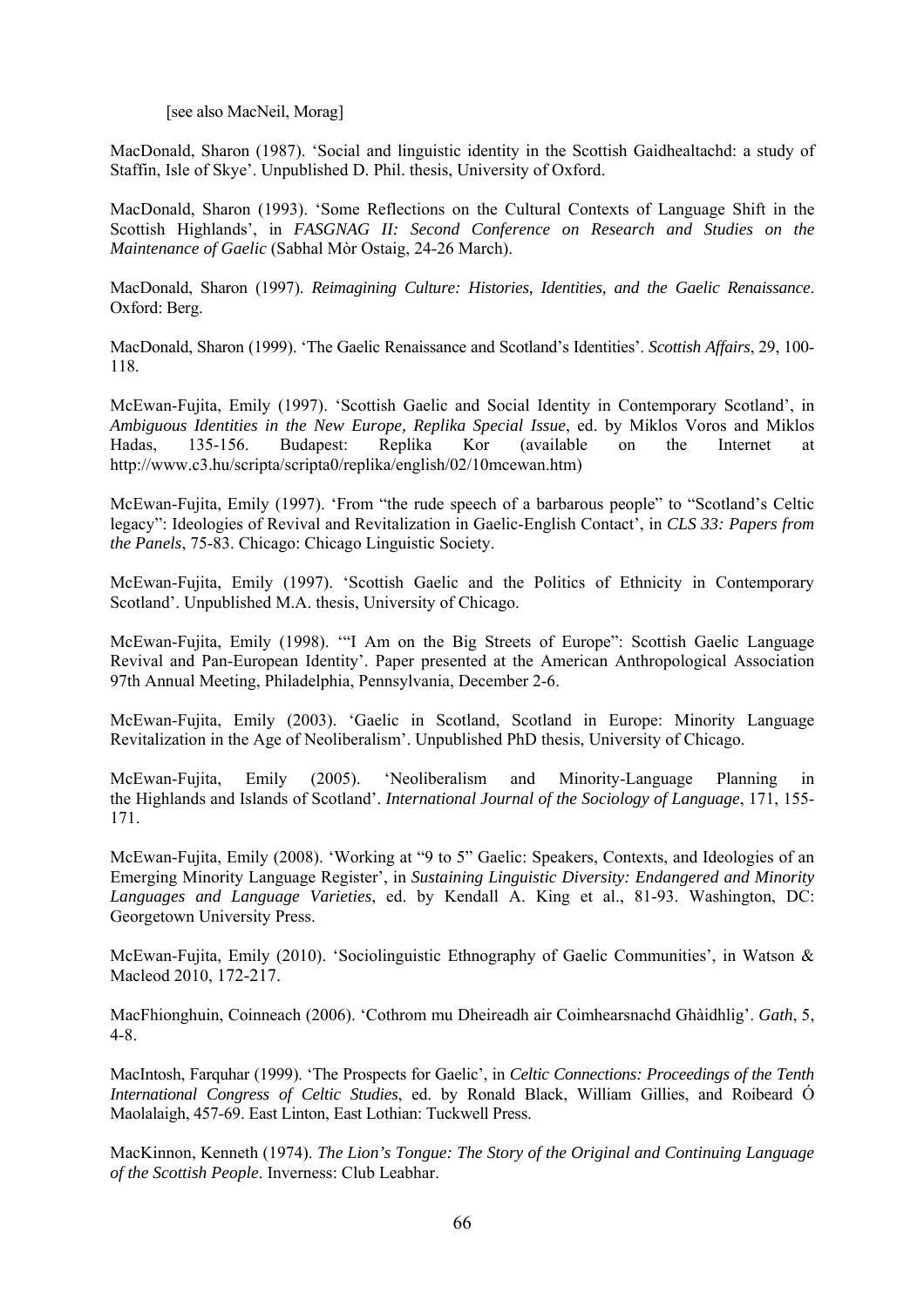MacKinnon, Kenneth (1977). *Language, Education and Social Processes in a Gaelic Community*. London: Routledge and Kegan Paul.

MacKinnon, Kenneth (1977). 'Language Shift and Education: Conservation of Ethnolinguistic Culture Amongst Schoolchildren of a Gaelic Community'. *International Journal of the Society of Language*, 14, 31-56.

MacKinnon, Kenneth (1978). *Gaelic in Scotland 1971: Some Sociological and Demographic Considerations of the Census Report for Gaelic*. Hatfield: Hertis Publications.

MacKinnon, Kenneth, and Morag MacDonald (1980). *Ethnic Communities: The Transmission of Language and Culture in Harris and Barra*. Hatfield: Hertis Publications.

MacKinnon, Kenneth (1981). *Scottish Opinion on Gaelic: A report on a national attitude survey for An Comunn Gàidhealach undertaken in 1981*. Hatfield: Hatfield Polytechnic.

MacKinnon, Kenneth (1982). *Gender, Language Shift and Social Homogenisation in Western Isles Communities*. Hatfield: Hertis Publications.

MacKinnon, Kenneth (1983). *Cape Breton Gaeldom in Cross-Cultural Context: The Transmission of Ethnic Language and Culture*. Hatfield: Hatfield Polytechnic.

MacKinnon, Kenneth (1984). *Gaelic Language Regeneration among Young People in Scotland 1971- 1981 From Census Data*. Hatfield: Hertis Publications.

MacKinnon, Kenneth (1984). 'Scottish Gaelic and English in the Highlands', in *Language in the British Isles*, ed. by Peter Trudgill, 499-516. Cambridge: Cambridge University Press.

MacKinnon, Kenneth (1984). 'Power at the Periphery: The Language Dimension in the Case of Gaelic Scotland'. *Journal of Multilingual and Multicultural Development*, 5, 491-510.

MacKinnon, Kenneth (1984). *Gaelic in Highland Region — The 1981 Census*. Inverness: An Comunn Gaidhealach.

MacKinnon, Kenneth (1985). 'Gaelic in the Census: A Tenacious Survival', in Hulbert 1985, 11-20.

MacKinnon, Kenneth (1986). 'The Scottish Gaelic Speech-Community: some social perspectives'. *Scottish Language*, 5, 65-84.

MacKinnon, Kenneth (1987). *Occupation, Migration and Language Maintenance in Gaelic Communities: Some Social and Demographic Aspects*. Hatfield: Hertis Publications.

MacKinnon, Kenneth (1987). 'Gender, Occupation and Educational Factors in Gaelic Language-Shift and Regeneration', in *Third International Conference on Minority Languages : Celtic Papers*, ed. by Gearóid Mac Eoin, Anders Ahlqvist and Donncha Ó hAodha (Clevedon, Avon: Multilingual Matters, 47-71.

MacKinnon, Kenneth (1988). *Gaelic Language Maintenance and Viability in the Isle of Skye*. Hatfield: Hatfield Polytechnic.

MacKinnon, Kenneth (1988-90). '"Ane End of Ane Auld Sang" — Or New Dawn? A Century on the Census for Scotland's Gaelic Question'. *Transactions of the Gaelic Society of Inverness*, 56, 21-51.

MacKinnon, Kenneth (1990). 'Language-maintenance and viability in Gaelic-speaking communities: Skye and the Western Isles in the 1981 Census'. *Scottish Gaelic Studies*, 16, 149-80.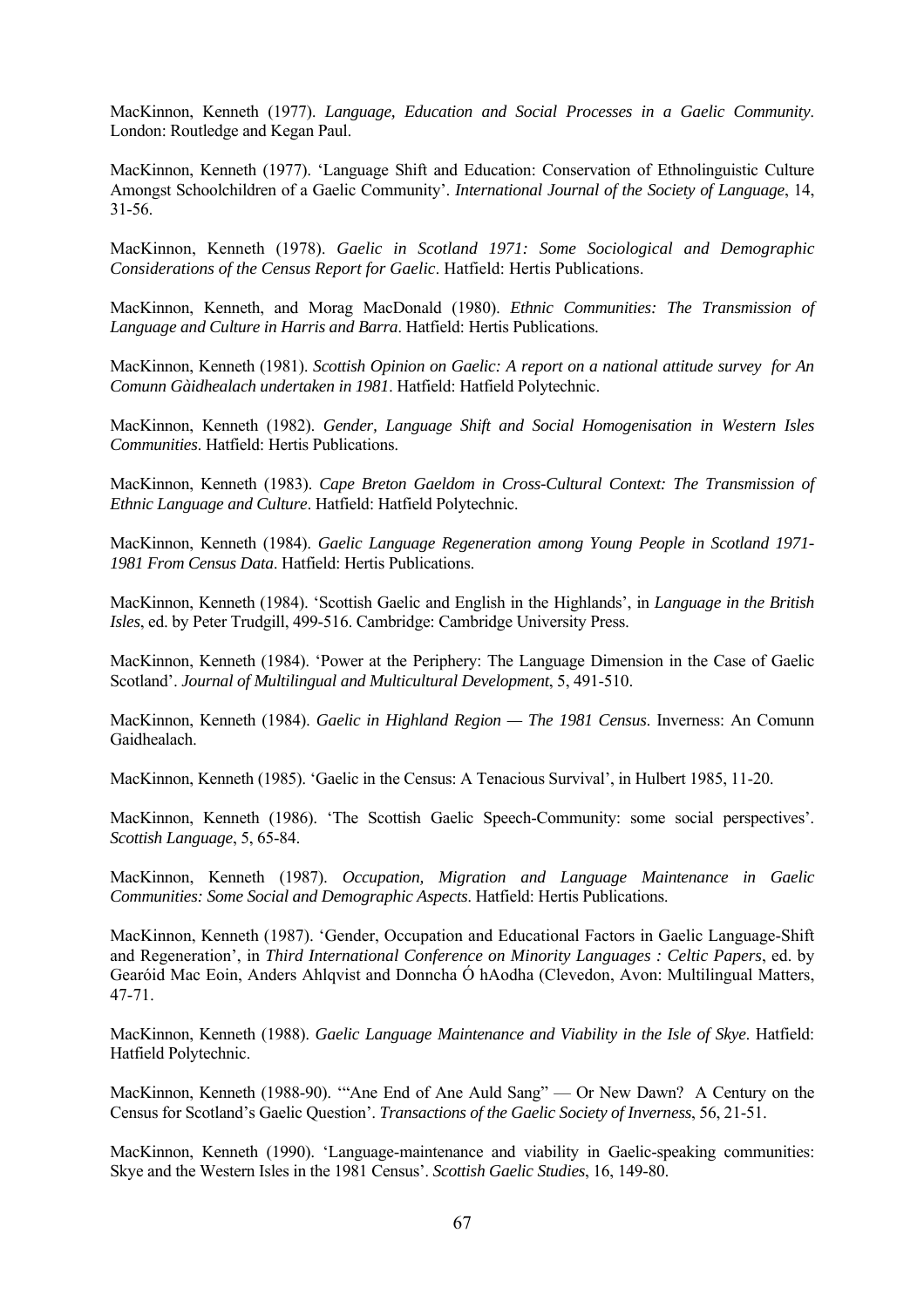MacKinnon, Kenneth (1990). 'Language-Maintenance and Viability in the Contemporary Scottish Gaelic Speech-community: Some Social and Demographic Factors', in *Fourth International Conference on Minority Languages, Proceedings*, ed. by Durk Gorter et al., vol. II, 69-90. Clevedon, Avon: Multilingual Matters.

MacKinnon, Kenneth [1990]. 'A Century on the Census: Gaelic in Twentieth-Century Focus', in *Gaelic and Scots in Harmony: Proceedings of the Second International Conference on the Languages of Scotland*, ed. by Derick S. Thomson (Glasgow: University of Glasgow Department of Celtic, 78-94 (available on the Internet at

http://www2.arts.gla.ac.uk/SESLL/STELLA/STARN/lang/GAELIC/focus.htm)

MacKinnon, Kenneth (1991). *Gaelic: A Past and Future Prospect*. Edinburgh: Saltire Society.

MacKinnon, Kenneth (1991). 'Language Retreat and Regeneration in the Present-Day Scottish Gaidhealtachd', in *Linguistic Minorities, Society and Territory*, ed. by Colin H. Williams, 121-51. Clevedon, Avon: Multilingual Matters.

MacKinnon, Kenneth (1991). 'Language-maintenance and viability in contemporary Gaelic-speaking communities: Skye and the Western Isles today (from survey and census date)', in *Language Contact in the British Isles: Proceedings of the Eighth International Symposium on Language Contact in Europe*, ed. by P. Sture Ureland and George Broderick, 495-533. Tübingen: Max Niemayer Verlag.

MacKinnon, Kenneth (1991). 'Local Speech Communities: maintenance, viability and in-migration from census analysis', in *The Lesser Used Languages — Assimilating Newcomers: Proceedings of the Conference held at Carmarthen, 1991*, ed. by Llinos Dafis, 28-54. Carmarthen: Joint Working Party on Bilingualism in Dyfed.

MacKinnon, Kenneth (1991). 'The Gaelic speech community', in *Multilingualism in the British Isles I: The Older Mother Tongues & Europe*, ed. by Safder Alladina and Viv Edwards, 49-67. London: Longman.

MacKinnon, Kenneth (1992). *An Aghaidh nan Creag/Despite Adversity: Gaelic's Twentieth Century Survival and Potential*. Inverness: Comunn na Gàidhlig.

MacKinnon, Kenneth (1993). 'Scottish Gaelic Today: Social History and Contemporary Status', in *The Celtic Languages*, ed. by Martin Ball, 491-535. London: Routledge.

MacKinnon, Kenneth (1994). *Gaelic in 1994: Report to the Euromosaic Project*. Ferintosh, the Black Isle: SGRÙD.

MacKinnon, Kenneth (1994). 'Gaelic Language-Use in the Western Isles', in *Studies in Scots and Gaelic: Proceedings of the Third International Conference on the Languages of Scotland*, ed. by Alexander Fenton and Donald A. MacDonald, 123-37. Edinburgh: Canongate.

MacKinnon, Kenneth (1995). 'The Dynamics of Scottish Gaelic', in *Watching one's Tongue: Aspects of Romance and Celtic Languages*, ed. by Mairéad Nic Craith, vol. 2, 177-200. Liverpool: Liverpool University Press.

MacKinnon, Kenneth (1995-96). 'Gaelic and "The Other Languages of Scotland" in the 1991 Populations Census'. *Scottish Language*, 14-15, 104-117.

MacKinnon, Kenneth (1996). 'Social Class and Gaelic Language Abilities in the 1981 Census'. *Scottish Gaelic Studies*, 17, 239-54.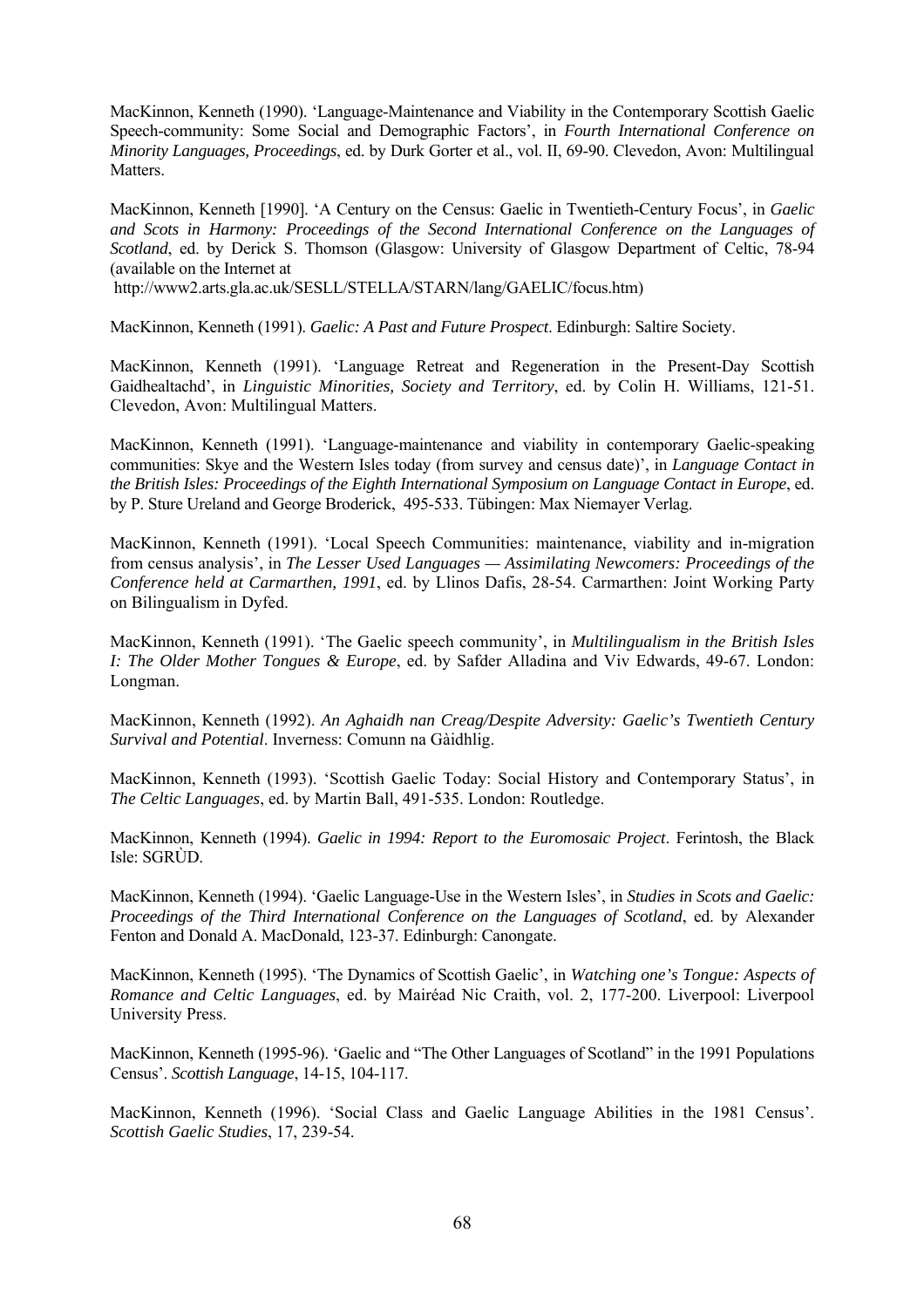MacKinnon, Kenneth (1996). 'Cape Breton — Western Isles: transatlantic resonance of language and culture', in *Language contact across the North Atlantic*, ed. by P. Sture Ureland and Iain Clarkson, 363- 86. Tübingen: Max Niemeyer Verlag.

MacKinnon, Kenneth (1997). *Language Use in Family, Community and Work Domains: The Euromosaic Gaelic Survey 1994/95 — Scotland, Western Isles and Skye*.

MacKinnon, Kenneth (1997). 'Minority languages in an integrating Europe: prospects for viability and maintenance', in *Language Minorities and Minority Languages in the Changing Europe*, ed. by Brunon Synak and Tomasz Wicherkiewicz (Gdánsk: Wyndawnictwo Uniwersytetu Gdándskiego, 1997), 93-109.

MacKinnon, Kenneth (1997). 'Gaelic as an endangered language — problems and prospects'. Paper presented to the Workshop on Endangered Languages, University of York, 26-27 July.

MacKinnon, Kenneth (1998). 'Gaelic in Scotland', in *Minority Languages in Scandinavia, Britain and Ireland*, ed. by Ailbhe Ó Corráin and Séamas Mac Mathúna, 175-97. Uppsala: University of Uppsala.

MacKinnon, Kenneth (1998). 'Gaelic in Family, Work and Community Domains: Euromosaic Project 1994/95'. *Scottish Language*, 17, 55-69.

MacKinnon, Kenneth (1999). 'Celtic Language-Groups: Identity and Demography in Cross-Cultural Comparison', in *Celtic Connections: Proceedings of the Tenth International Congress of Celtic Studies*, ed. by Ronald Black, William Gillies, and Roibeard Ó Maolalaigh, 457-69. East Linton, East Lothian: Tuckwell Press.

MacKinnon, Kenneth (1999). 'Can the Heartlands Hold? Prospects of post-modern speech communities in the Celtic Homelands'. Paper to the 11th International Congress of Celtic Studies, University College Cork, 25-31 July (available on the Internet at www.sgrud.org.uk/anfy/gaelic\_articles/11\_celt\_cong.htm)

MacKinnon, Kenneth (2000). 'Scottish Gaelic', in *Languages in Britain and Ireland*, ed. by Glanville Price, 44-57. Oxford: Blackwell.

MacKinnon, Kenneth (2000). 'Neighbours in Persistence: Prospects for Gaelic Maintenance in a Globalising English World', in McCoy with Scott 2000, 144-55.

MacKinnon, Kenneth (2000). 'Occupational class, age and gender in the Gaelic speech-community from census data', in *Developing Minority Languages: Proceedings of the Fifth International Conference on Minority Languages*, ed. by Peter Wynn Thomas and Jayne Mathias, 72-98. Cardiff: University of Wales Press.

MacKinnon, Kenneth (2000). 'Gaelic-language usage in the community and media: Western Isles of Scotland, 1987-88', in *Developing Minority Languages: Proceedings of the Fifth International Conference on Minority Languages*, ed. by Peter Wynn Thomas and Jayne Mathias, 614-31. Cardiff: University of Wales Press.

MacKinnon, Kenneth (2000). 'Identity, Attitudes and Support for Gaelic Policies: Gaelic Speakers in the Euromosaic Survey 1994/85'. Paper to the Sixth International Conference on the Languages of Scotland and Ulster, Belfast, 9-13 August.

MacKinnon, Kenneth (2001). 'Identity, Attitudes and Support for Gaelic Policies: Gaelic Speakers in the Euromosaic Survey 1994/85', in *Language Links: The Languages of Scotland and Ireland*, ed. by John M. Kirk and Dónall P. Ó Baoill, 171-80. Belfast: Cló Ollscoil na Banríona.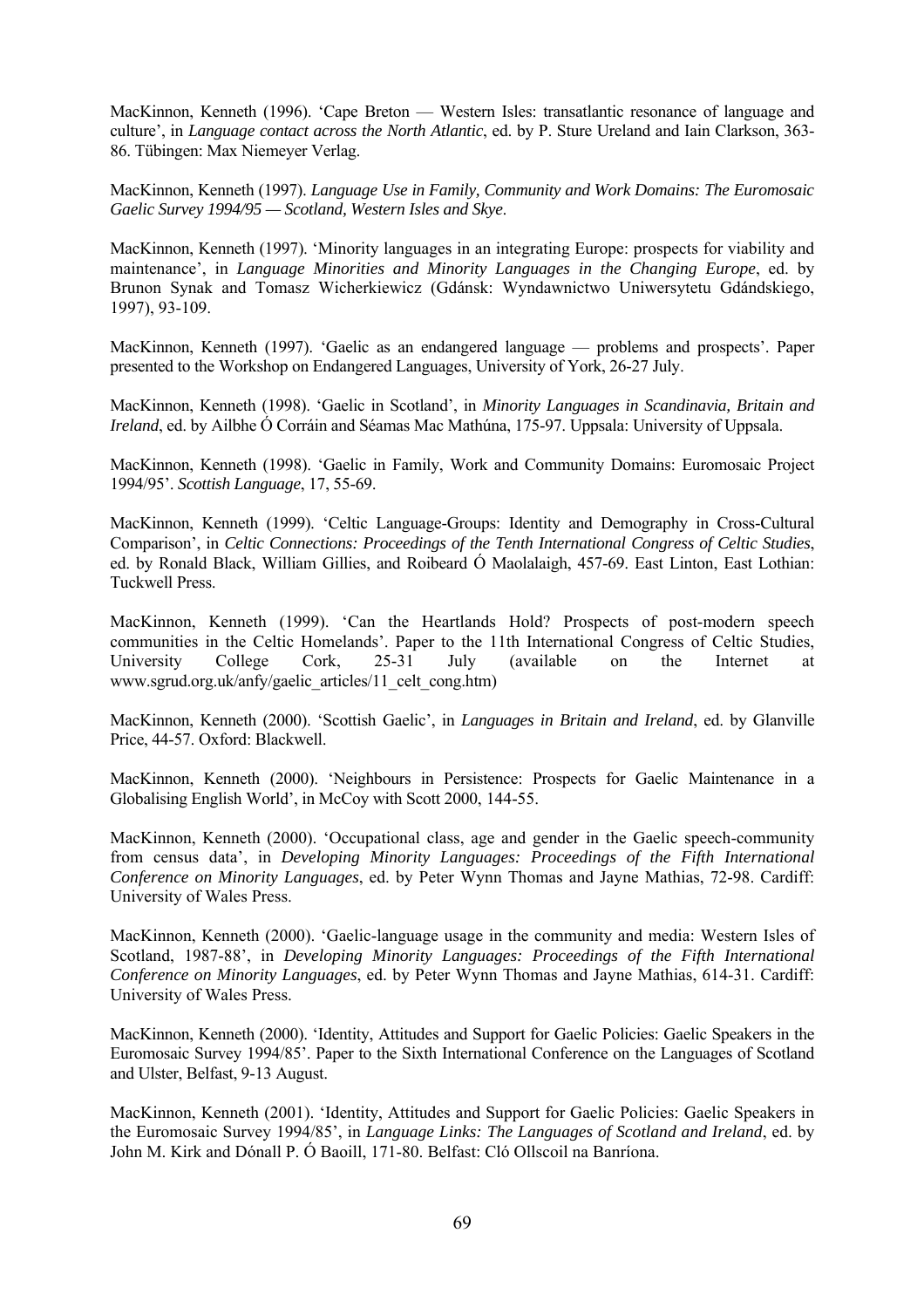MacKinnon, Kenneth (2001). 'Fàs no Bàs (Prosper or Perish): Prospects of Survival for Scottish Gaelic', in *Linguistic Politics: Language Policies for Northern Ireland, the Republic of Ireland, and Scotland*, ed. by John Kirk and Dónall Ó Baoill, 255-58. Belfast: Cló Ollscoil na Banríona.

MacKinnon, Kenneth (2004). 'Reversing Language Shift: Celtic Languages Today — Any Evidence?' *Journal of Celtic Linguistics*, 8, 109-32.

MacKinnon, Kenneth (2004). 'Gaelic in the 2001 census: a few green shoots amidst the gloom', in *Doonsin' Emerauds: New Scrieves anent Scots an Gaelic / New Studies in Scots and Gaelic*, ed. by J. Derrick McClure, 24-35. Belfast: Cló Ollscoil na Banríona.

MacKinnon, Kenneth (2006). 'The Western Isles Language Plan: Gaelic to English language shift 1972-2001', in McLeod 2006a, 49-71.

MacKinnon, Kenneth (2007). 'Gaelic', in *Language in the British Isles*, ed. by David Britain, 200-217. Cambridge: Cambridge University Press, 2007.

MacKinnon, Kenneth (2007). 'Migration, Family and Education in Gaelic Policy Perspective'. *Scottish Language*, 26, 52-60.

MacKinnon, Kenneth (2009). 'Celtic Languages in a Migration Society: Economy, Population Structure and Language Maintenance', in *Language and Economic Development: Northern Ireland, the Republic of Ireland, and Scotland*, ed. by John M. Kirk and Dónall Ó Baoill, 166-74. Belfast: Cló Ollscoil na Banríona.

MacKinnon, Kenneth (2009). 'Scottish Gaelic today: social history and contemporary status', in *The Celtic Languages*, ed. by Martin J. Ball and Nicole Müller, 587-649. London: Routledge.

MacLeod, Stewart A. (1989). 'Language death in Scotland; a linguistic analysis of the process of language death and linguistic interference in Scottish Gaelic and Scots language'. Unpublished Ph.D. thesis, University of Aberdeen.

McLeod, Wilson (1998). 'Autochthonous language communities and the Race Relations Act'. 1998 *Web Journal of Current Legal Issues*, no. 1 (available on the Internet at http://webjcli.ncl.ac.uk/1998/issue1/mcleod1.html)

McLeod, Wilson (2000). 'Official Gaelic: Problems in the Translation of Public Documents'. *Scottish Language*, 19, 100-16.

McLeod, Wilson (2001). 'A' Ghàidhlig anns an 21mh Linn: Sùil air Adhart', in *Léachtaí Cholm Cille XXXI (Ceist na Teanga)*, 90-109. Maynooth: An Sagart.

McLeod, Wilson (2001). 'Gaelic in the New Scotland: Politics, Rhetoric, and Public Discourse'. *Journal on Ethnopolitics and Minority Issues in Europe* (available on the Internet at www.ecmi.de)

McLeod, Wilson (2002). 'Gaelic in Scotland: A "Renaissance" Without Planning', in *Hizkuntza Biziberritzeko Saoiak/Experiencias de Inversión del Cambio Lingüístico/Récupération de la Perte Linguistique/Reversing Language Shift*, 279-95. Vitoria-Gasteiz: Eusko Jaurlaritzaren Argitalpen Zerbitzu Nagusia/Servicio Central de Publicaciones del Gobierno Vasco (available on the Internet at http://www.euskara.euskadi.net/r59738/es/contenidos/informacion/argitalpenak/es\_6092/ adjuntos/EREMU.PDF)

McLeod, Wilson (2005). *Gàidhlig ann an Dùn Èideann: Cleachdadh agus Beachdan / Gaelic in Edinburgh: Usage and Attitudes*. Edinburgh: Celtic and Scottish Studies, University of Edinburgh.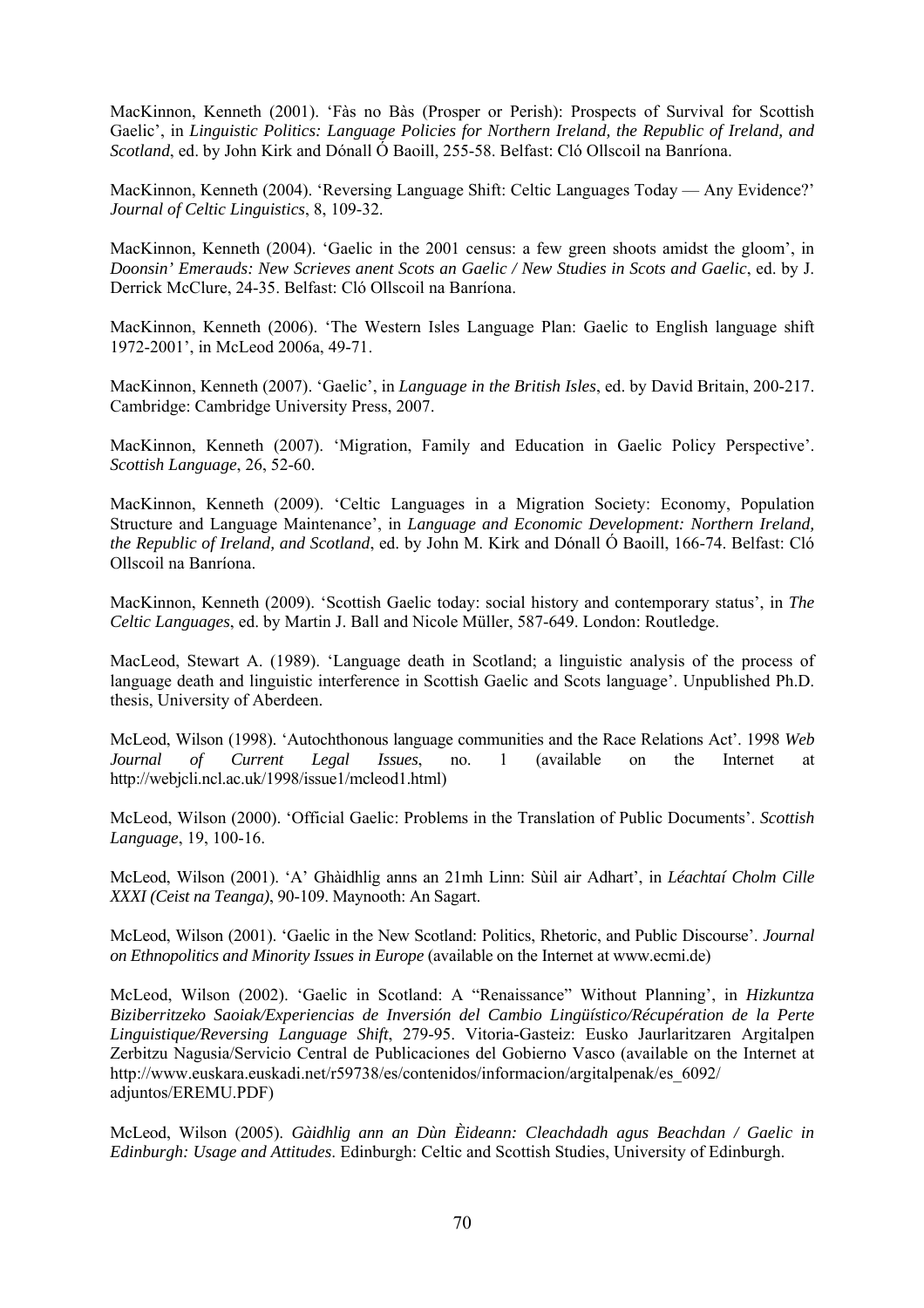McLeod, Wilson, ed. (2006a). *Revitalising Gaelic in Scotland: Policy, Planning and Public Discourse*. Edinburgh: Dunedin Academic Press.

McLeod, Wilson (2009). 'Gaelic in Scotland: "existential" and "internal" sociolinguistic issues in a changing policy environment'. *Sochtheangeolaíocht na Gaeilge: Léachtaí Cholm Chille XXXIX*, 16-61.

MacNeil, Morag M. (1995-96). 'Gaelic: An Exploration of the Interplay of Sociolinguistic Factors'. *Scottish Language*, 14/15, 90-103.

Mertz, Elizabeth (1982). 'No Burden to Carry? Cape Breton Pragmatics and Metapragmatics'. Unpublished PhD thesis, Duke University.

Mertz, Elizabeth (1989). 'Sociolinguistic creativity: Cape Breton Gaelic's linguistic "tip"', in *Investigating Obsolence: Studies in Language Contraction and Death*, ed. by Nancy Dorian, 103-16. Cambridge: Cambridge University Press.

Morgan, Peadar (2000). 'The Gael is Dead; Long Live the Gaelic: The Changing Relationship between Native and Learner Gaelic Users', in McCoy with Scott 2000, 126-32.

Müller, Martina (2003). *Sprachkontakt und Sprachwandel auf der Insel Skye (Schottland).* Berlin: Logos Verlag.

Müller, Martina (2005). 'Bilingualism and writing among Gaelic-medium pupils at secondary level in the Isle of Skye (Scotland)', in *Integration of European Language Research*, ed. by P. Sture Ureland, 365-402. Berlin: Logos.

Müller, Martina (2006). 'Language use, language attitudes and Gaelic writing ability among secondary pupils in the Isle of Skye', in McLeod 2006a, 119-38.

Ní Ghearáin, Helena (2007). 'Lexical Modernisation in Irish: possibilities for the development of Scottish Gaelic?' in *Langues proches — Langues collatérales / Near Languages — Collateral Languages*, ed. by Jean-Michel Eloy and Tadhg Ó hIfearnáin, 207-17. Paris: L'Harmattan.

NicAoidh, Magaidh (2006). 'Pròiseact Plana Cànain nan Eilean Siar: A' chiad ìre – rannsachadh air suidheachadh na Gàidhlig anns na h-Eileanan Siar', in McLeod 2006a, 73-86.

Ó hIfearnáin, Tadhg (2002). 'Doimhne an Dúchais: Éagsúlacht san aistriú teanga i gCeap Breatainn na hAlban Nua'. *Taighde agus Teagasc*, 2, 62-91.

Ó Maolalaigh, Roibeard (2000). 'Leigheas na cànain a bruidhinn gun teagamh'/'The remedy for the language is in its speaking without a doubt'. *Cothrom*, 27: 13-17, 28: 30-33, 29: 33-36, 30: 38-41.

Ó Maolalaigh, Roibeard (2007). 'Co-dhùnadh: a' Ghàidhlig is a' Ghaeilge', in McLeod 2007, 109-18.

Ó Murchú, Helen (2007). 'Cur chun cinn na Gàidhlig agus na Gaeilge sa Chathair', in McLeod 2007, 5-18.

Ó Néill, Diarmuid (2005). 'Scottish Gaelic in Scotland', in *Rebuilding the Celtic Languages*, ed. by Diarmuid Ó Néill, 338-65. Talybont: Y Lolfa.

Oliver, James (1999). 'Organised forgetting: a perspective on Gaelic identity'. Unpublished M. Res. thesis, University of Strathclyde.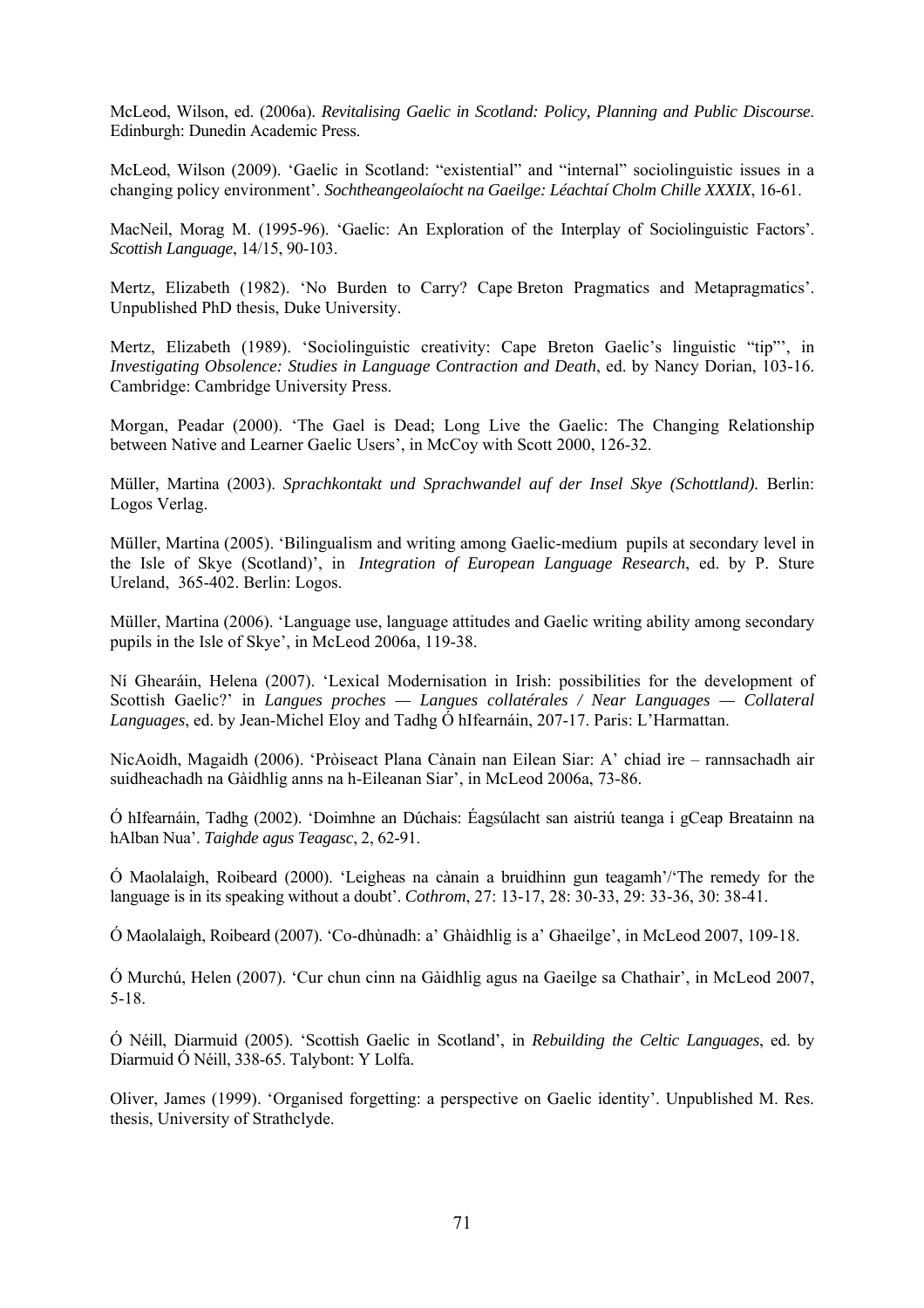Oliver, James (2002). 'Young People and Gaelic in Scotland: Identity Dynamics in a European Region'. Unpublished PhD thesis, University of Sheffield (available on-line at www.sheffield.ac.uk/content/1/c6/04/19/09/oliver.pdf)

Oliver, James (2005). 'Scottish Gaelic Identities: Contexts and Contingencies'. *Scottish Affairs*, 51, 1-24.

Oliver, James (2006). 'Where is Gaelic? Revitalisation, language, culture and identity', in McLeod 2006a, 155-68.

Peyer, Elizabeth (2004). 'Sorbian, Scottish Gaelic and Romansh: the Viability of Three Indigenous European Minority Languages'. Unpublished thesis, University of Fribourg.

Pròiseact Plana Cànain nan Eilean Siar / Western Isles Language Plan Project (2005). *Rannsachadh agus Toraidhean Ìre 1 den Phròiseact: Aithisg Dheireannach / Research and Outcomes of Phase 1 of the Project: Final Report*. Stornoway: Pròiseact Plana Cànain nan Eilean Siar / Western Isles Language Plan Project.

Quick, Michael (1994). 'Die keltischen Sprachen in Irland, Schottland und Wales: Ein Vergleich von Verbreitung und Entwicklung'. *Journal für Sozialforschung*, 34, 377-94.

Rogerson, Robert J., and Gloyer, Amanda (1995). 'Gaelic cultural revival or language decline?' *Scottish Geographical Magazine*, 111(1), 46-53.

Rogerson, Robert (1997). 'Assessing the Revival of a Cultural Minority Population: the Gaelic Scot', in *Population, planning and policies*, ed. by L.-E. Borgegard et al., 87-102. Umea, Sweden: Cerum.

Rothach, Gillian (2006). 'Gàidhlig aig an Oir', in McLeod 2006a, 221-37.

Shaw, John (1993). 'Gaelic Cultural Maintenance: The Contribution of Ethnology', in *FASGNAG II: Second Conference on Research and Studies on the Maintenance of Gaelic* (Sabhal Mòr Ostaig, 24-26 March).

Skilton, St John (2004). 'The Survey of Scottish Gaelic in Australia and New Zealand'. Unpublished PhD thesis, Université de Fribourg (available on the Internet at http://ethesis.unifr.ch/theses/downloads.php?file=SkiltonS.pdf).

Smith, Kara A. (1998). 'Gaelic Language Maintenance Process(es)'. Unpublished PhD thesis, University of Stirling.

Smith, Kara A. (1998). 'The Language Identity'. Paper presented at the 10th World Congress of the World Council of Comparative Education Societies, Cape Town, South Africa, 12-17 July.

Smith, Kara A. (2000). 'Gaelic Language Maintenance Typologies and Constructs'. *Journal of Celtic Language Learning*, 5, 34-61.

Smith-Christmas, Cassandra (2007). '"He Brought Home the English": Language Shift on the Isle of Skye, Scotland'. Unpublished MA thesis, Leiden University.

Smith-Christmas, Cassandra, and Smakman, Dick (2008). 'Gaelic Language Erosion and Revitalization on the Isle of Skye, Scotland', in *Endangered Languages and Language Learning: Proceedings of the XIIth Conference of the Foundation for Endangered Languages*, ed. by Tjeerd de Graaf and Nicolas Ostler, 115-122. Leeuwarden: Fryske Akademy.

Smith-Christmas, Cassandra (2009). 'Gaelic History, Identity, and Language Shift', in *Endangered Languages and History: Proceedings of the XIIIth Conference of the Foundation for Endangered*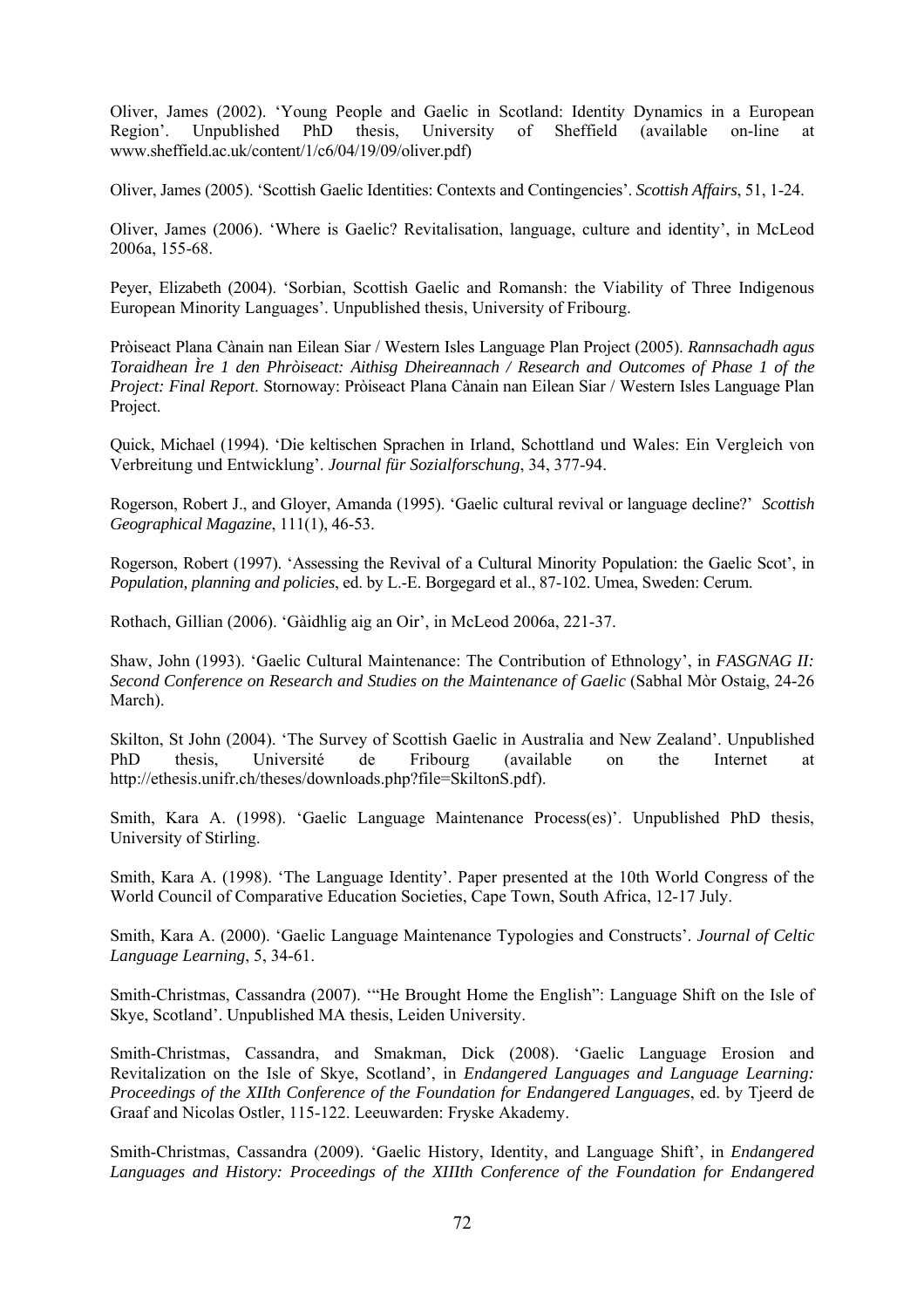*Languages*, ed. by Hakim Elnazarov and Nicholas Ostler, 45-52. Khorog: The Academy of Sciences of Tajikistan.

Smith-Christmas, Cassandra, and Smakman, Dick (2009). 'Gaelic on the Isle of Skye: older speakers' identity in a language-shift situation'. *International Journal of the Sociology of Language*, 200, 27–47.

Thomson, Derick S. (1979) 'Gaelic: its range of uses', in *Languages of Scotland*, ed. by A. J. Aitken and Tom McArthur, 14-25. Edinburgh: W & R Chambers.

Thomson, Derick (1990). 'Gaelic in Scotland: Assessment and Prognosis', in *Minority Languages Today*, ed. by Einar Haugen, J. Derrick McClure & Derick Thomson, 10-20. Edinburgh: Edinburgh University Press (paperback edn).

Thomson, Derick S. (1994). 'Attitudes to linguistic change in Gaelic Scotland', in *The Changing Voices of Europe*, ed. by M.M. Parry et al., 227-35. Cardiff: University of Wales Press/Modern Humanities Research Association.

Watson, Seosamh (1989). 'Scottish and Irish Gaelic: The Giant's Bed-fellows', in *Investigating Obsolescence: Studies in Language Contraction and Death,* ed. by Nancy C. Dorian, 41–60. Cambridge: Cambridge University Press.

Withers, Charles W. J. (1984). *Gaelic in Scotland, 1698-1981: The Geographical History of a Language*. Edinburgh: John Donald.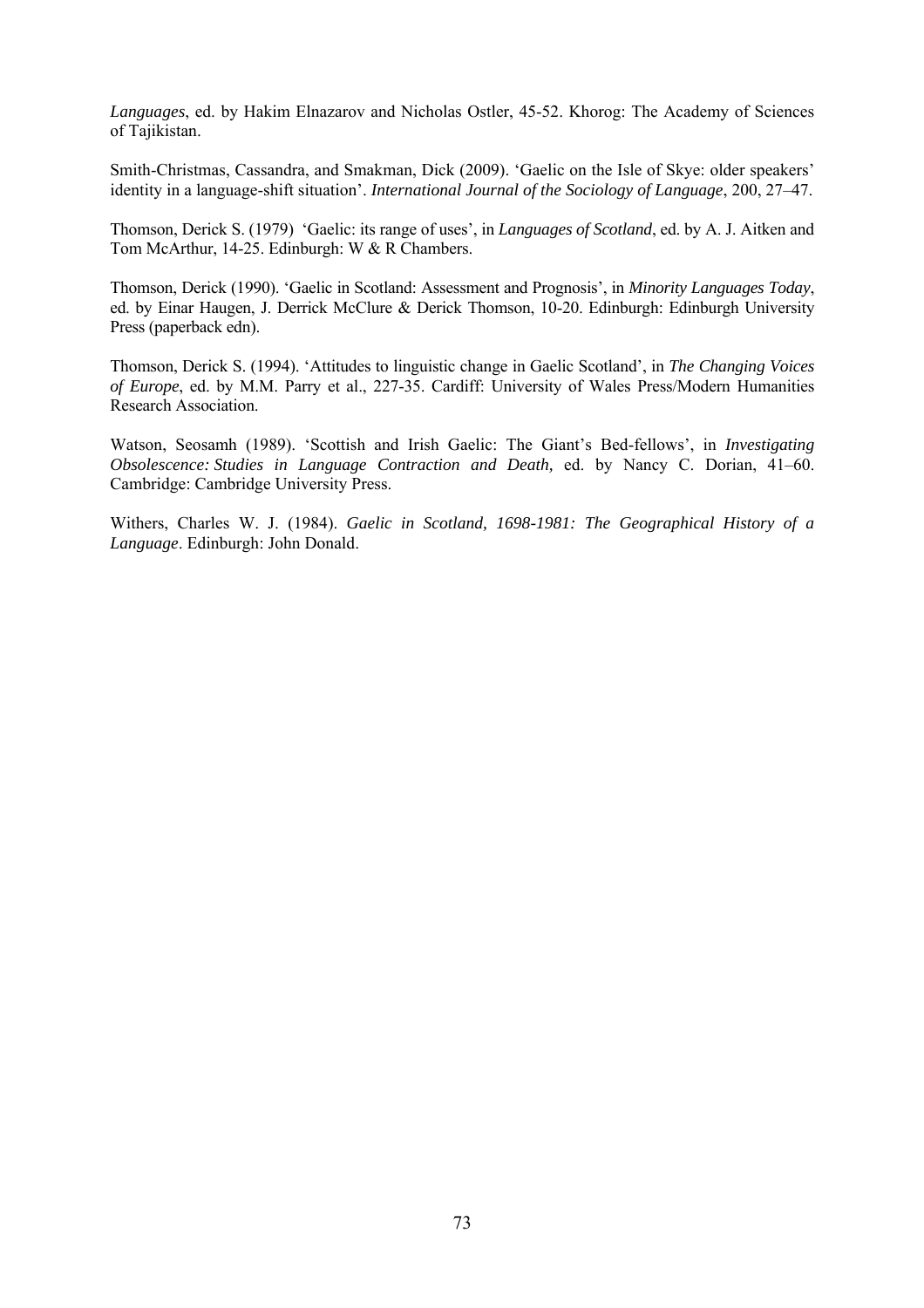## **Nova Scotia**

Baker, Susan (2005). 'A social psychological approach to preserving heritage languages: the survival of Gaelic in Nova Scotia'. Unpublished PhD thesis, University of Ottawa.

Comataidh Stiùiridh Leasachadh na Gàidhlig / Gaelic Development Steering Committee (2002). *A' Leasachadh Polasaidh agus Ro-innleachd do Ghàidhlig na h-Albann Nuaidh: Pàipear-Beachdaidh / Developing a Gaelic Policy & Strategy for Nova Scotia: A Discussion Paper*. Iona, NS: Comataidh Stiùiridh Leasachadh na Gàidhlig / Gaelic Development Steering Committee.

Comataidh Stiùiridh Leasachadh na Gàidhlig / Gaelic Development Steering Committee (2004). *Leasachadh agus Glèidheadh na Gàidhlig An Albainn Nuaidh: Plana Airson Iomairt Choimhearsnachd / Developing and Preserving Gaelic in Nova Scotia: Strategy for a Community-Based Initiative*. Halifax: Nova Scotia Department of Tourism, Culture and Heritage (available on the Internet at http://www.gov.ns.ca/dtc/culture/culture\_gaelic.asp)

Comhairle na Gàidhlig, Alba Nuadh (1997). *Gaelic in Nova Scotia: Opportunities — the Potential for Gaelic Development in Nova Scotia*. Halifax: Comhairle na Gàidhlig, Alba Nuadh.

Craig, Jeffrey (1996). 'The geography of the Scottish Gaelic language on Cape Breton Island, Nova Scotia, Canada'. Unpublished MA thesis, University of Cincinnati.

Dembling, Jonathan (1997). 'Joe Jimmy Alec Visits the Gaelic Mod and Escapes Unscathed: The Nova Scotia Gaelic Revivals'. Unpublished M.A. thesis, St Mary's University, Halifax.

Dembling, Jonathan (1998 [2006]). 'The Gaelic Revival in Nova Scotia'. *Proceedings of the Harvard Celtic Colloquium*, 18, 11-33.

Dembling, Jonathan (2010). **'**Instrumental music and Gaelic revitalization in Scotland and Nova Scotia'. *International Journal of the Sociology of Language*, 206, 245-54.

Edwards, John (1991). 'Gaelic in Nova Scotia' in *Linguistic Minorities, Society and Territory*, ed. by Colin H. Williams, 269-97. Clevedon, Avon: Multilingual Matters.

Edwards, John, et al. (1993). 'Gaelic Language Attitudes in Nova Scotia: Findings from a Biased Sample', in *FASGNAG II: Second Conference on Research and Studies on the Maintenance of Gaelic* (Sabhal Mòr Ostaig, 24-26 March).

Edwards, John (2010). 'Gaelic in Nova Scotia', in *Minority Languages and Group Identity: Cases and Categories*, 149-72. Amsterdam: John Benjamins.

Kelly, James (1980). 'A sociographic study of Gaelic in Cape Breton, Nova Scotia'. Unpublished MA thesis, Concordia University.

Kennedy, Michael (2002). *Gaelic Nova Scotia: An Economic, Cultural, and Social Impact Study*. Halifax: Nova Scotia Museum (available on the Internet at http://museum.gov.ns.ca/pubs/Gaelic-Report.pdf).

MacKinnon, Kenneth (1983). *Cape Breton Gaeldom in Cross-Cultural Context: The Transmission of Ethnic Language and Culture*. Hatfield: Hatfield Polytechnic.

MacKinnon, Kenneth (1996). 'Cape Breton — Western Isles: transatlantic resonance of language and culture', in *Language contact across the North Atlantic*, ed. by P. Sture Ureland and Iain Clarkson, 363- 86. Tübingen: Niemeyer.